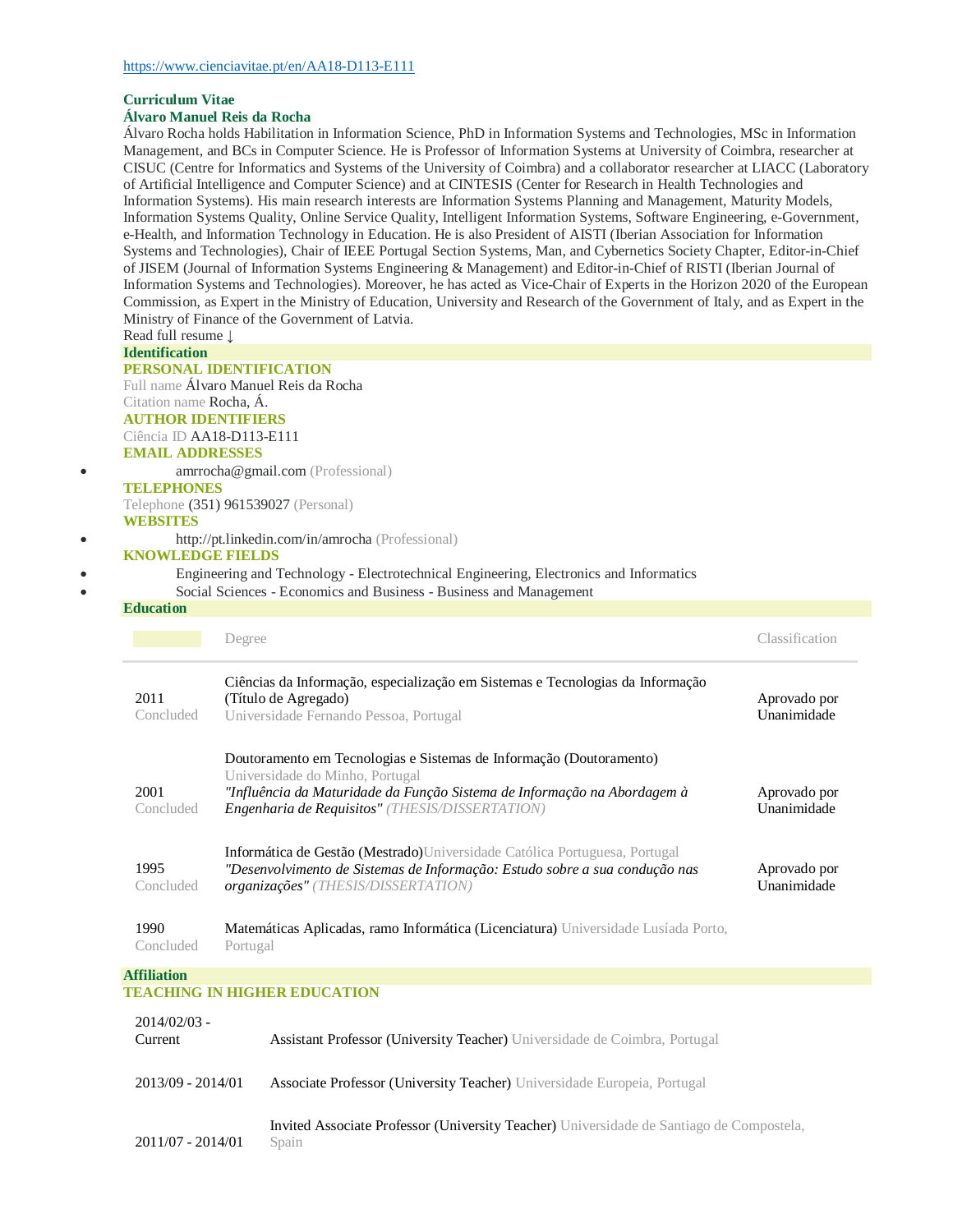| 2011/07 - 2013/01    | Associate Professor (University Teacher) Universidade Fernando Pessoa, Portugal                                                   |
|----------------------|-----------------------------------------------------------------------------------------------------------------------------------|
| 2010/10 - 2011/06    | Invited Assistant Professor (University Teacher) Universidade de Santiago de Compostela,<br>Spain                                 |
| 2005/02 - 2011/06    | Associate Professor (University Teacher) Universidade Fernando Pessoa, Portugal                                                   |
| 2005/02 - 2008/04    | Invited Associate Professor (University Teacher)<br>Direção-Geral da Qualificação dos Trabalhadores em Funções Públicas, Portugal |
| 2005/10 - 2007/09    | Invited Teacher Coordinator (Polytechnic Teacher) Instituto Politécnico do Cávado e do<br>Ave, Portugal                           |
| 2002/10 - 2005/09    | Invited Assistant Teacher (Polytechnic Teacher) Instituto Politécnico do Cávado e do Ave,<br>Portugal                             |
| $2001/02 - 2004/12$  | Assistant Professor (University Teacher) Universidade Fernando Pessoa, Portugal                                                   |
| 1995/10 - 2001/01    | Assistente (University Teacher) Universidade Fernando Pessoa, Portugal                                                            |
| <b>OTHER CAREERS</b> |                                                                                                                                   |
| 1990/02 - 1991/08    | Técnico Superior (Técnico Superior)<br>DM Informática, Portugal                                                                   |
| <b>OTHERS</b>        |                                                                                                                                   |
| 1991/09 - 1995/09    | Outra Situação (Técnica)<br>Escola Profissional Bento de Jesus Caraças - Porto, Portugal                                          |
| 1989/10 - 1990/01    | Estagiário (Técnica)<br>Auto-Sueco Braga, Lda, Portugal                                                                           |
| <b>Outputs</b>       |                                                                                                                                   |

## **PUBLICATIONS**

1. Carvalho, Joao Vidal; Rocha, Álvaro. 2018. *Maturidade dos Sistemas de Informação Hospitalares – Model* Published 2. Filipe Sá; Álvaro Rocha. 2017. *Qualidade do Governo Eletrónico: Modelo MoQGEL*. Lisboa: Edições Sílabo. Published

3. Patrícia Leite; Joaquim Gonçalves; Álvaro Rocha. 2016. *Qualidade de Conteúdos de Sítios Web: Modelo de Avaliação* v: Novas Edições Académicas.

Published

4. Jorge Freixo; Álvaro Rocha. 2016. *Arquitetura de Informação de Suporte à Gestão da Qualidade: Uma per* Novas Edições Acadêmicas.

Published

5. Álvaro Rocha; António Abreu; Manuel Pérez Cota. 2016. *Caderneta Eletrónica: Colaboração Escola-Fam* Novas Edições Acadêmicas. Published

Book

1. Pires, Jorge; Cota, Manuel Pérez; Rocha, Álvaro; Gonçalves, Ramiro. 2018. "Towards a New Approach of ng the Paradigm Through Cognitive Learning and Artificial Intelligence Methods to Improve Special Education Needs ent Systems and Applications, 251-268. Cham: Springer International Publishing.

Published • 10.1007/978-3-319-58965-7\_18

2. Sá, Filipe; Rocha, Álvaro; Pérez-Cota, Manuel. 2016. "A Literature Review on Quality Models for Online E *Perspectives on Risk Management and Accounting in the Public Sector, 151-166. Hershey, PA: IGI Global. <http://www.igi-global.com/chapter/a>ptical.com/chapter/aptical.com/chapter/aptical.com/chapter/aptical.com/chapter/apti* ity-models-for-online-e-government-services/144024.

Published • 10.4018/978-1-4666-9803-1.ch008<br>3. **Goncalves. Maria José Angélico: Roc** 

Book

Gonçalves, Maria José Angélico; Rocha, Álvaro; Cota, Manuel Pérez; Pimenta, Pedro. 2016. "Model for Id g Outcomes (MICRA)". In *Handbook of Research on Engaging Digital Natives in Higher Education Settings*, 154-169. Published • 10.4018/978-1-5225-0039-1.ch007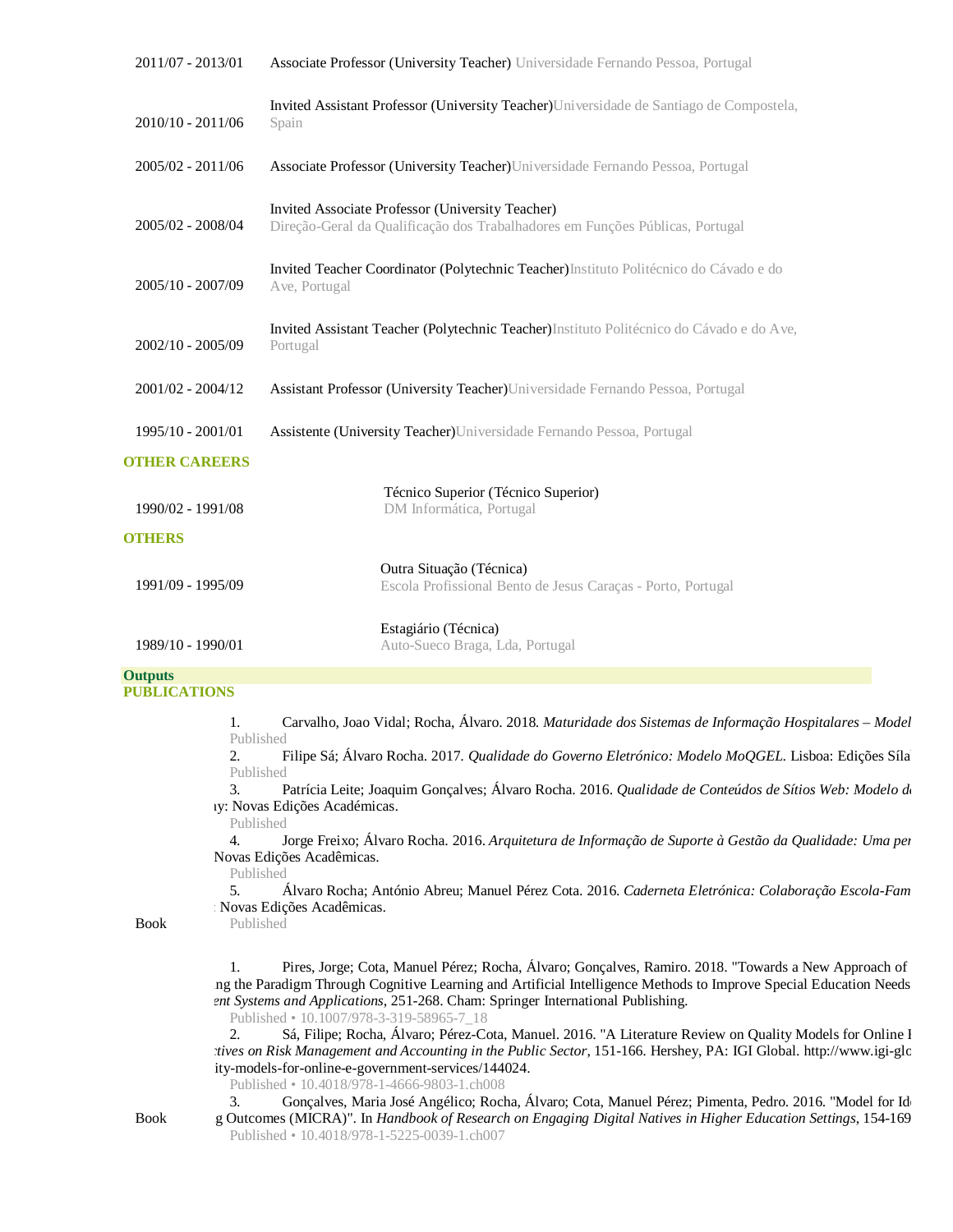4. de Carvalho, João Vidal; Rocha, Álvaro; de Vasconcelos, José Braga. 2016. "Hospital Information Systems hensive Maturity Model". In *Information & Communication Technologies*, 133-142. Cham: Springer International Publishing. Published • 10.1007/978-3-319-30298-0\_14

5. Rocha, Á.. 2013. "Evolution of Information Systems and Technologies Maturity in Healthcare". In *Healthcare Information Technology Ion and Sustainability*, 238-246. USA, United States: IGI Global.

Published • 10.4018/978-1-4666-2797-0.ch015

6. Álvaro Rocha; Patrícia Leite Brandão. 2013. "Quality of Health Web Sites: Dimensions for a Broad Evalua *Research on ICTs and Management Systems for Improving Efficiency in Healthcare and Social Care*, 922-936. NY, United States: :om/chapter/quality-health-web-sites/78062.

Published • 10.4018/978-1-4666-3990-4.ch048

7. Teixeira, Paulo; Brandão, Patrícia Leite; Rocha, Álvaro. 2012. "Promoting Success in the Introduction of H *Human Resources Management: Concepts, Methodologies, Tools, and Applications*, 631-641. USA: IGI Global.

Published • 10.4018/978-1-4666-1601-1.ch039

8. *Álvaro Rocha. 2011. "FWebQ – A Framework for Websites Quality Evaluation". In Digital Information Pr* lin, Heidelberg, Czech Republic: Springer Berlin Heidelberg. http://www.springerlink.com/content/k37t424043w18452 Published • 10.1007/978-3-642-22389-1\_6

Augusta Silveira; Joaquim Gonçalves; Álvaro Rocha. 2011. "A Knowledge Management System to Study t gy Patients". In *e-Health Across Borders Without Boundaries - E-salus trans confinia sine finibus*, 31-36. Amsterdam, ww.booksonline.iospress.nl/Content/View.aspx?piid=19634.

Published • 10.3233/978-1-60750-735-2-31

10. Rocha, Álvaro Manuel Reis da. 2010. "Evolução da Maturidade dos Sistemas e Tecnologias de Informação *Tecnologias de Informação na Saúde*, 15-26. Porto, Portugal: Edições UFP.

Published

11. Joaquim José Gonçalves; Augusta Silveira; Rocha, Álvaro Manuel Reis da. 2010. "Um Sistema de Gestão de de de Vida de doentes oncológicos de cabeça e pescoço". In *Sistemas e Tecnologias de Informação na Saúde*, 113-124 Published

12. Jose A. Calvo-Manzano Villalon; Gonzalo Cuevas Agustin; Jezreel Mejia Miranda; Mirna A. Muñoz; Tomas Álvaro Rocha. 2010. "Approach to Identify Internal Best Practices in a Software Organization". In *Systems, Software a* 3. Berlin, Heidelberg, France: Springer Berlin Heidelberg.

Published • 10.1007/978-3-642-15666-3\_10

13. Rocha, Álvaro Manuel Reis da; Cláudia Silva; Marcelino Lamas; Ricardo Castro; Sérgio Silva. 2008. "Gov ia do Minho na Internet". In *Cidades e Regiões Digitais, o dia seguinte*, 3-15. Porto, Portugal: Universidade Fernando Published

14. Rocha, Álvaro Manuel Reis da. 2007. "Reflexão sobre a Informática de Saúde em Portugal". In *Informática de Saúde Perspectivas*, 17-25. Porto, Portugal: Universidade Fernando Pessoa.

ww.ufp.pt/index.php?page=shop.product\_details&flypage=flypage.tpl&product\_id=156&category\_id=15&option=com Published

15. Vitor Simões; Jesus Campos; Marco Rodrigues; Rocha, Álvaro Manuel Reis da. 2007. "SerSaúde - Proposta *Informática de Saúde – Boas Práticas e Novas Perspectivas*, 263-278. Porto, Portugal: Universidade Fernando Pessoa.

ww.ufp.pt/index.php?page=shop.product\_details&flypage=flypage.tpl&product\_id=156&category\_id=15&option=cor Published

16. Patrícia Leite Brandão; Rocha, Álvaro Manuel Reis da. 2007. "Qualidade de Sítios Web de Unidades de Saúde de Metodologia para Avaliação, Comparação e Melhoria". In *Informática de Saúde – Boas Práticas e Novas Perspectivas*, 279 lo Pessoa.

ww.ufp.pt/index.php?page=shop.product\_details&flypage=flypage.tpl&product\_id=156&category\_id=15&option=cor Published

17. Rocha, Álvaro Manuel Reis da; Paulo Teixeira; Patrícia Leite Brandão. 2005. "Governo Electrónico Local: *Sociedade da Informação: Balanço e Implicações*, 65-72. Porto, Portugal: Universidade Fernando Pessoa.

Published

18. Rocha, Álvaro Manuel Reis da. 2004. "Presença das Instituições Portuguesas de Ensino Superior na Internet tório". In *Publicidade e Comunicação Empresarial: Perspectivas e Contributos*, 286-296. Porto, Portugal: Universidad Published

19. Rocha, Álvaro Manuel Reis da. 2003. "Organização do Processo de Desenvolvimento de Software: Análise lade do Software Engineering Institute". In *Gestión Científica Empresarial. Temas de Investigación Actuales*, 105-117. ww.netbiblo.com/central\_libro.php?pagina\_actual=seccion\_catalogo\_0\_0\_0\_0&sel\_rama=3&sel\_area=212&sel\_libro= Published

20. Rocha, Álvaro Manuel Reis da; Cláudia Ferreira; Marla Gomes; Regina Macedo. 2003. "O e-Government n *Cidades e Regiões Digitais: impacte nas cidades e nas pessoas*, 107-134. Porto, Portugal: Universidade Fernando Pessoa.

ww.ufp.pt/index.php?page=shop.product\_details&flypage=flypage.tpl&product\_id=138&category\_id=15&option=cor Published

21. Rocha, Álvaro Manuel Reis da; João Álvaro Carvalho. 2002. "Influence of the Information Systems Function Requirements Engineering". In *New Perspectives on Information Systems Development: Theory, Methods and Practice*, 205-215. Alemanha, Germany: Kluwer / Springer. [http://link.springer.com/chapter/10.1007/978-1-4615-0595-2\\_16.](http://link.springer.com/chapter/10.1007/978-1-4615-0595-2_16.)

Published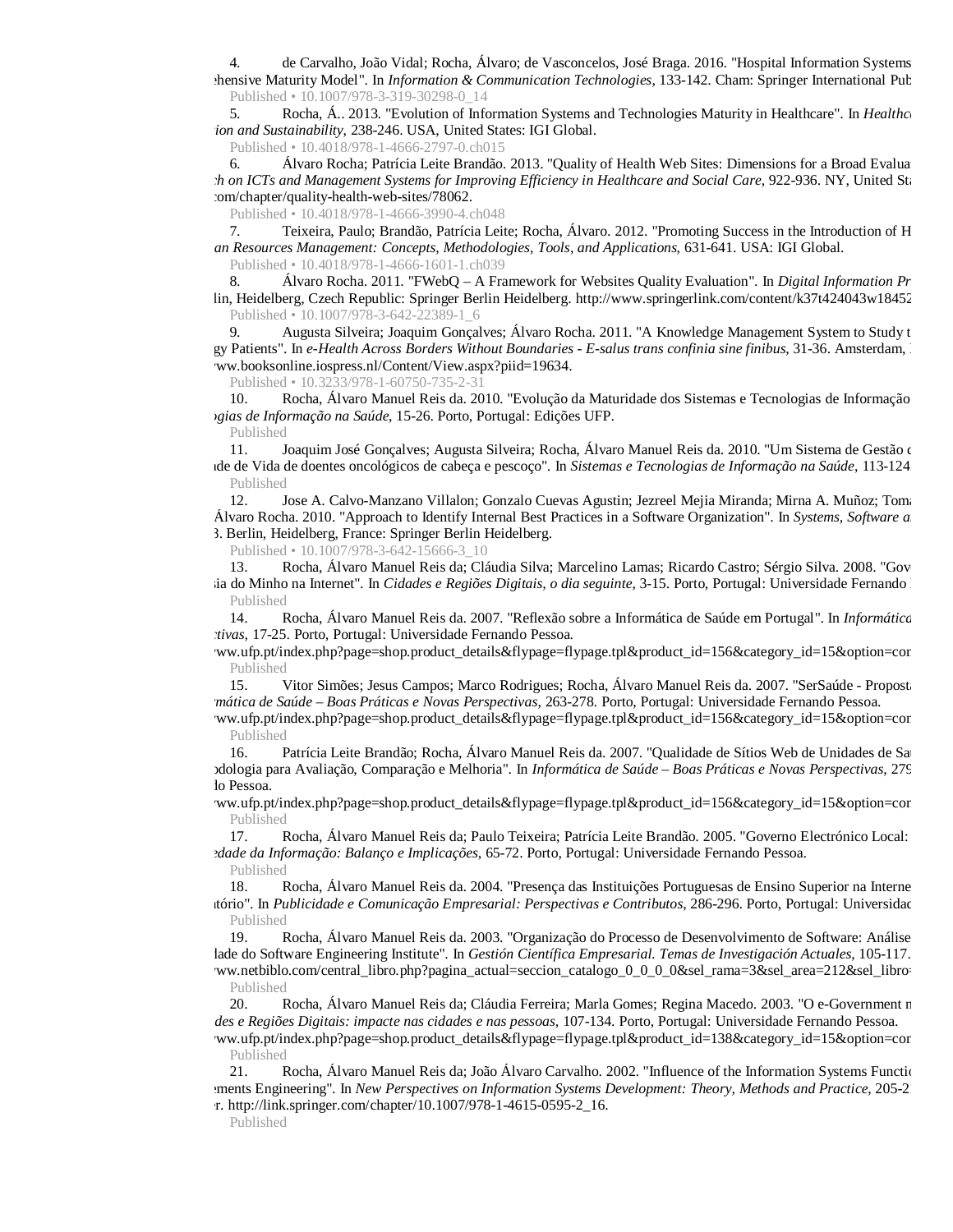1. Rocha, Á.. 2012. "Sistemas e Tecnologias de Informação na Saúde e Qualidade Assistencial nas UCI". Paper *Doente Crítico do Centro Hospitalar Lisboa Norte*, *Lisboa, Portugal*.

Published

2. Rocha, Á.. 2010. "Governo Electrónico Local no contexto autárquico". Paper presented in *IV Encontro CD*. *Perspectivas Transversais*, *Vila do Conde, Portugal*.

Published

Rocha, Álvaro Manuel Reis da; Carlos Antunes. 2007. "Vigilância Sentinela de Doenças Transmitidas por ' pio de Santarém através de Técnicas de Geoprocessamento". Paper presented in *V Congresso de Ciência e Tecnologia* de *e Iniciação Científica do CELUS/ULBRA*, *Santarém, Brazil*, 48.

Published

Conference States. 4. João Álvaro Carvalho; Rocha, Álvaro Manuel Reis da. 2000. "The Influence of Software Process Maturity and I edepted in the IS Requirements Definition Activity". Paper presented in *INFORMS Annual Meeting - Integrated Theory and Application* 

Published

1. Liberato, Pedro; Liberato, Dália; Abreu, Antonio; Alén-González, Elisa; Rocha, Álvaro. 2018. "The Inform itiveness of the Tourism Sector". In *Proceedings of the International Conference on Information Technology & System International Conference on Information Technology & Systems, La Lbertad, Ecuador*, 86-94. Cham, Switzerland, Ecuador: Springer International Publishing. Published • 10.1007/978-3-319-73450-7\_9

Carvalho, Joao Vidal; Rocha, Álvaro; Abreu, Antonio. 2018. "eHealth Applications in Portuguese Hospital: an Hospitals". In *Proceedings of the International Conference on Information Technology & Systems (ICITS 2018): ICI Conference on Information Technology & Systems, La Lbertad, Ecuador, 854-866. Cham, Switzerland, Ecuador: Springer International Publishing. Publishing. Publishing. Publishing. Publishing. Publishing. Publishing. Publishi* Published • 10.1007/978-3-319-73450-7\_81

José Sousa, Maria; Álvaro Rocha. 2018. "Corporate Digital Learning – Proposal of Learning Analytics Model". *Ition Systems and Technologies, Advances in Intelligent Systems and Computing (AISC) series, 745: World Cist'18 - 6th Systems and Technologies*, *Naples*, 1016-1025. Cham: Springer.

Published • 10.1007/978-3-319-77703-0\_99

4. Carvalho, Joao Vidal; Rocha, Álvaro; de Vasconcelos, José Braga; Abreu, Antonio. 2018. "Health Data An Hospitals Information Systems maturity". In *Trends and Advances in Information Systems and Technologies, Advances in Intelligent Systems and Computing series, 745: WorldCist'18 - 6th World Conference on Information Systems and Technologies, Naples, 1071-1080. Chan* Published • 10.1007/978-3-319-77703-0\_104

5. Amanda Sizo; Adriano Lino; Álvaro Rocha. 2018. "Assessing Review Reports of Scientific Articles: A Lite *Advances in Information Systems and Technologies, Vol. 1, Advances in Intelligent Systems and Computing (AISC) series, 745 Conference on Information Systems and Technologies*, *Naples*, 142-149. Chan, Switzerland: Springer.

Published • 10.1007/978-3-319-77703-0\_14

6. Márcia Batista; de Vasconcelos, José Braga; Rocha, Á. 2018. "Perioperative Data Science: a research approach dge". In *Trends and Advances in Information Systems and Technologies, Vol. 2, Advances in Intelligent Systems and Computing Computing (AISC) series, and Computing (AISC) series, and Computing (AISC) series, and Computing widCist'18 - 6th World Conference on Information Systems and Technologies, Naples, 1229-1239. Cham, Switzerland:* Published • 10.1007/978-3-319-77712-2\_118

7. Liberato, Dália; Liberato, Pedro; Abreu, Antonio; Alén-González, Elisa; Rocha, Álvaro. 2018. "LGBT Tourism: n Destinations Based on Digital Technology". In *Trends and Advances in Information Systems and Technologies, Vol. 3*, *and Computing (AISC) series, 745*: *WorldCist'18 - 6th World Conference on Information Systems and Technologies*, *Naples*, 264

 $\mathbf{r}$ . Published

8. Lino, Amanda Sizo; Rocha, Álvaro; Reis, Luis Paulo. 2018. "Quality model for classification of the review *Iberian Conference on Information Systems and Technologies (CISTI)*: *2018 13th Iberian Conference on Information Systems and Technologies (CIST* , 1-5. IEEE.

Published • 10.23919/CISTI.2018.8399153

9. Barroso, Rosa; Castro, Antonio; Rocha, Alvaro. 2018. "Computer programming as a tool to improve mathematic skills in basic education. *2018 13th Iberian Conference on Information Systems and Technologies (CISTI)*: *2018 13th Iberian Conference on Information Systems and Technologies (CISTI)*, *Cáceres, Spain*, 1-3. IEEE.

Published • 10.23919/CISTI.2018.8399192

10. Cardoso, Marilio; de Castro, Antonio Vieira; Rocha, Alvaro. 2018. "Integration of virtual programming lab programming EduScrum based". In *2018 13th Iberian Conference on Information Systems and Technologies (CISTI)*: *2018 13th Iberian Conference on Information Systems and Technologies (CISTI)*, *Cáceres, Spain*, 1-6. IEEE.

Published • 10.23919/CISTI.2018.8399261

11. de Aquino, Cristiane D.; Santos, Ana Katarine de Freitas S.; Goncalves, Macario G.; de Souza, Ricardo Andre 2018. "Information and knowledge management: A proposal for a KM solution for advanced campuses". In 2018 13th *Systems and Technologies (CISTI): 2018 13th Iberian Conference on Information Systems and Technologies (CISTI), Cáceres, Spain* 

Published • 10.23919/CISTI.2018.8399361

12. Teixeira, Marcelo Mendonca; Rocha, Avaro. 2018. "From aristotle to Teixeira: From rhetoric to online con *Conference on Information Systems and Technologies (CISTI)*: *2018 13th Iberian Conference on Information Systems and Technologies (CISTI)*

Conference EE.

Published • 10.23919/CISTI.2018.8399365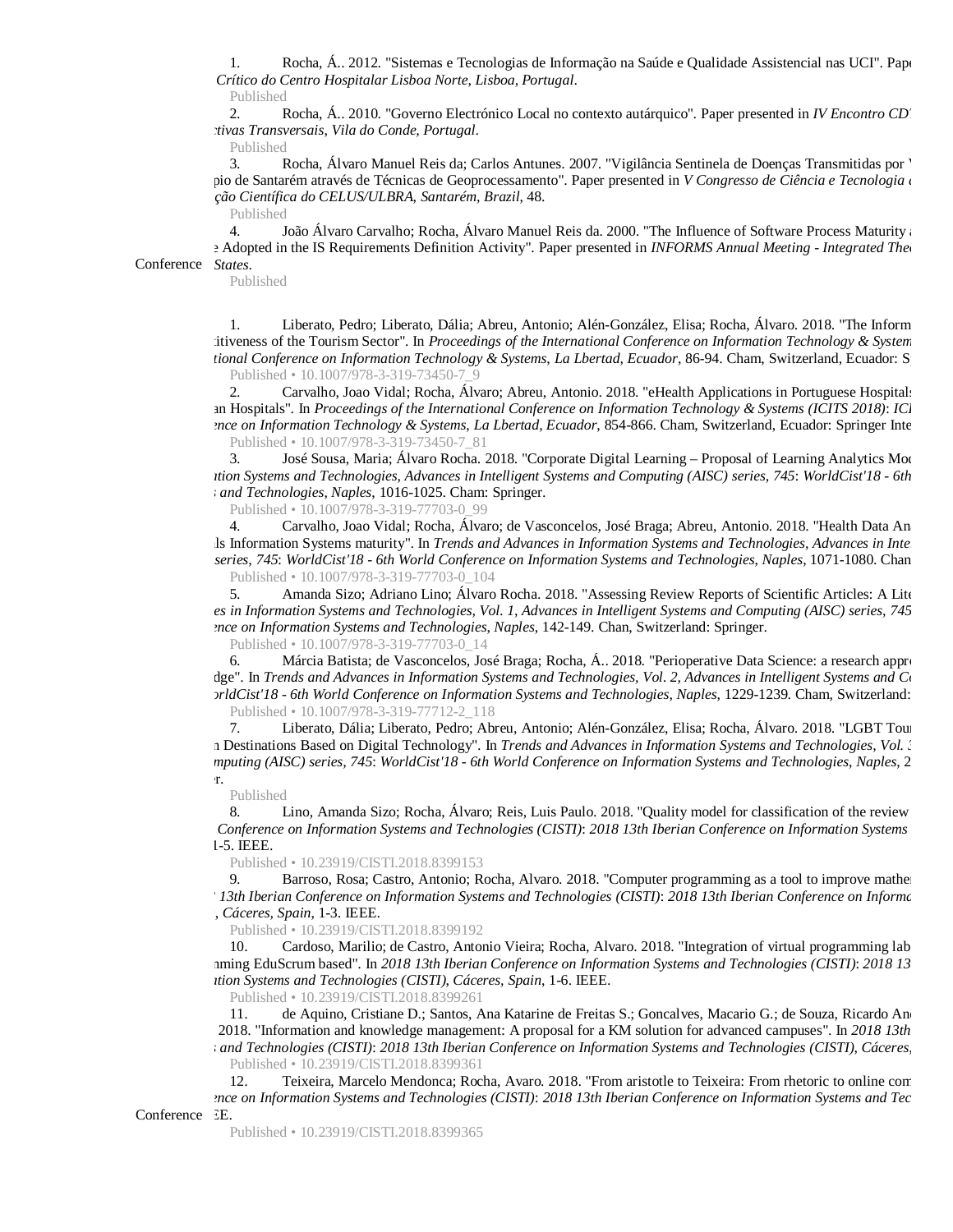13. Del Pino Lino, Adriano; Rocha, Alvaro. 2018. "Automatic evaluation of ERD in e-learning environments". *Information Systems and Technologies (CISTI)*: *2018 13th Iberian Conference on Information Systems and Technologies (CISTI)* Published • 10.23919/CISTI.2018.8399401

14. Rodrigues, Sonia; Rocha, Alvaro; Abreu, Antonio. 2018. "Needs and expectations faced with the Moodle pl available: The case of ISCAP". In *2018 13th Iberian Conference on Information Systems and Technologies (CISTI)*: *2018 13th Iberian Co Systems and Technologies (CISTI)*, *Cáceres, Spain*, 1-6. IEEE.

Published • 10.23919/CISTI.2018.8399409

15. Cardoso, José Marílio; Vieira de Castro, Antonio; Barroso, Rosa; Rocha, Álvaro; Marques, Rui. 2018. "IMI PROGRAMMING LAB ON AN ENGINEERING SCHOOL". In *EDULEARN18 Proceedings*: *10th International Conference on Education and New Learning Technologies*, *Palma, Spain*, 10834-10834. IATED.

Published • 10.21125/edulearn.2018.2657

16. Cardoso, José Marílio; Vieira de Castro, António; Barroso, Rosa; Rocha, Álvaro Manuel Reis da; Marques, ON A PROGRAMMING LEARNING PROCESS". In *EDULEARN18 Proceedings*: *10th International Conference on Education and New Learning Technologies*, *Palma, Spain*, 8499-8508. IATED.

Published • 10.21125/edulearn.2018.1981

17. Sousa, Maria José; Rocha, Álvaro. 2018. "DIGITAL LEARNING ANALYTICS IN HIGHER EDUCATIO *Proceedings*: *10th International Conference on Education and New Learning Technologies*, *Palma, Spain*, 787-793. IATED. Published • 10.21125/edulearn.2018.0282

18. Sousa, Maria José; Rocha, Álvaro. 2018. "DIGITAL LEARNING IN AN OPEN EDUCATION PLATFOR  $S$ TS". In *EDULEARN18 Proceedings: 10th International Conference on Education and New Learning Technologies, .* Published • 10.21125/edulearn.2018.2770

19. Carvalho, Joao Vidal; Pereira, Rui Humberto; Rocha, Á.. 2018. "Development Methodology of a Higher Education Model". In *Lecture Notes on Data Engineering and Communications Technologies (LNDECT)*: *INCoS-2018 - The 10th International Conference on Intelligent Networking and Collaborative Systems*, *Bratislava*, 262-272. Cham: Springer.

Published • 10.1007/978-3-319-98557-2\_24

20. Alexandre Barão; José Braga de Vasconcelos; Álvaro Rocha. 2017. "Knowledge Management and Engineer cational Learning Networks". In *Rocha et al. (Eds), Recent Advances in Information Systems and Technologies, Vol. 1, Computing (AISC) series, 569, pp. 71-80. ISBN 978-3-319-56534-7, Springer, Cham.*: *WorldCIST'17 - The 5th World Conference on Information Systems and Technologies*, *Porto Santo*, 71-80. Cham: Springer.

Published • 10.1007/978-3-319-56535-4\_7

21. Stanley Lima; Álvaro Rocha. 2017. "A View of OpenStack: Toward an Open-Source Solution for Cloud". I es in Information Systems and Technologies, Vol. 1, Advances in Intelligent Systems and Computing (AISC) series, 569

*7, Springer, Cham*: *WorldCIST'17 - The 5th World Conference on Information Systems and Technologies*, *Porto Santo*, 481 Published • 10.1007/978-3-319-56535-4\_49

22. Márcia Batista; José Braga de Vasconcelos; Álvaro Rocha. 2017. "Decision Support Systems Based on Knowledge or Strategic Information Systems Maturity of Madeira Island Hotel Organisations". In *Rocha et al. (Eds), Recent Advan Iogies, Vol. 1, Advances in Intelligent Systems and Computing (AISC) series, 569, pp. 236-250. ISBN 978-3-319-56534 The 5th World Conference on Information Systems and Technologies*, *Porto Santo*, 236-250. Cham: Springer.

Published • 10.1007/978-3-319-56535-4\_24

23. Maria José Sousa; Álvaro Rocha. 2017. "Game Based Learning Contexts for Soft Skills Development". In *l mation Systems and Technologies, Vol. 2, Advances in Intelligent Systems and Computing (AISC) series, 570, pp. 931-974-97 Springer, Cham.*: *WorldCIST'17 - The 5th World Conference on Information Systems and Technologies*, *Porto Santo*, 931-940. Cham: Springer.

Published • 10.1007/978-3-319-56538-5\_92

24. António Abreu; Álvaro Rocha; João Vidal de Carvalho. 2017. "Electronic Individual Student Process—A P *(ecent Advances in Information Systems and Technologies, Vol. 2, Advances in Intelligent Systems and Computing (AIS 319-56537-8, Springer, Cham.*: *WorldCIST'17 - The 5th World Conference on Information Systems and Technologies*, *Porto Santo*  $\mathbf r.$ 

Published • 10.1007/978-3-319-56538-5\_93

25. Artur Côrte-Real; Álvaro Rocha. 2017. "Developing a Web Scientific Journal Management Platform". In *R Ition Systems and Technologies, Vol. 2, Advances in Intelligent Systems and Computing (AISC) series, 570, pp. 86-94. I WorldCIST'17 - The 5th World Conference on Information Systems and Technologies*, *Porto Santo*, 86-94. Cham: Springer.

Published • 10.1007/978-3-319-56538-5\_9

26. Rodrigues, Sonia; Rocha, Alvaro; Abreu, Antonio. 2017. "The use of moodle in higher education evolution *2017 12th Iberian Conference on Information Systems and Technologies (CISTI)*: *2017 12th Iberian Conference on Information Systems and Technologies (CISTI)*, *Lisbon, Portugal*, 1-4. Lisboa: IEEE.

Published • 10.23919/CISTI.2017.7975702

27. Camarinha, Ana Paula; Abreu, Antonio; de Castro, Antonio Vieira; Rocha, Alvaro. 2017. "Technologies to Experiences and oral exercises". In *2017 12th Iberian Conference on Information Systems and Technologies (CISTI)*: *2017 12th Iberian Conference on Information Systems and Technologies (CISTI)*, *Lisbon, Portugal*, 1-8. Lisboa: IEEE.

Published • 10.23919/CISTI.2017.7975969

28. Garcia, Yolanda; Ferras, Carlos; Aguilera, Adrian; Rocha, Alvaro. 2017. "Psychosocial therapies through n gender violence". In *2017 12th Iberian Conference on Information Systems and Technologies (CISTI)*: *2017 12th Iberian Conference on Information Systems and Technologies (CISTI)*, *Lisbon, Portugal*, 1-7. Lisboa: IEEE.

Published • 10.23919/CISTI.2017.7975977<br>29. Carvalho, Joao Vidal; Rocha, Alva

Carvalho, Joao Vidal; Rocha, Alvaro; Abreu, Antonio; Afonso, Ana. 2017. "Development methodology of the HISMM Maturity Model".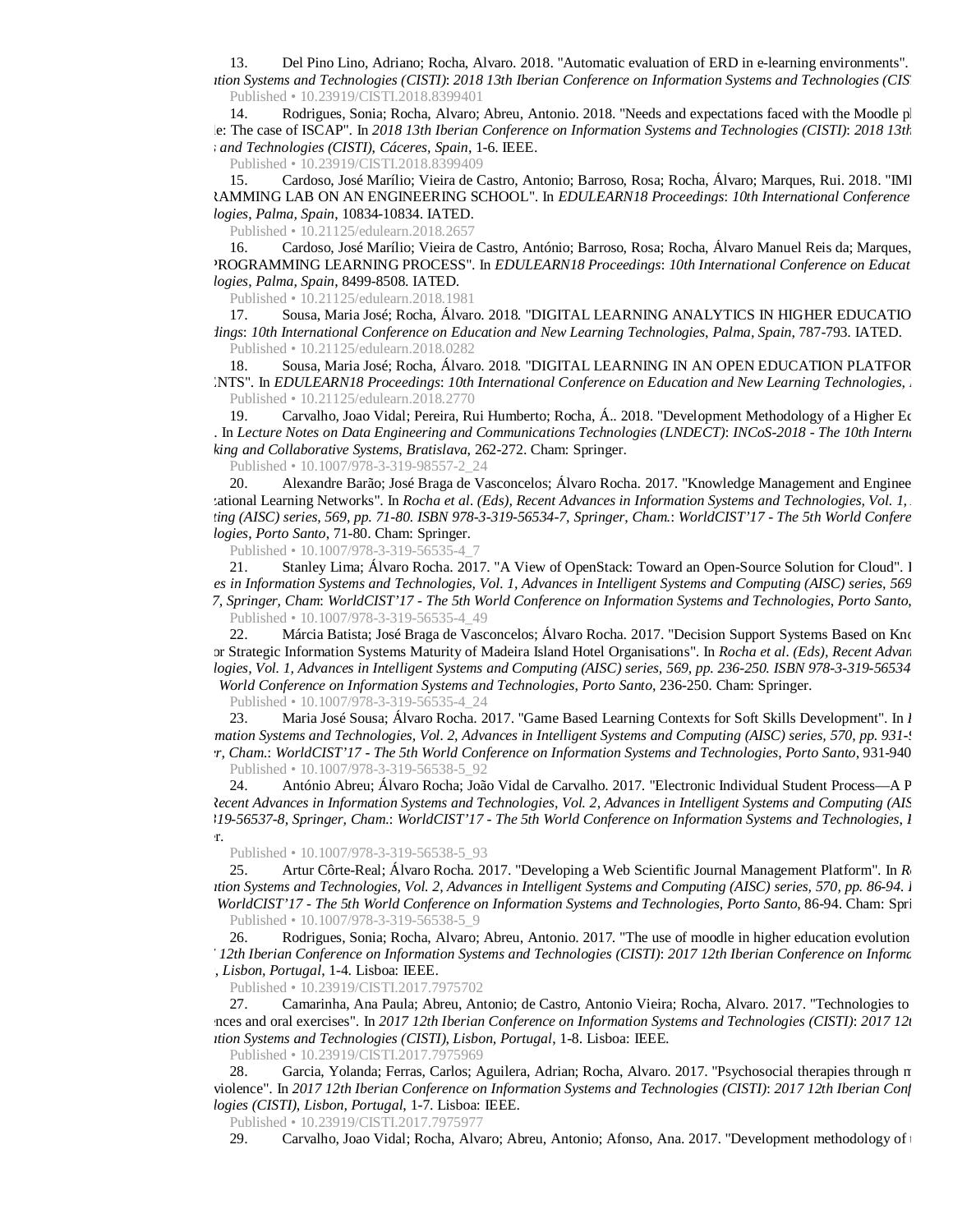*2017 12th Iberian Conference on Information Systems and Technologies (CISTI)*: *2017 12th Iberian Conference on Information Systems and Technologies (CISTI)*, *Lisbon, Portugal*, 1-7. Lisboa: IEEE.

Published • 10.23919/CISTI.2017.7975998

30. Leite, Patricia; Carvalho, Sandro; Teixeira, Paulo; Rocha, Alvaro. 2017. "DICOM functionality assessment". *on Information Systems and Technologies (CISTI)*: *2017 12th Iberian Conference on Information Systems and Technologies (CISTI)* Lisboa: IEEE.

Published • 10.23919/CISTI.2017.7975888

31. Barroso, Rosa; Cardoso, Marílio; Vieira de Castro, Antonio; Rocha, Álvaro. 2017. "IMPROVE EDUCATIO IN HIGH SCHOOLS THROUGHT AN EUROPEAN INICIATIVE". In *EDULEARN17 Proceedings*: *International Conference on Education and New Learning Technologies*, *Barcelona, Spain*, 7156-7163. IATED.

Published • 10.21125/edulearn.2017.2705

32. Cardoso, Marílio; Barroso, Rosa; Vieira de Castro, Antonio; Rocha, Álvaro. 2017. "VIRTUAL PROGRAM COMPUTER PROGRAMMING LEARNING PROCESS, PREPARING A CASE STUDY". In *EDULEARN17 Proceedings: Education and New Learning Technologies*, *Barcelona, Spain*, 7146-7155. IATED.

Published • 10.21125/edulearn.2017.2704

33. Paulina Rewers; Justyna Trojanowska; Jacek Diakun; Álvaro Rocha; Reis, Luís Paulo. 2017. "A Study of P ion Plan". In *Advances in Manufacturing, Lectures Notes in Mechanical Engineering (LNME) series: 5th International (MANUFACTURING 2017)*, *Poznan*, 111-120. Springer International Publishing.

Published • 10.1007/978-3-319-68619-6

34. Beata Starzynska; Karolina Szajkowska; Magdalena Diering; Álvaro Rocha; Luís Paulo Reis. 2017. "A Stu Inspection with the Participation of Hearing Disabled Employees". In *Advances in Manufacturing*: *5th International Scientific- (MANUFACTURING 2017)*, *Poznan*, 881-888. Springer International Publishing.

Published • 10.1007/978-3-319-68619-6\_85

35. Liberato, Pedro; Liberato, Dália; Alén-González, Elisa; Abreu, Antonio; Rocha, Álvaro. 2017. "Generation n Sector Based on Digital Technology". In *Information Technology Science: MOSITS'17 – The 2017 International Con* , *Moscow*, 227-240. Cham, Switzerland: Springer International Publishing.

Published

36. Carvalho, Joao Vidal; Rocha, Álvaro; Abreu, Antonio. 2017. "eHealth Infrastructures and Security in Portu European Hospitals". In *Information Technology Science*: *MOSITS'17 – The 2017 International Conference on Information Technology Science* Switzerland: Springer International Publishing.

Published

37. Makkar, Tanya; Kumar, Yogesh; Dubey, Ashwani Kr; Rocha, Alvaro; Goyal, Ayush. 2017. "Analogizing ti ring handwritten digits". In 2017 Fourth International Conference on Image Information Processing (ICIIP): 2017 Fou *Information Processing (ICIIP), Shimla, 1-6. IEEE.* 

Published • 10.1109/ICIIP.2017.8313707

38. Adriano Lino; Álvaro Rocha; Amanda Sizo. 2016. "A Proposal for Automatic Evaluation by Symbolic Reg Environments". In *New Advances in Information Systems and Technologies*: *WorldCist'16 - 4th World Conference on Information Systems and*  logies, *Recife*, 855-865. Springer International Publishing.

Published • 10.1007/978-3-319-31232-3\_81

39. Filipe Sá; Joaquim Gonçalves; Álvaro Rocha; Manuel Pérez Cota. 2016. "Towards an Evaluation Model for Online Services: Preliminary Results". In *New Advances in Information Systems and Technologies*: *WorldCist'16 - 4th World Conference on Information Systems hnologies, Recife, 567-578.* Switzerland: Springer International Publishing.

Published • 10.1007/978-3-319-31232-3\_53

40. João Vidal de Carvalho; Álvaro Rocha; António Abreu. 2016. "Information Systems and Technologies Mat atic Literature Review". In *New Advances in Information Systems and Technologies: WorldCist'16 - 4th World Confere Jogies, Recife, 83-94. Switzerland: Springer International Publishing.* 

Published • 10.1007/978-3-319-31307-8\_9

41. Paulo Carreteiro; José Braga de Vasconcelos; Alexandre Barão; Álvaro Rocha. 2016. "A Knowledge Management Approach for Software Barão; Alvaro Rocha. 2016. "A Knowledge Management Approach for Software For Software For ering Projects Development". In *New Advances in Information Systems and Technologies: WorldCist'16 - 4th World Conference on Information Systems and Technologies: WorldCist'16 - 4th World Co hnologies, Recife,* 59-68. Switzerland: Springer International Publishing.

Published • 10.1007/978-3-319-31232-3\_6

42. Carvalho, Joao Vidal; Rocha, Alvaro; Abreu, Antonio. 2016. "Main influence factors for maturity of hospit *11th Iberian Conference on Information Systems and Technologies (CISTI)*: *2016 11th Iberian Conference on Information Systems (CISTI)*, *Gran Canaria, Spain*, 1-6. IEEE.

Published • 10.1109/CISTI.2016.7521512

43. Abreu, Antonio; Afonso, Ana Paula; Rocha, Alvaro; Cota, Manuel Perez. 2016. "Electronic booklet: Vision school students of Galicia". In *2016 11th Iberian Conference on Information Systems and Technologies (CISTI)*: *2016 11th Iberian Conference on Information Systems and Technologies (CISTI)*, *Gran Canaria, Spain*, 1-6. IEEE.

Published • 10.1109/CISTI.2016.7521513

44. Reis, Luis Paulo; Faria, Brigida Monica; Goncalves, Joaquim; Rocha, Alvaro; Carvalho, Victor. 2016. "A s systems concerning quality of life". In *2016 11th Iberian Conference on Information Systems and Technologies (CISTI)*: *2016 11th Iberi Information Systems and Technologies (CISTI)*, *Gran Canaria, Spain*, 1-8. IEEE.

Published • 10.1109/CISTI.2016.7521628

45. Reis, Luis Paulo; Faria, Brigida Monica; Goncalves, Joaquim; Rocha, Alvaro; Carvalho, Victor. 2016. "QV ion for clinical decision support". In 2016 11th Iberian Conference on Information Systems and Technologies (CISTI): *2016* 11th Iberian Conference on Information Systems and Technologies (CISTI):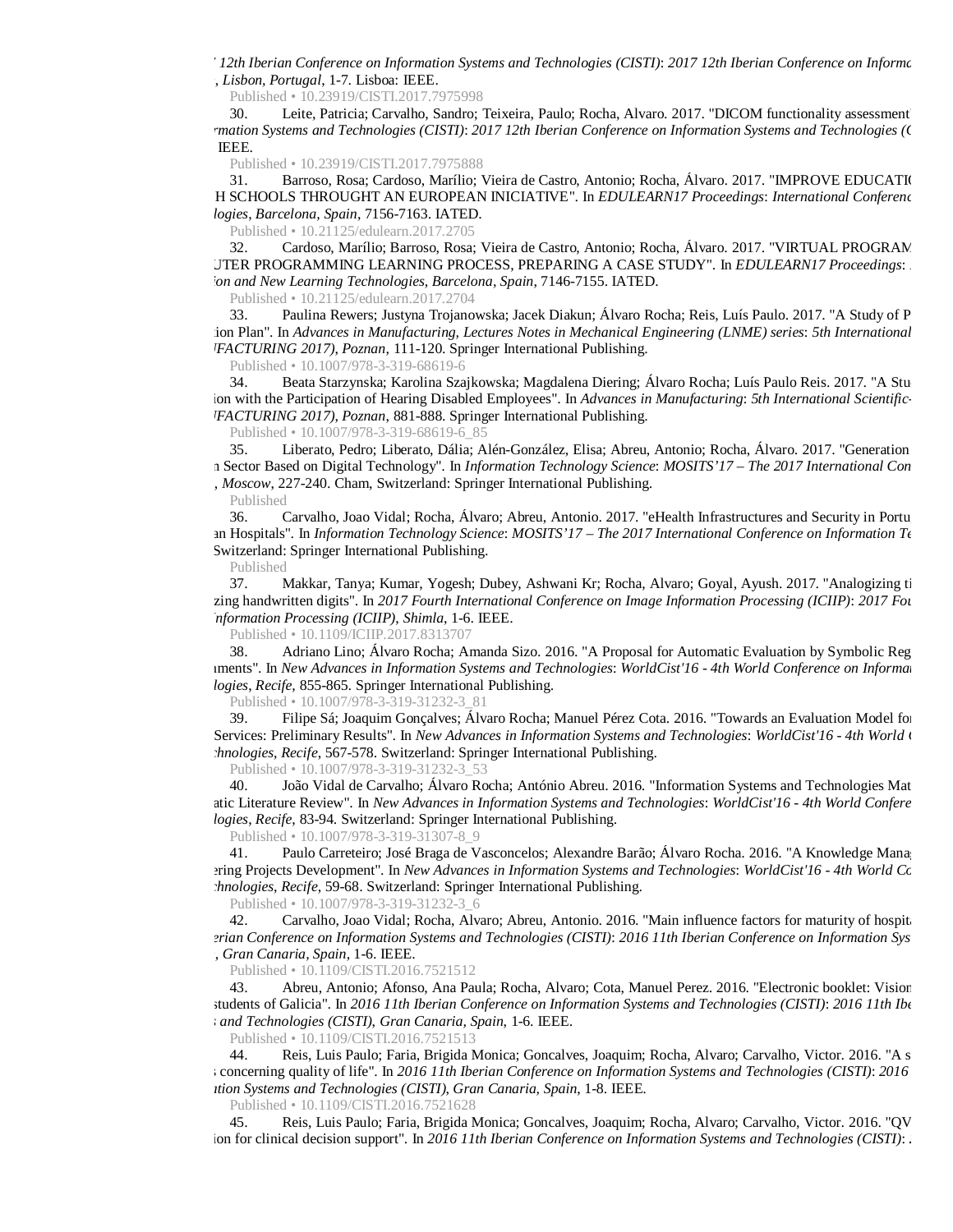*Information Systems and Technologies (CISTI)*, *Gran Canaria, Spain*, 1-7. IEEE.

Published • 10.1109/CISTI.2016.7521629

46. Carvalho, João Vidal; Rocha, Álvaro; Abreu, Antonio. 2016. "HISMM - Hospital Information System Maturity Model: A Synthesis". Information System Maturity Model: A Synthesis". Information System Maturity Model: A Synthe *and Applications in Software Engineering - Proceedings of CIMPS'2016*: *International Conference on Software Process Improvement* r International Publishing.

Published • 10.1007/978-3-319-48523-2\_18

47. Filipe Sá; Joaquim Gonçalves; Álvaro Rocha. 2016. "Towards a Model for the Quality of Local Government" *of IC3I 2016 – 2nd International Conference on Contemporary Computing and Informatics*: *IC3I 2016 – 2nd International Conference on Contemporary Computing and Informatics*, *Noida*, 909-915. IEEE.

Published • 10.1109/IC3I.2016.7918804

48. Brígida Mónica Faria; Joaquim Gonçalves; Luís Paulo Reis; Álvaro Rocha. 2015. "A Platform for Assessin *New Contributions in Information Systems and Technologies*: *WorldCIST'15 - The 3rd World Conference on Information System Delgada, Portugal*, 13-23. Switzerland, Portugal: Springer International Publishing.

Published • 10.1007/978-3-319-16528-8\_2

49. Adriana Ferrugento; Álvaro Rocha. 2015. "Evolution of Methodological Proposals for the Development of Enterprise Architecture". In Architecture Architecture". In Architecture Architecture Architecture". In Architecture *cutions in Information Systems and Technologies: WorldCIST'15 - The 3rd World Conference on Information Systems a Portugal*, 351-359. Switzerland, Portugal: Springer International Publishing.

Published • 10.1007/978-3-319-16486-1\_35

50. Jorge Freixo; Álvaro Rocha. 2015. "QUALITUS: An integrated information architecture for the quality man *New Contributions in Information Systems and Technologies*: *WorldCIST'15 - The 3rd World Conference on Information Systems and Technologies Delgada, Portugal*, 285-297. Switzerland, Portugal: Springer International Publishing Switzerland.

Published • 10.1007/978-3-319-16486-1\_29

51. João Vidal de Carvalho; Álvaro Rocha; José Braga de Vasconcelos. 2015. "Hospital Information Systems M hensive Maturity Model". In *Proceedings of MedICT'2015 – Mediterranean Conference on Information & Communication Technology and MedICT'2015 – Mediterranean Conference on Information & Communication erranean Conference on Information & Communication Technologies*, *Saidia, Morocco*, 1-10. Oujda, Morocco: ASDTIC. Published

52. João Vidal de Carvalho; Álvaro Rocha; José Braga de Vasconcelos. 2015. "Maturity Models for Hospital Ir re they Mature?". In *Proceedings of InMed'2015 – 3rd International Conference on Innovation in Medicine and Healthcare*:*InMed'2015 Conference on Innovation in Medicine and Healthcare*, *Kyoto, Japan*, 541-552. Japan: Springer.

Published • 10.1007/978-3-319-23024-5\_49<br>53. **Joaquim Gonçalves: Brígida Mónic** Joaquim Gonçalves; Brígida Mónica Faria; Luís Paulo Reis; Victor Carvalho; Álvaro Rocha. 2015. "Data M to Quality of Life Related to Health Data". In *Proceedings of CISTI'2015 - 10th Iberian Conference on Information Sy Togies*: *CISTI'2015 - 10th Iberian Conference on Information Systems and Technologies*, *Águeda*, 277-278. Aveiro: AISTI. Published • 10.1109/CISTI.2015.7170627

54. Joaquim Gonçalves; Brígida Mónica Faria; Luís Paulo Reis; Álvaro Rocha. 2015. "QoLIS - Health Busines of Life Related with Health". In *Proceedings of CISTI'2015 - 10th Iberian Conference on Information Systems and Te Iberian Conference on Information Systems and Technologies*, *Águeda*, 281-285. Aveiro: AISTI.

Published • 10.1109/CISTI.2015.7170628

55. Mário Ferreira; Luís Paulo Reis; Brígida Mónica Faria; Joaquim Gonçalves; Álvaro Rocha. 2015. "Data Mi ical Application and Quality of Life". In *Proceedings of CISTI'2015 - 10th Iberian Conference on Information Systems 10th Iberian Conference on Information Systems and Technologies*, *Águeda*, 271-276. Aveiro: AISTI.

Published • 10.1109/CISTI.2015.7170625<br>56. João Vidal de Carvalho: Álvaro F

João Vidal de Carvalho; Álvaro Rocha; José Braga de Vasconcelos. 2015. "Maturity Models in the Hospita Initial Research". In *Proceedings of CISTI'2015 - 10th Iberian Conference on Information Systems and Technologies*:*CISTI'2015 Information Systems and Technologies*, *Águeda*, 320-325. Aveiro: AISTI.

Published • 10.1109/CISTI.2015.7170377

57. António José Abreu Silva; Álvaro Rocha; Manuel Pérez Cota. 2015. "The Electronic Booklet in the School Teachers and Guardians". In *Proceedings of CISTI'2015 - 10th Iberian Conference on Information Systems and Technologies*: *Conference on Information Systems and Technologies*, *Águeda*, 999-1008. Aveiro: 978-989-98434-4-8.

Published • 10.1109/CISTI.2015.7170496

58. Filipe Sá; Álvaro Rocha; Manuel Pérez Cota. 2015. "Preliminary dimensions for a quality model of Electronic *Proceedings of CISTI'2015 - 10th Iberian Conference on Information Systems and Technologies*: *CISTI'2015 - 10th Iberian Conference on Information Systems and Technologies*, *Águeda*, 1058-1067. Aveiro: AISTI.

Published • 10.1109/CISTI.2015.7170506

59. João Vidal de Carvalho; Álvaro Rocha; José Braga de Vasconcelos. 2015. "Maturity Models for Hospital Ir Are They Mature?". In *Smart Innovation, Systems and Technologies*: *KES International Conference on Innovation in Medicine and Healthcare (KES Kyoto, Japan*, 541-552. Switzerland, Japan: Springer.

Published • 10.1007/978-3-319-23024-5\_49

60. António José Abreu Silva; Álvaro Rocha; Manuel Pérez Cota. 2015. "Perceptions of Teachers and Guardian -Family Communication". In *Lecture Notes in Computer Science 9373*: *The 14th IFIP Conference on e-Business, e-Services and e Netherlands*, 1-15. Netherlands: Springer.

Published • 10.1007/978-3-319-25013-7\_5

61. António José Abreu Silva; Álvaro Rocha; Manuel Pérez Cota. 2015. "Perceptions of Teachers and Guardians Family Communication". In *Open and Big Data Management and Innovation*: *14th IFIP Conference on e-Business, e-Delft*, 48-62. Switzerland: Springer.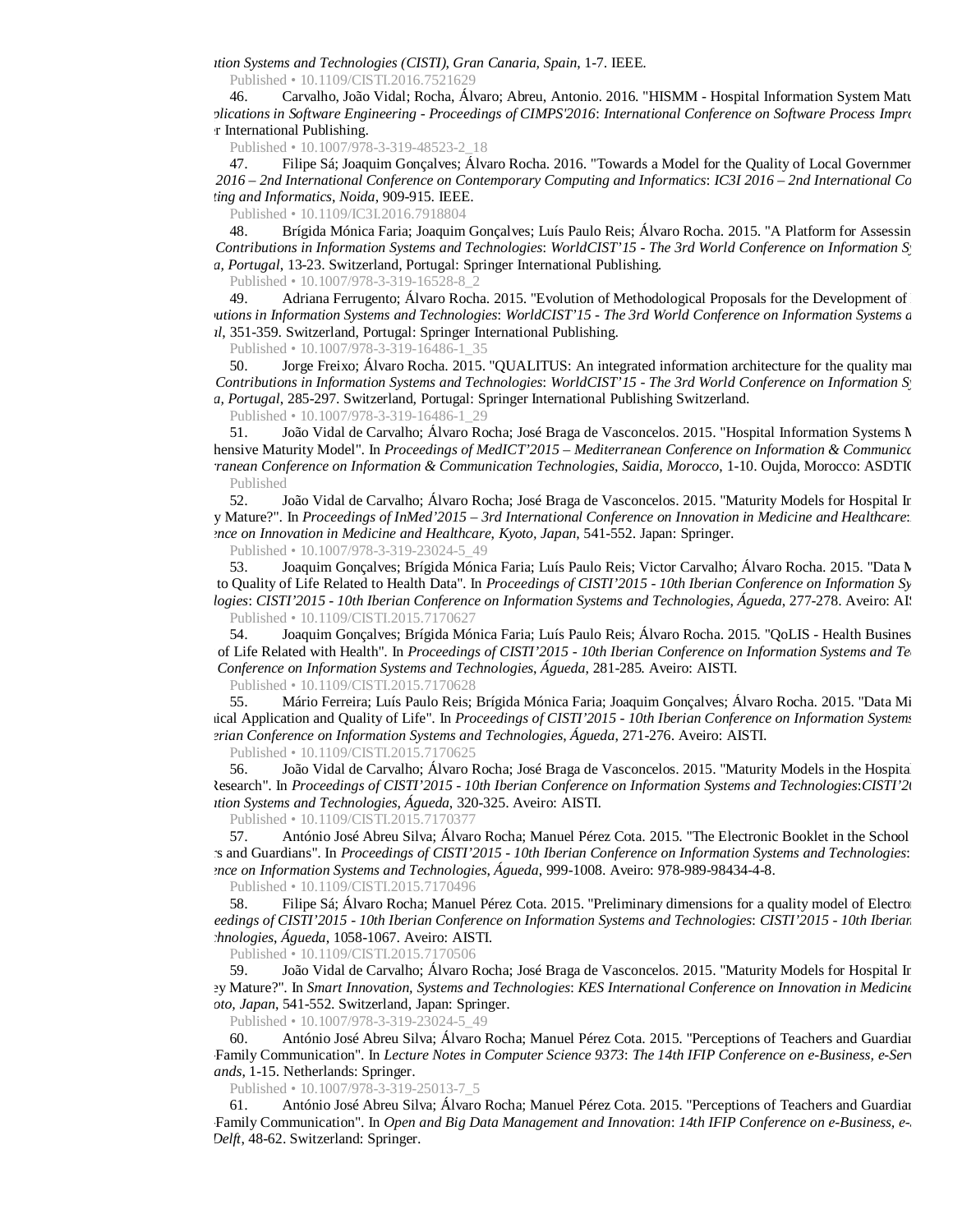Published • 10.1007/978-3-319-25013-7\_5

62. Rocha, Á.; António José Abreu Silva. 2014. "A Web-Based Booklet for School-Family Communication". In *CSEE'14*: *International Conference on Advances in Computer Science and Electronics Engineering - CSEE'14*, *Kuala Lumpur, Malaysia* ia: tehIRED.

Published • 10.15224/978-1-63248-000-2-78

63. Paula Salvador; Rocha, Á.. 2014. "An Assessment of Content Quality in Websites of Basic and Secondary l *erspectives in Information Systems and Technologies*: *The 2014 World Conference on Information Systems and Technologies*  82. Switzerland, Portugal: Springer.

Published • 10.1007/978-3-319-05951-8\_8

64. Sa, Filipe; Rocha, Alvaro; Cota, Manuel Perez. 2014. "Quality models for online e-Government services". I *Information Systems and Technologies (CISTI)*: *2014 9th Iberian Conference on Information Systems and Technologies (CISTI)* EEE.

Published • 10.1109/CISTI.2014.6877003

65. Álvaro Rocha; Filipe Sá; Manuel Pérez Cota. 2014. "Quality Models of e-Government Online Services: To *Proceedings of 2014 IEEE International Conference on Computer and Information Technology*: *CIT'2014 - The 14th IEEE International Conference on Computer and Information Technology*, *Xi'an, China*, 393-398. China: IEEE Computer Society.

Published • 10.1109/CIT.2014.21

66. Leite, Patrícia; Gonçalves, Joaquim; Teixeira, Paulo; Rocha, Alvaro. 2014. "Assessment of Data Quality in *Proceedings of the IEEE 1st International Conference on Contemporary Computing and Informatics*: *IEEE 1st International Conference on Contemporary Computing and Informatics*, *Mysore, India*, 363-373. India: IEEE.

Published • 10.1109/IC3I.2014.7019782

67. Leite, Patricia; Goncalves, Joaquim; Teixeira, Paulo; Rocha, Alvaro. 2014. "Towards a contents quality asse s". In 2014 9th Iberian Conference on Information Systems and Technologies (CISTI): 2014 9th Iberian Conference on *Technologies (CISTI)*, *Barcelona, Spain, Spain*, 1-7. Spain: IEEE.

Published • 10.1109/CISTI.2014.6876963

Rocha, B.; Rocha, Á.. 2013. "Adopting Standards in Nursing Health Record – A Case Study in a Portugues *Information Systems and Technologies*: *WorldCIST'13 - The 2013 World Conference on Information Systems and Technologies* l: Springer.

Published • 10.1007/978-3-642-36981-0\_23

69. Filipe Sá; Rocha, Á.. 2013. "Information Architectures Definition – A Case Study in a Portuguese Local Pu *Advances in Information Systems and Technologies*: *WorldCIST'13 - The 2013 World Conference on Information Systems and Technologies* ). Berlin, Portugal: Springer.

Published • 10.1007/978-3-642-36981-0\_37

70. Rocha, Á.; Rocha, B.. 2013. "Adoção de Standards na Prática da Enfermagem: Estudo de Caso". In *Managi*n *Conf-IRM 2013 - International Conference on Information Resource Management*, *Natal, Brazil*, 1-11. Natal, Brazil. Published

71. Silva, A.; Manuel Pérez Cota; Rocha, Á.. 2013. "Electronic Handbook: Collaboration school-family in digit *CISTI'2013 - 8th Iberian Conference on Information Systems and Technologies*: *Information Systems and Technologies (CISTI), 2013 8th Iberian Conference Lisboa, Portugal*, 1-6. Lisboa, Portugal: IEEE.

Published

72. Filipe Sá; Rocha, Á.. 2012. "Definição de Arquitectura de Informação em organismo da Administração Pública *CONACI 2012*: *III Congreso Internacional de Computación e Informática*, *Ciudad del Carmen, Mexico*. Mexico.

Published

73. Vítor Santos; Rocha, Álvaro Manuel Reis da. 2011. "The Influence of Information and Communication Tec Social and Emotional Intelligence in a School Context". In *Proceedings of the 2nd Conference on e-Education, e-Business, e-Management and e Conference on e-Education, e-Business, e-Management and e-Learning (IC4E'2011)*, *Mumbai, India*, 320-322. India. Published

74. Joaquim José Gonçalves; Augusta Silveira; Rocha, Álvaro Manuel Reis da. 2011. "A Knowledge Managen Head and Neck Oncology Patients". In *e-Health Across Borders Without Boundaries - E-salus trans confinia sine finib Medical Informatics Special Topic Conference (EFMI STC 2011)*, *Lasko, Slovenia*, 31-36. Amsterdam, Slovenia: IOS Press.

Published • 10.3233/978-1-60750-735-2-31

75. Paulo Teixeira; Patrícia Leite Brandão; Rocha, Álvaro Manuel Reis da. 2011. "Promoção do Sucesso na Int de". In Sistemas e Tecnologias de Informação: CISTI'2011 (6ª Conferência Ibérica de Sistemas e Tecnologias de Infor Portugal: AISTI.

Published

76. Rocha, Alvaro; Avelino Victor; Patrícia Leite Brandão; Paulo Teixeira; Joaquim José Gonçalves. 2011. "Model" de Sítios Web". In *Sistemas e Tecnologias de Informação*: *CISTI'2011 (6ª Conferência Ibérica de Sistemas e Tecnologias de Informação)* aga, Portugal: AISTI.

Published

77. Rocha, Alvaro. 2011. "FWebO – A Framework for Websites Quality Evaluation". In *ICDIPC'2011: ICDIP Digital Information Processing and Communications)*, *Ostrava, Czech Republic*, 61-71. Berlim, Czech Republic: Springer. Published • 10.1007/978-3-642-22389-1\_6

78. Rocha, Alvaro; Patrícia Leite Brandão; Avelino Victor. 2011. "Quality of Health Web Sites: Dimensions for *Proceedings of the 10th International Conference on Perspectives in Business Informatics Research: International Conferer Informatics Research (BIR 2011)*, *Riga, Lithuania*, 254-266. Berlim, Lithuania: Springer.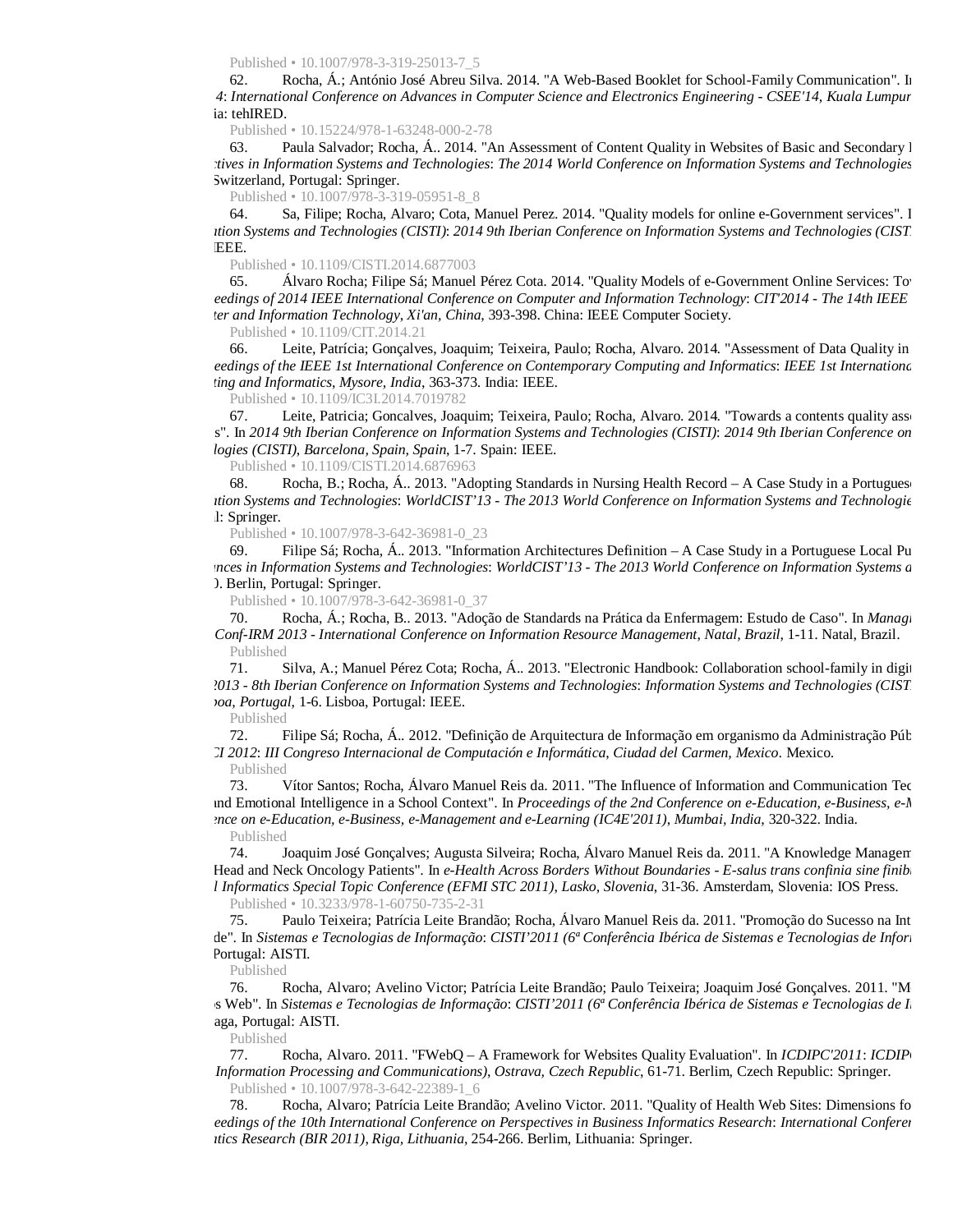Published • 10.1007/978-3-642-24511-4\_20

79. Rocha, Á.; Avelino Victor; Patrícia Leite Brandão. 2011. "Modelo Tridimensional para a Qualidade de Sítio *II Congreso Internacional de Computación y Telecomunicaciones (Comtel 2011)*, *Lima, Peru*, 73-76. Lima, Peru: Univ Published

80. Joaquim José Gonçalves; Augusta Silveira; Rocha, Alvaro. 2010. "Um Sistema de Gestão de Conhecimento des oncológicos de cabeça e pescoço". In *Sistemas y Tecnologías de Información - Actas da 5ª Conferencia Ibérica de* . *Ición: CISTI'2010 - 5ª Conferencia Ibérica de Sistemas y Tecnologías de Información, Santiago de Compostela, Spain,* AISTI.

Published

81. Jose A. Calvo-Manzano Villalon; Gonzalo Cuevas Agustin; Mirna A. Muñoz; Tomas San Feliu Gilabert; R icación de las Mejores Prácticas de una Organización de Desarrollo de Software Mediante la Gestión de su Conocimien *Información - Actas da 5ª Conferencia Ibérica de Sistemas y Tecnologías de Información*: *CISTI '2010 - 5ª Conferencia Ibérica de Sistemas y Tecnologías de Información*, *Santiago de Compostela, Spain*, 343348. Santiago de Compostela, Spain: AISTI.

Published

82. Jezreel Mejia Miranda; Jose A. Calvo-Manzano Villalon; Gonzalo Cuevas Agustin; Tomas San Feliu Gilab "Evaluación de Contratos de Aquisición de Productos y Servicios de Software en Outsourcing". In *Sistemas y Tecnologías de Información Conferencia Ibérica de Sistemas y Tecnologías de Información*: *CISTI'2010 - 5ª Conferencia Ibérica de Sistemas y Tecnologías de Información Compostela, Spain*, 337-342. Braga, Spain: AISTI.

Published

83. Jose A. Calvo-Manzano Villalon; Gonzalo Cuevas Agustin; Jezreel Mejia Miranda; Mirna A. Muñoz; Roch iu Gilabert. 2010. "CONEVTO - Contract Evaluation Tool for Software and Services Acquistion Organizations". In 17 *Proceedings*: *17th EuroSPI Conference - European Systems & Software Process Improvement and Inovation*, *Grenoble, France*

#### Published

DELTA.

84. Jose A. Calvo-Manzano Villalon; Gonzalo Cuevas Agustin; Jezreel Mejia Miranda; Mirna A. Muñoz; Toma Reis da. 2010. "Approach to Identify Internal Best Practices in a Software Organization". In *Systems, Software and Se EuroSPI Conference Proceedings*: *17th EuroSPI Conference - European Systems & Software Process Improvement and Inovation* IV, France: Springer.

Published

85. Rocha, Álvaro Manuel Reis da. 2010. "Evolution of Information Systems and Technologies Maturity in Healthcare *15th IBIMA Conference*: *15th IBIMA Conference*, *Cairo, Egypt*, 1218-1227. Egypt: IBIMA.

Published

86. Augusta Silveira; Teresa Sequeira; Joaquim José Gonçalves; Rocha, Álvaro Manuel Reis da; Eurico Monte nentação da avaliação da Qualidade de Vida Relacionada com a Saúde por rotina na prática clínica: Sistema de Gestão

*Jornadas de Oncologia do IPO Porto*: *Jornadas de Oncologia do IPO Porto*, *Espinho, Portugal*. Porto, Portugal. Published

87. Patrícia Leite Brandão; Avelino Victor; Álvaro Rocha. 2010. "The Health Web Sites Importance as Justification Evaluation Methodology of its Quality". In *2010 6th World Congress on Services*: *2010 IEEE Congress on Services (SERVICES)* 2. United States: IEEE.

Published • 10.1109/SERVICES.2010.129

88. Gonçalves, Joaquim; Rocha, Á.. 2010. "Desenvolvimento de uma Arquitectura de Informação para Estudo de Vida Relacionada Relacionada Relacionada Relacionada Relacionada Relacionada Relacionada Relacionada Relacionada Re  $a$ iaúde". In *Sistemas y Tecnologías de Información: Simposio Doctoral de la CISTI'2010*, *Santiago de Compostela, Spain* Published

89. Vítor Santos; Rocha, Á.. 2010. "A influência das tecnologias de informação e comunicação no desenvolvim social em contexto escolar". In *Sistemas y Tecnologías de Información*: *Simposio Doctoral de la CISTI'2010*,*Santiago de Compostela, Spain* AISTI.

Published

90. Rocha, Álvaro Manuel Reis da; Jorge Freixo. 2009. "Sistemas de Gestão da Qualidade: Proposta de Arquite uma Uniddade Hospitalar". In *Sistemas e Tecnologias de Informação*: *4ª Conferência Ibérica de Sistemas e Tecnologias de Informação Portugal*, 349-354. Porto, Portugal: AISTI.

Published

91. Rocha, Álvaro Manuel Reis da; Carlos Antunes. 2009. "Os Paradigmas para o Desenvolvimento do Prontuá *Sistemas e Tecnologias de Informação*: *4ª Conferência Ibérica de Sistemas e Tecnologias de Informação*, *Póvoa de Varzim, Portug*

#### Published

92. Rocha, Álvaro Manuel Reis da; Patrícia Leite Brandão; Paulo Teixeira. 2009. "Sítios Web de Saúde e sua Im *Tecnologias de Informação*: *4ª Conferência Ibérica de Sistemas e Tecnologias de Informação*, *Póvoa de Varzim, Portugal*, 355 Published

93. Rocha, Álvaro Manuel Reis da; Paulo Teixeira; Patrícia Leite Brandão. 2009. "Factores Críticos de Sucesso Revisão de Literatura". In *Sistemas e Tecnologias de Informação*: *4ª Conferência Ibérica de Sistemas e Tecnologias de Informação* ). Porto, Portugal: AISTI.

Published

94. Rocha, Alvaro; Pedro Moreira; Jorge Freixo. 2009. "Os Sistemas de Informação versus a Gestão da Qualida origem Ibérica". In *Sistemas e Tecnologias de Informação*: *4ª Conferência Ibérica de Sistemas e Tecnologias de Informação*, *Póvoa de Varzim, Portugal* 'ortugal: AISTI.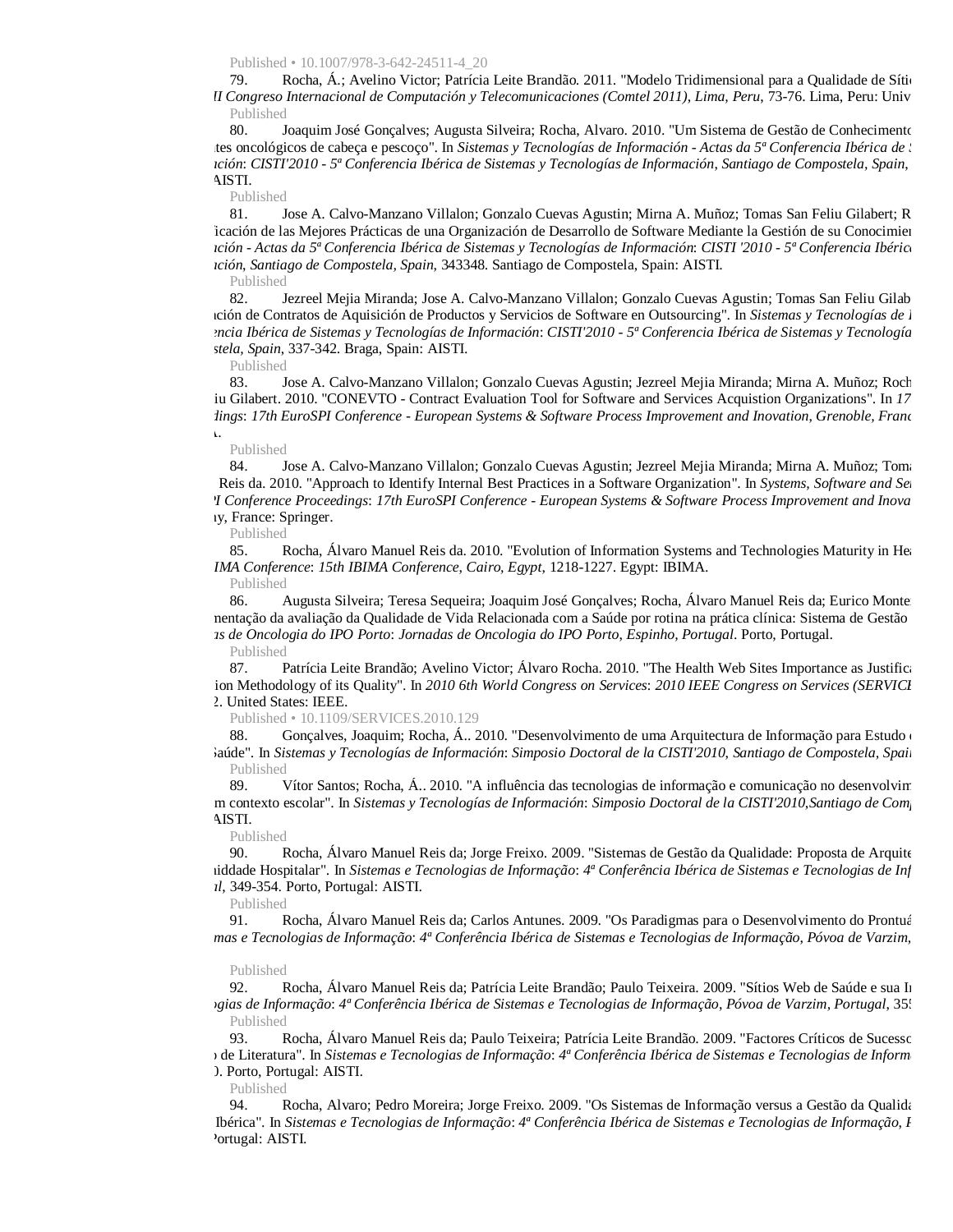Published

95. Rocha, Álvaro Manuel Reis da. 2009. "Health Informatics in Europe - The Portuguese Case". In *Proceeding Conference on e-Learning, e-Businnes, Enterprise Information Systems and e-Government (EEE'09)*: *The 2009 International Conference on e*

*usinnes, Enterprise Information Systems and e-Government (EEE'09)*, *Las Vegas, United States*, 261-264. United States. Published

96. Avelino Victor. 2009. "Quality of Hotels Websites". In *Proceedings of The 2009 International Conference actice (SERP'09): The 2009 International Conference on Software Engineering Research and Practice (SERP'09), Las* States.

Published

97. Rocha, Á.; Teixeira, Paulo. 2009. "Metodologia de Gestão da Mudança de Sistemas de Informação em Unio *Tecnologias de Informação*: *Simpósio Doutoral*, *Póvoa do Varzim, Portugal*, 683-687. Braga, Portugal: AISTI.

Published

98. Rocha, Á.; Jorge Freixo. 2009. "Sistemas de Gestão da Qualidade – Proposta de Arquitectura de Informação Hospitalar". In *Sistemas e Tecnologias de Informação*: *Simpósio Doutoral da CISTI'2009*, *Póvoa do Varzim, Portugal*, 675-678. Braga, Portugal: AISTI Published

99. Rocha, Á.; Brandão, Patrícia Leite. 2009. "Metodologia para Avaliação, Comparação e Melhoria de Sítios V *Tecnologias de Informação*: *Simpósio Doutoral da CISTI'2009*, *Póvoa do Varzim, Portugal*, 679-682. Braga, Portugal: AISTI. Published

100. Rocha, Álvaro Manuel Reis da; António Capitão; Patrícia Leite Brandão. 2008. "Telemedicina: Uma Anális *da 3ª Conferência Ibérica de Sistemas e Tecnologias de Informação*: *3ª Conferência Ibérica de Sistemas e Tecnologias de Informação* a, Spain: CISTI.

Published

101. Rocha, Álvaro Manuel Reis da; Rui Machado. 2008. "Qualidade dos Sítios Web das Faculdades com Licen Avaliação no Espaço Ibérico". In *Actas da 3ª Conferência Ibérica de Sistemas e Tecnologias de Informação*: *3ª Conferência Ibérica de Sistemas e Tecnologias de Informação*, *Ourense, Portugal*, 479-489. Espanha, Portugal: CISTI.

Published

102. Rocha, Álvaro Manuel Reis da. 2007. "Uma Reflexão sobre a Informática de Saúde em Portugal". In *Anais Sul Catarinense de Computação*: *SULCOMP'2007 – III Congresso Sul Catarinense de Computação*, *Criciúma, Brazil*. Brasil, Brazil. Published

103. Rocha, Álvaro Manuel Reis da. 2007. "Qualidade de Sítios Web de Unidades de Saúde – Proposta de Desen ão, Comparação e Melhoria". In *Novas Perspectivas em Sistemas e Tecnologias de Informação*: 2ª Conferência Ibérica *Informação*, *Porto, Portugal*, 495-500. Porto, Portugal: Edições Fernando Pessoa.

Published

104. Rocha, Álvaro Manuel Reis da; Carlos Antunes; José Braga de Vasconcelos. 2007. "Um Sistema de Prontuario Cooperativa de Saúde". In *Novas Perspectivas em Sistemas e Tecnologias de Informação*: *2ª Conferência Ibérica de Sistemas e Tecnologias de Informação Portugal*, 501-508. Porto, Portugal: Universidade Fernando Pessoa.

Published

105. Rocha, Álvaro Manuel Reis da; Licína Barros. 2007. "Implementação de um Sistema de Ensino a Distância Processo de Levantamento de Requisitos". In *Actas da 2ª Conferência Ibérica de Sistemas e Tecnologias de Informação*: *2ª Conferência Ibérica de Sistemas e Tecnologias de Informação*, *Porto, Portugal*. Porto, Portugal: UFP.

Published

106. Rocha, Álvaro Manuel Reis da; Rui Moreira; Marco Vieira. 2007. "Ubiquitous Medical-Prescription Persor *Conferência Ibérica de Sistemas e Tecnologias de Informação*: *2ª Conferência Ibérica de Sistemas e Tecnologias de Informação*

#### Published

107. Ricardo Henriques; José Braga de Vasconcelos; Álvaro Rocha. 2006. "Informática Dentária: Sistemas de In <sup>1</sup>. In *Actas da 1<sup>°</sup> conferência Ibérica em Sistemas e Tecnologias de Informação (CISTI 2006): 1<sup>°</sup> conferência Ibérica en Informação (CISTI 2006)*, *Porto, Portugal*, 557-568. Portugal, Portugal: CISTI.

Published

108. Rocha, Álvaro Manuel Reis da. 2006. "Impacto da Internet na Promoção de Culturas de Localidades Desfavore ndos de Aboim da Nóbrega". In *Actas do XII Congresso da APDR – Associação Portuguesa de Desenvolvimento Regio iação Portuguesa de Desenvolvimento Regional*, *Viseu, Portugal*. Portugal: APDR.

Published

109. José Vasconcelos; Ricardo Henriques; Rocha, Álvaro Manuel Reis da. 2006. "Modelo para Desenvolvimen Clínica para a Prática da Medicina Baseada na Evidência". In *Anais do X Congresso Brasileiro de Informática em Saúde*: *X Congresso Brasileiro de Informática em Saúde*, *Florianópolis, Brazil*, 1162-1167. Brazil.

Published

110. Ricardo Henriques; José Vasconcelos; Rocha, Álvaro Manuel Reis da. 2006. "Registo Clínico Dentário Ele Potencialidades". In *Anais do X Congresso Brasileiro de Informática em Saúde*: *X Congresso Brasileiro de Informática em Saúde* razil.

Published

111. Jorge Freixo; Rocha, Álvaro Manuel Reis da; José Braga de Vasconcelos. 2006. "O Enquadramento dos Sis de: Impacto nas Organizações e Profissionais de Saúde". In *Anais do X Congresso Brasileiro de Informática em Saúde Informática em Saúde*, *Florianópolis, Portugal*, 1148-1151. Portugal.

Published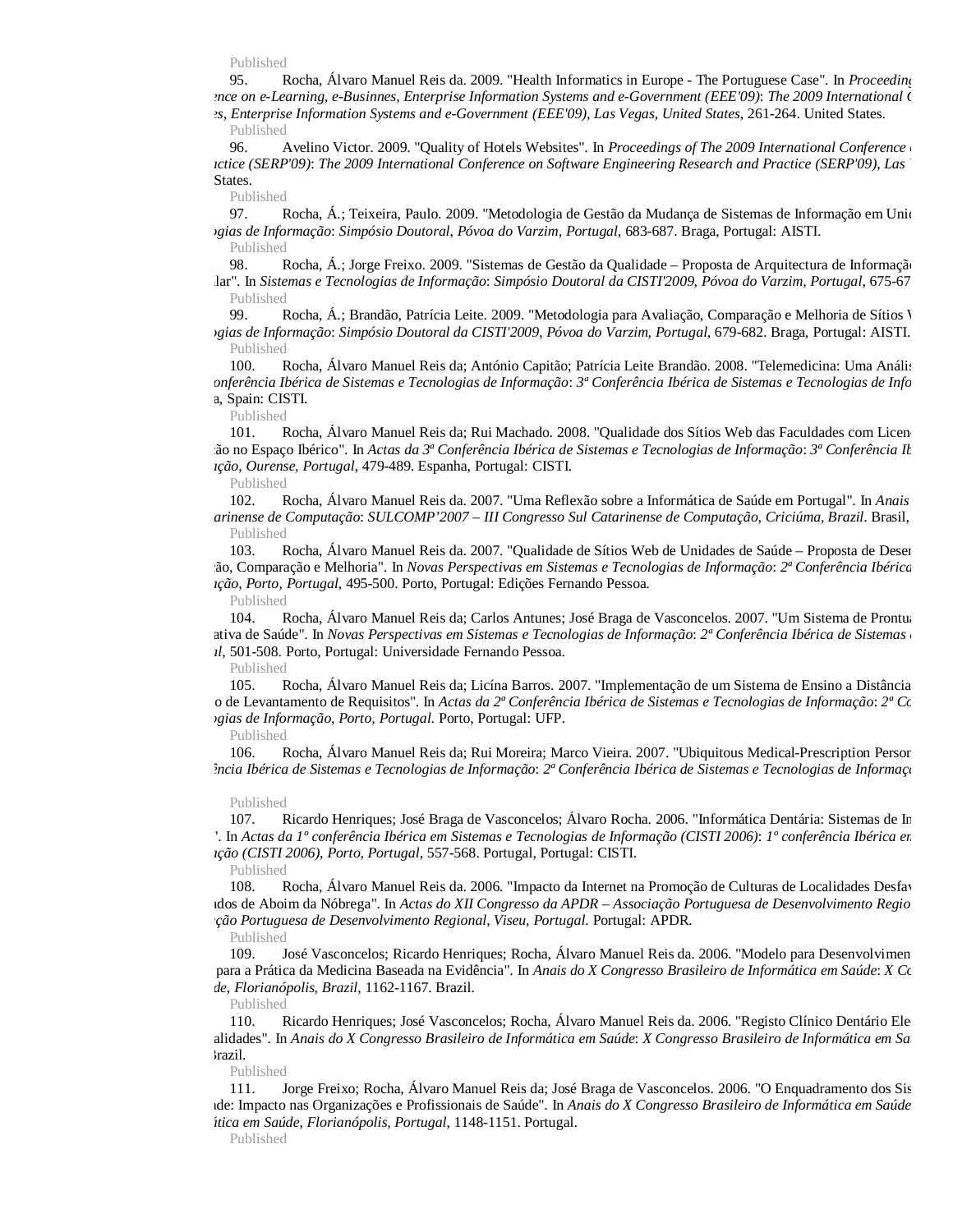112. Rocha, Álvaro Manuel Reis da; Fátima Silva; Sónia Gonçalves; Sónia Cardoso. 2005. "Cumprimento de Re s Universidades Portuguesas: Estudo Comparativo". In *Actas das Jornadas Chilenas de Computación 2005*: *V Workshop Software*, *Valdivia, Chile*. Chile.

Published

113. Rocha, Álvaro Manuel Reis da; José Augusto Lima; Patrícia Gonçalves; Paulo Monteiro. 2005. "Presença d Internet: Avaliação da Situação na Região do Minho". In *Actas do 3º Congresso da Administração Pública*: *3º Congresso da Administração Pública Portugal*. Portugal.

Published

114. Rocha, Álvaro Manuel Reis da; Cláudia Silva; Marcelino Lamas; Ricardo Castro; Sérgio Silva. 2005. "Gov Freguesia: Situação na Região do Minho". In *Actas da 6ª Conferência da Associação Portuguesa de Sistemas de Informação*: *6ª Conferência da Associação Portuguesa de Sistemas de Informação*, *Bragança, Portugal*. Portugal.

Published

115. Patrícia Leite Brandão; Luís Amaral; Rocha, Álvaro Manuel Reis da. 2005. "Perspectivas da Adopção de Pl nstituições de Ensino Superior". In *Actas da 6ª Conferência da Associação Portuguesa de Sistemas de Informação*: *6ª Conferência da Associação Portuguesa de Sistemas de Informação*, *Bragança, Portugal*. Portugal.

Published

116. Rocha, Álvaro Manuel Reis da; Rui Moreira; José Vasconcelos. 2005. "Educação Superior em Informática Portugal". In *Anais do V Workshop em Informática Médica*: *V Workshop em Informática Médica*, *Porto Alegre, Brazil*. Brazil. Published

117. Rocha, Álvaro Manuel Reis da. 2005. "Imagens de Cultura Potenciadas pela Internet - O caso dos Lenços d Nóbrega". In *Actas do I Seminário Internacional Imagens da Cultura*: *I Seminário Internacional Imagens da Cultura*,*Porto, Portugal* Published

118. Rocha, Álvaro Manuel Reis da; Joaquim Rego; José Lameirão; Sérgio Ferreira. 2004. "Portal Junta-Viva: U Electrónico Local". In *Actas da 5ª Conferência da Associação Portuguesa de Sistemas de Informação*: *5ª Conferência da Associação Po Informação*, *Lisboa, Portugal*. Portugal.

Published

119. Rocha, Álvaro Manuel Reis da; José Vasconcelos; Anabela Faria; Marlene Cunha. 2004. "E-Saúde em Port Presença dos Centros de Saúde na Internet". In *5ª Conferência da Associação Portuguesa de Sistemas de Informação*: *5ª Conferência da Associação Portuguesa de Sistemas de Informação*, *Lisboa, Portugal*. Portugal.

Published

120. Rocha, Álvaro Manuel Reis da; José Vasconcelos; Rui Gomes. 2004. "Sistemas de Informação de Apoio à Decisão de uma Instituição de Saúde". In *Actas da 5ª Conferência da Associação Portuguesa de Sistemas de Informação*: *5ª Conferência da Associação Portuguesa de Sistemas de Informação*, *Lisboa, Portugal*. Portugal.

Published

121. Vitor Simões; Rocha, Álvaro Manuel Reis da; Jesus Campos; Marco Rodrigues. 2004. "Portal SERSaúde: U Saúde Electrónico". In *Actas da 5ª Conferência da Associação Portuguesa de Sistemas de Informação*: *5ª Conferência da Associa Informação*, *lISBOA, Portugal*. Portugal.

Published

122. Joaquim Rego; José Lameirão; Sérgio Ferreira; Rocha, Álvaro Manuel Reis da. 2004. "Portal Junta-Viva: A um Clique". In *Actas do 2º Congresso da Administração Pública*: *2º Congresso da Administração Pública*, *Lisboa, Portugal*. Portugal. Published

123. Rocha, Álvaro Manuel Reis da; José Vasconcelos. 2004. "RETIS - A Framework to Analyse the Requireme Information Systems". In *Proceedings of the ISAS 2004 (10th International Conference on Information Systems Analysis and Synthesis) International Conference on Information Systems Analysis and Synthesis)*, *Orlando, United States*, 202-207. United States. Published

124. Rocha, Á.; José Braga de Vasconcelos. 2004. "A Framework to Analyse the Approach Adopted in the Information Systems Republican." ering Activity". In *Proceedings of the SERP04 (The 2004 International Conference on Software Engineering Research International Conference on Software Engineering Research and Practice )*, *Las Vegas, United States*, 573-579. United States. Published

125. Rocha, Álvaro Manuel Reis da. 2004. "Governo Electrónico Local: Síntese de uma Análise Quantitaviva e  $\cdot$ Portuguesas". In *Actas das XIV Jornadas Luso-Espanholas de Gestão Científica*: *XIV Jornadas Luso-Espanholas de Gestão Ci* 1584. Portugal.

Published

126. Rocha, Álvaro Manuel Reis da; José Braga de Vasconcelos. 2003. "PERSI - Modelo para Avaliação do Pen Sistemas de Informação". In *Anais do VI Workshop Ibero-Americano de Engenharia de Requisitos*: *VI Workshop Ibero-Americano de Engenharia de Requisitos*, *Piracicaba, Brazil*, 168-182. Brazil.

Published

127. Rocha, Álvaro Manuel Reis da; Cláudia Ferreira; Marla Gomes; Regina Macedo. 2003. "E-Government Lo ho". In Actas da 4<sup>ª</sup> Conferência da Associação Portuguesa de Sistemas de Informação: 4<sup>ª</sup> Conferência da Associação P *Informação*, *Porto, Portugal*. Portugal.

Published

128. Rocha, Álvaro Manuel Reis da; José Braga de Vasconcelos. 2003. "Reflexão sobre a Aplicação de Modelos ering Institute no Diagnóstico e na Melhoria da Maturidade do Processo de Desenvolvimento de Software". In *Actas da Portuguesa de Sistemas de Informação*: *4ª Conferência da Associação Portuguesa de Sistemas de Informação*, *Porto, Portugal* Published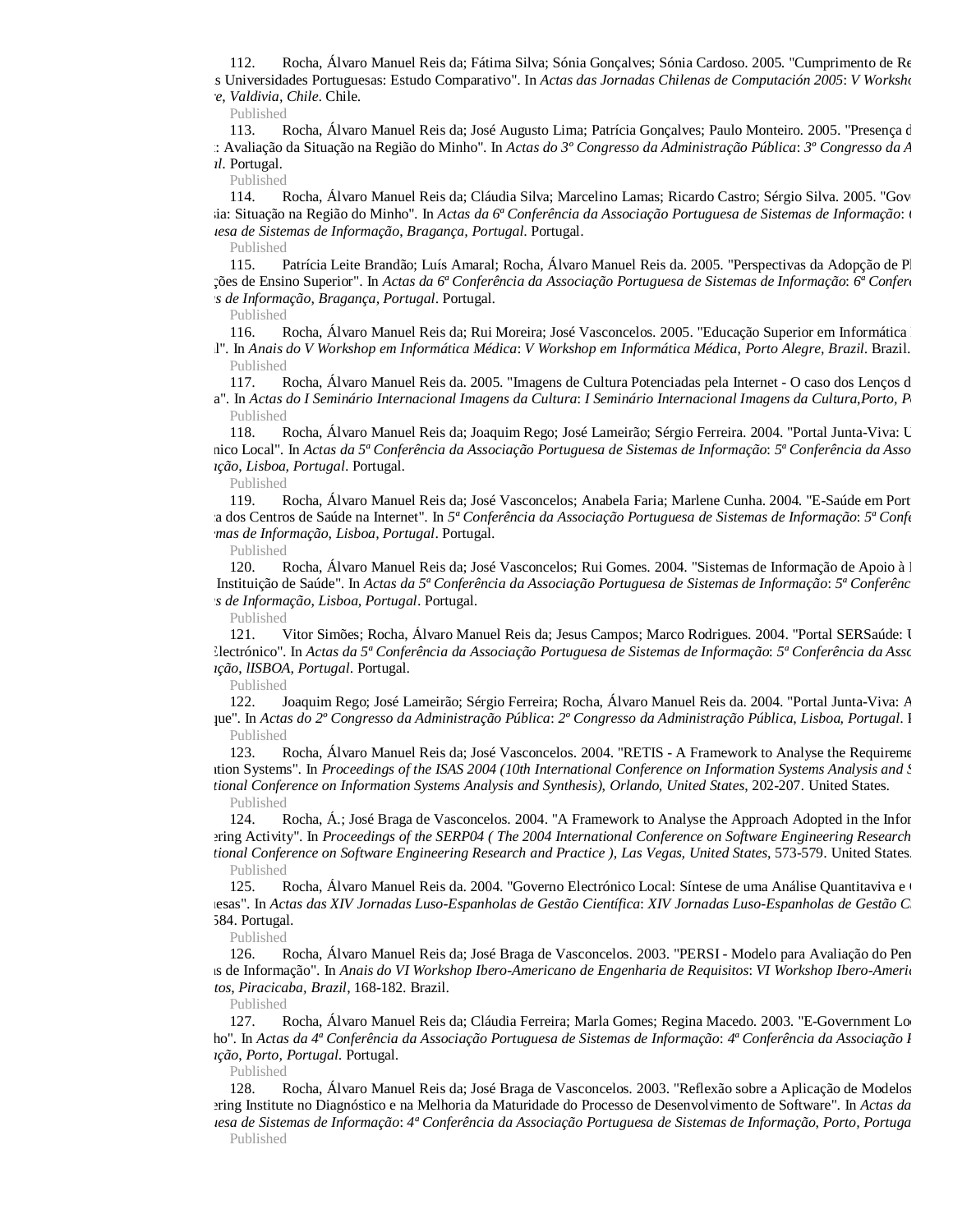129. Elsa Fernandes; Ricardo Lopes; Sérgio Dias; Rocha, Álvaro Manuel Reis da. 2003. "Projecto ArteMinho: L io Electrónico para o Artesanato do Minho". In *Actas da 4ª Conferência da Associação Portuguesa de Sistemas de Info Associação Portuguesa de Sistemas de Informação*, *Porto, Portugal*. Portugal.

Published

130. José Braga de Vasconcelos; Rocha, Álvaro Manuel Reis da; Chris Kimble. 2003. "Sistemas de Informação Abordagem Ontológica para a Definição de Competências de Grupo". In *Actas da 4ª Conferência da Associação Portuguesa de Sistemas de Informação Conferência da Associação Portuguesa de Sistemas de Informação*, *Porto, Portugal*. Portugal.

Published

131. Rocha, Álvaro Manuel Reis da. 2003. "Cidades e Regiões Digitais: Utopia ou Realidade? Questões e Come Electrónico Local". In *e-Book do Workshop Cidades e Regiões Digitais: Desafios e Impactos*: *Workshop Cidades e Regiões Digitais: Desafios e Impactos Portugal*, 12-13. Portugal.

Published

132. Rocha, Álvaro Manuel Reis da. 2003. "Qualidade dos Portais Web das Instituições Portuguesas do Ensino Superior: A *do Challenges 2003 - III Conferência Internacional sobre Tecnologias de Informação e Comunicação na Educação/5º SIIE (Simpósio Internacional em Informática Educativa)*: *Challenges 2003 - III Conferência Internacional sobre Tecnologias de Informação e Comunicação na Educação/5º SIIE (Simpósio Internacional em Informática Educativa)*, *Braga, Portugal*, 651-661. Portugal.

Published

133. José Braga de Vasconcelos; Chris Kimble; Rocha, Álvaro Manuel Reis da. 2003. "Ontologies and the Dyna aple of a Group Memory System for the Management of Group Competencies". In *Proceedings of the "I-Know'03 - 3rd Knowledge Management*: *I-Know'03 - 3rd International Conference on Knowledge Management*, *Graz, Austria*, 161-167. Austria. Published

134. Rocha, Álvaro Manuel Reis da. 2003. "Organização do Processo de Desenvolvimento de Software: Análise lade do SEI". In *Actas das XIII Jornadas Hispano-Lusas de Gestión Cientifíca: XIII Jornadas Hispano-Lusas de Gestić* 

#### Published

135. Rocha, Álvaro Manuel Reis da; João Álvaro Carvalho. 2002. "Pendor da Condução da Actividade Engenharia de Re Diagnóstico e Reflexão". In *Actas da 3ª Conferência da Associação Portuguesa de Sistemas de Informação*: *3ª Conferência da Associação Portuguesa de Sistemas de Informação*, *Coimbra, Portugal*. Portugal.

Published

136. Rocha, Álvaro Manuel Reis da. 2002. "Presença e Qualidade das Instituições Portuguesas de Ensino Superior *Encontro Iberoamericano de Finanças e Sistemas de Informação*: *III Encontro Iberoamericano de Finanças e Sistemas de Informação* States.

Published

137. Rocha, Álvaro Manuel Reis da. 2002. "Utilização da Internet por Alunos do Ensino Secundário e Terceiro C *Memórias da 1ª Conferencia Iberoamerica en Sistemas, Cibernética e Informática*: *Memórias da 1ª Conferencia Iberoamerica en Sistemas, Cibernética e Informática*, *Orlando, Portugal*, 110-115. Portugal.

Published

138. Rocha, Álvaro Manuel Reis da; João Álvaro Carvalho. 2002. "A Teoria de Estádios de Crescimento na Ges *Memórias da 1ª Conferencia Iberoamerica en Sistemas, Cibernética e Informática*: *1ª Conferencia Iberoamerica en Sistemas, Cibernética e Informática*, *Orlando, United States*, 116-121. United States.

Published

139. Rocha, Álvaro Manuel Reis da. 2002. "Internet na Escola: Visão e Utilização por Alunos dos Ensinos Secun Escolas do Minho". In *Actas do IX Encontro da APDR - Associação Portuguesa de Desenvolvimento Regional*: *IX Encontro da APDR Desenvolvimento Regional*, *Lisboa, Portugal*, 325-344. Portugal.

Published

140. Rocha, Álvaro Manuel Reis da. 2002. "Evolução dos Modelos de Maturidade para a Gestão de Sistemas de Renovação?". In *Actas das XII Jornadas Luso-Espanholas de Gestão Científica*: *XII Jornadas Luso-Espanholas de Gestão Científica*  $\mathbf{I}$ 

Published

141. Rocha, Á.; João Álvaro Carvalho. 2001. "Influence of the Information Systems Function Maturity in the Ar ering". In *Proceedings of the " 10th International Conference of Information Systems Development: 10th International Development*, *Londres, United Kingdom*, 205-215. United Kingdom.

Published

142. Rocha, Álvaro Manuel Reis da. 2001. "Evaluation Information and Communication Technologies Use by  $N$ In Proceedings of the " 12th ITS European Regional Conference: 12th ITS European Regional Conference, Dublin, Portugala Published

143. Rocha, Álvaro Manuel Reis da. 2001. "Uso da Internet pelas Juntas de Freguesia do Minho". In *Actas do Vi Portuguesa de Desenvolvimento Regional*: *VIII Encontro da APDR - Associação Portuguesa de Desenvolvimento Regional*, *Vila Real, Portugal* Published

144. Rocha, Álvaro Manuel Reis da; João Álvaro Carvalho. 2000. "Impacto da Maturidade da Função Sistema d Engenharia de Requisitos". In *Actas da 1ª Conferência da APSI - Associação Portuguesa de Sistemas de Informação*: *1ª Conferência da APSI Portuguesa de Sistemas de Informação*, *Guimarães, Portugal*. Portugal.

Published

145. Rocha, Álvaro Manuel Reis da. 2000. "Maturidade da Função "Sistema de Informação": Presente e futuro". In *Espanholas de Gestão Científica*: *X Jornadas Luso-Espanholas de Gestão Científica*, *Vilamoura, Portugal*, 11-18. Portugal.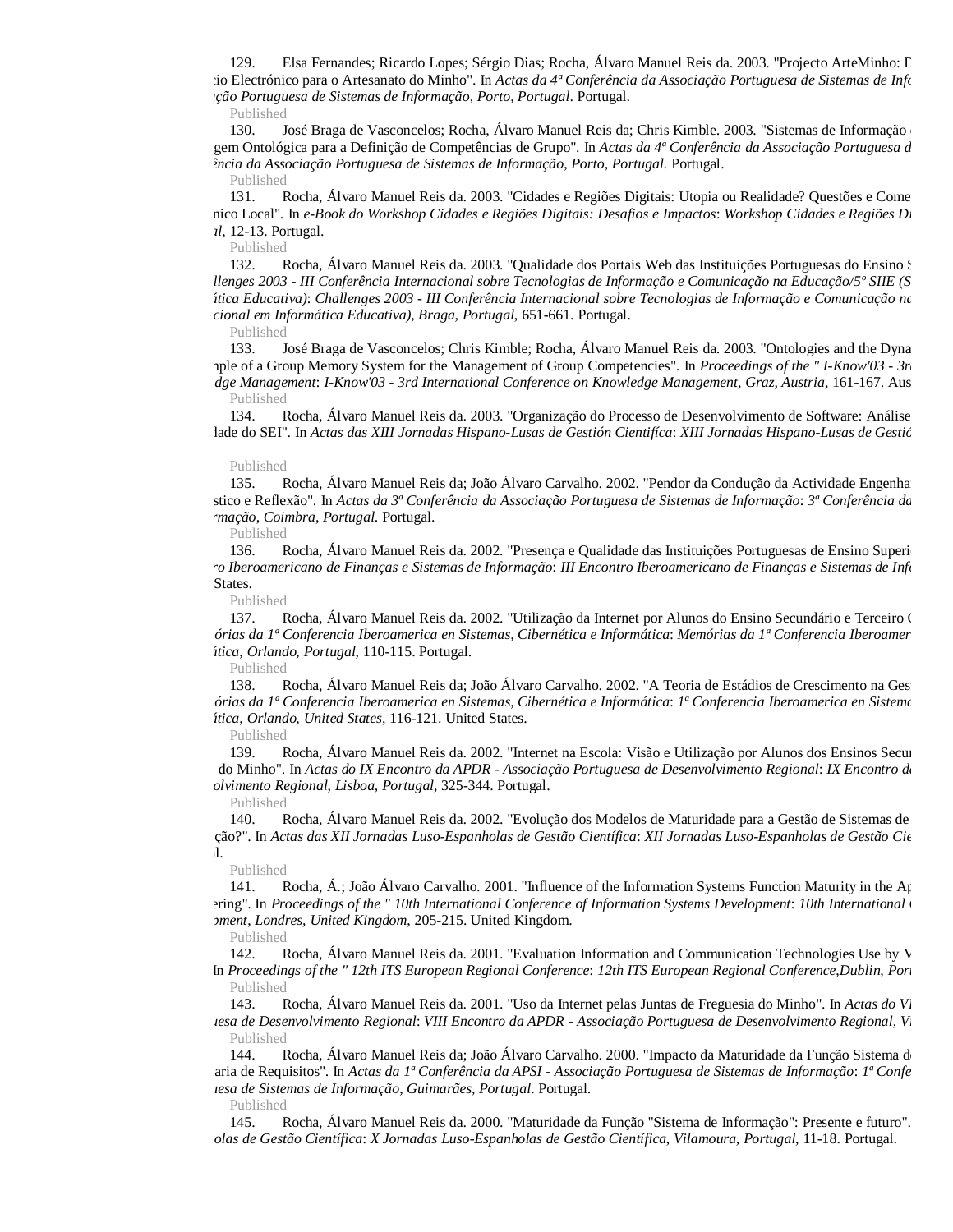1. Mejia, Jezreel; Muñoz, Mirna; Rocha, Álvaro; Peña, Adriana; Pérez-Cisneros, Marco. 2019. *Trends and Applications in Software Engineering* Springer International Publishing.

10.1007/978-3-030-01171-0

2. Rocha, Álvaro; Serrhini, Mohammed. 2019. *Information Systems and Technologies to Support Learning*. C ing.

10.1007/978-3-030-03577-8

3. Antipova, Tatiana; Rocha, Alvaro. 2019. *Digital Science*. Cham: Springer International Publishing.

10.1007/978-3-030-02351-5

4. Rocha, Á.. 2019. *Information Technology and Systems*. Springer International Publishing. http://dx.doi.org/ Published • 10.1007/978-3-030-11890-7

5. Rocha, Álvaro; Reis, Luís Paulo. 2018. *Developments and Advances in Intelligent Systems and Applications* ing.

Published • 10.1007/978-3-319-58965-7

6. Mejia, Jezreel; Muñoz, Mirna; Rocha, Álvaro; Quiñonez, Yadira; Calvo-Manzano, Jose. 2018. *Trends and . ering*. Cham: Springer International Publishing.

10.1007/978-3-319-69341-5

7. Antipova, Tatiana; Rocha, Álvaro. 2018. *Information Technology Science*. Cham, Switzerland: Springer Int 10.1007/978-3-319-74980-8

8. Rocha, Álvaro; Adeli, Hojjat; Reis, Luís Paulo; Costanzo, Sandra. 2018. *Trends and Advances in Information* land: Springer International Publishing.

10.1007/978-3-319-77703-0

9. Rocha, Álvaro; Adeli, Hojjat; Reis, Luis Paulo; Costanzo, Sandra. 2018. *Trends and Advances in Information* land: Springer International Publishing.

10. Rocha, Álvaro; Adeli, Hojjat; Reis, Luis Paulo; Costanzo, Sandra. 2018. *Trends and Advances in Information* land: Springer International Publishing.

11. *Álvaro Rocha; Teresa Guarda. 2018. Developments and Advances in Defense and Security. Cham, Switzerl* ing.

12. Serrhini, Mohammed; Jamil, Ouazzani; Rocha, Álvaro. 2018. Proceedings of EMENA-ISTL - Second Editic *Middle East & North Africa Informations Systems and Technologies to support Learning*. Fez: EMENA.

13. Rocha, Álvaro; Serrhini, Mohammed; Felgueiras, Carlos. 2017. *Europe and MENA Cooperation Advances Logies*. Cham: Springer International Publishing.

10.1007/978-3-319-46568-5

14. Mejia, Jezreel; Muñoz, Mirna; Rocha, Álvaro; San Feliu, Tomas; Peña, Adriana. 2017. *Trends and Applications in Software Engineering* Springer International Publishing.

10.1007/978-3-319-48523-2

15. Rocha, Álvaro; Correia, Ana Maria; Adeli, Hojjat; Reis, Luís Paulo; Costanzo, Sandra. 2017. *Recent Advan* logies. Cham: Springer International Publishing.

10.1007/978-3-319-56535-4

16. Rocha, Álvaro; Alturas, Bráulio; Costa, Carlos; Reis, Luís Paulo; Cota, Manuel Pérez. 2017. *Sistemas e Tec*  $\&$  IEEE.

17. Rocha, Álvaro; Correia, Ana Maria; Adeli, Hojjat; Reis, Luis Paulo; Mendonça Teixeira, Marcelo. 2016. *Ne hnologies*. Cham: Springer International Publishing.

10.1007/978-3-319-31232-3

18. Álvaro Rocha; Luís Paulo Reis; Manuel Pérez Cota; Octávio Santa Suárez; Ramiro Gonçalves. 2016. *Sisten* **NISTI & IEEE.** 

19. Serrhini, Mohammed; Abdelmajid Dargham; Mostafa Daoudi; Rocha, Álvaro. 2016. *Proceedings of the EN East & North Africa Conference on Technology and Security to Support Learning*. Oujda, Morocco: EMENA-TSSL.

20. Rocha, Alvaro; Correia, Ana Maria; Costanzo, Sandor; Reis, Luis Paulo. 2015. *New Contributions in Inform* Switzerland: Springer International Publishing.

10.1007/978-3-319-16486-1

21. Álvaro Rocha; Arnaldo Martins; Gonçalo Paiva Dias; Luís Paulo Reis; Manuel Pérez Cota. 2015. *Sistemas e Tecnologias de Informação* Portugal: AISTI.

22. Jezreel Mejia Miranda; Mirna A. Muñoz; Álvaro Rocha; Jose A. Calvo-Manzano Villalon. 2015. *Trends an Engineering*. Switzerland: Springer International Publishing. <http://www.springer.com/us/book/9783319262833.>

10.1007/978-3-319-26285-7

23. Rocha, Á.; Correia, A.M.; Tan, F.B.; Stroetmann, K.A. 2014. *New Perspectives in Information Systems and* iy: Springer. http://www.springer.com/engineering/computational+intelligence+and+complexity/book/978-3-319-0595 10.1007/978-3-319-05951-8

24. Álvaro Rocha; David Fonseca; Ernest Redondo; Luís Paulo Reis; Manuel Pérez Cota. 2014. *Sistemas y Tec*nologías de *Información* AISTI.<http://www.aisti.eu/actascisti2014.zip.>

25. Rocha, Á.; Correia, A.M.; Wilson, T.; Stroetmann, K.A. 2013. *Advances in Information Systems and Techn* iy: Springer. http://www.springer.com/engineering/computational+intelligence+and+complexity/book/978-3-642-3698

Edited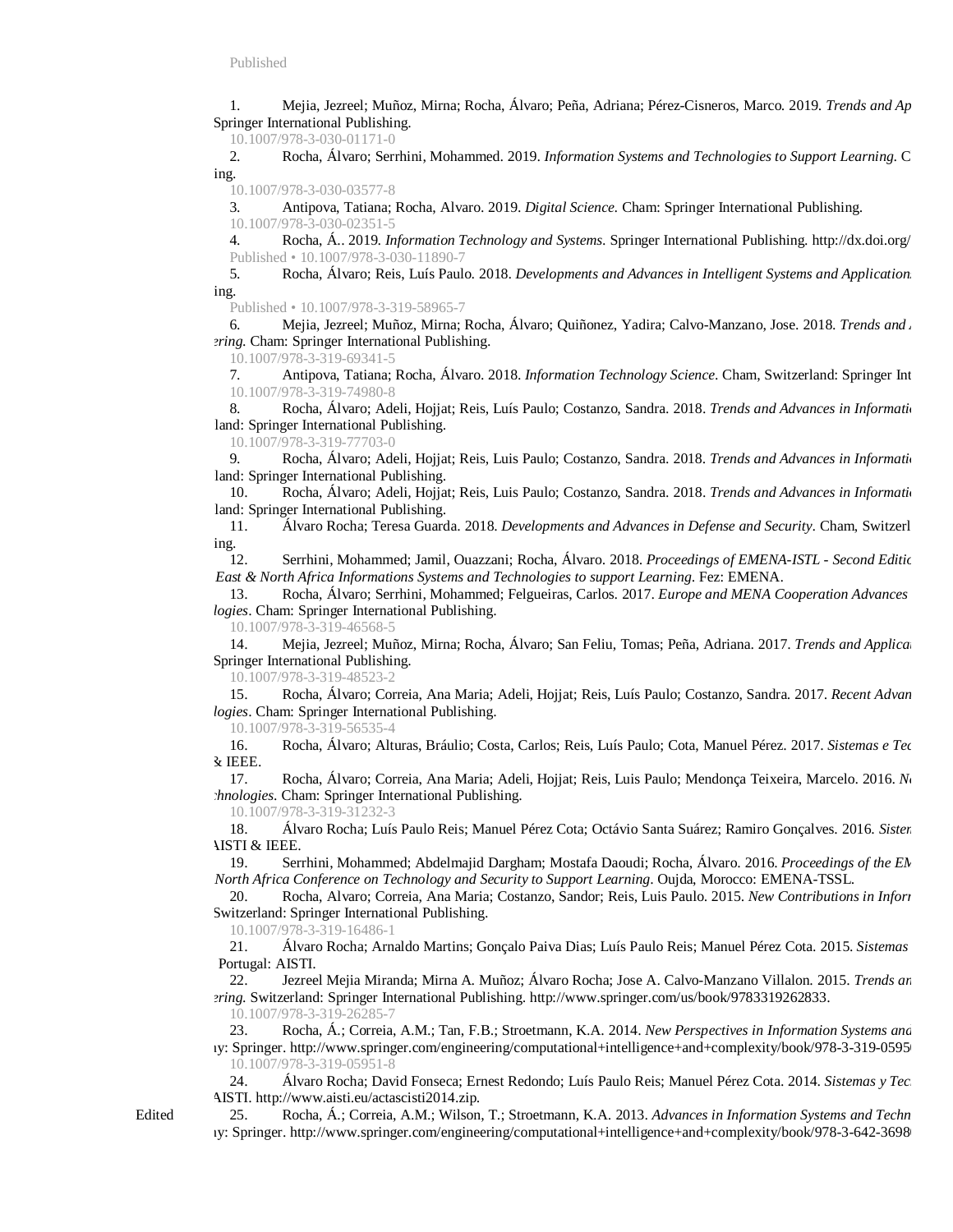10.1007/978-3-642-36981-0

26. Rocha, Á.. 2013. *Contributions on Information Systems and Technologies*. Lousada, Portugal: AISTI.

27. Álvaro Rocha; Luís Paulo Reis; Manuel Pérez Cota; Marco Painho; Miguel Castro Neto. 2013. *Sistemas e Tecnologias de Informação* 1: AISTI. <http://www.aisti.eu/actascisti2013.zip.>

28. Rocha, Á.; Jose A. Calvo-Manzano Villalon; Luís Paulo Reis; Manuel Pérez Cota. 2012. *Sistemas y Tecnol* AISTI.<http://www.aisti.eu/actascisti2012.zip.>

29. Rocha, Álvaro Manuel Reis da; Ramiro Gonçalves; Manuel Pérez Cota; Luís Paulo Reis. 2011. *Sistemas e* 1: AISTI. <http://www.aisti.eu/actascisti2011.zip.>

30. Rocha, Álvaro Manuel Reis da; Carlos Ferras Sexto; Luís Paulo Reis; Manuel Pérez Cota. 2010. *Sistemas y* o de Compostela, Spain: AISTI. <http://www.aisti.eu/actascisti2010.pdf.>

31. Rocha, Álvaro Manuel Reis da. 2010. *Sistemas e Tecnologias de Informação na Saúde*. Porto, Portugal: Edição.<br>32. Rocha, Álvaro Manuel Reis da: Francisco Restivo: Luís Paulo Reis: Sofia Torrão. 2009. *Sistemas e Tecnol* 

32. Rocha, Álvaro Manuel Reis da; Francisco Restivo; Luís Paulo Reis; Sofia Torrão. 2009. *Sistemas e Tecnologias de Informação* <http://www.aisti.eu/actascisti2009.pdf.>

33. Rocha, Álvaro Manuel Reis da. 2007. *Informática de Saúde - Boas Práticas e Novas Perspectivas*. Porto, P http://www.ufp.pt/index.php?page=shop.product\_details&product\_id=156&flypage=flypage.tpl&pop=0&option=com

34. Rocha, Álvaro Manuel Reis da; José Vasconcelos; Rui Moreira; José Torres; Pedro Sobral. 2007. *Novas Perspectivas em Sistemas e Tecnologias de Informação*. Porto, Portugal: Universidade Fernando Pessoa.

ww.ufp.pt/index.php?page=shop.product\_details&flypage=flypage.tpl&product\_id=175&category\_id=15&option=cor 35. Manuela Cunha; Rocha, Álvaro Manuel Reis da. 2006. *Sistemas e Tecnologias de Informação no Espaço Ibérico* ww.aisti.eu/Actas2006PDF.zip.

Baptista, Márcia; Vasconcelos, José Braga; Rocha, Álvaro; Silva, Rita; Carvalho, João Vidal; Jardim, Helen "The Impact of Perioperative Data Science in Hospital Knowledge Management". *Journal of Medical Systems* 43 (2): 1-  $52-3.$ 

Published • 10.1007/s10916-019-1162-3

2. Carvalho, João Vidal; Rocha, Álvaro; Abreu, António. 2019. "Maturity Assessment Methodology for HISMM Maturity Model". *Journal of Medical Systems* 43 (2): 1-11.<http://dx.doi.org/10.1007/s10916-018-1143-y.>

Published • 10.1007/s10916-018-1143-y

3. Carvalho, João Vidal; Rocha, Álvaro; van de Wetering, Rogier; Abreu, António. 2019. "A Maturity model i  $\cdot$ ". *Journal of Business Research*(January): 388-399.

Published • 10.1016/j.jbusres.2017.12.012

4. Sousa, Maria José; Rocha, Álvaro. 2019. "Skills for disruptive digital business". *Journal of Business Resear* Published • 10.1016/j.jbusres.2017.12.051

5. Sousa, Maria José; Rocha, Álvaro. 2019. "Leadership styles and skills developed through game-based learn *h* 94 (January): 360-366.

Published • 10.1016/j.jbusres.2018.01.057

6. Sousa, Maria José; Rocha, Álvaro. 2019. "Digital learning: Developing skills for digital transformation of o *Computer Systems* 91 (February): 327-334.

Published • 10.1016/j.future.2018.08.048<br>7. Sousa. Maria José: Rocha. Álvar

7. Sousa, Maria José; Rocha, Álvaro. 2019. "Strategic Knowledge Management in the Digital Age". *Journal of Business Research* 5.

Published • 10.1016/j.jbusres.2018.10.016

Lino, Adriano; Rocha, Álvaro; Macedo, Luís; Sizo, Amanda. 2019. "Application of clustering-based decision e". Future Generation Computer Systems 93 (Abril): 392-406.

Published • 10.1016/j.future.2018.10.038

9. Carvalho, João Vidal; Rocha, Álvaro; Vasconcelos, José; Abreu, António. 2018. "A health data analytics m information systems". *International Journal of Information Management*. <http://dx.doi.org/10.1016/j.ijinfomgt.2018.07.001.> 10.1016/j.ijinfomgt.2018.07.001

10. Sizo, Amanda; Lino, Adriano; Reis, Luis Paulo; Rocha, Álvaro. 2018. "An overview of assessing the qualit articles". *International Journal of Information Management*.<http://dx.doi.org/10.1016/j.ijinfomgt.2018.07.002.>

10.1016/j.ijinfomgt.2018.07.002

11. Sousa, Maria José; Rocha, Álvaro. 2018. "Special section on "emerging trends and challenges in digital lear *Information Society* 17 (4): 675-677.

Published • 10.1007/s10209-017-0572-6

12. Abreu, António; Afonso, Ana Paula; Carvalho, João Vidal; Rocha, Álvaro. 2018. "The electronic Individual *Telematics and Informatics* 35 (4): 933-943.

Published • 10.1016/j.tele.2017.11.011

13. Rocha, Álvaro; Lima, Stanley. 2018. "Expert systems: The journal of knowledge engineering special issue  $\epsilon$ nce on information systems and technologies". *Expert Systems* 35 (1): 1-3.

Published • 10.1111/exsy.12260

14. Garcia Vazquez, Yolanda; Ferrás, Carlos; Aguilera, Adrián; Rocha, Alvaro. 2018. "The present and future of ble people in Spain. The contribution of mobile phones". *Cuadernos de Trabajo Social* 31 (1): 235-244. Published • 10.5209/CUTS.52836

15. Moreira, Fernando; Rocha, Álvaro. 2018. "A Special Issue on Disruption of higher education in the 21st century due to ICTs.".

Journal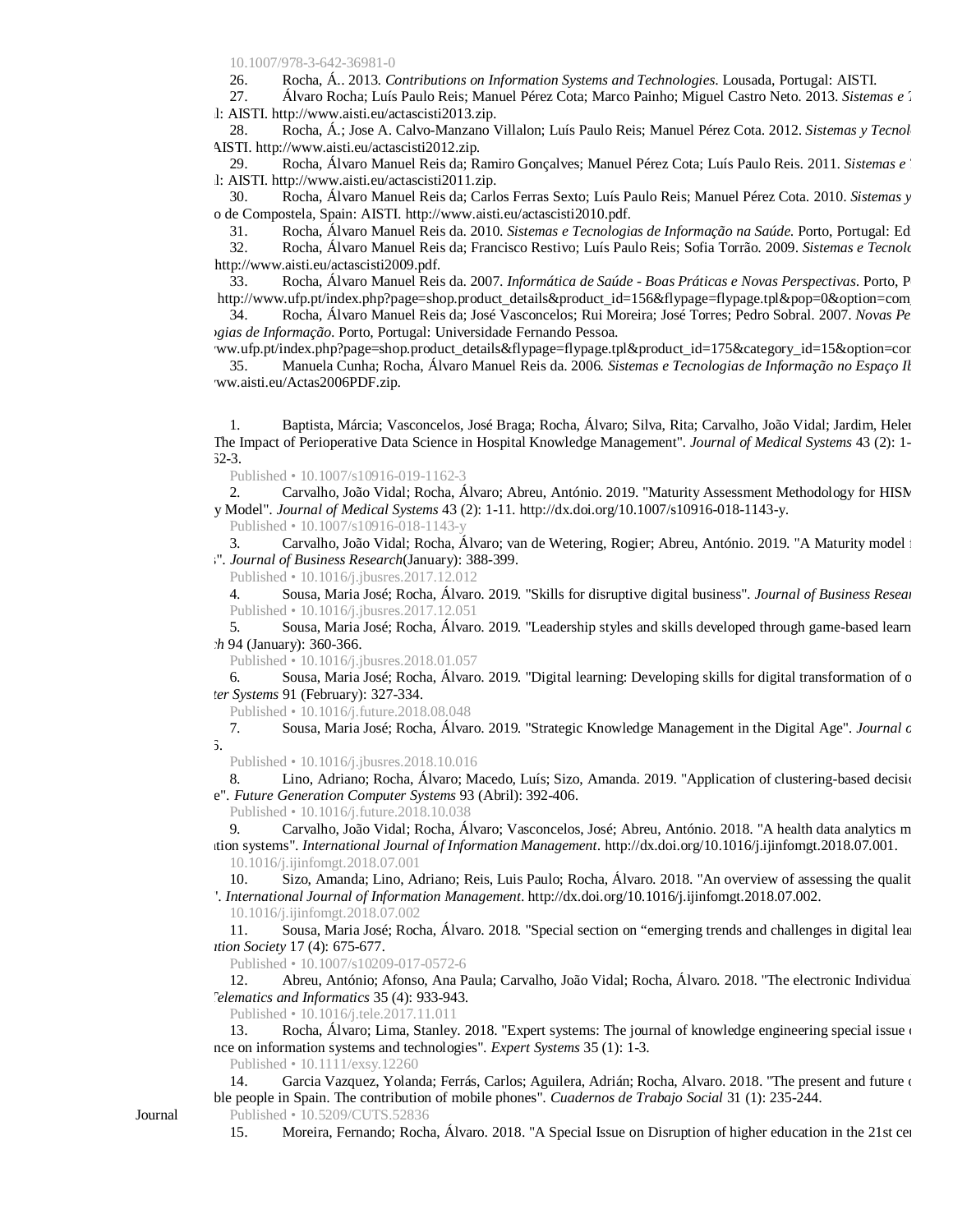*Informatics* 35 (4): 930-932.

Published • 10.1016/j.tele.2018.05.007

16. Baylina, Pilar; Barros, Carla; Fonte, Carla; Alves, Sónia; Rocha, Álvaro. 2018. "Healthcare Workers: Occup Safety". *Journal of Medical Systems* 42 (9): 1-8.

Published • 10.1007/s10916-018-1013-7

17. Lima, Stanley; Rocha, Álvaro. 2018. "Special issue: Applications of intelligent & fuzzy theory in engineering ". *Journal of Intelligent & Fuzzy Systems* (20180709): 1-1.

Published • 10.3233/JIFS-169614

18. Sizo, Amanda; Lino, Adriano; Reis, Luis Paulo; Rocha, Álvaro. 2018. "An overview of assessing the quality <sup>2</sup>. *International Journal of Information Management* (20180720): 1-8.

Published • 10.1016/j.ijinfomgt.2018.07.002

19. Carvalho, João Vidal; Rocha, Álvaro; Vasconcelos, José; Abreu, António. 2018. "A health data analytics m tion systems". *International Journal of Information Management* (20180727): 1-8.

Published • 10.1016/j.ijinfomgt.2018.07.001

20. Sousa, Maria José; Rocha, Álvaro. 2018. "Learning Analytics Measuring Impacts on Organisational Performance". *Computing* (20180808): 1-9.

Published • 10.1007/s10723-018-9463-1

21. Huancheng, Liu; Tingting, Wu; Rocha, Álvaro. 2018. "An Analysis of Research Trends on Data Mining in Libraries". *Journal of Grid Computing* (20180808): 1-11.

Published • 10.1007/s10723-018-9461-3

22. García, Yolanda; Ferrás, Carlos; Rocha, Álvaro; Aguilera, Adrián. 2018. "Design and acceptability of a psy ition for victims of gender-based violence". *Health Informatics Journal* (20180816): 1-7.

Published • 10.1177/1460458218792688

23. Amin, Adnan; Shah, Babar; Khattak, Asad Masood; Lopes Moreira, Fernando Joaquim; Ali, Gohar; Rocha, company customer churn prediction in telecommunication: A comparison of data transformation methods". *Internation Management* (20180927): 1-15.

Published • 10.1016/j.ijinfomgt.2018.08.015

24. de Vasconcelos, José Braga; Rocha, Álvaro. 2018. "Business analytics and big data". *International Journal of Information Management* (20181114): 1-2.

Published • 10.1016/j.ijinfomgt.2018.10.019

25. de Vasconcelos, José Braga; Kimble, Chris; Carreteiro, Paulo; Rocha, Álvaro. 2017. "The application of kn bn". *International Journal of Information Management* 37 (1): 1499-1506.

Published • 10.1016/j.ijinfomgt.2016.05.005

26. de Vasconcelos, José Braga; Rocha, Álvaro. 2017. "A special section on Knowledge Management and Engi *Information Management* 37 (1): 1460-1460.

Published • 10.1016/j.ijinfomgt.2016.05.011

27. Abreu, António; Rocha, Álvaro; de Carvalho, João Vidal; Cota, Manuel Pérez. 2017. "The Electronic Book Teacher Vision and parents of students in primary and secondary education". *Telematics and Informatics* 34 (6): 861-877. Published • 10.1016/j.tele.2016.08.011

28. Sá, Filipe; Rocha, Álvaro; Gonçalves, Joaquim; Pérez Cota, Manuel. 2017. "Model for the Quality of Local s". *Telematics and Informatics* 34 (5): 413-421.

Published • 10.1016/j.tele.2016.09.002

29. Moreira, Fernando; Rocha, Álvaro. 2017. "A Special Issue on New Technologies and the Future of Education *Informatics* 34 (6): 811-812.

Published • 10.1016/j.tele.2017.07.008

30. Barros, Carla; Cunha, Liliana; Baylina, Pilar; Oliveira, Alexandra; Rocha, Álvaro. 2017. "Development and Based on the Rasch Model among Portuguese Workers". *Journal of Medical Systems* 41 (5): 1-9. Published • 10.1007/s10916-017-0727-2

31. Ferrás, Carlos; García, Yolanda; Aguilera, Adrián; Rocha, Álvaro. 2017. "How Can Geography and Mobile herapy?". *Journal of Medical Systems* 41 (6): 1-6.

Published • 10.1007/s10916-017-0742-3

32. Sousa, Maria José; Rocha, Álvaro. 2017. "Special section on "data analysis and accessibility using compute *Information Society* 16 (4): 819-821.

Published • 10.1007/s10209-017-0543-y

33. Abreu, António; Rocha, Álvaro; Cota, Manuel Pérez. 2017. "The Electronic Record in the school–family re and guardians". *Universal Access in the Information Society* 16 (4): 835-849.

Published • 10.1007/s10209-017-0544-x

34. José Sousa, Maria; Henriques Abreu, Pedro; Rocha, Álvaro; Daniel Castro Silva. 2017. "Guest Editorial: A Information Software Management". *IET Software* 11 (3): 75-76.

Published • 10.1049/iet-sen.2017.0136

Lima, Stanley; Rocha, Álvaro; Roque, Licinio. 2017. "An overview of OpenStack architecture: a message queu *Computing-The Journal of Networks Software Tools and Applications* (15 junho): 1-12.

Published • 10.1007/s10586-017-1034-x

36. Rocha, Álvaro; Abreu, António; Carvalho, João Vidal. 2017. "Maturity of hospital information systems: Most . *Health Informatics Journal*(July 19): 1-14.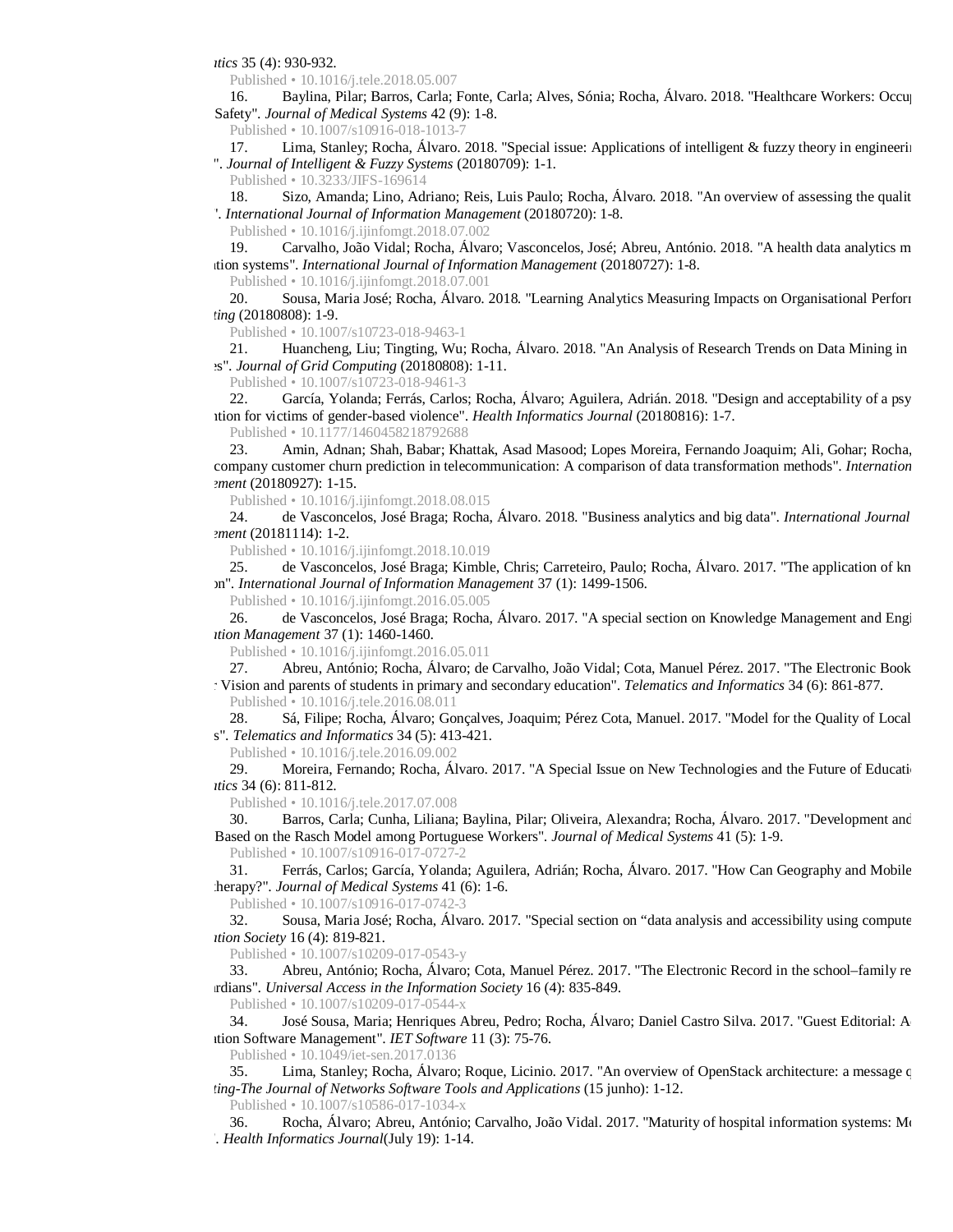Published • 10.1177/1460458217720054

37. de Vasconcelos, José Braga; Rocha, Álvaro. 2017. "Special section on data science and business intelligence". *Information Management* 37 (6): 716-717.

Published • 10.1016/j.ijinfomgt.2017.07.014

Barão, Alexandre; de Vasconcelos, José Braga; Rocha, Álvaro; Pereira, Ruben. 2017. "A knowledge management approach to capture approach to capture approach to capture approach to capture approach to capture approach to cap ational learning networks". *International Journal of Information Management* 37 (6): 735-740. Published • 10.1016/j.ijinfomgt.2017.07.013

39. Lino, Adriano; Rocha, Álvaro; Sizo, Amanda. 2017. "Virtual teaching and learning environments: automati  $is$ ". *Cluster Computing*(5 setembro): 1-11.

Published • 10.1007/s10586-017-1122-y

40. Filipe Sá; Álvaro Rocha. 2017. "Tendências em Sistemas e Tecnologias de Informação". *RISTI - Revista Ibérica de Sistemas e Tecnologias de Informação* (22): ix-xi.

Published

41. João Vidal de Carvalho; António Abreu; Álvaro Rocha. 2017. "Editorial: Metodologias e aplicações inovadora Informação (STI)". *RISTI - Revista Ibérica de Sistemas e Tecnologias de Informação* (25): ix-xii.

Published • 10.17013/risti.25.0

42. Carlos Luís; Álvaro Rocha; Maria José Marcelino. 2017. "Acessibilidade em Ambientes Virtuais de Aprendi *Sistemas e Tecnologias de Informação* (25): 54-65.

Published • 10.17013/risti.25.54–65

43. Patrícia Leite; Joaquim Gonçalves; Paulo Teixeira; Álvaro Rocha. 2016. "A Model for the Evaluation of Da *Health Informatics Journal* 22 (3): 479-495.

Published • 10.1177/1460458214567003

44. Filipe Sá; Álvaro Rocha; Manuel Pérez Cota. 2016. "From the Quality of Traditional Services to the Quality s: A Literature Review". *Government Information Quarterly* 33 (1): 149-160.

Published • 10.1016/j.giq.2015.07.004

45. Sá, Filipe; Rocha, Álvaro; Cota, Manuel Pérez. 2016. "Potential dimensions for a Local e-Government serv *Informatics* 33 (2): 270-276.

Published • 10.1016/j.tele.2015.08.005

46. Kimble, Chris; de Vasconcelos, José Braga; Rocha, Álvaro. 2016. "Competence management in knowledge aul knowledge and ontologies". *Information Systems Frontiers* 18 (6): 1119-1130.

Published • 10.1007/s10796-016-9627-0

47. Gonçalves, Maria José Angélico; Rocha, Álvaro; Cota, Manuel Pérez. 2016. "Information management model" es in an educational context". *Information Systems Frontiers* 18 (6): 1051-1061.

Published • 10.1007/s10796-016-9623-4

48. Costanzo, Sandra; Rocha, Álvaro; Migliore, Marco Donald. 2016. "Compressed Sensing: Applications in R *Scientific World Journal* 2016 (2016): 1-2.

Published • 10.1155/2016/5407415

49. Carvalho, João Vidal; Rocha, Álvaro; Abreu, António. 2016. "Maturity Models of Healthcare Information S re Review". *Journal of Medical Systems* 40 (6): 1-10.

Published • 10.1007/s10916-016-0486-5

50. Vázquez, Maria Yolanda García; Sexto, Carlos Ferrás; Rocha, Álvaro; Aguilera, Adrián. 2016. "Mobile Pho with Vulnerable People: a First State of the Art". *Journal of Medical Systems* 40 (6): 1-12.

Published • 10.1007/s10916-016-0500-y

51. Lino, Adriano; Rocha, Álvaro; Sizo, Amanda. 2016. "Virtual teaching and learning environments: Automat on". *Journal of Intelligent & Fuzzy Systems* 31 (4): 2061-2072.

Published • 10.3233/JIFS-169045

52. Rocha, Álvaro Manuel Reis da. 2016. "Applications of intelligent & fuzzy theory in engineering technologi *igent and Fuzzy Systems* 31 (4): 2059-2059.

Published • 10.3233/JIFS-169085

53. de Vasconcelos, José Braga; Kimble, Chris; Rocha, Álvaro. 2016. "A special issue on knowledge and comp ise solutions". *Information Systems Frontiers* 18 (6): 1035-1039.

Published • 10.1007/s10796-016-9717-z

54. Ramiro Gonçalves; José Martins; Álvaro Rocha. 2016. "Internet e redes sociais como instrumentos potencia *Ibérica de Sistemas e Tecnologias de Informação* (18): ix-xi.

Published

55. João Vidal de Carvalho; Abreu, Antonio; Álvaro Rocha. 2016. "Sistemas e Tecnologias de Informação (ST. *Sistemas e Tecnologias de Informação* (20): ix-xi.

Published

56. António José Abreu Silva; Álvaro Rocha; Manuel Pérez Cota. 2015. "Electronic Booklet: School–Family C Environments". *International Journal of Information and Communication Technology Education* 11 (4): 97-108.<http://www.igi>  $/132789.$ 

Published • 10.4018/IJICTE.2015100107

57. João Vidal de Carvalho; Álvaro Rocha; José Braga de Vasconcelos. 2015. "Towards an encompassing Maturity Model for the Management of the Management of the Management of the Management of the Management of the Managemen Hospital Information Systems". *Journal of Medical Systems* 39 (9): 1-9.<http://link.springer.com/article/10.1007%2Fs10916-015> Published • 10.1007/s10916-015-0288-1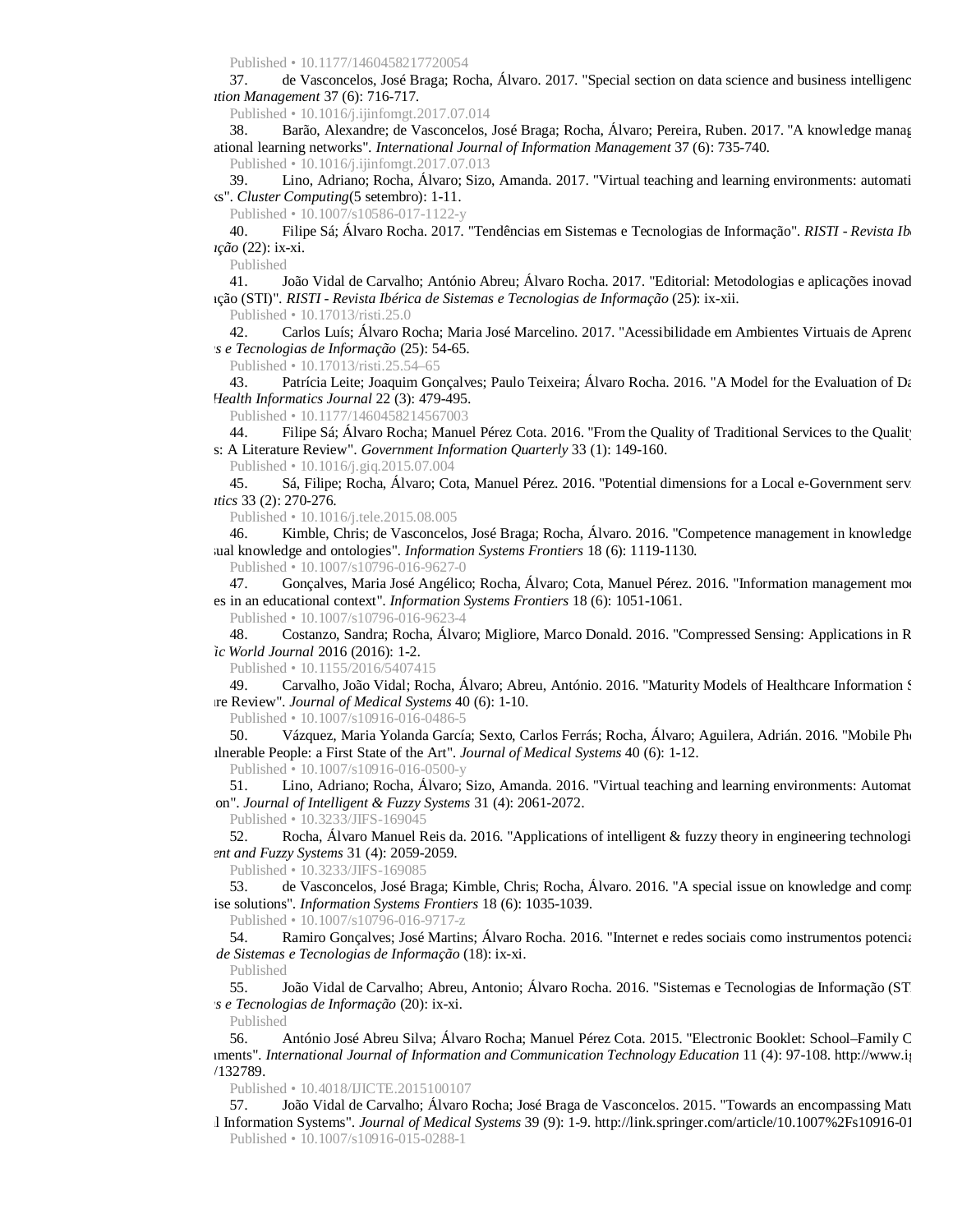58. Faria, Brígida Mónica; Gonçalves, Joaquim; Reis, Luis Paulo; Rocha, Álvaro. 2015. "A Clinical Support Sy Estimation". *Journal of Medical Systems* 39 (10): 1-11. <http://link.springer.com/article/10.1007/s10916-015-0308-1.> Published • 10.1007/s10916-015-0308-1

59. Raul Laureano; Álvaro Rocha. 2015. "Editorial: Governança das Tecnologias da Informação e ferramentas informáticas para auditoria e ferramentas e auditorias para auditoria e ferramentas informáticas para auditorialemen *Ibérica de Sistemas e Tecnologias de Informação* (15): vii-ix. http://www.scielo.mec.pt/scielo.php?script=sci\_arttext& 98952015000200001&lng=pt&nrm=iso&tlng=pt.

Published • 10.17013/risti.15.vii-ix

60. Maria José Angélico; Álvaro Rocha; Manuel Pérez Cota. 2015. "Interoperability Framework for Competence les". *Journal of Universal Computer Science* 21 (8): 1042-1060. http://www.jucs.org/jucs\_21\_8/interoperability\_framew Published

61. Rocha, Álvaro; Freixo, Jorge. 2015. "Information Architecture for Quality Management Support in Hospita 11.<http://link.springer.com/article/10.1007/s10916-015-0326-z.>

Published • 10.1007/s10916-015-0326-z

62. Maria José Angélico; Álvaro Rocha. 2015. "Editorial: Tecnologias de Informação (TI) na Educação". *RISTI pgias de Informação* (16): ix-xi. http://www.scielo.mec.pt/scielo.php?script=sci\_arttext&pid=S1646-989520150003000 Published • 10.17013/risti.16.ix-xi

63. António Abreu; Álvaro Rocha; Manuel Pérez Cota; João Vidal de Carvalho. 2015. "Caderneta Eletrónica no e Professores e Pais de alunos do ensino Básico e Secundário". *RISTI - Revista Ibérica de Sistemas e Tecnologias de In* ww.scielo.mec.pt/scielo.php?script=sci\_abstract&pid=S1646-98952015000300009&lng=pt&nrm=iso&tlng=pt.

Published • 10.17013/risti.16.108-128

64. Rocha, A.; Sa, F.. 2014. "Planning the information architecture in a local public administration organization". 234. <http://idv.sagepub.com/content/30/3/223.abstract.>

Published • 10.1177/0266666913489841

65. Rocha, Álvaro; Rocha, Bruno. 2014. "Adopting nursing health record standards". *Informatics for Health & Social Care* <http://informahealthcare.com/doi/abs/10.3109/17538157.2013.827200.>

Published • 10.3109/17538157.2013.827200

66. Costanzo, Sandra; Rocha, Alvaro; Alencar, Marcelo Sampaio. 2014. "Advances in Radar Technologies". *Journal of Electrical and Computer Engineering* 2014 (818369): 1-2.

Published • 10.1155/2014/818369

67. Rocha, Álvaro; Santos, Vitor. 2014. "The Influence of Information and Communication Technologies on th nal Intelligence in a School Context". *International Journal of e-Education, e-Business, e-Management and e-Learning* Published • 10.7763/IJEEEE.2014.V4.317

68. Mejia, Jezreel; Muñoz, Mirna; Rocha, Alvaro. 2014. "La Mejora de Procesos de Software a través de la Ges la Adopción de Nuevas Tecnologías de Información y Comunicación". *RISTI - Revista Ibérica de Sistemas e Tecnologias de Informação* ww.scielo.gpeari.mctes.pt/scielo.php?script=sci\_arttext&pid=S1646-98952014000100001&lng=pt&nrm=iso&tlng=es. Published • 10.4304/risti.e1.vii-xi

69. António Pereira; Álvaro Rocha. 2014. "Editorial: eSaúde - Sistemas e Tecnologias de Informação e Comun *Ibérica de Sistemas e Tecnologias de Informação* 0 (13): vii-ix. http://www.scielo.gpeari.mctes.pt/scielo.php?script=sc 98952014000200001&lng=pt&nrm=iso&tlng=pt.

Published • 10.4304/risti.13.vii-ix

70. Leite, Patrícia; Gonçalves, Joaquim; Teixeira, Paulo; Rocha, Álvaro. 2014. "Towards a model for the measurement s". *New Review of Hypermedia and Multimedia* 20 (4): 301-316. http://www.tandfonline.com/doi/abs/10.1080/136145t

Published • 10.1080/13614568.2014.968638

71. Adolfo Lozano-Tello; Álvaro Rocha. 2014. "Editorial: Representación y Gestión del Conocimiento". *RISTI Tecnologias de Informação* (14): vii-viii. [http://www.scielo.gpeari.mctes.pt/scielo.php?script=sci\\_arttext&pid=S1646-](http://www.scielo.gpeari.mctes.pt/scielo.php?script=sci_arttext&pid=S1646-) 98952014000400001&lng=en&nrm=iso&tlng=es.

Published • 10.17013/risti.14.vii-viii

72. Jorge Freixo; Álvaro Rocha. 2014. "Arquitetura de Informação de Suporte à Gestão da Qualidade em Unida *bérica de Sistemas e Tecnologias de Informação* (14): 1-15.<http://www.scielo.mec.pt/pdf/rist/n14/n14a02.pdf.> Published • 10.17013/risti.14.1-15

73. Manuel Pérez Cota; Álvaro Rocha. 2013. "Editorial". *RISTI - Revista Ibérica de Sistemas e Tecnologias de Informa* ww.scielo.gpeari.mctes.pt/scielo.php?script=sci\_arttext&pid=S1646-98952013000100001&lng=pt&nrm=iso&tlng=es. Published • 10.4304/risti.11.vii-viii

74. Cruz-Cunha, Maria Manuela; Rocha, Álvaro. 2013. "Editorial: Sistemas e Tecnologias de Informação para cativas e em Rede / Information Systems and Technologies for Virtual, Collaborative and Networked Organizations". *R Tecnologias de Informação* 0 (12): vii-xii. [http://www.scielo.gpeari.mctes.pt/scielo.php?script=sci\\_arttext&pid=S1646-](http://www.scielo.gpeari.mctes.pt/scielo.php?script=sci_arttext&pid=S1646-) 98952013000200001&lng=pt&nrm=iso&tlng=pt.

Published • 10.4304/risti.12.vii-xii

75. Teixeira, Paulo; Brandão, Patrícia Leite; Rocha, Á.. 2012. "Promoting Success in the Introduction of Health s". *International Journal of Enterprise Information Systems* 8 (1): 17-27. <http://www.igi-global.com/article/international>  $/63652.$ 

Published • 10.4018/jeis.2012010102

76. Joaquim José Gonçalves; Álvaro Rocha. 2012. "A decision support system for quality of life in head and ne *Oncology* 4 (3): 1-9. <http://www.headandneckoncology.org/content/4/1/3.>

Published • 10.1186/1758-3284-4-3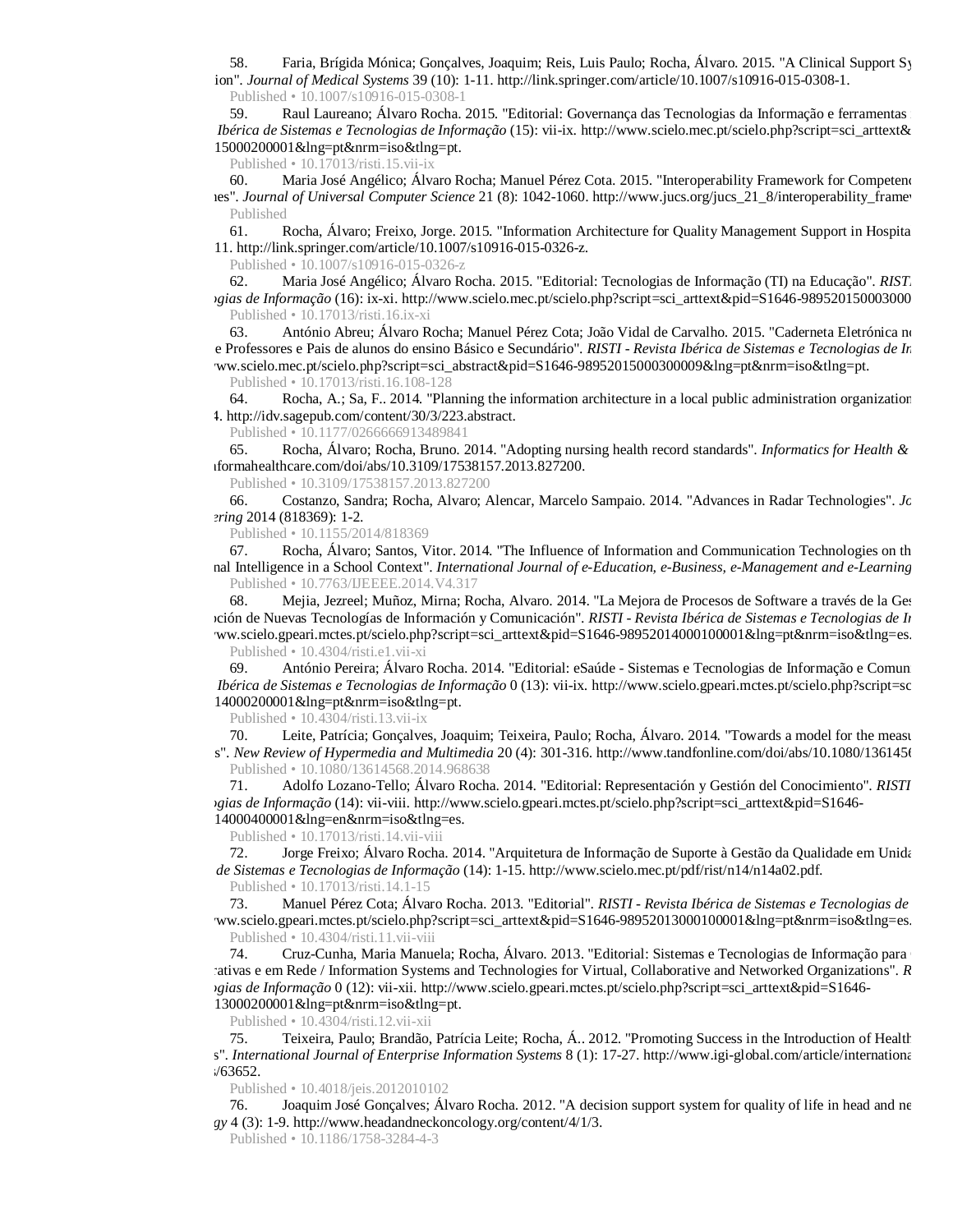77. Rocha, Á.. 2012. "Framework for a global quality evaluation of a website". *Online Information Review* 36 (3): 374 ww.emeraldinsight.com/journals.htm?issn=1468-4527&volume=36&issue=3&articleid=17038698&show=abstract. Published • 10.1108/14684521211241404

78. Rocha, Alvaro. 2012. "Three-dimensional model for the global quality of a website". *International Journal*  $i - 436.$ 

Published • 10.1504/IJBIS.2012.048337

79. Rocha, Á.. 2012. "Modelos de Maturidade para a Gestão dos Sistemas e Tecnologias de Informação na Saú p://www.redalyc.org/toc.oa?id=339&numero=25592.

Published

80. Sá, Filipe; Rocha, Álvaro. 2012. "Definição da Arquitetura de Informação em organismo da Administração *de Sistemas e Tecnologias de Informação* (10): 51-64. http://ojs.academypublisher.com/index.php/risti/issue/view/404/ Published • 10.4304/risti.10.51-64

81. Rocha, Álvaro Manuel Reis da. 2011. "Evolution of Information Systems and Technologies Maturity in Healthcare *Are Information Systems and Informatics* 6 (2): 28-37.<http://www.igi-global.com/article/international-journal-healthcare> Published • 10.4018/jhisi.2011040103

82. Gonçalves, Joaquim; Silveira, Augusta; Rocha, Alvaro. 2011. "A platform to study the quality of life in onc *Jof Information Systems and Change Management* 5 (3): 209-220.

ww.inderscience.com/search/index.php?action=record&rec\_id=44501&prevQuery=&ps=10&m=or. Published • 10.1504/IJISCM.2011.044501

83. Joaquim Gonçalves; Augusta Silveira; Álvaro Rocha. 2011. "A knowledge management system to study the gy patients". *Studies in Health Technology and Informatics* (165): 31-36.

Published • 10.3233/978-1-60750-735-2-31

84. Jose A. Calvo-Manzano Villalon; Gonzalo Cuevas Agustin; Jezreel Mejia Miranda; Mirna A. Muñoz; Toma Rocha, Álvaro Manuel Reis da. 2010. "Approach to Identify Internal Best Practices in a Software Organization". *Comn Information Science* (99): 107-118.

Published • 10.1007/978-3-642-15666-3\_10

85. Rocha, Álvaro; Victor, José Avelino. 2010. "Quality of hotels websites - Proposal for the development of an ology". *Tourismos* 5 (1): 173-178. https://www.academia.edu/2476397/Quality of hotels websites -

sal\_for\_the\_development\_of\_an\_assessment\_methodology.

Published

86. Paulo Teixeira; Rocha, Álvaro Manuel Reis da. 2009. "Enquadramento da Gestão da Mudança em Sistemas Proposta de Investigação". *RISTI - Revista Ibérica de Sistemas e Tecnologias de Informação* (4): 85-95. http://www.ais Published

87. Rui Machado; Rocha, Álvaro Manuel Reis da. 2008. "Avaliação da Qualidade de Sítios Web Institucionais: icina do Espaço Ibérico". *Revista da Faculdade de Ciência e Tecnologia da Universidade Fernando Pessoa* (5): 76-87. Published

88. Paulo Teixeira; Rocha, Álvaro Manuel Reis da. 2008. "Gestão da Mudança de Sistemas de Informação em 1 Investigação". *RISTI* (1): 78-82.

Published

89. Rocha, Álvaro Manuel Reis da; José Vasconcelos; Rui Moreira. 2005. "Reflexão sobre a Oportunidade de I Médica". *Revista da Faculdade de Ciência e Tecnologia da Universidade Fernando Pessoa* (2): 200-212.

Published<br>90.

90. Rui Moreira; Rocha, Álvaro Manuel Reis da; José Vasconcelos. 2005. "Middleware: the layer in between". *Tecnologia da Universidade Fernando Pessoa* (2): 134-152.

Published

91. Joaquim Rego; José Lameirão; Sérgio Ferreira; Rocha, Álvaro Manuel Reis da. 2005. "Portal Junta-Viva: U nico nas Juntas de Freguesia". *RETEC* 2 (1): 101-112.

Published

92. Joaquim Rego; José Lameirão; Sérgio Ferreira; Rocha, Álvaro Manuel Reis da. 2005. "Portal Junta-Viva: U nico nas Juntas de Freguesia". *Tékhne* 2 (3): 101-112.

Published

93. Rocha, Álvaro Manuel Reis da. 2004. "Estratégias de Gestão de Sistemas de Informação: O Caso dos Mode *Ciências Gerenciais* 8 (10): 3-10.

Published

94. Rocha, Álvaro Manuel Reis da; José Vasconcelos. 2004. "Os Modelos de Maturidade na Gestão de Sistema *Faculdade de Ciência e Tecnologia da Universidade Fernando Pessoa* (1): 93-107.

Published

95. Rocha, Álvaro Manuel Reis da; Paulo Teixeira; Patrícia Leite Brandão. 2004. "O Governo Electrónico Local ia". *Tékhne* 1 (1): 165-175.

Published

96. José Vasconcelos: Chris Kimble: Rocha, Álvaro Manuel Reis da. 2003. "Organisational memory informatic memory system for the management of group competencies". *Journal of Universal Computer Science* 9 (12): 1410-1427.

ww.jucs.org/jucs\_9\_12/organisational\_memory\_information\_systems.

Published • 10.3217/jucs-009-12-1410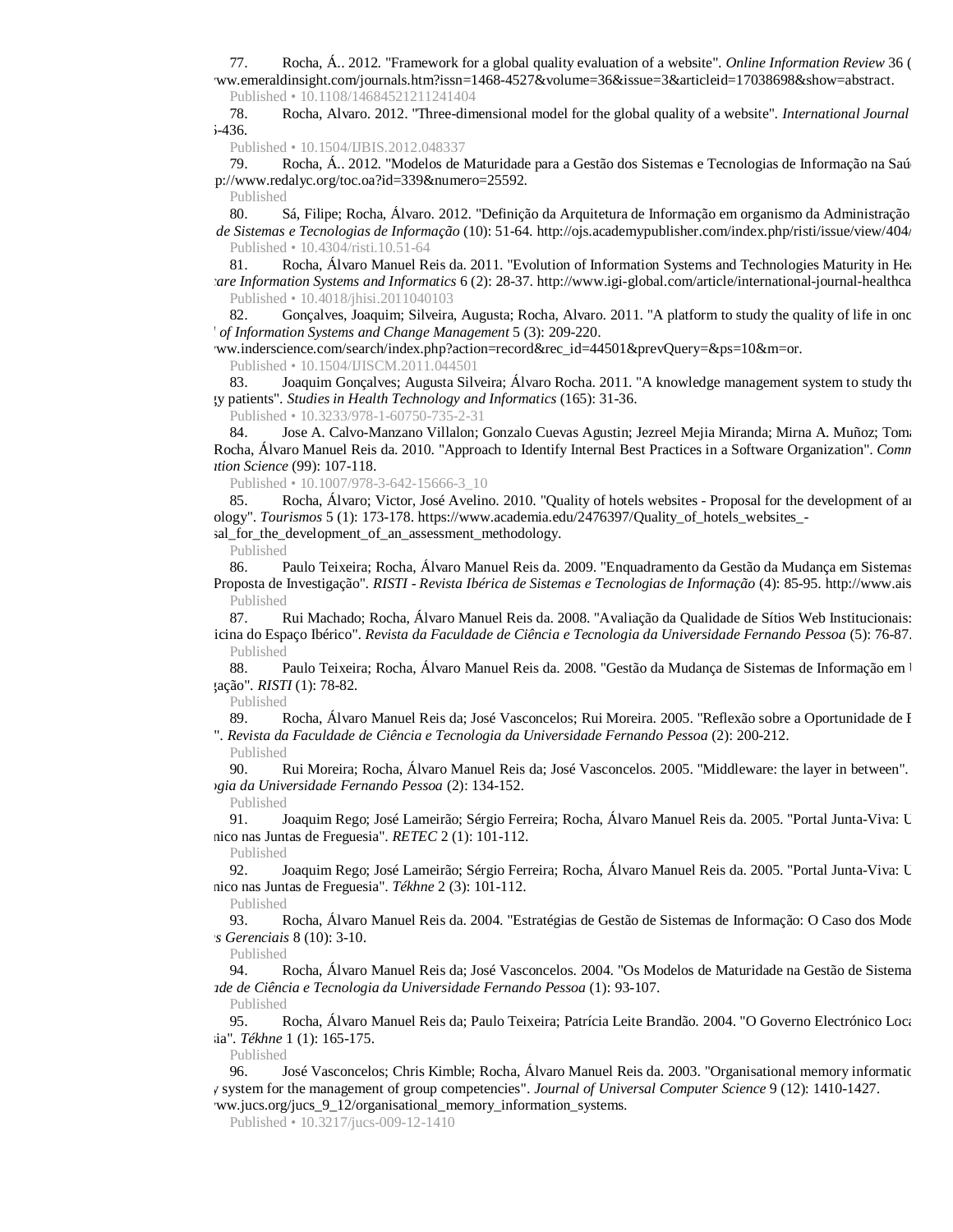1. João Vidal de Carvalho; Álvaro Rocha. 2016. "HISMM – Hospital Information System Maturity Model –  $N$ Hospitalares". *Tecno-Hospital - Revista Técnica de Engenharia e Gestão da Saúde*, 2016/04/27: 14-18.

2. Rocha, Á.. 2013. "Em Direção a uma Abrangente Gestão da Maturidade dos STI na Saúde". *eSaúde - Magazine dos Sistemas de Informação na*  , 2013/10/31: 58-59. <http://www.esaude.pt/setembro-2013/.>

3. Rocha, Á.. 2012. "Enquadramento e Progressos dos Sistemas e Tecnologias de Informação na Saúde". *Tecno Engenharia e Gestão da Saúde*, 2012/10/30: 22-23. <http://gimed.ufp.pt/tecnohospital.pdf.>

4. Rocha, Á.. 2008. "Abordagens Técnico-tecnológicas versus Sócio-organizacionais". *Rede GESITI*, 2008/06

5. Rocha, Á.. 2007. "Informática Médica e da Saúde: Análise e Desafios". *Revista CXO - Tecnologias de Informação* )/30: 48-51.<http://www2.ufp.pt/~amrocha/artigoCXO.pdf.>

6. Rocha, Á.. 2007. "Informática na Saúde: Situação e Prioridades". *Revista Hospital do do Futuro*, 2007/03/30: ww.hospitaldofuturo.com/page/revista-hdf.

7. Rocha, Á.; Paulo Teixeira. 2006. "Localização, Integração e Serviços Online: Vectores de Modernização da *Revista de Ciência, Tecnologia e Inovação em Portugal*, 2006/01/19: 23-23.

8. Rocha, Á.. 2005. "Governo Electrónico nas Juntas de Freguesia do Minho". *e-Ciência - Revista de Ciência*, *Portugal*, 2005/07/28: 12-14.

- 1. Rocha, Á.. 2012. *Prácticas de Gobierno Electrónico*. Spain.
- 2. Rocha, Á.. 2011. *Qualidade de Sítios Web: Dimensões e Avaliação*. Portugal.
- 3. Rocha, Álvaro Manuel Reis da. 2010. *Introdução ao Modelo de Zachman*.

4. Rocha, Álvaro Manuel Reis da. 2008. *O Essencial da Análise de Sistemas*. http://juniork.com.br/blog/wp-content  $bC3%$ A1lise-de-Sistemas.pdf.

5. Rocha, Á.. 2008. *Exercícios de Engenharia de Software*. Portugal.

6. Rocha, Á.. 2004. *Exercícios de Análise de Sistemas*. Portugal.

7. Rocha, Álvaro Manuel Reis da. 2003. *O Essencial dos Sistemas de Informação*. Portugal. http://www2.ufp.

- 8. Rocha, Álvaro Manuel Reis da. 2002. *Maturidade da Função Sistema de Informação: Teoria de Estádios, l*
- ww2.ufp.pt/~amrocha/MaturidadeFSI.pdf.
- 9. Rocha, Álvaro Manuel Reis da; Paulo Cardoso. 1999. *Síntese da Metodologia PQM Process Quality Man*
- 10. Rocha, Álvaro Manuel Reis da; Avelino Victor. 1996. *Exercícios Práticos para o Microsoft Office 95*.
- 11. Rocha, Álvaro Manuel Reis da; Avelino Victor; José Vasconcelos. 1995. *Exercícios Práticos para o Micro*.

Manual

- 12. Rocha, Álvaro Manuel Reis da. 1993. *Técnicas e Linguagens de Programação*.
- 
- 1. Rocha, Á.. 2016. "Teoria de Estágio de Maturidade". *Semanário V*, 2016/08/31: 11-11.
- 2. Rocha, Á.. 2011. "O Paradoxo Vilaverdense na Sociedade da Informação ainda persiste". *Praca Local*, 201

5. Rocha, Á.. 2010. "O Paradoxo Vilaverdense na Sociedade da Informação e do Conhecimento". *Terras do Homem*

3. Rocha, Á.. 2010. "Pelo Aumento da Visibilidade Vilaverdense na Web". *Praça Local*, 2010/04/08: 3-3. 4. Rocha, Á.. 2010. "Uma Estratégia de Gestão de Conteúdos é fundamental para uma Câmara Municipal". *Po* 

Newspaper

- 1. Alvaro Rocha; Teresa Guarda. 2018. "Proceedings of the International Conference on Information Technology Switzerland: Springer International Publishing.
	- Published

2. Álvaro Rocha; Teresa Guarda. 2018. "Prefácio". Cham, Switerzland: Springer International Publishing. Published

3. Rocha, Álvaro; Correia, A.M.; Adeli, Hojjat; Reis, Luís Paulo; Costanzo, Sandra. 2017. "Recent Advances" logies". Cham, Switzerland: Springer International Publishing.

Published

4. Jezreel, Mejia; Mirna, Muñoz; Quiñonez, Yadira; Calvo-Manzano, Jose; Rocha, Álvaro. 2017. "Trends and ering". Cham, Switzerland: Springer International Publishing.

Published

5. Rocha, Álvaro; Alturas, Bráulio; Costa, Carlos; Luís Paulo Reis; Cota, Manuel Perez. 2017. "Atas da 12<sup>ª</sup> Conferência de Sistemas en Sistemas en Sistemas en Sistemas en Sistemas en Sistemas en Sistemas en Sistemas en Si ogias de Informação". Porto: AISTI & IEEE.

Published

6. Rocha, Álvaro; Correia, Ana Maria; Adeli, Hojjat; Luís Paulo Reis; Teixeira, Marcelo. 2016. "New Advance logies". Switzerland: Springer International Publishing.

Published

7. Rocha, Á.; Reis, Luis Paulo; Cota, Manuel Perez; Suaréz, Octavio; Gonçalves, Ramiro. 2016. "Atas da 11<sup>ª</sup> ogías de Información". Porto: AISTI & IEEE.

Published

Rocha, Á.; Correia, A.M.; Costanzo, Sandra; Reis, Luis Paulo. 2015. "New Contributions in Information Sy land: Springer International Publishing.<http://www.springer.com/us/book/9783319164854.>

Published

Álvaro Rocha; Arnaldo Martins; Gonçalo Paiva Dias; Luís Paulo Reis; Manuel Pérez Cota. 2015. "Atas da logias de Informação". Aveiro: AISTI.

Published

Preface /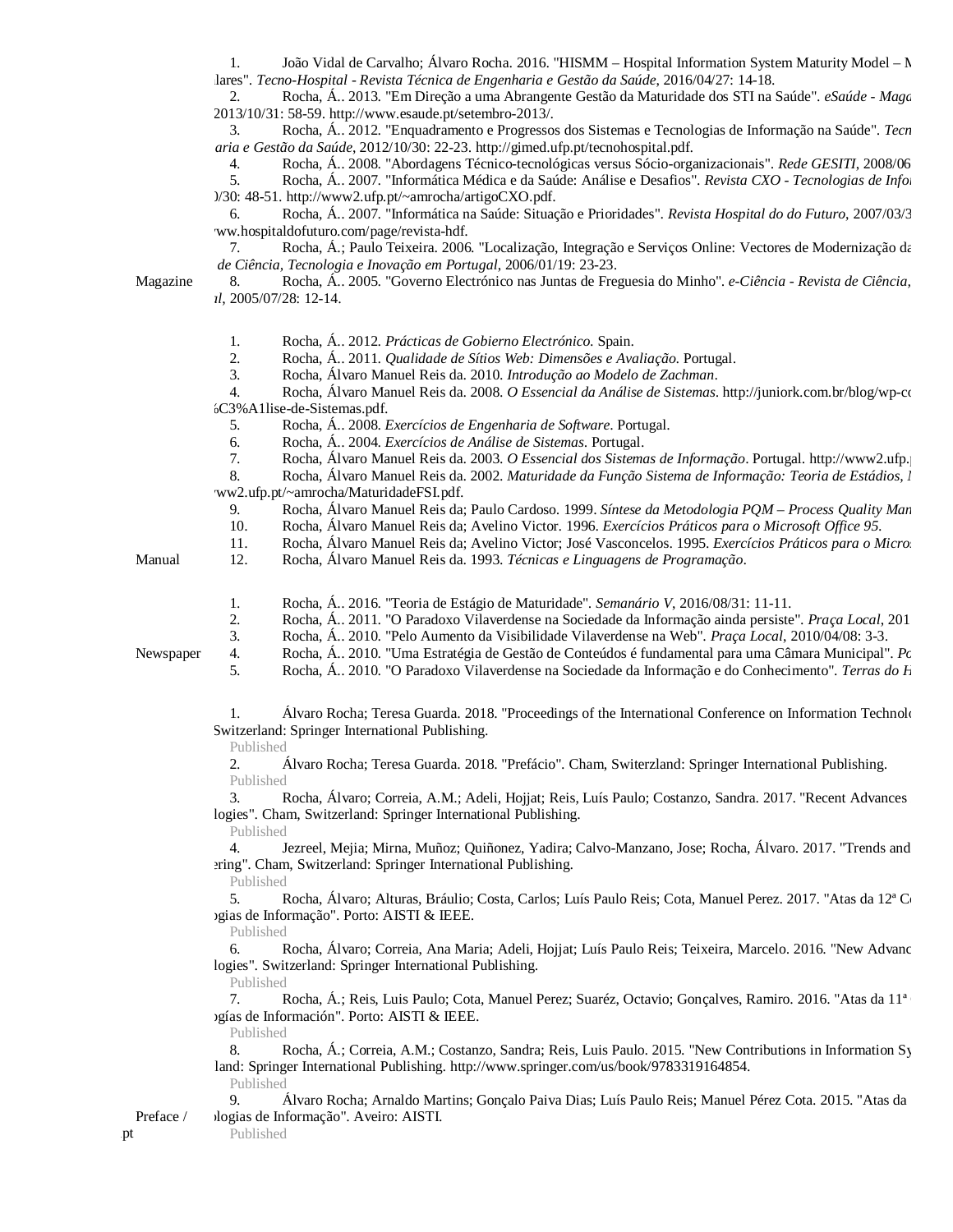10. Rocha, Á.. 2014. "Special Issue on the World Conference on Information Systems and Technologies". New ww.igi-global.com/journal/international-journal-healthcare-information-systems/1094.

Published

11. Rocha, Á.; Correia, A.M.; Stroetmann, K.A; Tan, F.B., 2014. "New Perspectives in Information Systems and r International Publishing.

Published

12. Álvaro Rocha; David Fonseca; Ernest Redondo; Luís Paulo Reis; Manuel Pérez Cota. 2014. "Sistemas y Te AISTI.<http://www.aisti.eu/actascisti2014.zip.>

Published

13. Rocha, Á.; Correia, A.M.; Wilson, T.; Stroetmann, K.A. 2013. "Advances in Information Systems and Technology Springer. <http://www.springer.com/engineering/computational+intelligence+and+complexity/book/978-3-642-36980-3.> Published

14. Rocha, Á.. 2013. "Sistemas e Tecnologias de Informação - Atas da CISTI'2013". Braga, Portugal: AISTI. Published

15. Rocha, Á.. 2013. "Contributions on Information Systems and Technologies". Lousada, Portugal: AISTI. Published

16. Rocha, Á.; Jose A., Calvo-Manzano; Luís Paulo Reis; Manuel Pérez Cota. 2012. "Sistemas y Tecnologías d 012". Madrid, Spain: AISTI.

Published

17. Rocha, Álvaro Manuel Reis da; Ramiro Gonçalves; Luís Paulo Reis; Manuel Pérez Cota. 2011. "Sistemas e  $TI'2012"$ . Braga, Portugal: AISTI.

Published

18. Rocha, Álvaro Manuel Reis da; Carlos Ferras Sexto. 2010. "Sistemas y Tecnologías de Información - Actas

Published

19. Rocha, Álvaro Manuel Reis da; Francisco Restivo; Luís Paulo Reis; Sofia Torrão. 2009. "Sistemas e Tecno 009". Porto, Portugal: AISTI.

Published

- 1. Rocha, Álvaro Manuel Reis da. 2007. *Presença dos Centros de Saúde na Internet 2007*.
- 2. Rocha, Álvaro Manuel Reis da. 2005. *Presença das Escolas Secundárias Públicas na Internet Situação na*
- 3. Rocha, Álvaro Manuel Reis da. 2005. *Governo Electrónico nas Juntas de Freguesia do Minho*.
- 4. Rocha, Álvaro Manuel Reis da. 2004. *Presença dos Centros de Saúde na Internet 2004*.
- 5. Rocha, Álvaro Manuel Reis da. 2003. *Governo Electrónico nas Juntas de Freguesia do Minho 2003*.
- 6. Rocha, Álvaro Manuel Reis da. 2002. *Presença das Instituições Portugueses de Ensino Superior na Internet*
- 7. Rocha, Álvaro Manuel Reis da. 2001. *Avaliação do Programa Internet na Escola em Escolas Secundárias*
- 8. Rocha, Álvaro Manuel Reis da. 2001. *Avaliação de um Conjunto Objectivo de Indicadores de Qualidade de*

9. Rocha, Álvaro Manuel Reis da. 2000. *Adopção e Uso de Tecnologias da Informação e Comunicação pelas* 

# Report **OTHER**

Jezreel, Mejia; Mirna A. Muñoz; Rocha, Álvaro. 2016. Guest Editorial: Special Section: Software Process Improvement, Big Data and Security in Information and Communication Technologies. Introdução, Editorial.

Rocha, Á.. 2015. Advances in Systems, Modeling, Languages and Agents. Introdução, Editorial.

<http://www.comsis.org/archive.php?show=pag1104.>

Álvaro Rocha; Manuel Mazzara. 2014. Special Issue on Knowledge Intensive Systems and Services. Introdução, Editorial.<http://www.igi-global.com/journal/international-journal-systems-service-oriented/1155.>

Manuel Pérez Cota; Rocha, Á.. 2013. Editorial. Introdução, Editorial.

Sandra Costanzo; Álvaro Rocha; Marcelo Sampaio Alencar. 2013. Special Issue in Advances in Radar Technologies. Introdução, Editorial.<http://www.hindawi.com/journals/jece/si/291315/.>

Rocha, Á.; Manuela Cunha. 2013. Editorial: Sistemas e Tecnologias de Informação para Organizações Virtua Colaborativas e em Rede. Introdução, Editorial.

Rocha, Á.; Luís Paulo Reis. 2012. Editor's Note - Introduction. Introdução, Editorial.

[http://www.ijimai.org/journal/sites/default/files/journals/IJIMAI20121\\_6.pdf.](http://www.ijimai.org/journal/sites/default/files/journals/IJIMAI20121_6.pdf.)

Rocha, Á.. 2010. Sistemas e Tecnologias de Informação na Saúde. Introdução, Editorial.

Rocha, Álvaro Manuel Reis da. 2009. RISTI - Revista Ibérica de Sistemas e Tecnologias de Informação. Introdução, Editorial.

- 10. Rocha, Álvaro Manuel Reis da; Manuela Cunha. 2008. RISTI Revista Ibérica de Sistemas e Tecnologias de Informação. Introdução, Editorial.
- 11. Rocha, Álvaro Manuel Reis da. 2007. Informática de Saúde Boas Práticas e Novas Perspectivas. Introdução, Editorial.
- <sup>2</sup>. Rocha, Álvaro Manuel Reis da; José Braga de Vasconcelos; Rui Moreira; José Torres; Pedro Sobral. 2007. No Perspectivas em Sistemas e Tecnologias de Informação. Introdução, Editorial.
- 3. Rocha, Álvaro Manuel Reis da; Manuela Cunha. 2006. Sistemas e Tecnologias de Informação no Espaço Ibér Introdução, Editorial.

**Other** output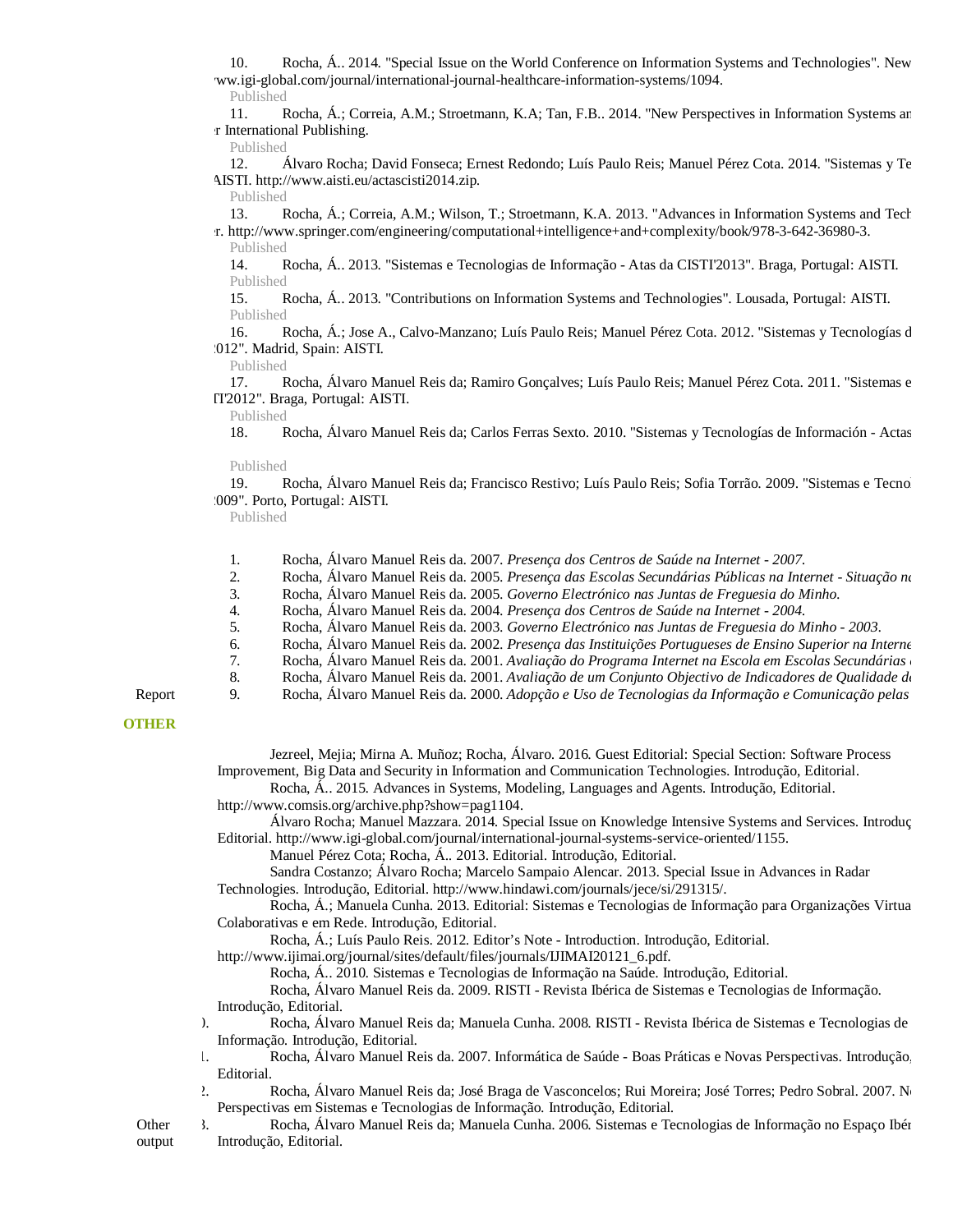Presentation title Event name Host (Event location)

| 2015 | Hospital Information Systems Management - Towards a<br>comprehensive Maturity Model                                    |
|------|------------------------------------------------------------------------------------------------------------------------|
| 2015 | Maturity Models for Hospital Information Systems Management: Are<br>they Mature                                        |
| 2014 | A Web-Based Booklet for School-Family Communication                                                                    |
| 2014 | Quality Models of e-Government Online Services: Towards a Local<br>Focus                                               |
| 2014 | Assessment of Data Quality in Web Sites: Towards a Model                                                               |
| 2013 | Adoção de Standards na Prática da Enfermagem - Estudo de Caso                                                          |
| 2012 | Definição de Arquitectura de Informação em organismo da<br>Administração Pública Local                                 |
| 2011 | Modelo Tridimensional para a Qualidade de Sítios Web                                                                   |
| 2010 | The Health Websites Importance as Justification for the Development<br>of a Wide Evaluation Methodology of its Quality |
| 2009 | Health Informatics in Europe - The Portuguese Case                                                                     |
| 2009 | Quality of Hotels Websites                                                                                             |
| 2008 | Qualidade dos Sítios Web das Faculdades com Licenciatura em<br>Medicina : Uma Avaliação no Espaço Ibérico              |

2007 Uma Reflexão sobre a Informática de Saúde em Portugal

MedICT'2015 – Mediterranean Conference on Information & Communication Technologies (Saidia, Morocco)

InMed'2015 – 3rd International Conference on Innovation in Medicine and Healthcare KES International (Kyoto, Japan)

CSEE'2014 - International Conference on Advances in Computer Science and Electronics Engineer theIRED (Kual Lumpur, Malaysia)

CIT'2014 - The 14th IEEE International Confe on Computer and Information Technology IEEE (Xi'an, China)

IEEE 1st International Conference on Contemp Computing and Informatics (IC3I) IEEE (Mysore, India)

Conf-IRM 2013 – International Conference of Information Resources Management AIS (Natal, Brazil)

III Congreso Internacional de Computación y Informática Universidad Autónoma del Carmen (Ciudad del Carmen, Mexico)

III Congreso Internacional de Computación y Telecomunicaciones Universidade Inca Garcilaso de la Vega (Lima,

6th IEEE World Congress on Services (SERVI 2010) IEEE (Miami, United States)

The 2009 International Conference on e-Learni Businnes, Enterprise Information Systems and Government (EEE'09) (Las Vegas, United States)

The 2009 International Conference on Softwar Engineering Research and Practice (SERP'09) (Las vegas, United States)

3ª Conferência Ibérica de Sistemas e Tecnologi Informação (Ourense, Spain)

SULCOMP'2007 – III Congresso Sul Catarine Computação (Criciúma, Brazil)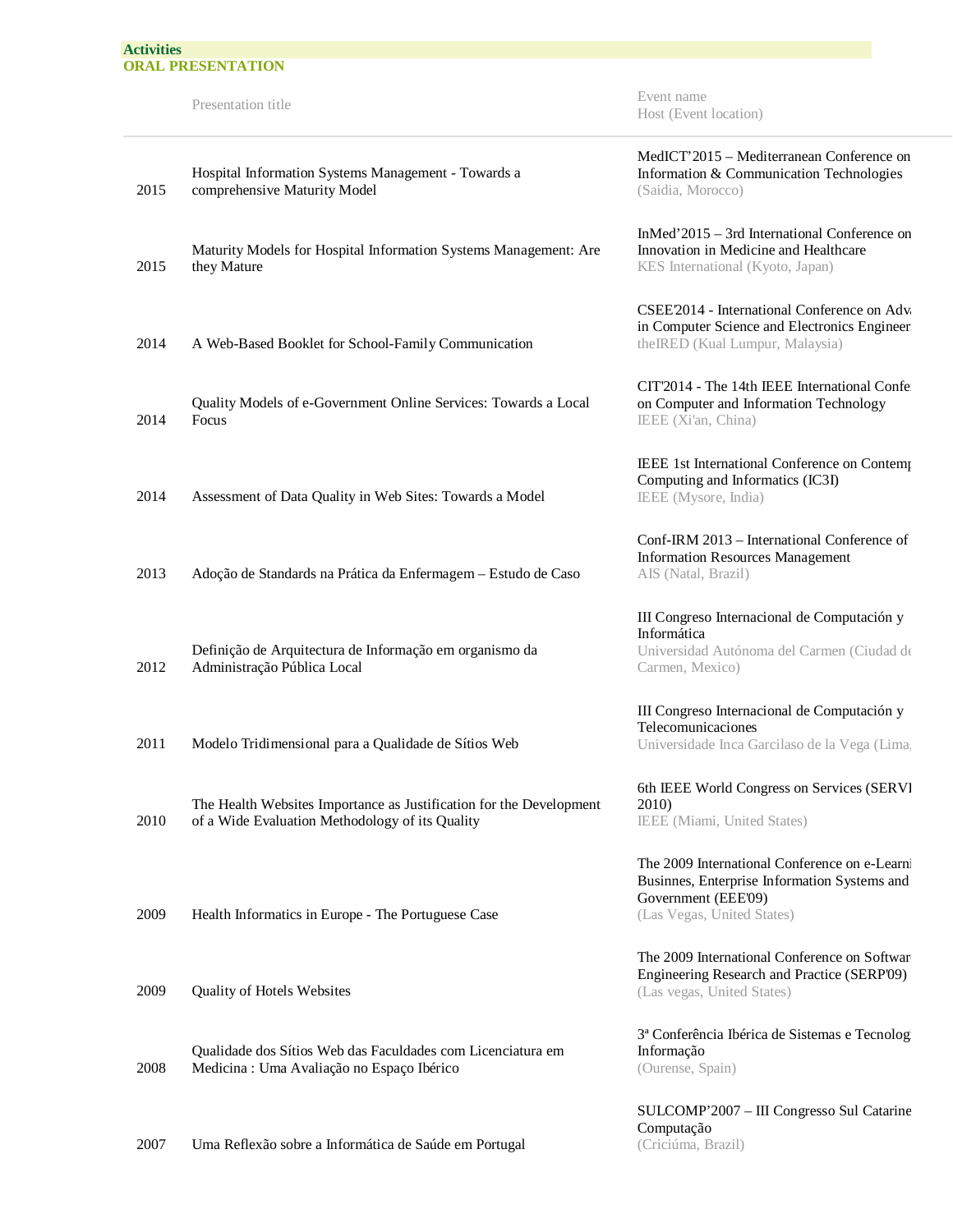Presentation title Event name Host (Event location)

| 2007 | Um Sistema de Prontuário Eletrônico Portátil para uma Cooperativa de<br>Saúde                                                                                                     | 2ª Conferência Ibérica de Sistemas e Tecnolog<br>Informação<br>(Porto, Portugal)                                                                                       |
|------|-----------------------------------------------------------------------------------------------------------------------------------------------------------------------------------|------------------------------------------------------------------------------------------------------------------------------------------------------------------------|
| 2007 | Implementação de um Sistema de Ensino a Distância na Escola<br>Profissional de Valongo: Processo de Levantamento de Requisitos                                                    | 2ª Conferência Ibérica de Sistemas e Tecnolog<br>Informação<br>(Porto, Portugal)                                                                                       |
| 2006 | Impacto da Internet na Promoção de Culturas de Localidades<br>Desfavorecidas - O caso dos Lenços de Namorados de Aboim da<br>Nóbrega                                              | XII Congresso da APDR - Associação Portugu<br>de Desenvolvimento Regional<br>APDR (Viseu, Portugal)                                                                    |
| 2005 | Educação Superior em Informática Médica - Oportunidade para<br>Portugal                                                                                                           | V Workshop em Informática Médica<br>(Porto Alegre, Brazil)                                                                                                             |
| 2004 | Portal Junta-Viva: Um Contributo para o Governo Electrónico Local                                                                                                                 | 5ª Conferência da Associação Portuguesa de<br>Sistemas de Informação<br>APSI (Lisboa, Portugal)                                                                        |
| 2004 | Portal SERSaúde: Um Contributo para o Centro de Saúde Electrónico                                                                                                                 | 5ª Conferência da Associação Portuguesa de<br>Sistemas de Informação<br>APSI (Lisboa, Portugal)                                                                        |
| 2004 | A Framework to Analyse the Approach Adopted in the Information<br>Systems Requirements Engineering Activity                                                                       | SERP04 The 2004 International Conference or<br>Software Engineering Research and Practice<br>(Las Vegas, Portugal)                                                     |
| 2004 | Governo Electrónico Local: Síntese de uma Análise Quantitaviva e<br>Qualitativa em Juntas de Freguesia Portuguesas                                                                | XIV Jornadas Luso-Espanholas de Gestão Cier<br>(Ponta Delgada, Portugal)                                                                                               |
| 2004 | A Framework to Analyse the Approach Adopted in the Information<br>Systems Requirements Engineering Activity                                                                       | The 2004 International Conference on Softwar<br>Engineering Research and Practice (SERP04)<br>(Las Vegas, United States)                                               |
| 2003 | PERSI - Modelo para Avaliação do Pendor da Engenharia de<br>Requisitos de Sistemas de Informação                                                                                  | VI Workshop Ibero-Americano de Engenharia<br>Requisitos<br>(Piracicaba, Portugal)                                                                                      |
| 2003 | E-Government Local: Situação nas Juntas de Freguesia do Minho                                                                                                                     | 4ª Conferência da Associação Portuguesa de<br>Sistemas de Informação<br>APSI (Porto, Portugal)                                                                         |
| 2003 | Reflexão sobre a Aplicação de Modelos de Maturidade do Software<br>Engineering Institute no Diagnóstico e na Melhoria da Maturidade do<br>Processo de Desenvolvimento de Software | 4ª Conferência da Associação Portuguesa de<br>Sistemas de Informação<br>APSI (Porto, Portugal)                                                                         |
| 2003 | Cidades e Regiões Digitais: Utopia ou Realidade? Questões e<br>Comentários baseados no Governo Electrónico Local                                                                  | Workshop Cidades e Regiões Digitais: Desafic<br>Impactos<br>(Porto, Portugal)                                                                                          |
| 2003 | Qualidade dos Portais Web das Instituições Portuguesas do Ensino<br>Superior: Avaliação Inicial                                                                                   | Challenges 2003 - III Conferência Internaciona<br>sobre Tecnologias de Informação e Comunicaç<br>Educação/5° SIIE (Simpósio Internacional em<br>Informática Educativa) |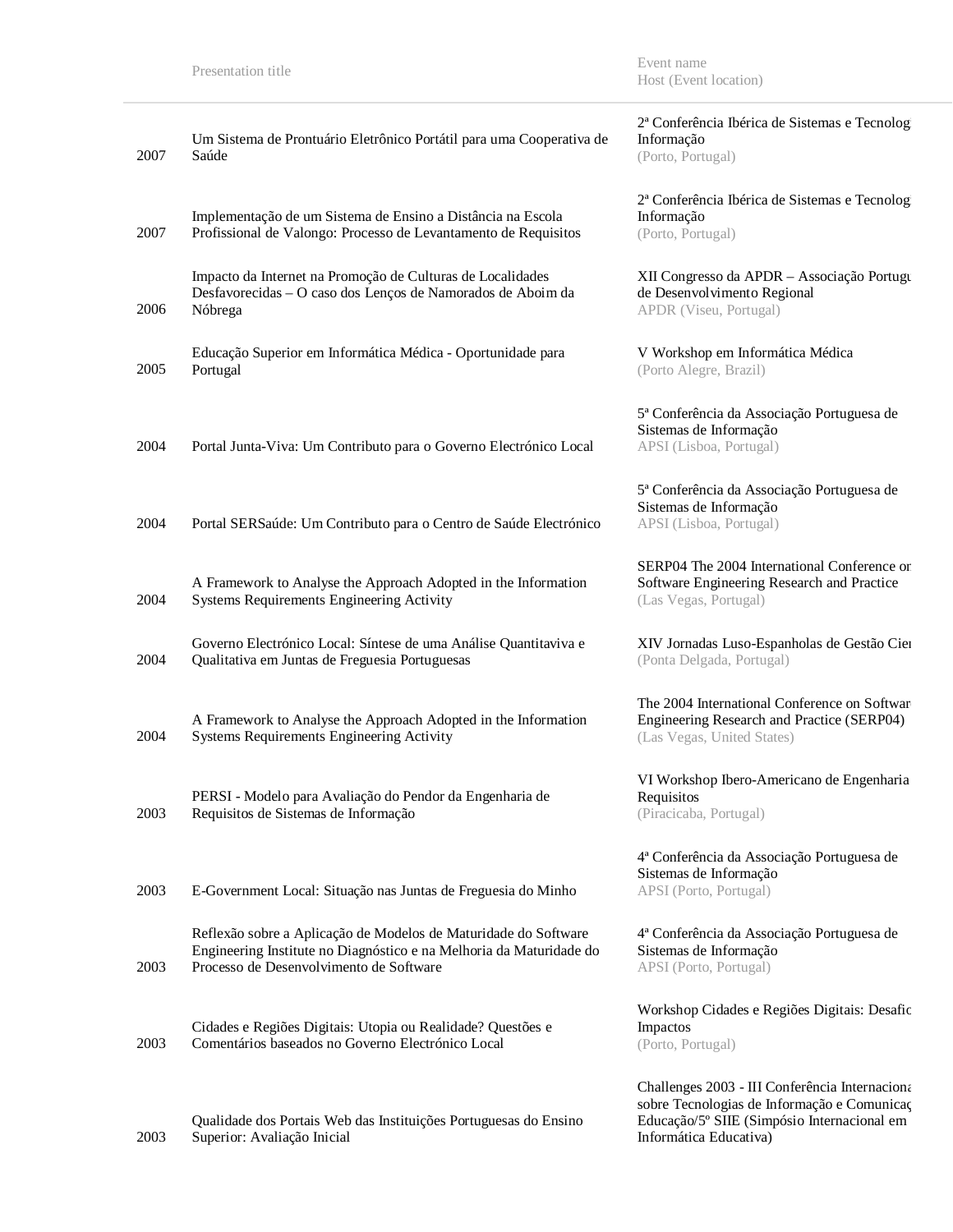Presentation title Event name Host (Event location)

(Braga, Portugal)

| $2017 -$            | Plataforma Web para o Arquivo do Património Cultural Imaterial do                                                          | Mestrado em Engenharia Informática                                                                      |  |
|---------------------|----------------------------------------------------------------------------------------------------------------------------|---------------------------------------------------------------------------------------------------------|--|
| $2017 -$<br>Current | Governo Eletrónico Local - Portal de Junta de Freguesia<br>Supervisor                                                      | Mestrado em Engenharia Informática<br>(Master)<br>Universidade de Coimbra, Portugal                     |  |
| $2018 -$<br>Current | Sistema de Informação I9Kiwi<br>Supervisor                                                                                 | Mestrado em Engenharia Informática<br>(Master)<br>Universidade de Coimbra, Portugal                     |  |
| $2018 -$<br>Current | Criação de uma plataforma de Gestão de Viaturas de Serviço da Câmara<br>Municipal de Penacova<br>Supervisor                | Mestrado em Engenharia Informática<br>(Master)<br>Universidade de Coimbra, Portugal                     |  |
|                     | Thesis Title<br>Role                                                                                                       | Degree Subject (Type)<br>Institution / Organization                                                     |  |
| <b>SUPERVISION</b>  |                                                                                                                            |                                                                                                         |  |
| 2001                | Impacto da Maturidade da Função Sistema de Informação na<br>Abordagem à Engenharia de Requisitos                           | " la Conferência da APSI - Associação Portugu<br>de Sistemas de Informação<br>(Guimarães, Portugal)     |  |
| 2001                | Uso da Internet pelas Juntas de Freguesia do Minho                                                                         | VIII Encontro da APDR - Associação Portuguo<br>Desenvolvimento Regional<br>APDR (Vila Real, Portugal)   |  |
| 2001                | Influence of the Information Systems Function Maturity in the<br>Approach to the Requirements Engineering                  | 10th International Conference of Information<br><b>Systems Development</b><br>(Londres, United Kingdom) |  |
| 2002                | Internet na Escola: Visão e Utilização por Alunos dos Ensinos<br>Secundário e Terceiro Ciclo do Básico de Escolas do Minho | IX Encontro da APDR - Associação Portugues<br>Desenvolvimento Regional<br>APDR (Lisboa, Portugal)       |  |
| 2002                | A Teoria de Estádios de Crescimento na Gestão de Sistemas de<br>Informação                                                 | 1ª Conferencia Iberoamerica en Sistemas,<br>Cibernética e Informática<br>(Orlando, United States)       |  |
| 2002                | Utilização da Internet por Alunos do Ensino Secundário e Terceiro<br>Ciclo do Básico Português                             | 1ª Conferencia Iberoamerica en Sistemas,<br>Cibernética e Informática<br>(Orlando, United States)       |  |
| 2002                | Presença e Qualidade das Instituições Portuguesas de Ensino Superior<br>na Internet                                        | III Encontro Iberoamericano de Finanças e Sist<br>de Informação<br>(Sesimbra, Portugal)                 |  |
| 2002                | Pendor da Condução da Actividade Engenharia de Requisitos: Modelo<br>para Diagnóstico e Reflexão                           | 3ª Conferência da Associação Portuguesa de<br>Sistemas de Informação<br>APSI (Coimbra, Portugal)        |  |
| 2003                | Organização do Processo de Desenvolvimento de Software: Análise e<br>Aplicação de Modelos de Maturidade do SEI             | XIII Jornadas Hispano-Lusas de Gestión Cient<br>(Lugo, Spain)                                           |  |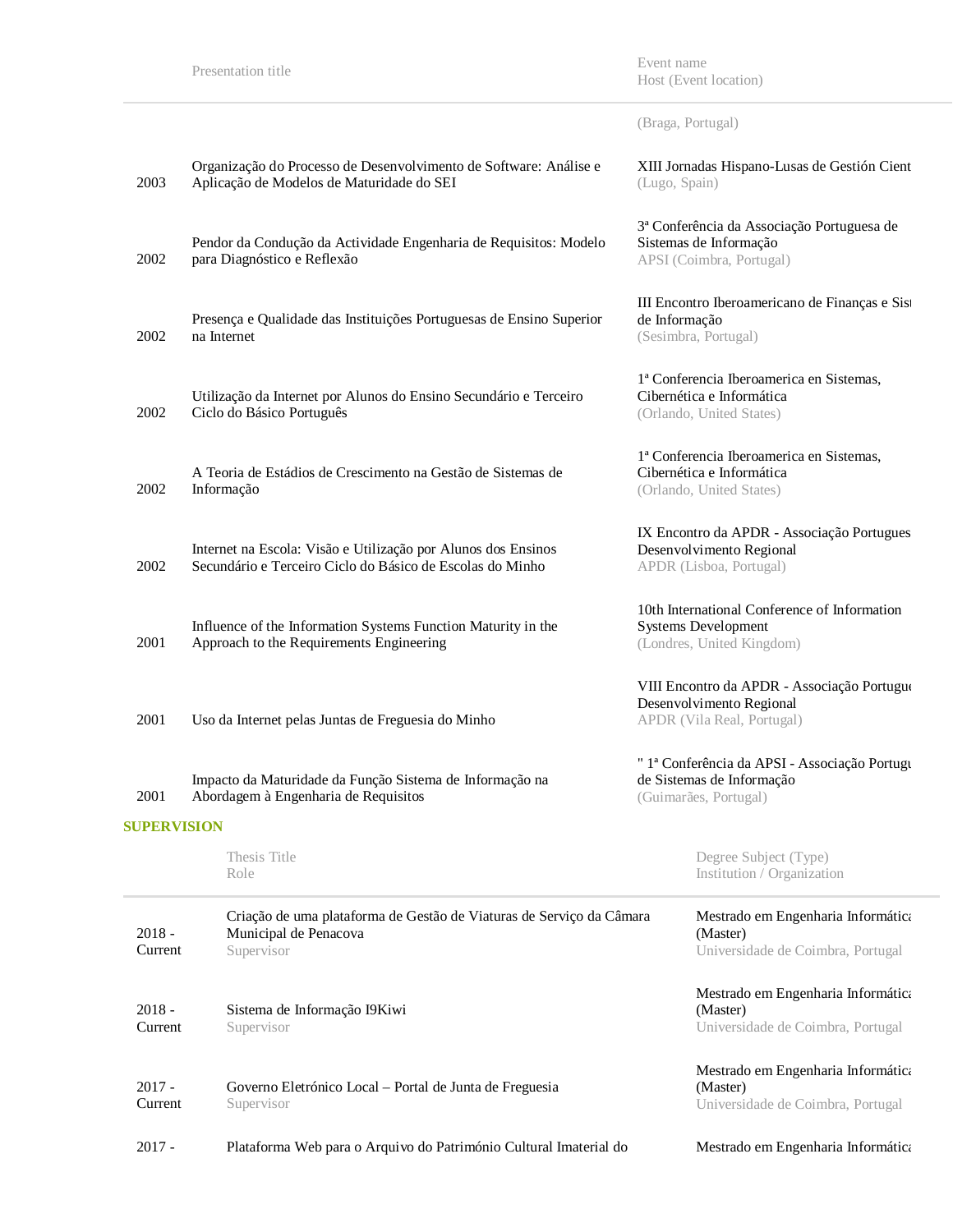|                     | Thesis Title<br>Role                                                                                          | Degree Subject (Type)<br>Institution / Organization                                                                             |
|---------------------|---------------------------------------------------------------------------------------------------------------|---------------------------------------------------------------------------------------------------------------------------------|
| Current             | Concelho de Penacova<br>Supervisor                                                                            | (Master)<br>Universidade de Coimbra, Portugal                                                                                   |
| $2017 -$<br>Current | Aplicação Web para Suporte do Método PQM<br>Supervisor                                                        | Mestrado em Engenharia Informática<br>(Master)<br>Universidade de Coimbra, Portugal                                             |
| $2016 -$<br>Current | Quality Model for classification of the Review of Scientific Articles<br>Supervisor                           | Doutoramento em Ciências e<br>Tecnologias da Informação (PhD)<br>Universidade de Coimbra, Portugal                              |
| $2014 -$<br>Current | Automatic Evaluation of ERD in e-Learning Environments<br>Supervisor                                          | Doutoramento em Ciências e<br>Tecnologias da Informação (PhD)<br>Universidade de Coimbra, Portugal                              |
| $2013 -$<br>Current | Sítio Web da CISTI'2014 - 9ª Conferencia Ibérica de Sistemas y<br>Tecnologías de la Información<br>Supervisor | Curso de Especialização Tecnológica<br>em Programação de Aplicações Web<br>(Other)<br>Universidade Fernando Pessoa,<br>Portugal |
| $2018 -$<br>2018    | Plataforma Web para Gestão de Participações em Eventos<br>Supervisor                                          | Mestrado em Engenharia Informática<br>(Master)<br>Universidade de Coimbra, Portugal                                             |
| $2018 -$<br>2018    | Active Campaign Manager (ACM)<br>Supervisor                                                                   | Mestrado em Engenharia Informática<br>(Master)<br>Universidade de Coimbra, Portugal                                             |
| $2017 -$<br>2017    | Plataforma Web para Gestão de Revistas Científicas<br>Supervisor                                              | Mestrado em Engenharia Informática<br>(Master)<br>Universidade de Coimbra, Portugal                                             |
| $2017 -$<br>2017    | Governo Eletrónico Local - Portal de Junta de Freguesia<br>Supervisor                                         | Mestrado em Engenharia Informática<br>(Master)<br>Universidade de Coimbra, Portugal                                             |
| $2017 -$<br>2017    | Reformulação do Portal da Rede de Bibliotecas de Penacova<br>Supervisor                                       | Mestrado em Engenharia Informática<br>(Master)<br>Universidade de Coimbra, Portugal                                             |
| $2017 -$<br>2017    | Acessibilidade dos Sítios Web Institucionais dos Hospitais<br>Supervisor                                      | Mestrado em Engenharia Informática<br>(Master)<br>Universidade de Coimbra, Portugal                                             |
| $2016 -$<br>2016    | Qualidade de Serviços de Governo Eletrónico Local Online<br>Supervisor                                        | Doutoramento en Sistemas Software<br>Intelixentes e Adaptables (PhD)<br>Universidade de Vigo, Spain                             |
| $2016 -$<br>2016    | Modelo de Maturidade para a Gestão dos Sistemas de Informação<br>Hospitalares<br>Supervisor                   | Doutoramento en Invesigación en<br>Tecnoloxías da Información (PhD)<br>Universidade de Santiago de<br>Compostela, Spain         |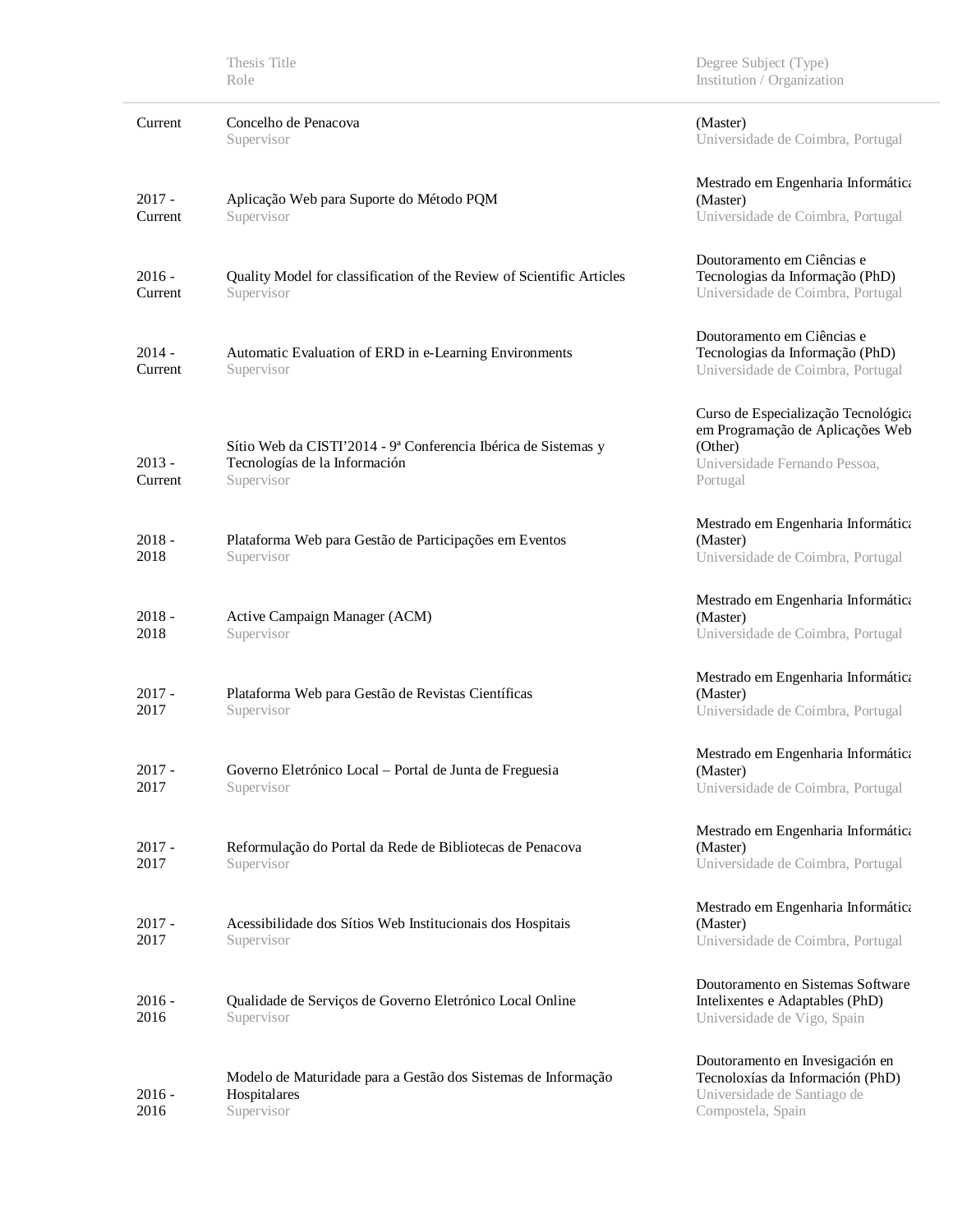| $2016 -$<br>2016 | Solução Web para Gestão de Prémios Científicos<br>Supervisor                                                 | Mestrado em Engenharia Informática<br>(Master)<br>Universidade de Coimbra, Portugal                                              |
|------------------|--------------------------------------------------------------------------------------------------------------|----------------------------------------------------------------------------------------------------------------------------------|
| $2016 -$<br>2016 | Plataforma Web para Gestão de Conferências Científicas<br>Supervisor                                         | Mestrado em Engenharia Informática<br>(Master)<br>Universidade de Coimbra, Portugal                                              |
| $2016 -$<br>2016 | Aplicação web para Gestão de Frota<br>Supervisor                                                             | Mestrado em Engenharia Informática<br>(Master)<br>Universidade de Coimbra, Portugal                                              |
| $2015 -$<br>2015 | Análise, desenvolvimento e monitorização de processos de negócio em<br>ambiente empresarial<br>Supervisor    | Mestrado em Engenharia Informática<br>(Master)<br>Universidade de Coimbra, Portugal                                              |
| $2015 -$<br>2015 | Caderneta Electrónica: Colaboração Escola-Família em Ambientes Digitais<br>Supervisor                        | Doutoramento em Informática (PhD)<br>Universidade de Vigo, Spain                                                                 |
| $2015 -$<br>2015 | Aplicação Web para Gestão de Associados<br>Supervisor                                                        | Mestrado em Engenharia Informática<br>(Master)<br>Universidade de Coimbra, Portugal                                              |
| $2015 -$<br>2015 | Avaliação da qualidade de serviços da eHealth online na perspectiva do<br>utilizador<br>Supervisor           | Mestrado em Engenharia Informática<br>(Master)<br>Universidade de Coimbra, Portugal                                              |
| $2015 -$<br>2015 | Aplicação de Gestao de Associados<br>Supervisor                                                              | Curso de Esp. Tecnológica em Gestã<br>de Redes e Sistemas e Informáticos<br>(Other)<br>Universidade Fernando Pessoa,<br>Portugal |
| $2015 -$<br>2015 | Comunicação em Sistemas de e-Health - Estratégias de Aplicação a<br>Grupos Sociais Vulneráveis<br>Supervisor | Pós-Doutoramento em Ciências e<br>Tecnologias da Informação (Other)<br>Universidade de Coimbra, Portugal                         |
| $2014 -$<br>2014 | Arquitetura de Informação de Suporte à Gestão da Qualidade em Unidades<br>Hospitalares<br>Supervisor         | Doutoramento em Ciências da<br>Informação (PhD)<br>Universidade Fernando Pessoa.<br>Portugal                                     |
| $2014 -$<br>2014 | Modelo para avaliação da qualidade de conteúdos de sítios Web de<br>Unidades de Saúde<br>Supervisor          | Doutoramento em Ciências da<br>Informação (PhD)<br>Universidade Fernando Pessoa,<br>Portugal                                     |
| $2014 -$<br>2014 | Sítio Web da RISTI – Revista Ibérica de Sistemas e Tecnologias de<br>Informação<br>Supervisor                | Curso de Esp. Tecnológica em Gestã<br>de Redes e Sistemas e Informáticos<br>(Other)<br>Universidade Fernando Pessoa,<br>Portugal |
| $2013 -$<br>2013 | Qualidade de Conteúdos em Sítios Web de Escolas Básica e Secundárias<br>Supervisor                           | Mestrado em Engenharia Informática<br>(Master)                                                                                   |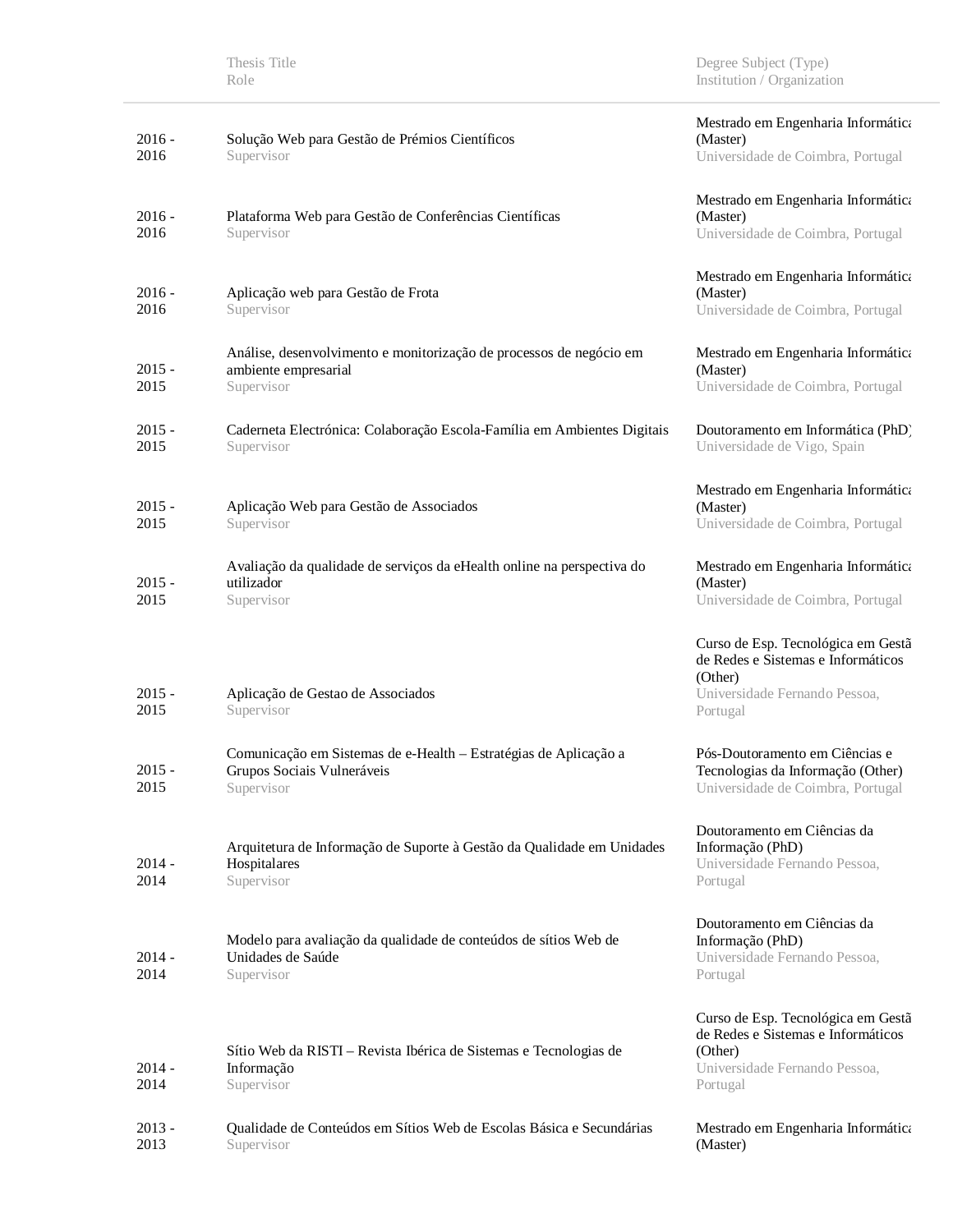|                  | Thesis Title<br>Role                                                                                         | Degree Subject (Type)<br>Institution / Organization                                                                                  |
|------------------|--------------------------------------------------------------------------------------------------------------|--------------------------------------------------------------------------------------------------------------------------------------|
|                  |                                                                                                              | Universidade Fernando Pessoa,<br>Portugal                                                                                            |
| $2012 -$<br>2012 | Plataforma para avaliação da qualidade de vida relacionada com a saúde<br>em oncologia<br>Supervisor         | Doutoramento em Ciências da<br>Informação (PhD)<br>Universidade Fernando Pessoa,<br>Portugal                                         |
| $2012 -$<br>2012 | Adopção de Standards no Registo Clínico de Enfermagem: Estudo de caso<br>em Hospital Português<br>Supervisor | Mestrado em Engenharia Informática<br>(Master)<br>Universidade Fernando Pessoa,<br>Portugal                                          |
| $2012 -$<br>2012 | Plataforma Web para Intervenção na Obesidade Infantil<br>Supervisor                                          | Mestrado em Engenharia Informática<br>(Other)<br>Universidade Fernando Pessoa,<br>Portugal                                           |
| $2012 -$<br>2012 | Plataforma Web para Intervenção na Obesidade Infantil<br>Supervisor                                          | Mestrado em Engenharia Informática<br>(Other)<br>Universidade Fernando Pessoa,<br>Portugal                                           |
| $2012 -$<br>2012 | El e-Gobierno en las Ciudades Digitales: Propuesta de Modelo de Madurez<br>Supervisor                        | Master Universitario en Sociedad de<br>Informción y del Conocimiento<br>(Master)<br>Universidade de Santiago de<br>Compostela, Spain |
| $2012 -$<br>2012 | Desenvolvimento do Sítio Web da Bateye<br>Supervisor                                                         | Curso de Especialização Tecnológica<br>em Programação de Aplicações Web<br>(Other)<br>Universidade Fernando Pessoa,<br>Portugal      |
| $2012 -$<br>2012 | Logótipo e conceção de sítio web de conferência científica<br>Supervisor                                     | Curso de Especialização Tecnológica<br>em Programação de Aplicações Web<br>(Other)<br>Universidade Fernando Pessoa,<br>Portugal      |
| $2012 -$<br>2012 | Loja de Comércio Eletrónico da Slnutrition<br>Supervisor                                                     | Curso de Especialização Tecnológica<br>em Programação de Aplicações Web<br>(Other)<br>Universidade Fernando Pessoa,<br>Portugal      |
| $2012 -$<br>2012 | Desenvolvimento do Sítio do Ginásio da SL nutrition<br>Supervisor                                            | Curso de Especialização Tecnológica<br>em Programação de Aplicações Web<br>(Other)<br>Universidade Fernando Pessoa,<br>Portugal      |
| $2011 -$<br>2011 | Planeamento de Sistemas de Informação na Câmara Municipal de<br>Penacova<br>Supervisor                       | Mestrado em Engenharia Informática<br>(Master)<br>Universidade Fernando Pessoa,                                                      |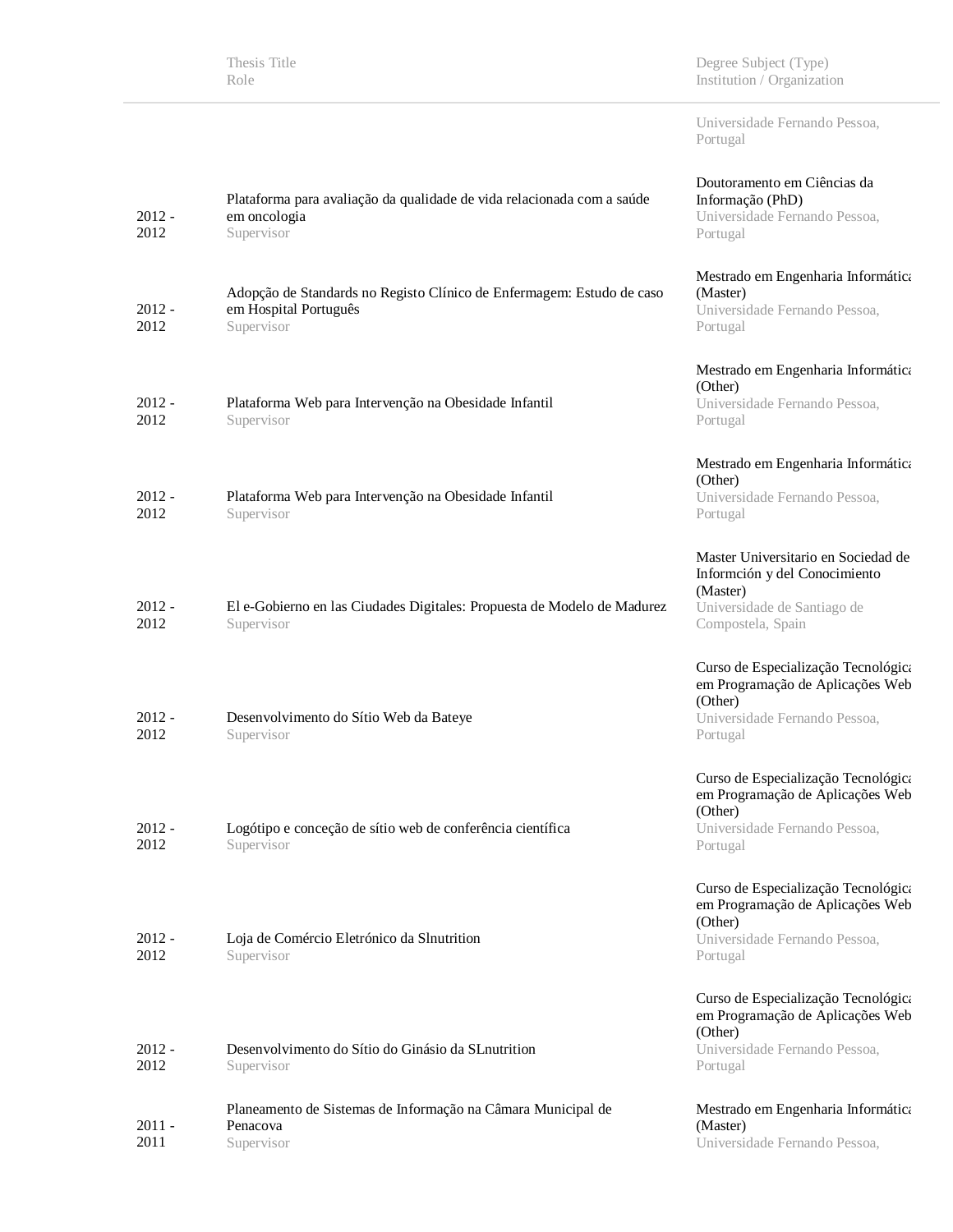Thesis Title Role

Degree Subject (Type) Institution / Organization

Portugal

| $2011 -$<br>2011 | Desenvolvimento de Portal do Imobiliário<br>Supervisor                                                                                                                                 | Curso de Especialização Tecnológica<br>em Programação de Aplicações Web<br>(Other)<br>Universidade Fernando Pessoa,<br>Portugal   |
|------------------|----------------------------------------------------------------------------------------------------------------------------------------------------------------------------------------|-----------------------------------------------------------------------------------------------------------------------------------|
| $2011 -$<br>2011 | Desenvolvimento e Manutenção de Aplicações Web<br>Supervisor                                                                                                                           | Curso de Especialização Tecnológica<br>em Programação de Aplicações Web<br>(Other)<br>Universidade Fernando Pessoa,<br>Portugal   |
| $2010 -$<br>2010 | Marco para el Gobierno de la Externalización del Proceso de Desarrollo<br>del Software a través de la Ingeniería del Contrato<br>Co-supervisor                                         | Doctorado en Lenguajes y Sistemas<br>Informáticos y Ingeniería de Softwar<br>(PhD)<br>Universidad Politécnica de Madrid,<br>Spain |
| $2010 -$<br>2010 | MIGME: Metodología para la Implementación Gradual de Mejoras, con un<br>Enfoque en la Reducción de la Resistencia al Cambio - Aplicación a la<br>Gestión de Projectos<br>Co-supervisor | Doctorado en Lenguajes y Sistemas<br>Informáticos y Ingeniería de Softwar<br>(PhD)<br>Universidad Politécnica de Madrid,<br>Spain |
| $2010 -$<br>2010 | Componentes e Estruturação de Layout de Sítios Web de Loja de<br>Comércio Electrónico<br>Supervisor                                                                                    | Mestrado em Engenharia Informática<br>(Other)<br>Universidade Fernando Pessoa,<br>Portugal                                        |
| $2010 -$<br>2010 | Desenvolvimento do Website da Faculdade de Ciência e Tecnologia da<br>Universidade Fernando Pessoa<br>Supervisor                                                                       | Mestrado em Engenharia Informática<br>(Other)<br>Universidade Fernando Pessoa,<br>Portugal                                        |
| $2010 -$<br>2010 | Desenvolvimento do Website dos cursos de Informática da Universidade<br>Fernando Pessoa<br>Supervisor                                                                                  | Mestrado em Engenharia Informática<br>(Other)<br>Universidade Fernando Pessoa,<br>Portugal                                        |
| $2010 -$<br>2010 | Desenvolvimento do Portal do Emprego do CEFOC<br>Supervisor                                                                                                                            | Curso de Especialização Tecnológica<br>em Programação de Aplicações Web<br>(Other)<br>Universidade Fernando Pessoa,<br>Portugal   |
| $2010 -$<br>2010 | Manutenção e Desenvolvimento de Sítios web<br>Supervisor                                                                                                                               | Curso de Especialização Tecnológica<br>em Programação de Aplicações Web<br>(Other)<br>Universidade Fernando Pessoa,<br>Portugal   |
| $2010 -$<br>2010 | Manutenção de Hardware, Software e Sítios Web                                                                                                                                          | Curso de Especialização Tecnológica<br>em Programação de Aplicações Web<br>(Other)                                                |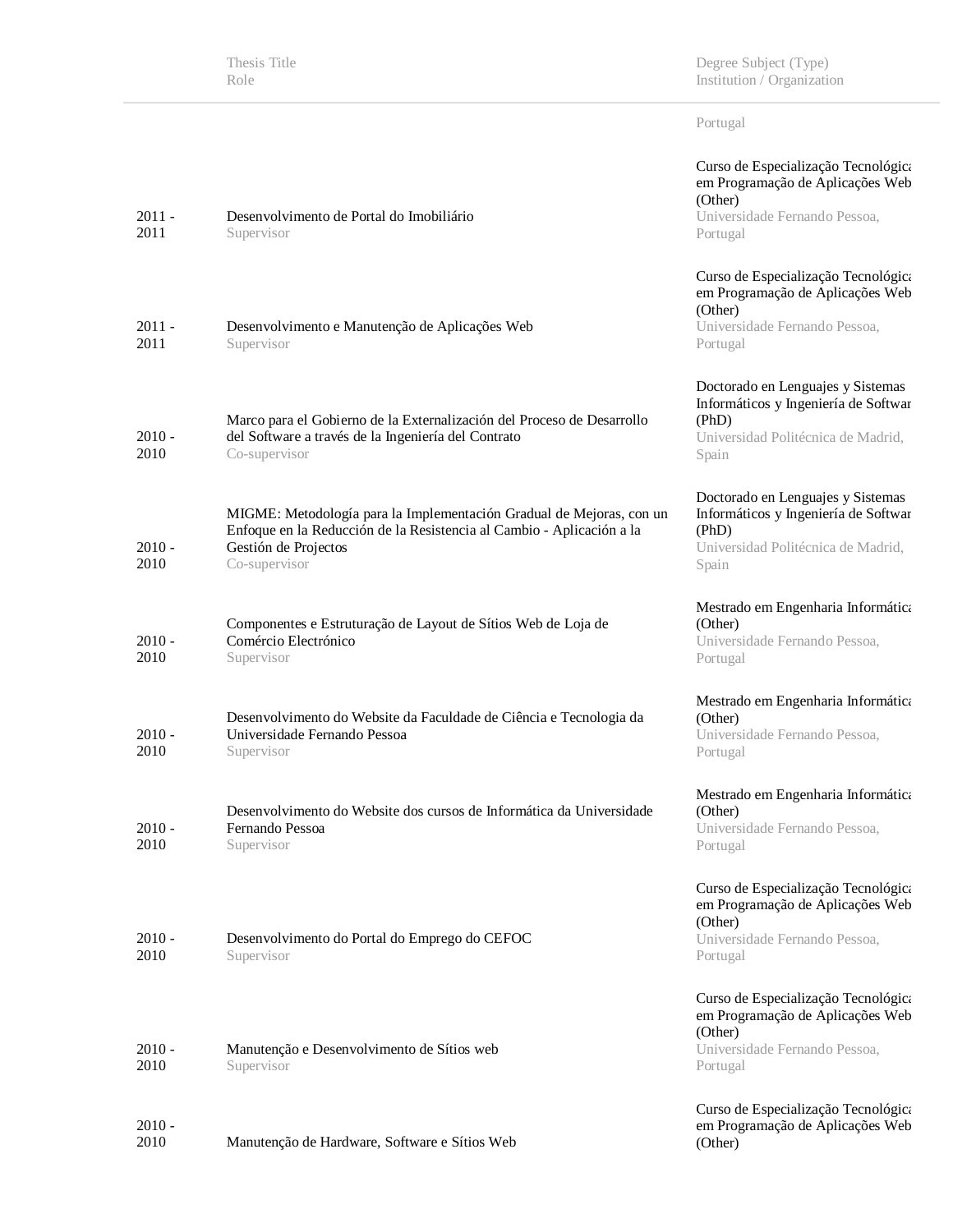| Universidade Fernando Pessoa, |
|-------------------------------|
| Portugal                      |

| 2010 -<br>2010   | Tecnologias da Informação e Comunicação e Redes Sociais<br>Supervisor                                                                                            | Mestrado em Engenharia Informática<br>(Other)<br>Universidade Fernando Pessoa,<br>Portugal                                         |
|------------------|------------------------------------------------------------------------------------------------------------------------------------------------------------------|------------------------------------------------------------------------------------------------------------------------------------|
| 2009 -<br>2009   | Desenvolvimento de Website de Legislação para a área da Segurança<br>Alimentar e respectivo Back-Office em ambiente Windows<br>Supervisor                        | Mestrado em Engenharia Informática<br>(Other)<br>Universidade Fernando Pessoa,<br>Portugal                                         |
| $2009 -$<br>2009 | Assistência Técnica a Clientes<br>Supervisor                                                                                                                     | Curso de Especialização Tecnológica<br>em Aplicações Informáticas de Gestá<br>(Other)<br>Universidade Fernando Pessoa,<br>Portugal |
| 2009 -<br>2009   | Gestão da Utilização do Espaço Internet da Câmara Municipal de Santo<br><b>Tirso</b><br>Supervisor                                                               | Curso de Especialização Tecnológica<br>em Aplicações Informáticas de Gestá<br>(Other)<br>Universidade Fernando Pessoa,<br>Portugal |
| 2008 -<br>2008   | A Importância dos Métodos Inovadores nos Processos de Ensino<br>Aprendizagem da Escola Pós-Moderna - Estudo de Caso no Âmbito dos<br>Cursos EFA<br>Co-supervisor | Mestrado em Administração e<br>Planificação da Educação (Master)<br>Universidade Portucalense Infante<br>Dom Henrique, Portugal    |
| 2008 -<br>2008   | Análise e Elaboração da Base de Dados de Sócios do Centro Cultural e<br>Desportivo dos Trabalhadores da Câmara da Maia<br>Supervisor                             | Licenciatura em Engenharia<br>Informática (Other)<br>Universidade Fernando Pessoa,<br>Portugal                                     |
| $2008 -$<br>2008 | Formação de Crianças em Competências TIC<br>Supervisor                                                                                                           | Curso de Especialização Tecnológica<br>em Aplicações Informáticas de Gestá<br>(Other)<br>Universidade Fernando Pessoa,<br>Portugal |
| $2008 -$<br>2008 | Tecnologias de Informação e Comunicação na Saúde: Adopção de<br>Soluções Informáticas por Clínicas de Medicina Dentária<br>Supervisor                            | Licenciatura em Medicina Dentária<br>(Degree)<br>Universidade Fernando Pessoa,<br>Portugal                                         |
| $2008 -$<br>2008 | Qualidade dos Portais dos Institutos Superiores Politécnicos<br>Supervisor                                                                                       | Licenciatura em Sistemas de<br>Informação para a Gestão (Degree)<br>Instituto Politécnico do Cávado e do<br>Ave, Portugal          |
| $2007 -$<br>2007 | Desenvolvimento e actualização de funcionalidades interligadas ao SAM -<br>Módulo do Bloco Operatório<br>Supervisor                                              | Mestrado em Engenharia Informática<br>(Other)<br>Universidade Fernando Pessoa,<br>Portugal                                         |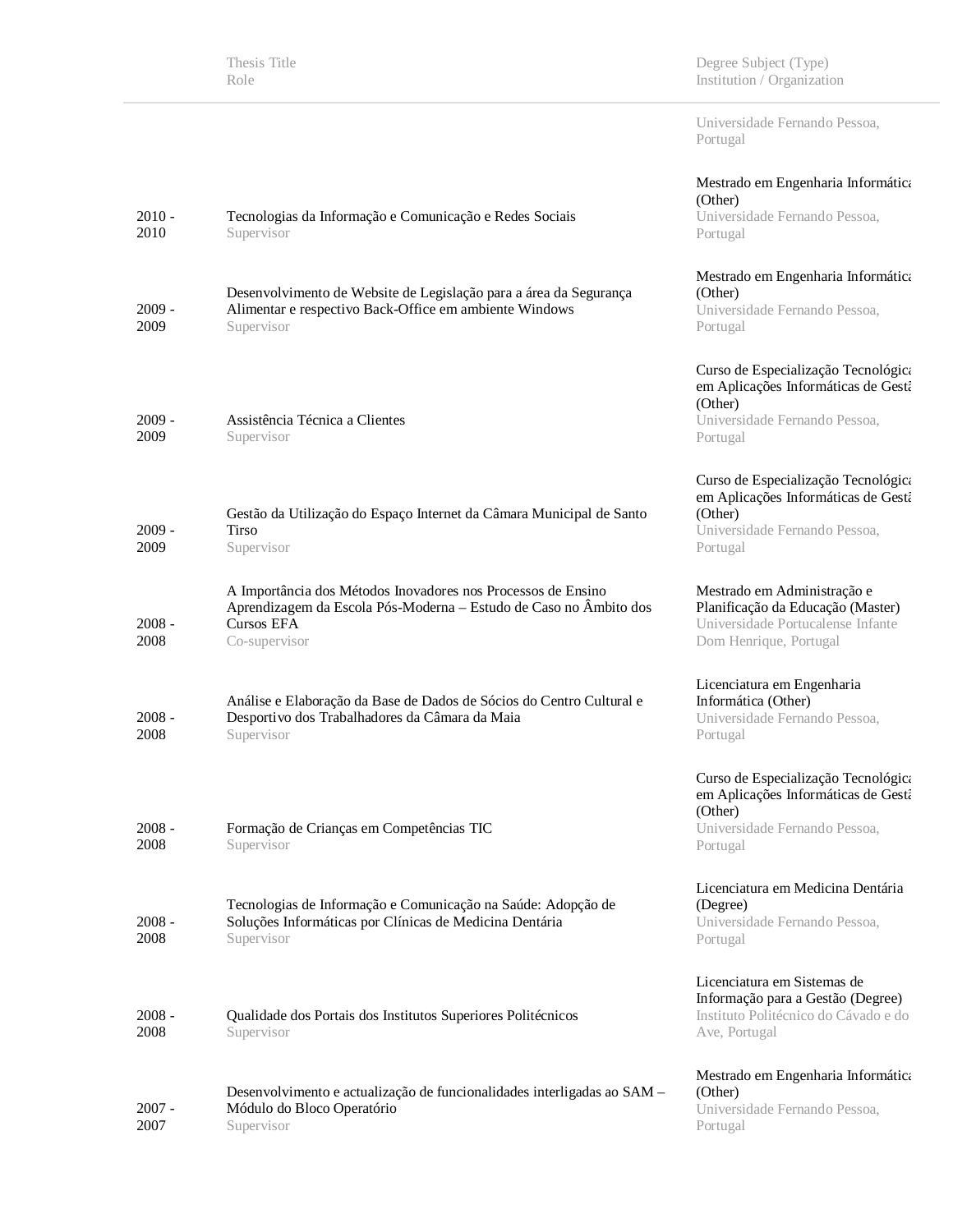| <b>Thesis Title</b> |  |
|---------------------|--|
| Role                |  |

Degree Subject (Type) Institution / Organization

| $2007 -$<br>2007 | Desenvolvimento e actualização de funcionalidades interligadas ao SAM -<br>Módulo do Bloco Operatório<br>Supervisor | Mestrado em Engenharia Informática<br>(Other)<br>Universidade Fernando Pessoa,<br>Portugal                                |
|------------------|---------------------------------------------------------------------------------------------------------------------|---------------------------------------------------------------------------------------------------------------------------|
| 2006 -<br>2006   | Implementação do Sistema de Informação de Gestão do PASOP<br>Co-supervisor                                          | Licenciatura em Engenharia<br>Informática (Other)<br>Universidade Fernando Pessoa,<br>Portugal                            |
| $2006 -$<br>2006 | Programa Internet na Escola: visão integrada de alunos e professores<br>Supervisor                                  | Licenciatura em Informática de Gest<br>(Degree)<br>Universidade Fernando Pessoa,<br>Portugal                              |
| $2006 -$<br>2006 | Implementação e Parametrização da Plataforma de e-Learning e-<br>Moçambique<br>Supervisor                           | Licenciatura em Sistemas de<br>Informação para a Gestão (Degree)<br>Instituto Politécnico do Cávado e do<br>Ave, Portugal |
| $2005 -$<br>2005 | Plataformas de e-Learning no Ensino Superior: Avaliação da Situação<br>Actual<br>Co-supervisor                      | Mestrado em Sistemas de Informação<br>(Master)<br>Universidade do Minho, Portugal                                         |
| $2005 -$<br>2005 | Estudo da Presença das Universidade Portuguesas na Internet: Públicas<br>versus Privadas<br>Supervisor              | Licenciatura em Engenharia da<br>Comunicação (Degree)<br>Universidade Fernando Pessoa,<br>Portugal                        |
| $2005 -$<br>2005 | Desenvolvimento de um Sistema de Informação On-line para a Gestão das<br>Actividades da FADU                        | Licenciatura em Sistemas de<br>Informação para a Gestão (Degree)<br>Instituto Politécnico do Cávado e do<br>Ave, Portugal |
| $2005 -$<br>2005 | Análise e Especificação de Sistema de Gestão de Requerimentos de<br>Ocupação da via Pública<br>Supervisor           | Licenciatura em Sistemas de<br>Informação para a Gestão (Degree)<br>Instituto Politécnico do Cávado e do<br>Ave, Portugal |
| $2004 -$<br>2004 | Análise de Sistema de Planeamento da Produção<br>Supervisor                                                         | Licenciatura em Engenharia da<br>Comunicação (Other)<br>Universidade Fernando Pessoa,<br>Portugal                         |
| $2004 -$<br>2004 | Sistema para a Gestão de Requerimentos do Parque Nacional Peneda-<br>Gerês<br>Supervisor                            | Licenciatura em Sistemas de<br>Informação para a Gestão (Degree)<br>Instituto Politécnico do Cávado e do<br>Ave, Portugal |
| $2003 -$<br>2003 | Diálogos Informais e Interculturais - A Internet no Contexto Escolar<br>Co-supervisor                               | Mestrado em Relações Interculturais<br>(Master)<br>Universidade Aberta, Portugal                                          |
| 2003 -<br>2003   | Gestão de Imagem da Primus através da Web<br>Supervisor                                                             | Licenciatura em Engenharia da<br>Comunicação (Other)                                                                      |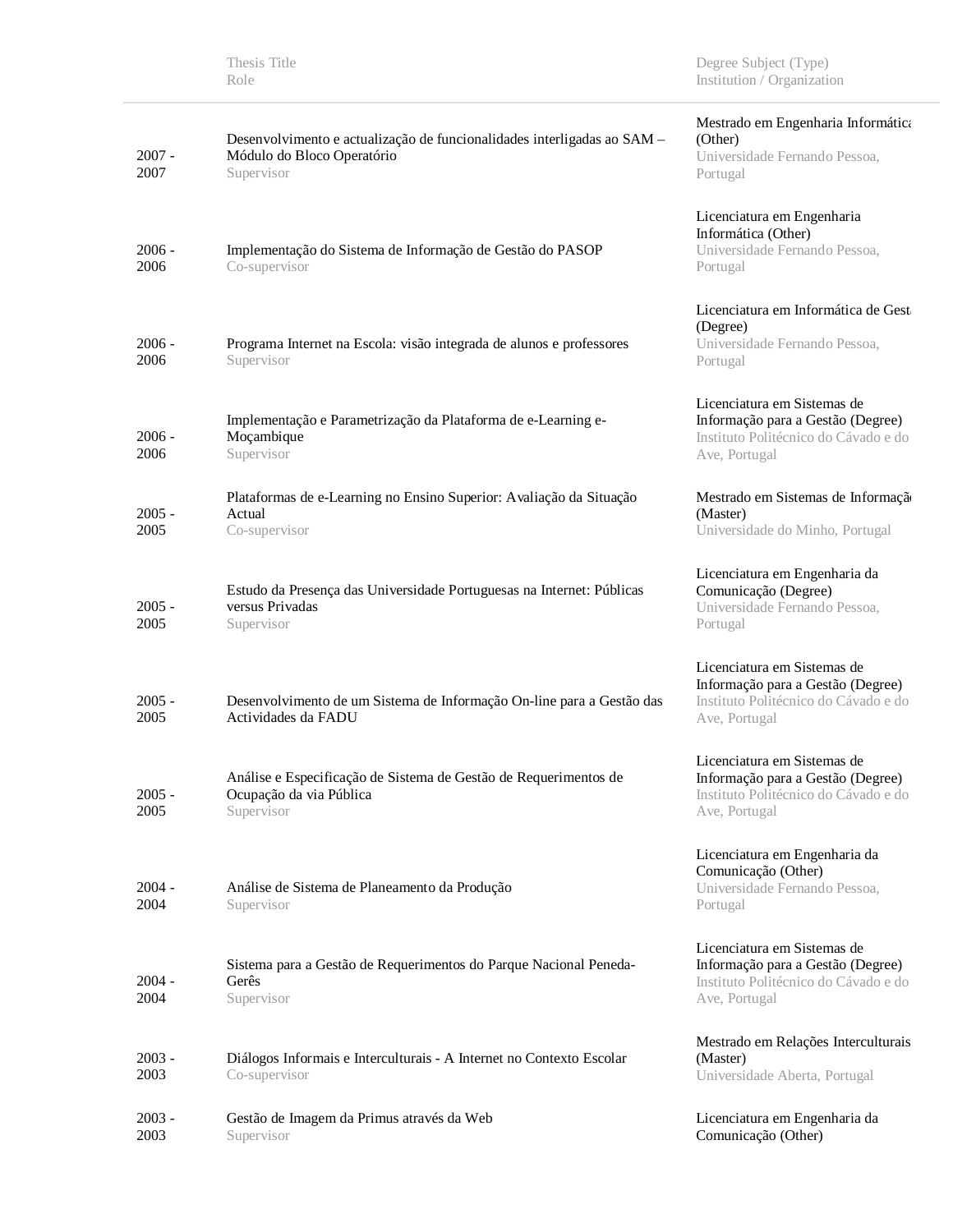Thesis Title Role

Degree Subject (Type) Institution / Organization

Universidade Fernando Pessoa, Portugal

| $2002 -$<br>2002 | Manutenção e Assistência Técnica da Decsis<br>Supervisor                                                | Licenciatura em Engenharia da<br>Comunicação (Other)<br>Universidade Fernando Pessoa,<br>Portugal |
|------------------|---------------------------------------------------------------------------------------------------------|---------------------------------------------------------------------------------------------------|
| $2002 -$<br>2002 | Análise e Desenvolvimento de Software de Gestão de Obras<br>Supervisor                                  | Licenciatura em Engenharia da<br>Comunicação (Other)<br>Universidade Fernando Pessoa,<br>Portugal |
| $2002 -$<br>2002 | Bolsa de Emprego do Portal Olaporto.com<br>Supervisor                                                   | Licenciatura em Engenharia da<br>Comunicação (Other)<br>Universidade Fernando Pessoa,<br>Portugal |
| 2001 -<br>2001   | Gestão Informatizada de Doentes<br>Supervisor                                                           | Licenciatura em Informática de Gest<br>(Other)<br>Universidade Fernando Pessoa,<br>Portugal       |
| $2001 -$<br>2001 | Análise e Modelação do Sistema de Gestão de Doentes<br>Supervisor                                       | Licenciatura em Informática de Gest<br>(Other)<br>Universidade Fernando Pessoa,<br>Portugal       |
| 2000 -<br>2000   | Gestão do Parque Informático da FERSEQUE<br>Supervisor                                                  | Licenciatura em Informática de Gest<br>(Degree)<br>Universidade Fernando Pessoa,<br>Portugal      |
| 2000 -<br>2000   | Análise Orientada a Objectos: Método de Coad e Yourdon versus Método<br>de Martin e Odell<br>Supervisor | Licenciatura em Informática de Gest<br>(Degree)<br>Universidade Fernando Pessoa,<br>Portugal      |
| 1998 -<br>1998   | Gestão Informatizada do Parque de Portáteis da Universidade Fernando<br>Pessoa<br>Supervisor            | Licenciatura em Informática de Gest<br>(Other)<br>Universidade Fernando Pessoa,<br>Portugal       |
|                  | <b>EVENT PARTICIPATION</b>                                                                              |                                                                                                   |
|                  | Activity description<br>Type of event                                                                   | Event name<br>Institution / Organization                                                          |
|                  |                                                                                                         | Inventive Computational Vision and Application                                                    |

2019 - 2019 Membro do Advisory Committe Conference

2019 - Honorary Chair

2019 Conference

2019) Francis Xavier Engineering College, Portugal

ICITS'19 - The 2019 International Conference Information Technology & Systems Academia Militar, Portugal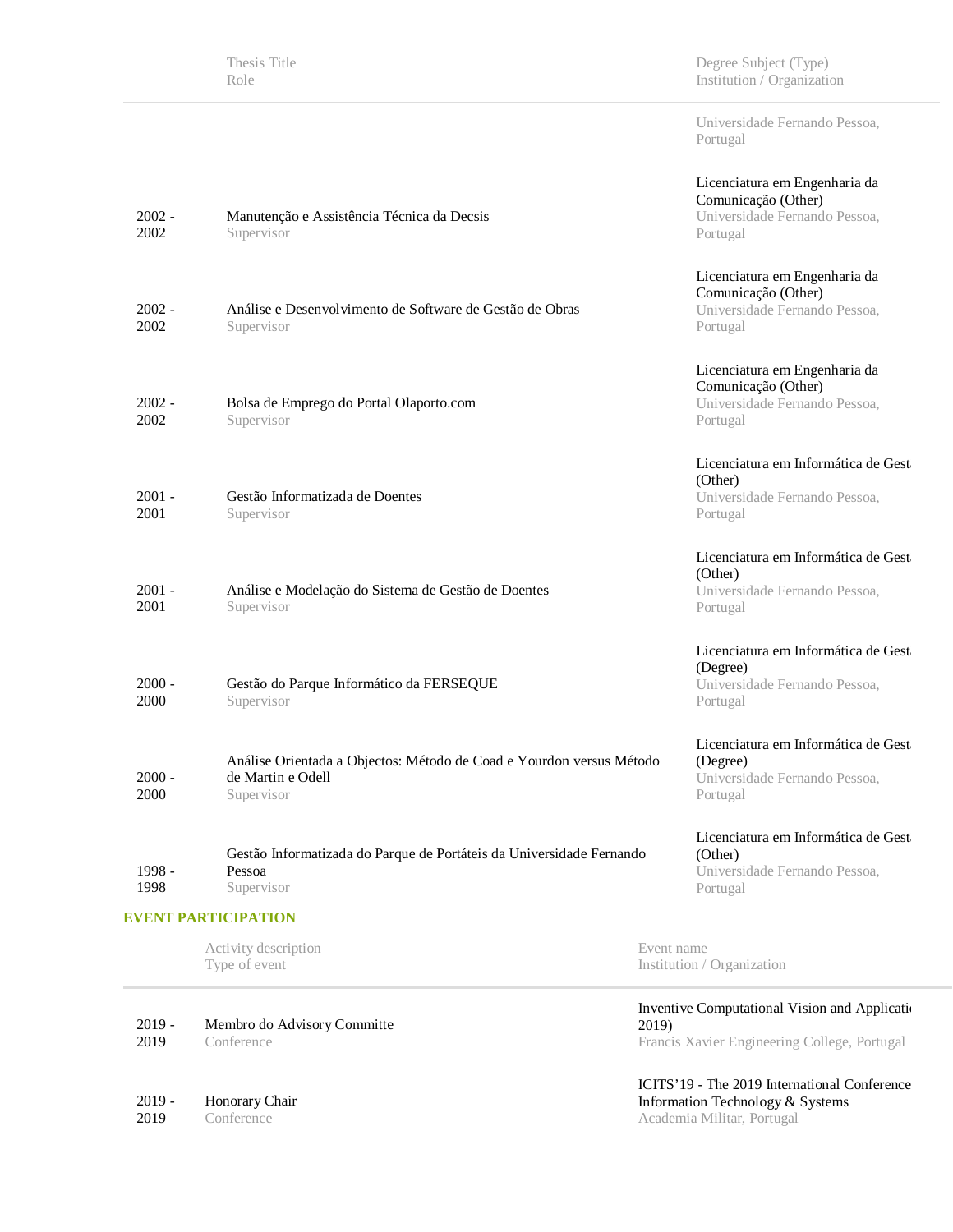| $2019 -$<br>2019 | Honorary Chair<br>Conference                           | MICRADS '19 - The 2019 Multidisciplinary In<br>Conference of Research Applied to Defense ar<br>Instituto Militar do Exército, Brazil                                                          |
|------------------|--------------------------------------------------------|-----------------------------------------------------------------------------------------------------------------------------------------------------------------------------------------------|
| $2019 -$<br>2019 | Membro do Honorable Organizing Committee<br>Conference | iCancer2019 - 3rd International Cancer Confer<br>Expo                                                                                                                                         |
| $2019 -$<br>2019 | Membro do Adisory Committee<br>Conference              | 3rd International Conference on Communicatio<br>Electronics Systems (ICCES 2019)<br>PPG Institute of Technology, India                                                                        |
| $2019 -$<br>2019 | Membro do Comité de Programa<br>Conference             | AISO 2018 - 4th International Conference on $\lambda$<br>Intelligence and Soft Computing<br>SITC, Portugal                                                                                    |
| $2019 -$<br>2019 | Membro do Comité Científico<br>Conference              | MANUFACTURING 2019 - 7th International<br><b>Technical Conference MANUFACTURING</b><br>Poznan University of Technology, Portugal                                                              |
| $2019 -$<br>2019 | Membro Comité de Programa<br>Conference                | 11th KES International Conference on Intellige<br>Decision Technologies 2019 (IDT-19)<br>KES, Portugal                                                                                        |
| $2019 -$<br>2019 | Membro do Advisory Committee<br>Conference             | International Conference on Intelligent Compu<br>Sustainable System (ICICSS 2019)                                                                                                             |
| $2019 -$<br>2019 | Comité de Programa<br>Conference                       | CST'19 - The first International Conference or<br>Technologies<br>Mohammed First University, Morocco                                                                                          |
| $2019 -$<br>2019 | Membro do Comité de Programa<br>Conference             | DTGS 2019 - 4th International Conference "D<br>Transformation & Global Society<br>Sankt Peterburgskij nacional'nyj issledovatel'sl<br>universitet informacionnyh tehnologij mehanik<br>Russia |
| $2018 -$<br>2018 | Membro do Steering Committee<br>Congress               | ICGCIoT'2018 - 2nd International Conference<br>Computing and Internet of Things<br>RPS, Portugal                                                                                              |
| $2018 -$<br>2018 | Membro do Steering Committee<br>Conference             | IC3IoT 2018 - International Conference on<br>Communication, Computing & Internet of Thi<br>RPS, Portugal                                                                                      |
| $2018 -$<br>2018 | Membro do Comité de Programa<br>Conference             | IC3IoT 2018 - International Conference on<br>Communication, Computing & Internet of Thi<br>RPS, Portugal                                                                                      |
| $2018 -$<br>2018 | Presidente do Comité Científico<br>Conference          | ICITS'18 - The 2018 International Conference<br>Information Technology & Systems<br>UPSE, Portugal                                                                                            |
| $2018 -$<br>2018 | Membro do Advisory Committee<br>Conference             | International Conference on Power, Energy co<br><b>Transmission Systems</b>                                                                                                                   |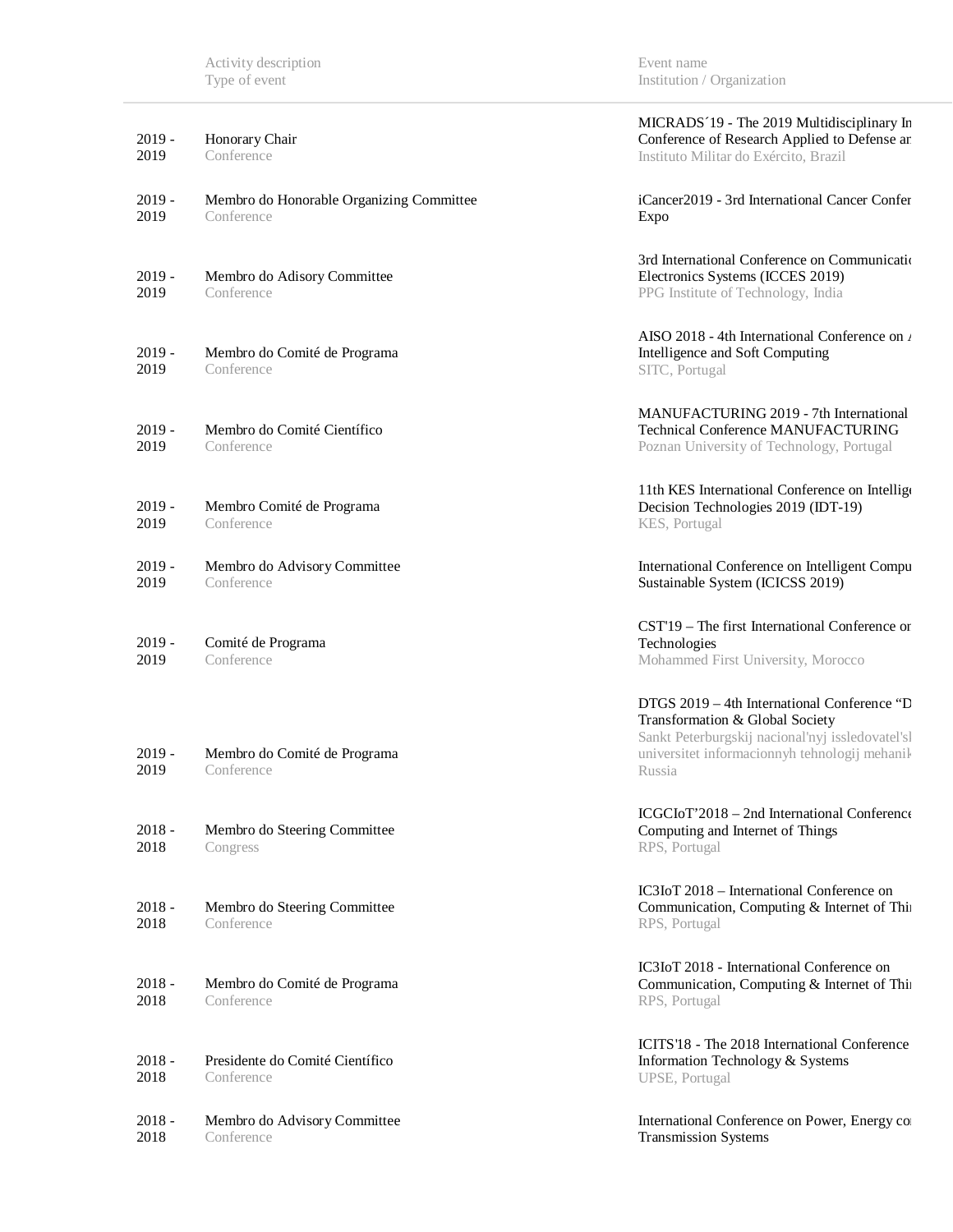Event name Institution / Organization

ICISWT 2018 - International Conference on In

IEEE, Portugal

| 2018 -<br>2018   | Membro do Steenring Committee<br>Conference                   | Systems and Wireless Technologies<br>RPS, Portugal                                                                                                                                               |
|------------------|---------------------------------------------------------------|--------------------------------------------------------------------------------------------------------------------------------------------------------------------------------------------------|
| 2018 -<br>2018   | Honorary Chair<br>Conference                                  | MICRADS '18 - The 2018 Multidisciplinary In<br>Conference of Research Applied to Defense ar<br>Universidad de las Fuerzas Armadas, Portugal                                                      |
| 2018 -<br>2018   | Membro do Comité de Programa (Editor Associado)<br>Conference | ECIS 2018 - 26th European Conference on Inf<br><b>Systems</b><br>AIS, United Kingdom                                                                                                             |
| 2018 -<br>2018   | Membro da Comissão Científica<br>Congress                     | ticEDUCA2016 - V Congresso Internacional o<br>Educação<br>Inditituto de Educação, Portugal                                                                                                       |
| 2018 -<br>2018   | Membro do Comité Programa<br>Symposium                        | CBMS 2017 - 30th IEEE International Sympos<br>Computer-Based Medical Systems<br>IEEE, Sweden                                                                                                     |
| 2018 -<br>2018   | Membro do Comité de Programa<br>Congress                      | ICEDEG 2018 - 5th International Conference<br>eDemocracy & eGovernment<br>IEEE, Ecuador                                                                                                          |
| 2018 -<br>2018   | Membro do Advisory Committee<br>Conference                    | International Conference on Cognitive Compu<br>Communication and Informatics Systems (IC3<br>Adhi College of Engg & Technology, Portugal                                                         |
| 2018 -<br>2018   | Membro do Advisory Committee<br>Conference                    | International Conference on Smart Systems an<br>Technology (ICSSIT 2018)<br>Francis Xavier Engineering College, India                                                                            |
| 2018 -<br>2018   | General-Chair<br>Conference                                   | WorldCIST'18 - 6th World Conference on Inf<br>Systems and Technologies<br>AISTI, IEEE SMC & University of Calabria, F                                                                            |
| $2018 -$<br>2018 | Comissão Organizadora<br>Conference                           | Simpósio Doutoral da CISTI'2018 – 13ª Confe<br>Ibérica de Sistemas y Tecnologías de Informac<br>AISTI, IEEE SMC & Universidad de Extrema<br>Portugal                                             |
| 2018 -<br>2018   | Presidente da Comissão Coordenadora<br>Conference             | $CISTI'2018 - 13a Conferencia Ibérica de Siste$<br>Tecnologías de Información<br>AISTI, IEEE SMC & Universidad de Extrema<br>Portugal                                                            |
| 2018 -<br>2018   | Membro do Program Committee<br>Conference                     | DTGS' 18 - 3rd International Conference "Digi<br>Transformation & Global Society"<br>Sankt Peterburgskij nacional'nyj issledovatel'sl<br>universitet informacionnyh tehnologij mehanik<br>Russia |
|                  |                                                               |                                                                                                                                                                                                  |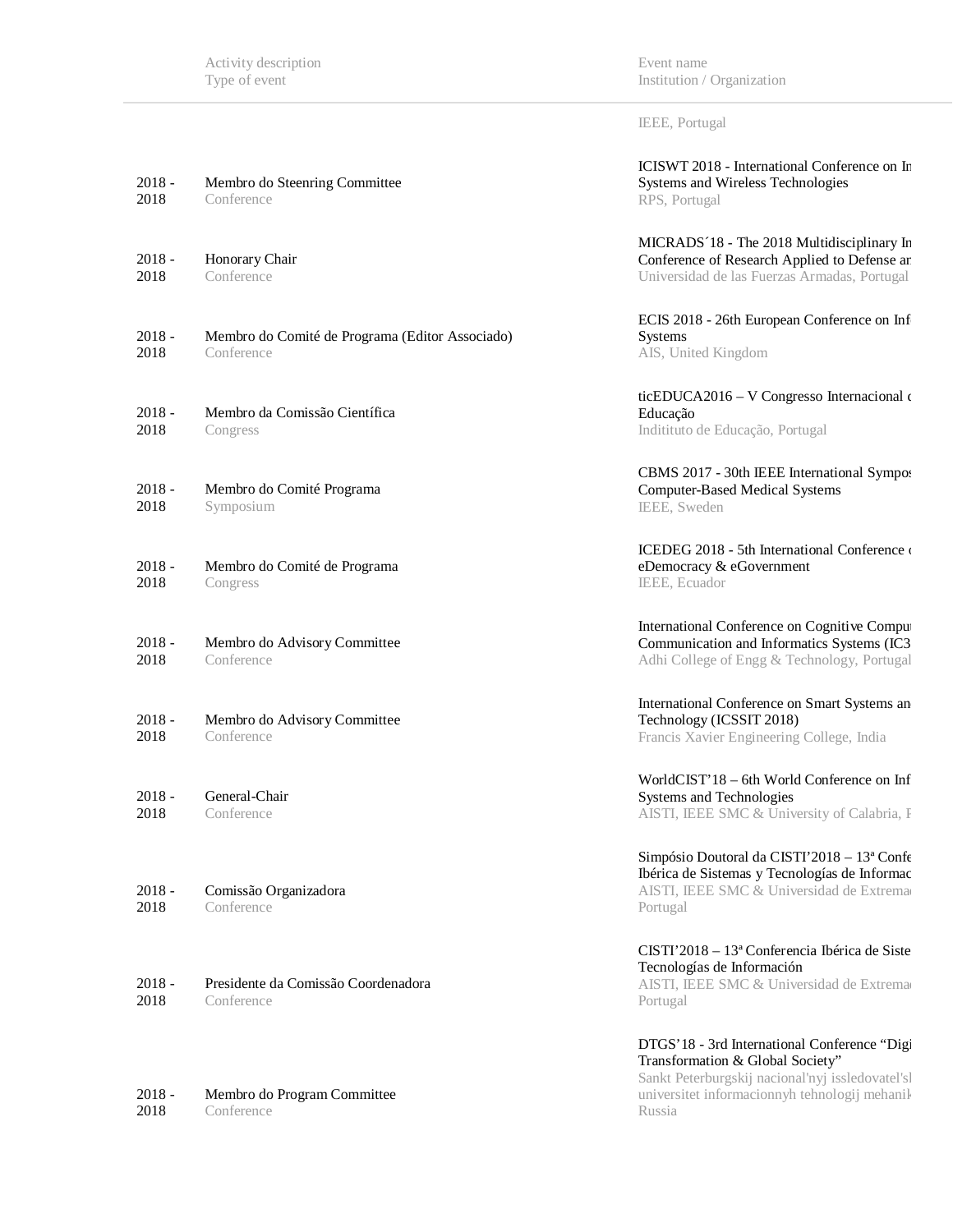| $2018 -$<br>2018 | Membro da Comissão Científica<br>Symposium                                                       | Simpósio Doutoral da CISTI'2018 - 13ª Confei<br>Ibérica de Sistemas y Tecnologías de Infomaci<br>AISTI & UNEX, Portugal                              |
|------------------|--------------------------------------------------------------------------------------------------|------------------------------------------------------------------------------------------------------------------------------------------------------|
| $2018 -$<br>2018 | Revisor de 2 artigos<br>Conference                                                               | WorldCIST'18 – 6th World Conference on Inf<br>Systems and Technologies<br>AISTI & University of Calabria, Portugal                                   |
| $2018 -$<br>2018 | Revisor de 3 artigos<br>Conference                                                               | ECIS 2018 - 26th European Conference on Inf<br>Systems<br>AIS, Portugal                                                                              |
| $2018 -$<br>2018 | Co-Chair<br>Conference                                                                           | IMENA-ISTL 2018 – 2nd International Confer<br>Europe Middle East & North Africa Informatio<br>and Technologies to support Learning<br>EMENA, Morocco |
| $2018 -$<br>2018 | Membro do Steering Committee<br>Conference                                                       | CTEMS 2018 - International Conference on<br>Computational Techniques, Electronics and M<br>Systems<br>RPS, Portugal                                  |
| $2018 -$<br>2018 | Membro do Tecnical Committee<br>Congress                                                         | ICIBE 2018 - 4th International Conference on<br>and Business Engineering (ICIBE 2018)<br>Universidade de Macau, Portugal                             |
| $2018 -$<br>2018 | Membro do Comité de Programa<br>Workshop                                                         | WAVE2 2018 – 1st Workshop on Advanced V<br><b>Environments and Education</b><br>SBC, Portugal                                                        |
| $2018 -$<br>2018 | Honorary Chair<br>Conference                                                                     | DSIC'18 – The 2018 International Conference<br>Science<br>Universidade de Lisboa Instituto de Ciências S<br>Portugal                                 |
| $2018 -$<br>2018 | [3] Comissão de Programa<br>Conference                                                           | CAPSI'2018 - 18ª Conferência da Associação<br>de Sistemas de Informação<br>CAPSI, Portugal                                                           |
| $2018 -$<br>2018 | Comité de Programa<br>Conference                                                                 | ICEDEG 2019 - 6th International Conference<br>eDemocracy & eGovernment<br>IEEE, Portugal                                                             |
| $2018 -$<br>2018 | Comité Científico<br>Workshop                                                                    | II Workshop on Innovative Teaching Methodo<br>Math Courses on Engineering Degrees<br>ISEP-IPP, Portugal                                              |
| $2018 -$<br>2018 | From Growth Stages Theory to Healthcare Information Systems<br><b>Maturity Models</b><br>Seminar | <b>Invited Talk</b><br>Universidad Distrital Francisco José cALDAS.                                                                                  |
| $2018 -$<br>2018 | Maturity Models in the Information Systems Field<br>Seminar                                      | <b>Invited Talk</b><br>Universidade de Medellín, Colombia                                                                                            |

Event name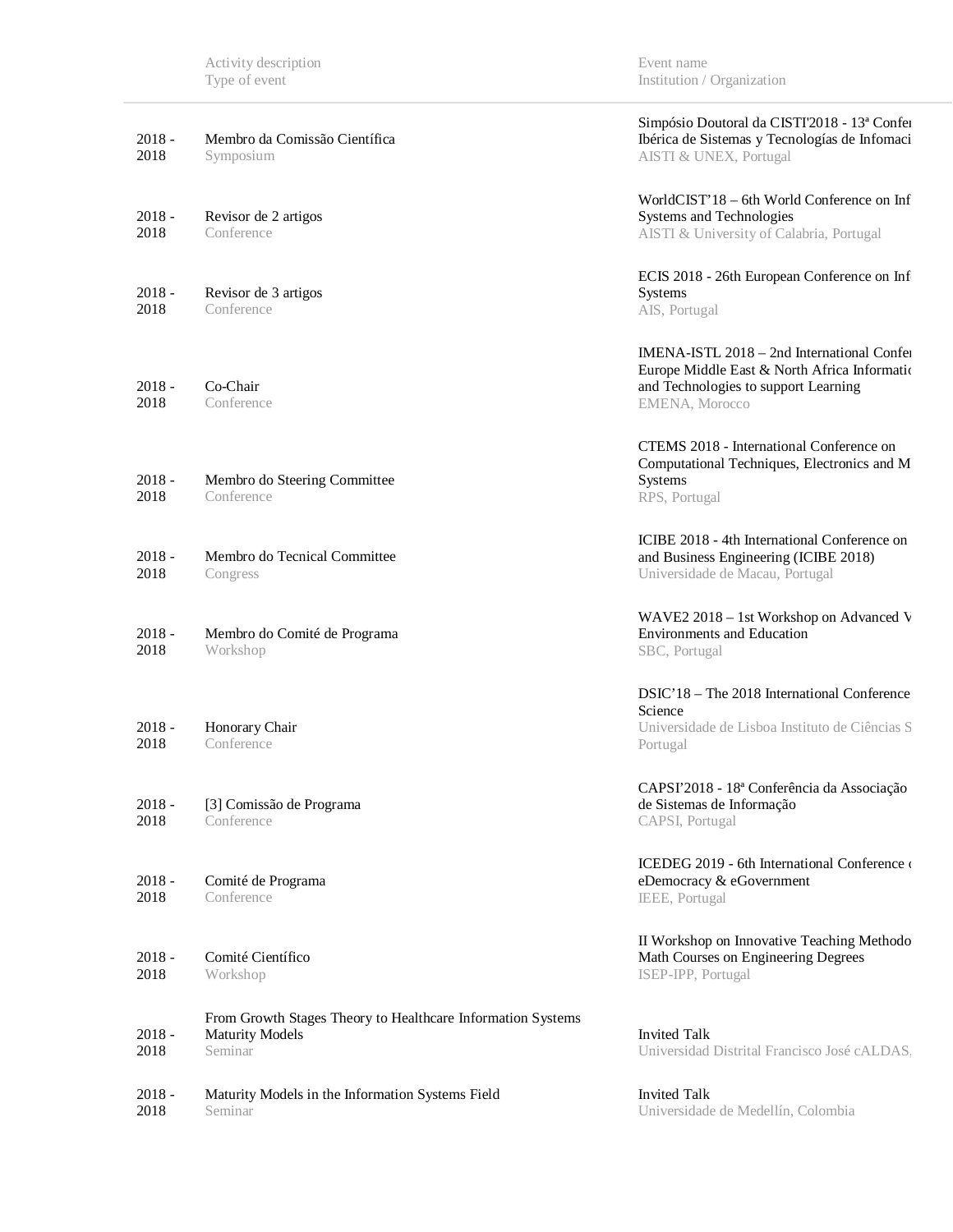Event name Institution / Organization

| $2018 -$<br>2018 | From Growth Stages Theory to Healthcare Information Systems<br><b>Maturity Models</b><br>Seminar                   | <b>Invited Talk</b><br>Universidad Escuela de Ingenieria de Antioqui<br>Colombia                                                                                                         |
|------------------|--------------------------------------------------------------------------------------------------------------------|------------------------------------------------------------------------------------------------------------------------------------------------------------------------------------------|
| $2018 -$<br>2018 | Membro Steering Committee<br>Conference                                                                            | iCATccT'2018 – 4th International Conference<br>and Theoretical Computing and Communicatio<br>Technology<br>RPS, Portugal                                                                 |
| $2018 -$<br>2018 | Membro do Advisory Committee<br>Conference                                                                         | 3rd International Conference on Inventive<br>Communication and Computational Technolog<br>(ICICCT 2019)<br>Gnanamani College of Technology, India                                        |
| $2018 -$<br>2018 | Honorary Chair<br>Conference                                                                                       | COISINT 2019 - II International Conference o<br>Systems and New Technologies: Interdisciplin<br>in communication<br>Pontificia Universidad Católica del Ecuador Se<br>(PUCE-SI), Ecuador |
| $2018 -$<br>2018 | Membro do Comité de Programa<br>Conference                                                                         | 10th International Conference on Networks &<br>Communications (NeTCoM - 2018)<br>SITC, Portugal                                                                                          |
| $2018 -$<br>2018 | Process Quality Management through Information Technology Audit<br>Conference                                      | iCATccT 2018 - 4th International Conference<br>and Theoretical Computing and Communicatio<br>Technology<br>AIET & RPS, Portugal                                                          |
| $2018 -$<br>2018 | Membro do Technical Committee<br>Conference                                                                        | da CCVPR 2018 - International Joint Conferer<br><b>Computer Vision and Pattern Recognition</b><br>IASED, New Zealand                                                                     |
| $2018 -$<br>2018 | Moderador da Sessão sobre "Emerging Technologies in Education<br>Learning innovation in digital age"<br>Conference | The International Conference Europe Middle I<br>North Africa on Information Systems and Tech<br>support Learning 2018 (EMENA-ISTL 2018)<br>EMENA, Portugal                               |
| $2017 -$<br>2017 | Membro do Comité de Programa<br>Conference                                                                         | HEALTHINF 2017 – 10th International Confe<br><b>Health Informatics</b><br><b>INSTICC</b> , Portugal                                                                                      |
| $2017 -$<br>2017 | Membro do Steering Committee<br>Conference                                                                         | RACCS' 17 – International Conference on Rec<br>Advances in Computer, Communication and S                                                                                                 |
| $2017 -$<br>2017 | Membro do Steering Committee<br>Conference                                                                         | ICBDACI'17 - International Conference on B<br>Analytics and Computational Intelligence                                                                                                   |
| $2017 -$<br>2017 | Membro do Organizing Committee<br>Workshop                                                                         | 1st Workshop on ICT solutions with Unmanne<br>Vehicles<br>IEEE SMC & AISTI, Portugal                                                                                                     |
| $2017 -$<br>2017 | Membro do Comité de Programa<br>Symposium                                                                          | CBMS 2017 - 30th IEEE International Sympos<br><b>Computer-Based Medical Systems</b><br>IEEE, Portugal                                                                                    |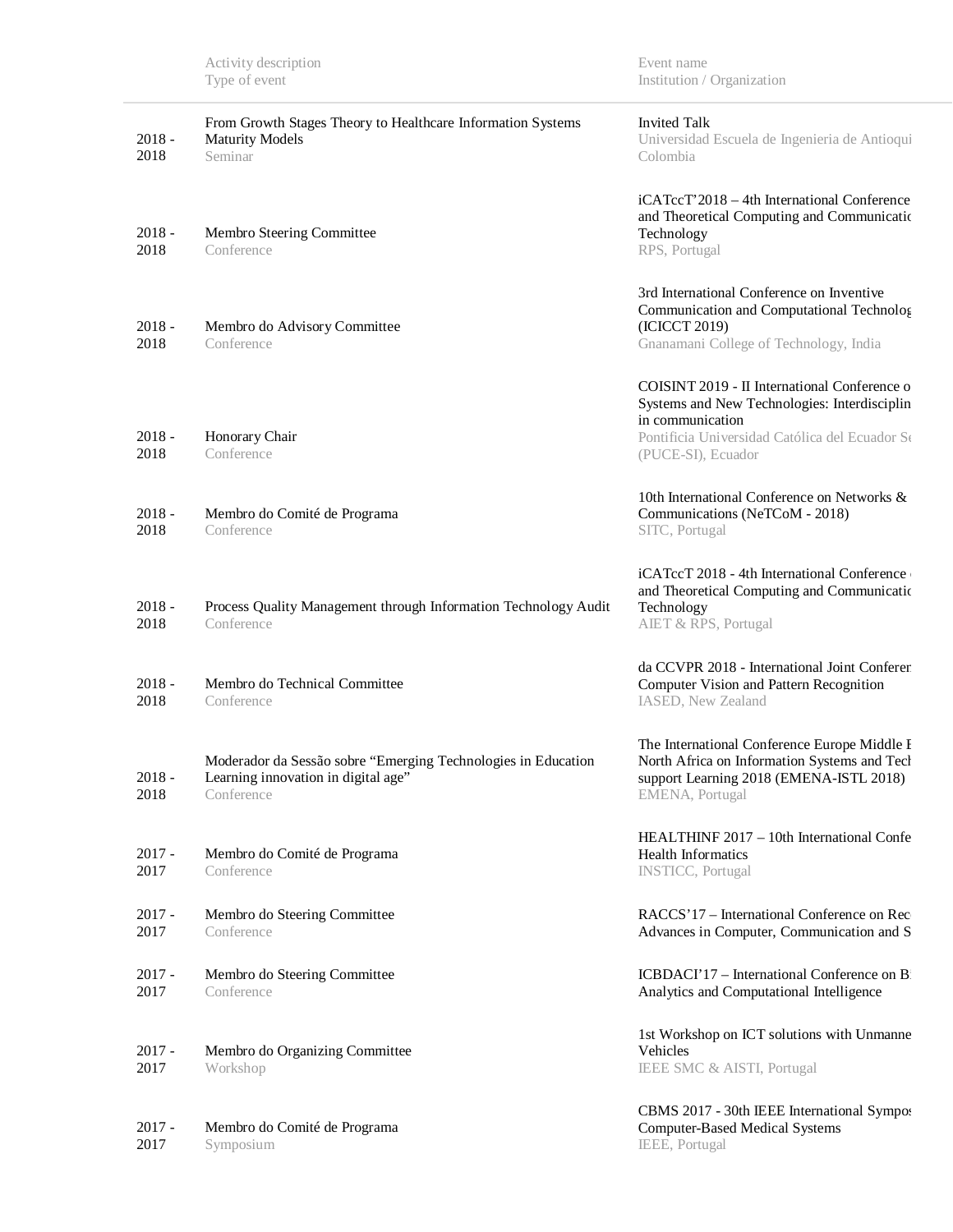| $2017 -$<br>2017 | Membro do Comité de programa<br>Symposium                                                    | 2nd International Symposium on Qualitative R<br>(ISQR2017)<br>Universidade de Salamanca, Portugal                                |
|------------------|----------------------------------------------------------------------------------------------|----------------------------------------------------------------------------------------------------------------------------------|
| $2017 -$<br>2017 | Membro do Comité Científico<br>Workshop                                                      | The 2017 International Workshop on Advance<br>Algorithms and Control Engineering (IWAAC<br>AEIC, Portugal                        |
| $2017 -$<br>2017 | Revisor de 4 artigos<br>Conference                                                           | WorldCIST'17 - 5th World Conference on Inf<br>Systems and Technologies<br>AISTI, Portugal                                        |
| $2017 -$<br>2017 | Membro do Comité de Programa<br>Congress                                                     | IX Congreso Internacional de Computación y<br>Telecomunicaciones (COMTEL 2017)<br>UIGV, Portugal                                 |
| $2017 -$<br>2017 | Editor Associado da Track Smart Information Systems for Inclusive<br>Education<br>Conference | ECIS 2017 - 25th European Conference on Inf<br>Systems<br>AIS, Portugal                                                          |
| $2017 -$<br>2017 | Revisor de 1 artigo<br>Conference                                                            | ECIS 2017 - 25th European Conference on Inf<br>Systems, Guimarães, Portugal, 5-10/6/2017<br>AIS, Portugal                        |
| $2017 -$<br>2017 | Membro do Comité de Programa<br>Symposium                                                    | SII - Argentine Symposium on Industrial Infor<br>CLEI 2017 - 43° Conferencia Latinoamericana<br>Informática<br>CLEI, Portugal    |
| $2017 -$<br>2017 | Modelos de Madurez para Gestión de Sistemas de Información en<br>Hospitales<br>Other         | Ciclo de Charlas de la Universidad Estatal Pen<br>Santa Helena<br>Universidad Estatal Península de Santa Helena                  |
| $2017 -$<br>2017 | Membro do Comité Científico<br>Conference                                                    | CIMPS'2017 - 6th International Conference or<br>Process Improvement<br>CIMAT, Portugal                                           |
| $2017 -$<br>2017 | Membro do Comité Científico<br>Conference                                                    | CAPSI'2017 - 17ª Conferência da Associação<br>de Sistemas de Informação<br>APSI, Portugal                                        |
| $2017 -$<br>2017 | Membro do Steering Committee<br>Conference                                                   | $IC3I'2017 - 3rd International Conference on$<br>Contemporary Computing and Informatics<br>RPS, Portugal                         |
| $2017 -$<br>2017 | Membro do Comité de Programa<br>Conference                                                   | MANUFACTURING 2017 - 5th International<br><b>Technical Conference MANUFACTURING</b><br>Poznan University of Technology, Portugal |
| $2017 -$<br>2017 | Chair of the Steering Committee<br>Conference                                                | SmartTechCon 2017 - International Conferenc<br>Technologies for Smart Nation<br>RPS, Portugal                                    |
| $2017 -$         | Co-Chair do Comité Científico                                                                | MOSITS'17 - The 2017 International Confere                                                                                       |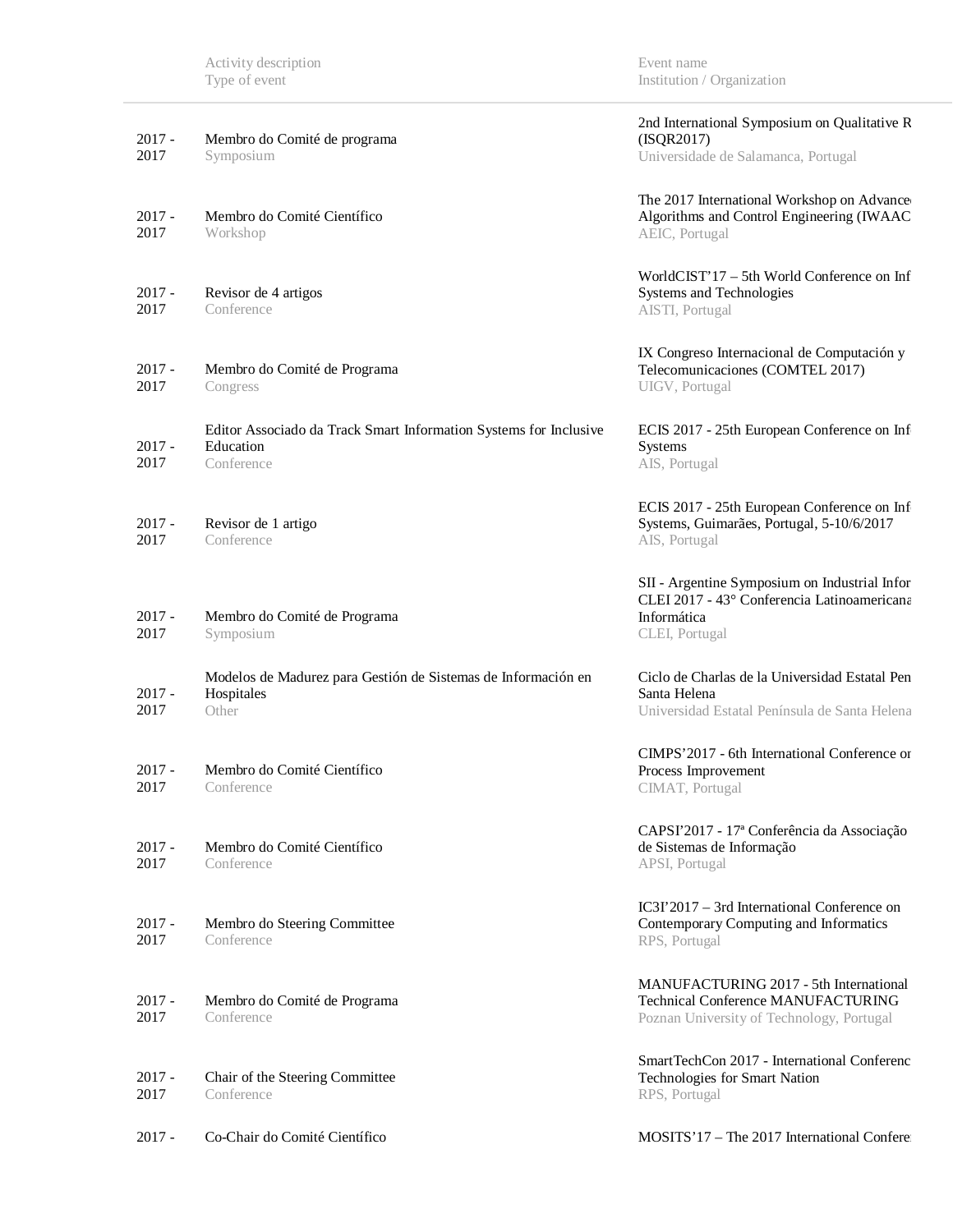| Activity description |  |
|----------------------|--|
| Type of event        |  |

Event name Institution / Organization

| 2017             | Conference                                                                                         | <b>Information Technology Science</b><br>Universidade de Lisboa Instituto de Ciências S<br>Portugal                                        |
|------------------|----------------------------------------------------------------------------------------------------|--------------------------------------------------------------------------------------------------------------------------------------------|
| $2017 -$<br>2017 | Quality of e-Government Services<br>Conference                                                     | SmartTechCon 2017 - International Conferenc<br><b>Technologies For Smart Nations</b><br>RPS, Portugal                                      |
| $2017 -$<br>2017 | Maturity Models for Healthcare Information Systems and<br>Technologies<br>Other                    | <b>Invited Talk</b><br>Universitá della Calabria, Portugal                                                                                 |
| $2017 -$<br>2017 | Quality of Electronic Government – MoQGEL Model<br>Conference                                      | CIMPS'2017 – 6th International Conference of<br>Process Improvement<br>CIMAT, Portugal                                                     |
| $2017 -$<br>2017 | Horizon 2020 - The European Union (EU) Framework Programme<br>for Research and Innovation<br>Other | FIEAT - Foro Internacional de Emprendimient<br>Tecnología<br>CIMAT & Gobierno de Zacatecas, Portugal                                       |
| $2017 -$<br>2017 | <b>Steering Committee</b><br>Conference                                                            | iCATccT'2017 - 3th International Conference<br>and Theoretical Computing and Communicatio<br>Technology<br><b>IEEE &amp; RPS, Portugal</b> |
| $2017 -$<br>2017 | Membro do Steering Committee<br>Conference                                                         | IC3TSN 2017 - International Conference on C<br>and Communication Technologies for Smart N<br>IEEE, Portugal                                |
| $2017 -$<br>2017 | Membro do Comité Científico<br>Conference                                                          | iCATccT'2017 - 3th International Conference<br>and Theoretical Computing and Communicatio<br>Technology<br>IEEE & RPS, Portugal            |
| $2017 -$<br>2017 | General-Chair<br>Conference                                                                        | WorldCIST'17 – 5th World Conference on Inf<br>Systems and Technologies<br>AISTI, IEEE SMC & ISCAP, Portugal                                |
| $2017 -$<br>2017 | Membro da Comissão Coordenadora<br>Conference                                                      | $CIEm2017 - 7a Conferência Ibérica de$<br>Empreendedorismo<br>Emprrend, ISCAP & Câmara Municipal de Es<br>Portugal                         |
| $2017 -$<br>2017 | Membro da Comissão Organizadora<br>Conference                                                      | Simpósio Doutoral da CISTI'2017 - 12ª Confe<br>Ibérica de Sistemas e Tecnologias de Informaç<br>AISTI, IEEE SMC & ISCTE-IUL, Portugal      |
| $2017 -$<br>2017 | Presidente da Comissão Coordenadora<br>Conference                                                  | $CISTI'2017 - 12a Conferência Ibérica de Siste$<br>Tecnologias de Informação<br>AISTI, IEEE SMC & ISCTE-IUL, Portugal                      |
| $2017 -$<br>2017 | Membo da Comissão Científica<br>Symposium                                                          | Simpósio Doutoral da CISTI'2017 - 12ª Confe<br>Ibérica de Sistemas e Tecnologias de Informaç<br>AISTI & ISCTE, Portugal                    |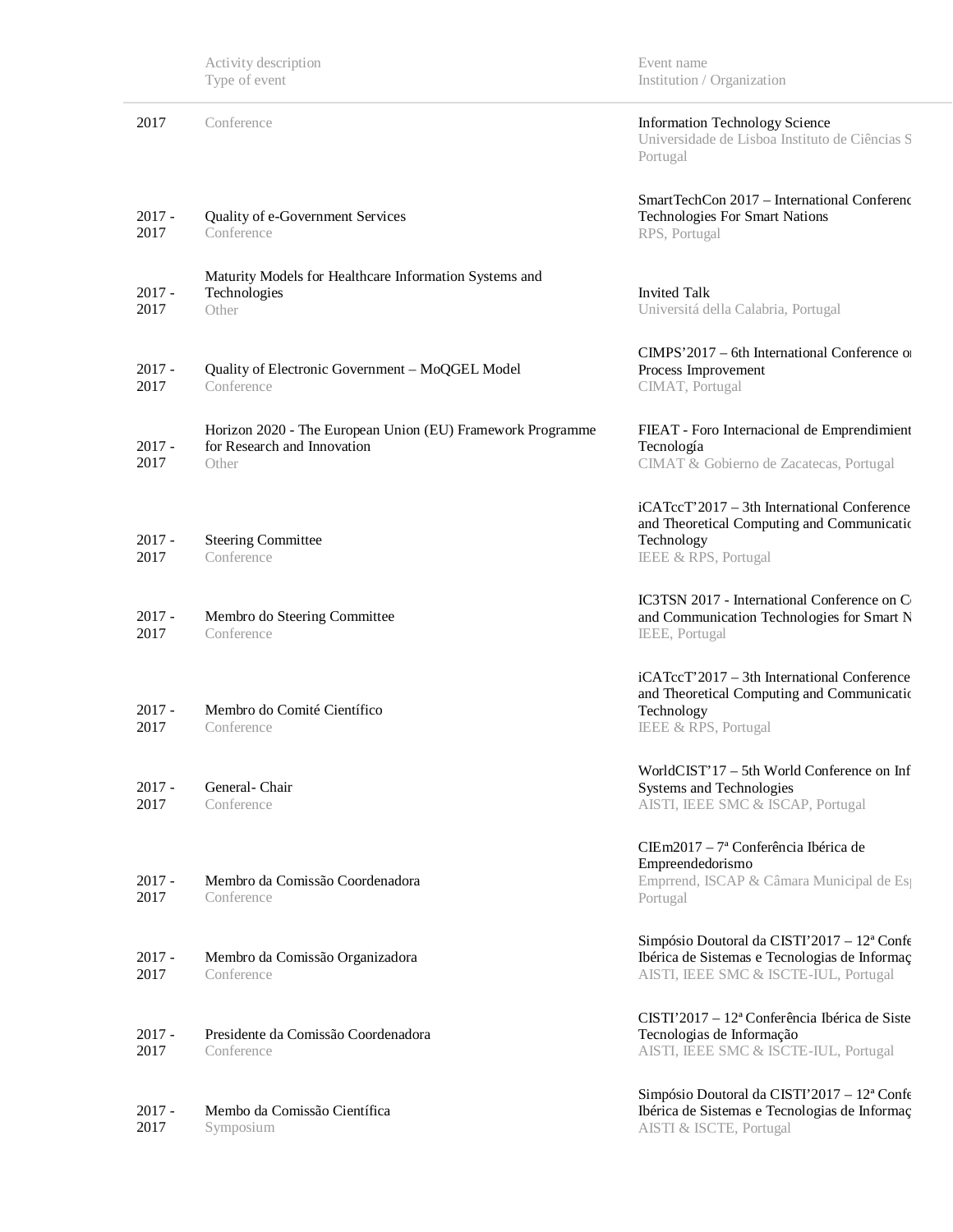| $2017 -$<br>2017 | Revisor de 2 artigos<br>Conference                                       | CIMPS 2017 – 6th International Conference of<br>Processes Improvement<br>CIMAT, Portugal                                                                                                                              |
|------------------|--------------------------------------------------------------------------|-----------------------------------------------------------------------------------------------------------------------------------------------------------------------------------------------------------------------|
| $2017 -$<br>2017 | Revisor de 2 artigos<br>Congress                                         | MANUFACTURING 2017 - 5th International<br><b>Technical Conference MANUFACTURING</b><br>University of Poznan, Portugal                                                                                                 |
| $2016 -$<br>2016 | Membro do Advisory Committee<br>Conference                               | 2006 IEEE World Conference on Futuristic Tr<br>Research and Innovation for Social Welfare<br>(WCFTR'2016)<br>Startup Conclave, Portugal                                                                               |
| $2016 -$<br>2016 | Membro do Advisory Committee<br>Conference                               | International Conference on Oral, Mouth and T<br>Cancer<br><b>OMICS</b> , United States                                                                                                                               |
| $2016 -$<br>2016 | Membro do Program Committee<br>Conference                                | HEALTHINF 2016 - 9th International Confere<br>Health Informatics<br><b>INSTICC</b> , Italy                                                                                                                            |
| $2016 -$<br>2016 | Membro do Comité de Programa<br>Symposium                                | CBMS 2016 - 29th IEEE International Sympos<br><b>Computer-Based Medical Systems</b><br>IEEE, Portugal                                                                                                                 |
| $2016 -$<br>2016 | Membro do Comité de Programa<br>Conference                               | EMENA-TSSL 2016 - Europe, Middle East an<br>Africa Conference on Technology and Security<br>Learning<br>EMENA-TSSL 2016 - Europe, Middle East an<br>Africa Conference on Technology and Security<br>Learning, Morocco |
| $2016 -$<br>2016 | General co-Chair<br>Conference                                           | WorldCIST'16 - 4th World Conference on Info<br>Systems and Technologies<br>AISTI & IEEE SMC, Brazil                                                                                                                   |
| $2016 -$<br>2016 | Co-Chair<br>Conference                                                   | EMENA-TSSL'2016 - Europe, Middle East ar<br>Africa Conference on Technology and Security<br>Learning<br>University Mohamed First Oujda Morocco, Mo                                                                    |
| $2016 -$<br>2016 | Membro da Comissão Organizadora<br>Symposium                             | Simpósio Doutoral da CISTI'2016 - 11ª Confei<br>Ibérica de Sistemas y Tecnologías de Informac<br>AISTI, Portugal                                                                                                      |
| $2016 -$<br>2016 | Presidente da Comissão Coordenadora<br>Conference                        | da CISTI'2016 – 11ª Conferencia Ibérica de Si<br>Tecnologías de Información<br>AISTI, Portugal                                                                                                                        |
| $2016 -$<br>2016 | Membro do Comité de Programa<br>Symposium                                | The 29th International Symposium on Comput<br>Medical Systems (CBMS 2016)<br>IEEE, Ireland                                                                                                                            |
| $2016 -$<br>2016 | 5º Congresso Ibero-Americano em Investigação Qualitativa (CIAIQ<br>2016) | 5º Congresso Ibero-Americano em Investigaçã<br>Qualitativa (CIAIQ 2016)                                                                                                                                               |

Event name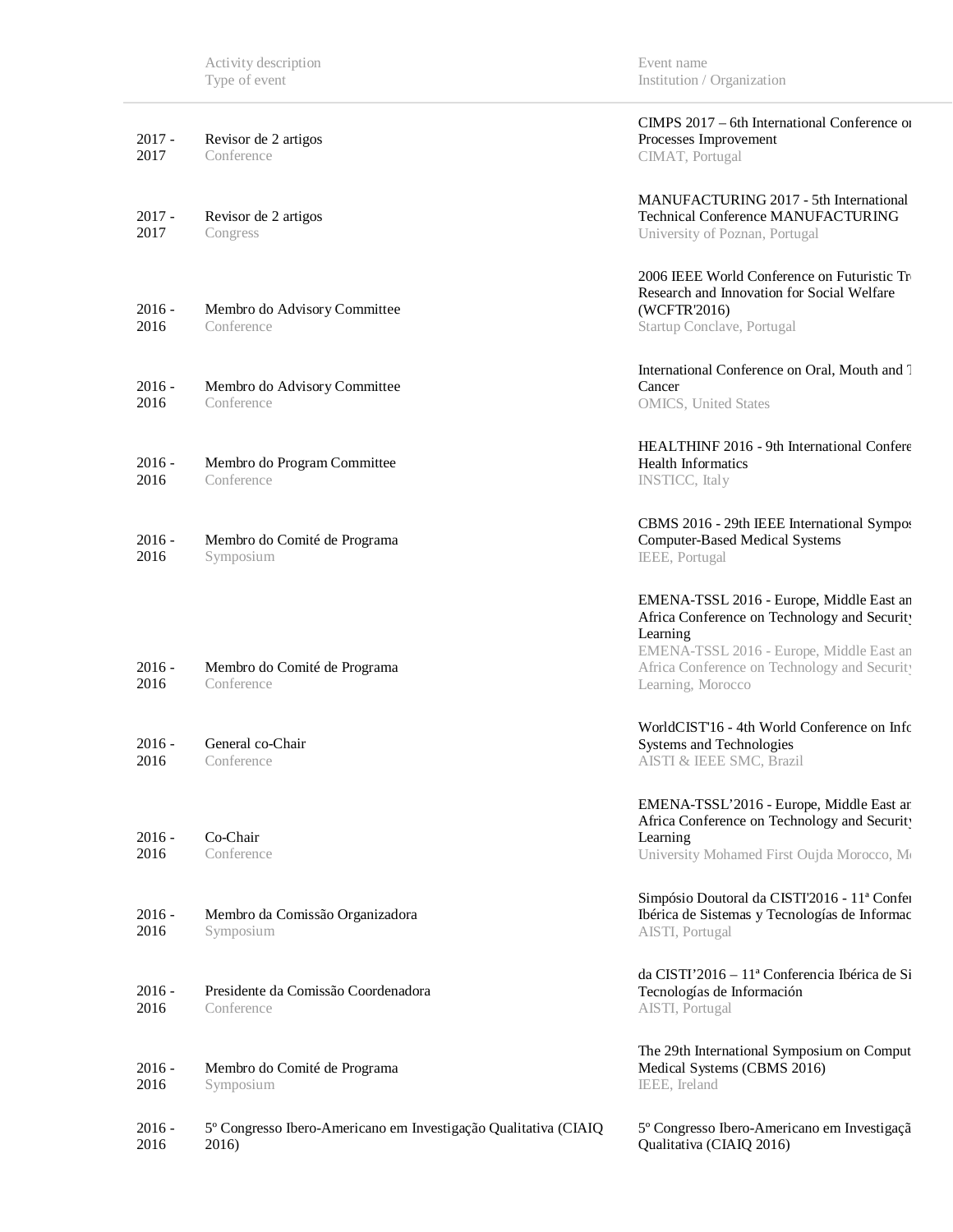Congress Várias, Portugal

| $2016 -$<br>2016 | Program Committee member<br>Symposium                                               | 1st International Symposium on Qualitative Re<br>(ISQR2016)<br>Ludomedia, Portugal                                        |
|------------------|-------------------------------------------------------------------------------------|---------------------------------------------------------------------------------------------------------------------------|
| $2016 -$<br>2016 | Membro da Comissão Científica<br>Congress                                           | ticEDUCA2016 - IV Congresso Internacional<br>Educação<br>Instituto de Educação da Universidade de Lisb<br>Portugal        |
| $2016 -$<br>2016 | Membro da Comissão Científica<br>Congress                                           | VII Congreso Mundial de Estilos de Aprendiza<br>Insitituto Politécnico de Bragança, Portugal                              |
| $2016 -$<br>2016 | Maturity Models for the Management of Hospital Information<br>Systems<br>Conference | $CIMPS'2015 - 4th International Conference$ or<br>Process Improvement<br>Centro de Investigacion en Matemáticas, Mexi     |
| $2016 -$<br>2016 | Membro do Comité de Programa<br>Congress                                            | VIII Congreso Internacional de Computación y<br>Telecomunicaciones (COMTEL 2016)                                          |
| $2016 -$<br>2016 | Membro do Comité de Programa<br>Conference                                          | CAPSI'2016 - 16ª Conferência da Associação<br>de Sistemas de Informação<br>APSI & ISCAP, Portugal                         |
| $2016 -$<br>2016 | General co-Chair<br>Conference                                                      | WISAD'2016 - The 1st EAI International Wel<br>Information Systems for Africa Development (<br>EAI, Morocco                |
| $2016 -$<br>2016 | <b>Publication Chair</b><br>Conference                                              | WISAD'2016 – The 1st EAI International Wel<br>Information Systems for Africa Development (<br>EAI, Morocco                |
| $2016 -$<br>2016 | Membro do Steering Committee<br>Conference                                          | iCATccT 2016 - 2nd International Conference<br>and Theoretical Computing and Communicatio<br>Technology<br>IEEE, Portugal |
| $2016 -$<br>2016 | Revisor de 3 artigos<br>Conference                                                  | CISTI'2016 – 11ª Conferencia Ibérica de Siste<br>Tecnologías de Información<br>AISTI, Portugal                            |
| $2016 -$<br>2016 | Revisor de 2 artigos<br>Symposium                                                   | CBMS 2016 - 29th IEEE International Sympos<br><b>Computer-Based Medical Systems</b><br>IEEE, Portugal                     |
| $2016 -$<br>2016 | Membro do Comité de Programa<br>Conference                                          | CCIS2016 - 4th IEEE International Conference<br>Computing and Intelligence Systems<br>IEEE, Portugal                      |
| $2016 -$<br>2016 | Membro do Steering Committee<br>Conference                                          | IC3I'2016 – 3nd International Conference on<br>Contemporary Computing and Informatics<br>IEEE, Portugal                   |

Event name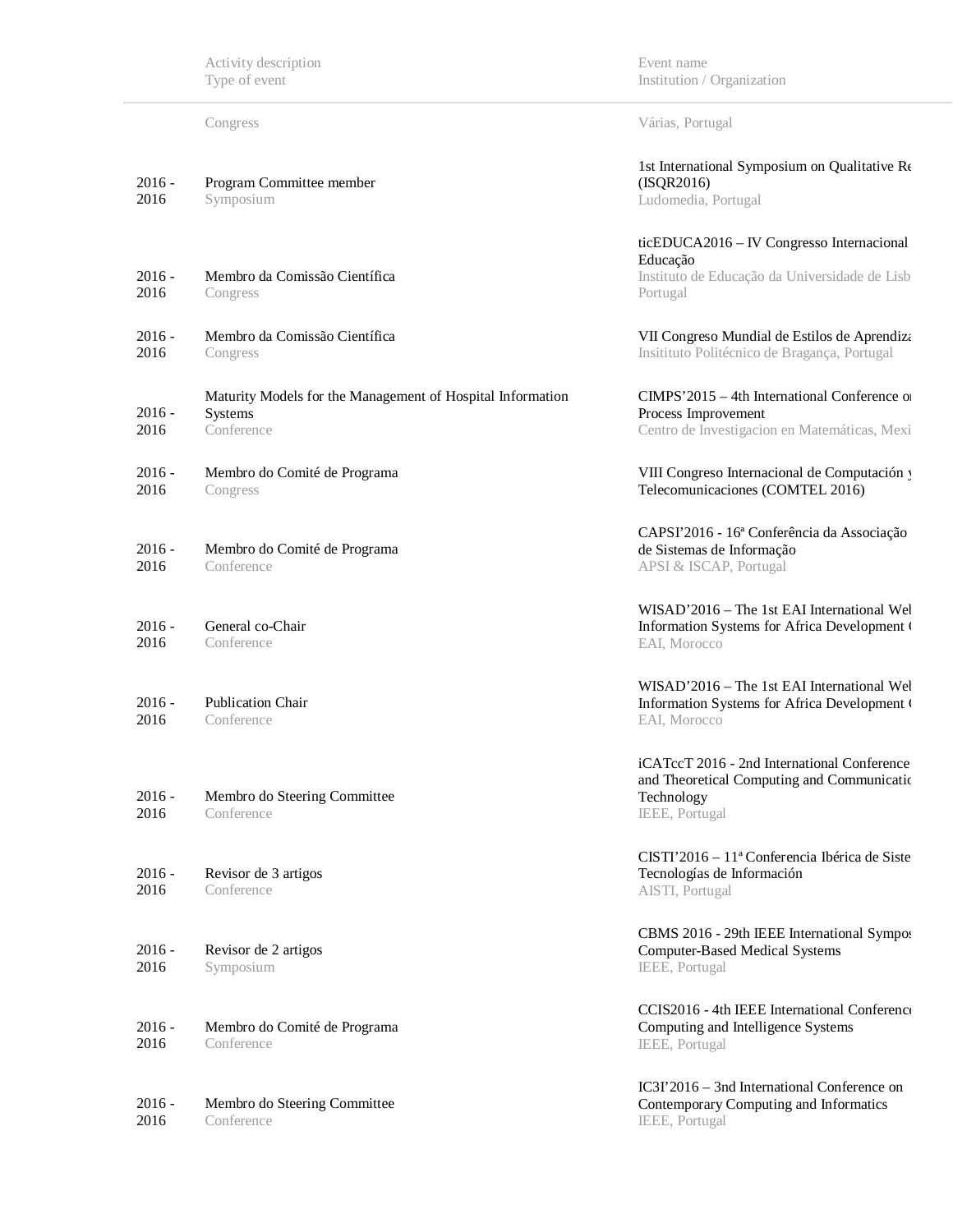| $2016 -$<br>2016 | Membro do Advisory Committe<br>Congress                                           | Medical Informatics-2016 - 4th International C<br>on Medical Informatics and Health                                                      |  |
|------------------|-----------------------------------------------------------------------------------|------------------------------------------------------------------------------------------------------------------------------------------|--|
| $2016 -$<br>2016 | Membro do Steering Committee<br>Conference                                        | ICSIPCA 2016 - International Conference on S<br>Image Processing Communication & Automati<br>JSS Academy of Technical Education, Portuga |  |
| $2016 -$<br>2016 | Membro da Comissão Coordenadora<br>Congress                                       | Ciem2016 - 6ª Conferencia Ibérica de Emprend<br>Empreend & Universidade da Coruña, Portuga                                               |  |
| $2016 -$<br>2016 | Revisor de 1 artigo<br>Conference                                                 | ISD 2016 – 25th International Conference on I<br><b>Systems Development</b><br>AIS, Portugal                                             |  |
| $2016 -$<br>2016 | Revisor de 2 artigos<br>Conference                                                | CAPSI'2016 - 16ª Conferência da Associação<br>de Sistemas de Informação<br>APSI & ISCAP, Portugal                                        |  |
| $2016 -$<br>2016 | Revisor de 2 artigos<br>Conference                                                | CIMPS 2016 – 5th International Conference of<br>Processes Improvement<br>CIMAT, Portugal                                                 |  |
| $2016 -$<br>2016 | Moderador da Sessão "Artificial Intelligence in Education"<br>Conference          | The Europe Middle East and North Africa Con<br>Technology and Security to Support Learning<br>(EURO-MENA TSSL'2016)<br>EMENA, Portugal   |  |
| $2016 -$<br>2016 | Process Quality Management & IT Audit<br>Congress                                 | CIMPS'2016 - 5th International Conference of<br>Process Improvement<br>CIMAT, Portugal                                                   |  |
| $2016 -$<br>2016 | Horizon 2020 - The EU Framework Programme for Research and<br>Innovation<br>Other | Foro Internacional de Emprendimiento de Alta<br>Tecnología<br>CANIETI, Portugal                                                          |  |
| $2016 -$<br>2016 | Membro do Comité de Programa<br>Conference                                        | 2nd International Conference on Data Mining:<br>Applications (DMAP 2016)                                                                 |  |
| $2016 -$<br>2016 | European Initiatives to Support Research and Innovation<br>Seminar                | Ciclo de Charlas del Instituto Tecnológico de<br>Aguascalientes<br>Instituto Tecnológico de Aguascalientes, Portu                        |  |
| $2016 -$<br>2016 | Moderador de Sessão Paralela<br>Conference                                        | CIMPS'2016 - 5th International Conference of<br>Processes Improvement<br>CIMAT, Portugal                                                 |  |
| $2016 -$<br>2016 | Keynote Speaker<br>Conference                                                     | IC3I 2016 - IC3I 2016 - 2nd International Cor<br>Contemporary Computing and Informatics<br>IEEE, Portugal                                |  |
| $2016 -$<br>2016 | Membro do Comité Científico<br>Conference                                         | 4th International Conference on New Challeng<br>Management and Business<br>NMC, Portugal                                                 |  |

Event name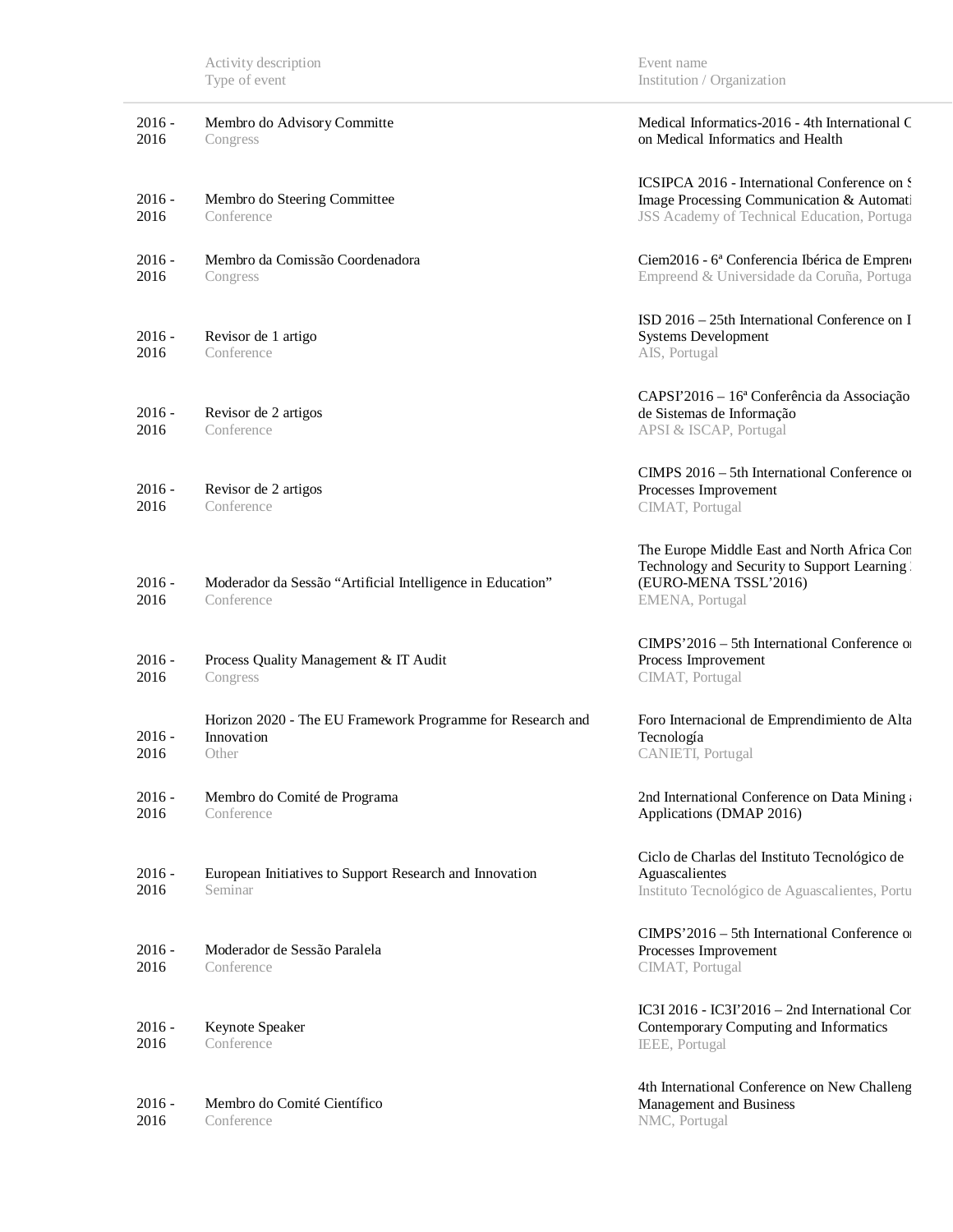| $2016 -$<br>2016 | Membro do Comité Científico<br>Conference                                            | CIMPS'2016 - 5th International Conference or<br>Process Improvement<br>CIMAT, Portugal                                                                                                                           |
|------------------|--------------------------------------------------------------------------------------|------------------------------------------------------------------------------------------------------------------------------------------------------------------------------------------------------------------|
| $2016 -$<br>2016 | Modelos de Madurez para Gestión de Sistemas de Información en<br>Hospitales<br>Other | Ciclo de Charlas de la Universidad Estatal Pen<br>Santa Elena<br>Universidad Estatal Península de Santa Elena,                                                                                                   |
| $2016 -$<br>2016 | Membro da Comissão Científica<br>Symposium                                           | Simpósio Doutoral da CISTI'2016 - 11ª Confei<br>Ibérica de Sistemas y Tecnologías de Infomaci<br>AISTI, Portugal                                                                                                 |
| $2015 -$<br>2015 | General Co-Chair<br>Conference                                                       | WorldCIST'15 - 3rd World Conference on Info<br>Systems and Technologies<br>AISTI, Portugal                                                                                                                       |
| $2015 -$<br>2015 | Presidente da Comissão Coordenadora<br>Conference                                    | CISTI'2015 – 10 <sup>ª</sup> Conferência Ibérica de Siste<br>Tecnologias de Informação<br>AISTI & Universidade de Aveiro, Portugal                                                                               |
| $2015 -$<br>2015 | Membro da Comissão Organizadora<br>Conference                                        | IIS'2015 - International Thematic Track on Inte<br>Information Systems da EPIA'2015 - 17th Por<br>Conference on Artificial Intelligence<br>APPIA - Associação Portuguesa para a Inteligi<br>Artificial, Portugal |
| $2015 -$<br>2015 | Membro da Comissão Organizadora<br>Symposium                                         | Simpósio Doutoral da CISTI'2015 - 10ª Confe<br>Ibérica de Sistemas e Tecnologias de Informaç<br>AISTI, Portugal                                                                                                  |
| $2015 -$<br>2015 | Membro da Comissão Científica<br>Congress                                            | CIAIQ 2015 - 4° Congresso Ibero-Americano<br>Investigação Qualitativa<br>Universidade Tiradentes, Brazil                                                                                                         |
| $2015 -$<br>2015 | Membro da Comissão Científica<br>Symposium                                           | Simpósio Doutoral da CISTI'2015 - 10ª Confei<br>Ibérica de Sistemas e Tecnologias de Infomaçã<br>AISTI, Portugal                                                                                                 |
| $2015 -$<br>2015 | Membro do Comité de Programa<br>Symposium                                            | CBMS 2015 - 28th IEEE International Sympos<br><b>Computer-Based Medical Systems</b><br>IEEE, Brazil                                                                                                              |
| $2015 -$<br>2015 | Membro do Comité de Programa<br>Congress                                             | VII Congreso Internacional de Computación y<br>Telecomunicaciones (COMTEL 2015)<br>Universidad Inca de Garcilaso de La Vega, Per                                                                                 |
| $2015 -$<br>2015 | Revisor de 4 artigos<br>Conference                                                   | The 2015 World Conference on Information S<br>Technologies<br>AISTI, Portugal                                                                                                                                    |
| $2015 -$<br>2015 | Membro do Comité de Programa<br>Workshop                                             | X Workshop on Agents Applied in Health Car<br>ACM, Turkey                                                                                                                                                        |
| $2015 -$         | Membro do Steering Committee                                                         | International Conference on Green Computing                                                                                                                                                                      |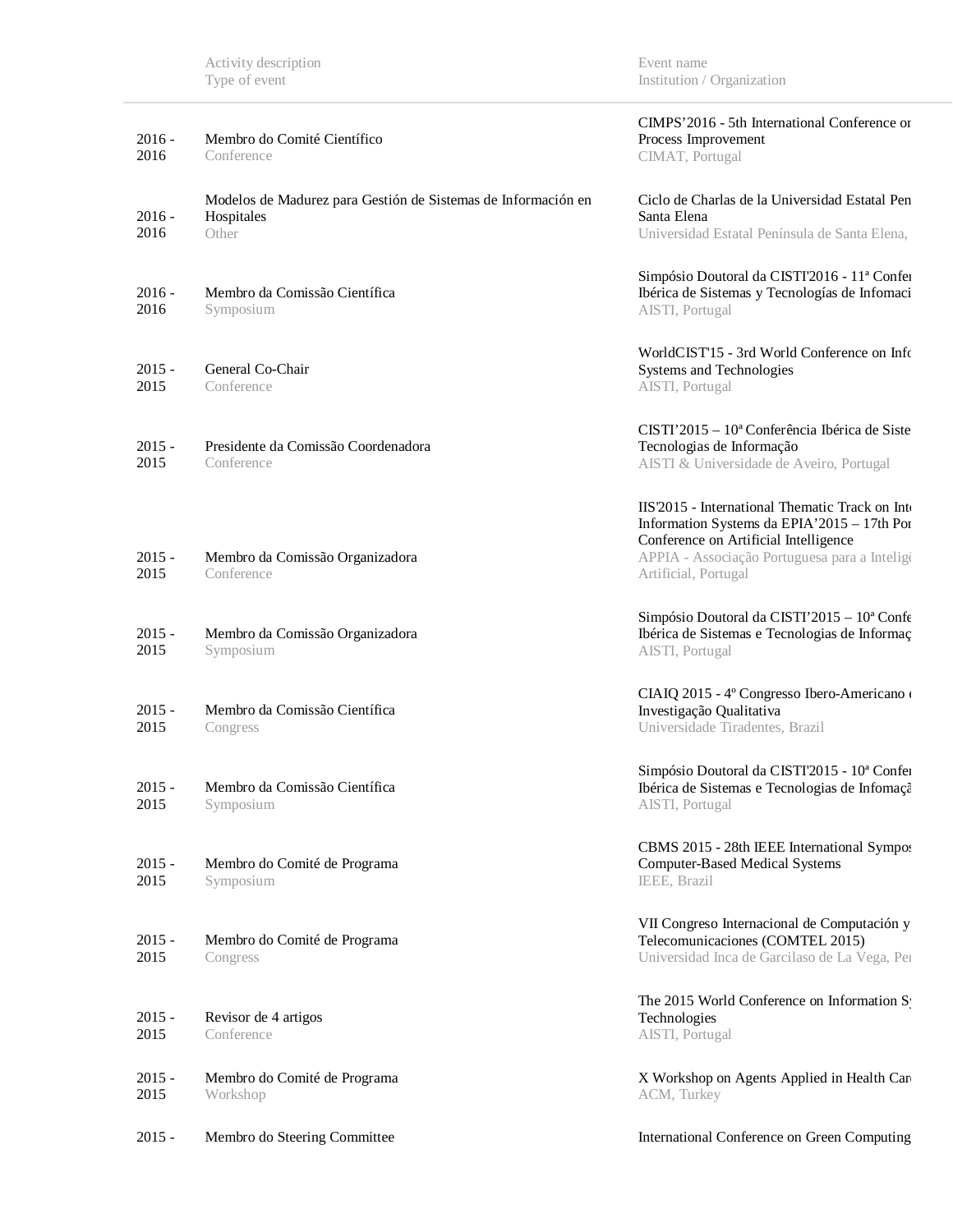|                  | Activity description<br>Type of event                                                          | Event name<br>Institution / Organization                                                                                                                              |
|------------------|------------------------------------------------------------------------------------------------|-----------------------------------------------------------------------------------------------------------------------------------------------------------------------|
| 2015             | Conference                                                                                     | Internet of Things (ICGCIoT 2015)<br>GALGOTIAS, India                                                                                                                 |
| $2015 -$<br>2015 | Promoção da Qualidade de Processos de Negócio baseada em<br>Tecnologias de Informação<br>Other | Ciclo de Palestras<br>Universidade de São Tomé e Príncipe, São Tor<br>Príncipe                                                                                        |
| $2015 -$<br>2015 | Da Internet à Qualidade de Sítios Web<br>Other                                                 | Ciclo de Palestras<br>Associação Educativa de Apoio as Crianças e.<br>Região Autónoma do Príncipe, São Tomé and                                                       |
| $2015 -$<br>2015 | Reviso de três artigos<br>Symposium                                                            | The 28th IEEE International Symposium on Co<br>Based Medical Systems - CBMS 2015.<br>IEEE, Brazil                                                                     |
| $2015 -$<br>2015 | Revisod e um artigo<br>Workshop                                                                | [133] X Workshop on Agents Applied in Healt<br>(A2HC), integrated in 14th International Confe<br>Autonomous Agents and Multi-Agent Systems<br>2015<br>ACM, Turkey     |
| $2015 -$<br>2015 | Membro do Steering Committee<br>Conference                                                     | ICGCIoT 2015 – International Conference on<br>Computing and Internet of Things, Delhi, India<br>10/10/2015.<br>Bapuji Institute of Engineering and Technolog<br>India |
| $2015 -$<br>2015 | Membro da Comissão Coordenadora<br>Conference                                                  | Ciem2015 – 5ª Conferência Ibérica de Empree<br>Emprrend & AISTI, Portugal                                                                                             |
| $2015 -$<br>2015 | Membro do Steering Committee<br>Conference                                                     | $IC3I'2015 - 2nd International Conference on$<br>Contemporary Computing and Informatics<br>Amity University, India                                                    |
| $2015 -$<br>2015 | Membro do Comité Cietífico<br>Conference                                                       | FCMB'2015a - Future Challenges in Managen<br><b>Business</b><br>IMI - Industrial Management Institute, Turkey                                                         |
| $2015 -$<br>2015 | Membro da Comissão Científica<br>Conference                                                    | FCMB'2015b - Future Challenges in Managen<br><b>Business</b><br>IMI - Industrial Management Institute, Iran                                                           |
| $2015 -$<br>2015 | Membro do Comité de Programa<br>Conference                                                     | 15 <sup>ª</sup> Conferência da Associação Portuguesa de l<br>Informação<br><b>ISCTE &amp; APSI, Portugal</b>                                                          |
| $2015 -$<br>2015 | Revisor de dois artigos<br>Congress                                                            | CIAIQ'2015 - 4º Congresso Ibero-Americano<br>Investigação Qualitativa<br>Universidade Tiradentes, Brazil                                                              |
| $2015 -$<br>2015 | Membro da Comité Científico<br>Conference                                                      | CIMPS 2015 - International Conference on So<br>Process Improvement<br>Centro de Investigacion en Matemáticas, Mexi                                                    |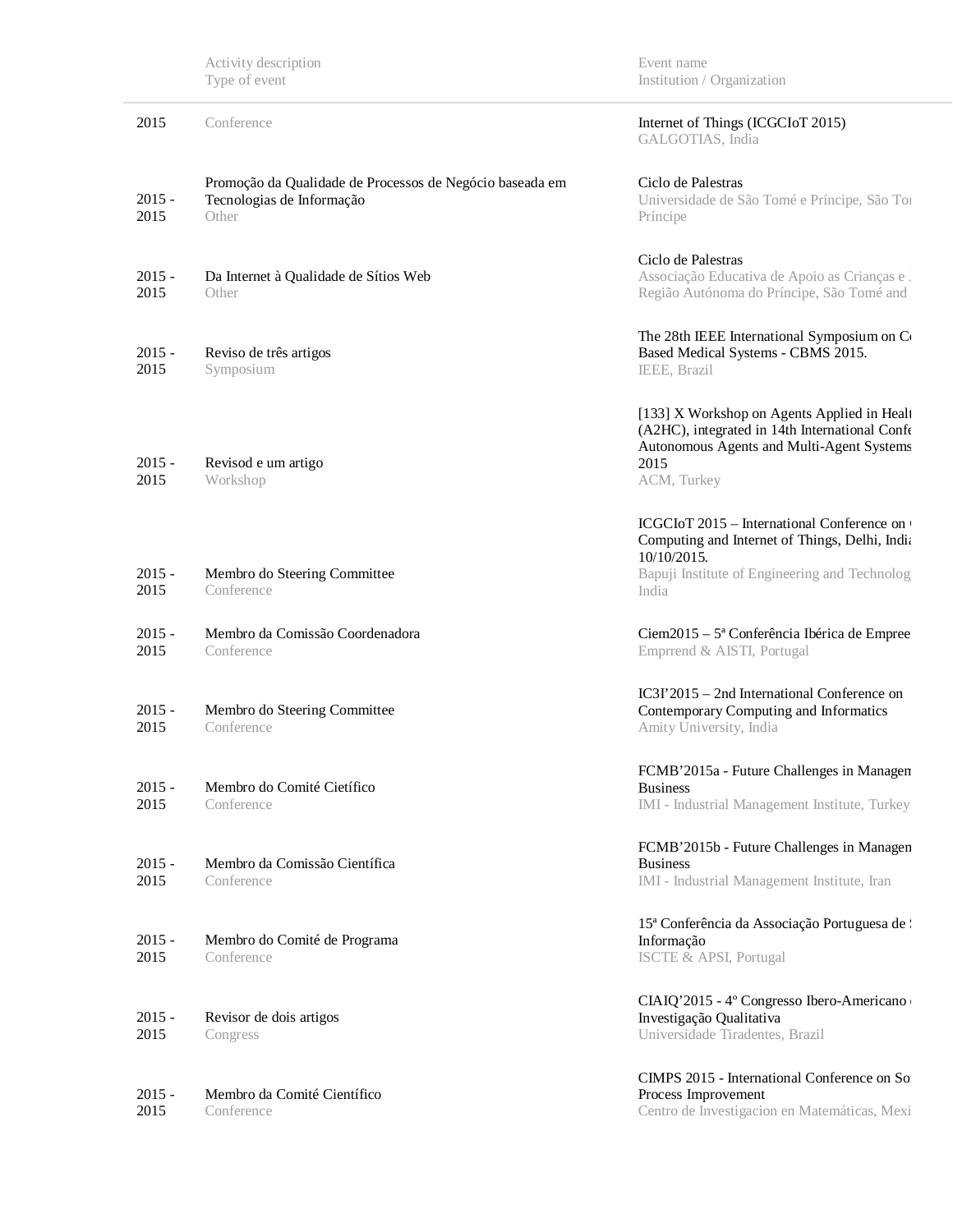| $2015 -$<br>2015 | Moderador da Sessão Online Experimentation & Artificial<br>Intelligence in Education<br>Conference | Mediterranean Conference on Information &<br>Communication Technologies 2015<br>ASDTIC, Morocco                                                         |
|------------------|----------------------------------------------------------------------------------------------------|---------------------------------------------------------------------------------------------------------------------------------------------------------|
| $2015 -$<br>2015 | Membro do Comité de Programa<br>Workshop                                                           | International Workshop on Online Experiment<br>Artificial Intelligence in Education<br>ASDTIC, Morocco                                                  |
| $2015 -$<br>2015 | Membro do Comité Científico<br>Workshop                                                            | 1st Workshop on Quality of Life Information S<br>AISTI, Portugal                                                                                        |
| $2015 -$<br>2015 | Revisor de 2 artigos<br>Conference                                                                 | CAPSI 2015 - 15º Conferência da Associação<br>de Sistemas de Informação<br>APSI, Portugal                                                               |
| $2015 -$<br>2015 | Revisor de 2 artigos<br>Conference                                                                 | CIMPS'2015 - 4th International Conference on<br>Proceess Improvement<br>Centro de Investigacion en Matemáticas, Mexi                                    |
| $2015 -$<br>2015 | Revisor de 3 artigos<br>Conference                                                                 | HEALTINF 2016 - International Conference o<br><b>Informatics</b><br><b>INSTICC</b> , Portugal                                                           |
| $2015 -$<br>2015 | Revisor de 1 artigo<br>Congress                                                                    | COMTEL 2015 - VII Congreso Internacional o<br>Computación y Telecomunicaciones                                                                          |
| $2015 -$<br>2015 | Membro do Comité Científico<br>Conference                                                          | 3rd International Conference on New Challeng<br>Management and Business<br>NCM, Portugal                                                                |
| $2014 -$<br>2014 | Presidente da Comissão Coordenadora<br>Conference                                                  | $CISTI'2014 - 9a Conferencia Ibérica de Sisten$<br>Tecnologías de Información<br>AISTI, La Salle & UPC, Spain                                           |
| $2014 -$<br>2014 | Membro da Comissão Organizadora<br>Symposium                                                       | Simpósio Doutoral da CISTI'2014 – 9ª Confer<br>Ibérica de Sistemas y Tecnologías de Informac<br>AISTI, La Salle & UPC, Spain                            |
| $2014 -$<br>2014 | General Co-Chair<br>Conference                                                                     | WorldCIST'14 - The 2014 World Conference of<br>Information Systems and Technologies<br>AISTI, Portugal                                                  |
| $2014 -$<br>2014 | Membro da Comissão Organizadora<br>Workshop                                                        | CSRadCom 2014 – 1st International Workshop<br>Compressed Sensing in Radar and Communica<br>AISTI, Portugal                                              |
| $2014 -$<br>2014 | Membro da Comissão Científica<br>Congress                                                          | ticEDUCA2014 - III Congresso Internacional<br>Educação<br>Universidade de Lisboa, Portugal                                                              |
| $2014 -$<br>2014 | Membro do Comité Científico<br>Conference                                                          | 2nd International Conference on New Directio<br>Business, Management, Finance and Economic<br>(ICNDBM 2014)<br>Industrial Management Institute, Georgia |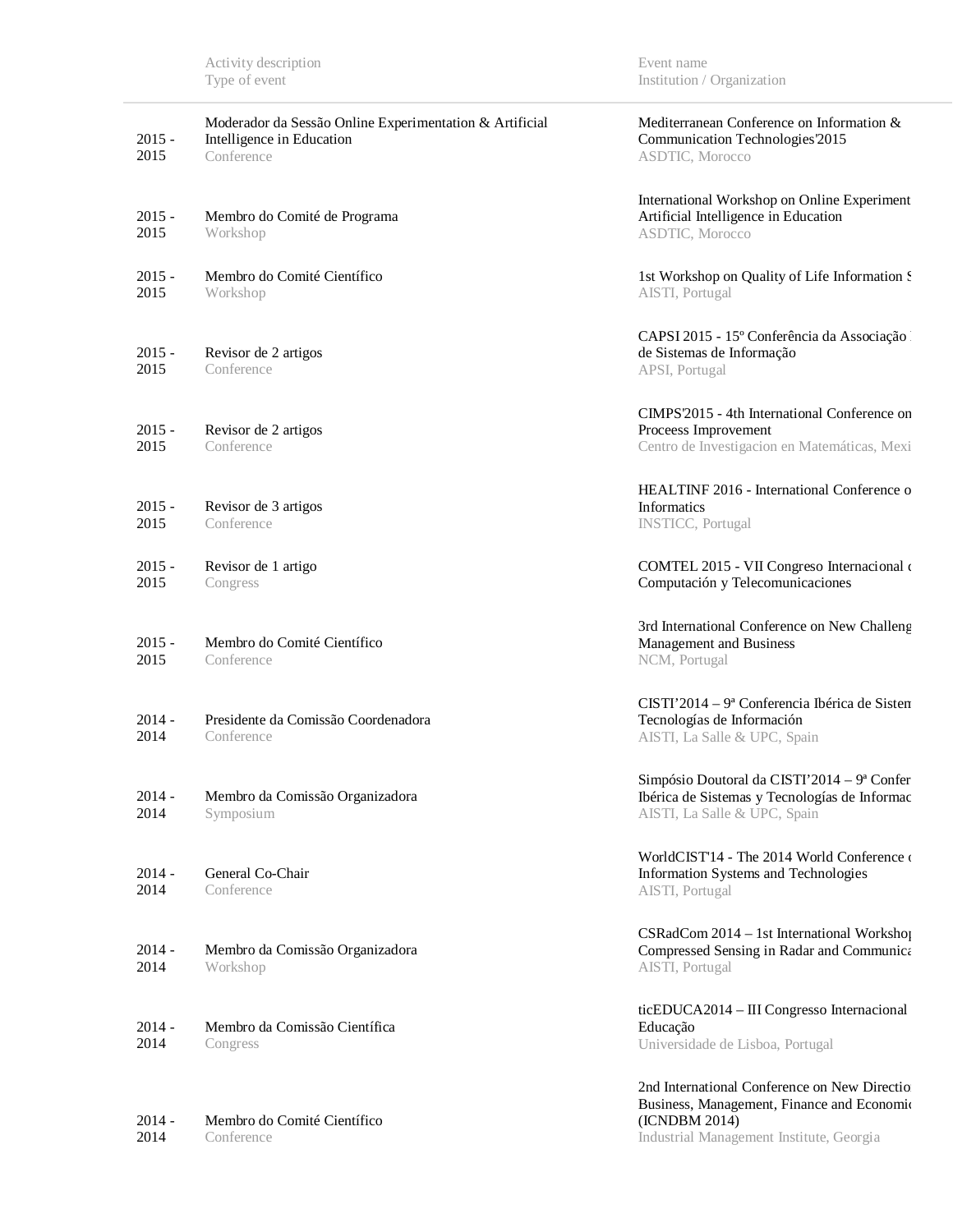| $2014 -$<br>2014 | Membro da Comissão Científica<br>Congress     | 3º Congresso Ibero-Americano em Investigaçã<br>Qualitativa (CIAIQ2014)<br>Universidad de Extremadura, Spain                                    |
|------------------|-----------------------------------------------|------------------------------------------------------------------------------------------------------------------------------------------------|
| $2014 -$<br>2014 | Membro do Comité de Programa<br>Workshop      | MASH'14 - 1st Workshop on Multi-Agent Sys<br>Healthcare<br>Sorbonne, France                                                                    |
| $2014 -$<br>2014 | Revisor de quatro artigos<br>Conference       | The 2014 World Conference on Information S<br>Technologies (WorldCIST'14)<br>AISTI, Portugal                                                   |
| $2014 -$<br>2014 | Revisor de três artigos<br>Conference         | ECIS 2014 - 22th European Conference on Inf<br>Systems                                                                                         |
| $2014 -$<br>2014 | Revisor de um artigo<br>Workshop              | MASH'14 (Multi-Agent Systems for Healthcar<br>Workshop<br>Sorbonne Universités, France                                                         |
| $2014 -$<br>2014 | Membro do Comité de Programa<br>Congress      | VI Congreso Internacional de Computación y<br>Telecomunicaciones, COMTEL 2014<br>Universidad Inca Garcilaso de la Vega, Peru                   |
| $2014 -$<br>2014 | Membro da Comissão Científica<br>Conference   | 1st International Conference on ICT, Entrepren<br>and Investment<br>Ministry of Communications and Information<br>Technology, Iran             |
| $2014 -$<br>2014 | Membro da Comissão Coordenadora<br>Seminar    | Seminário de Empreendedorismo e Inovação<br>Incubcenter, Portugal                                                                              |
| $2014 -$<br>2014 | Membro da Comissão Coordenadora<br>Conference | 4ª Conferencia Ibérica de Empreendedorismo<br>Empreend, Spain                                                                                  |
| $2014 -$<br>2014 | Revisor de quatro artigos<br>Congress         | 3º Congresso Ibero-Americano em Investigaçã<br>Qualitativa (CIAIQ2014)<br>Universidad de Extremadura, Spain                                    |
| $2014 -$<br>2014 | Membro do Steering Committee<br>Conference    | IC3I'2014 – 1st International Conference on<br>Contemporary Computing and Informatics<br>SJCE - Sri Jayachamarajendra College of Engi<br>India |
| $2014 -$<br>2014 | Membro do Comité Científico<br>Congress       | 3rd International Congress on Software Proces<br>Improvement<br>CIMAT - Zacatecas, Mexico                                                      |
| $2014 -$<br>2014 | Membro do Comité de Programa<br>Congress      | XXII Congreso Nacional de Estudiantes de Ing<br>Sistemas y Computación 2014 (CONEISC UN<br>Universidad Nacional de la Libertad, Peru           |
| $2014 -$<br>2014 | Informática na Saúde<br>Other                 | Ciclo de Palestras<br>Rotary Clube de Vizela, Portugal                                                                                         |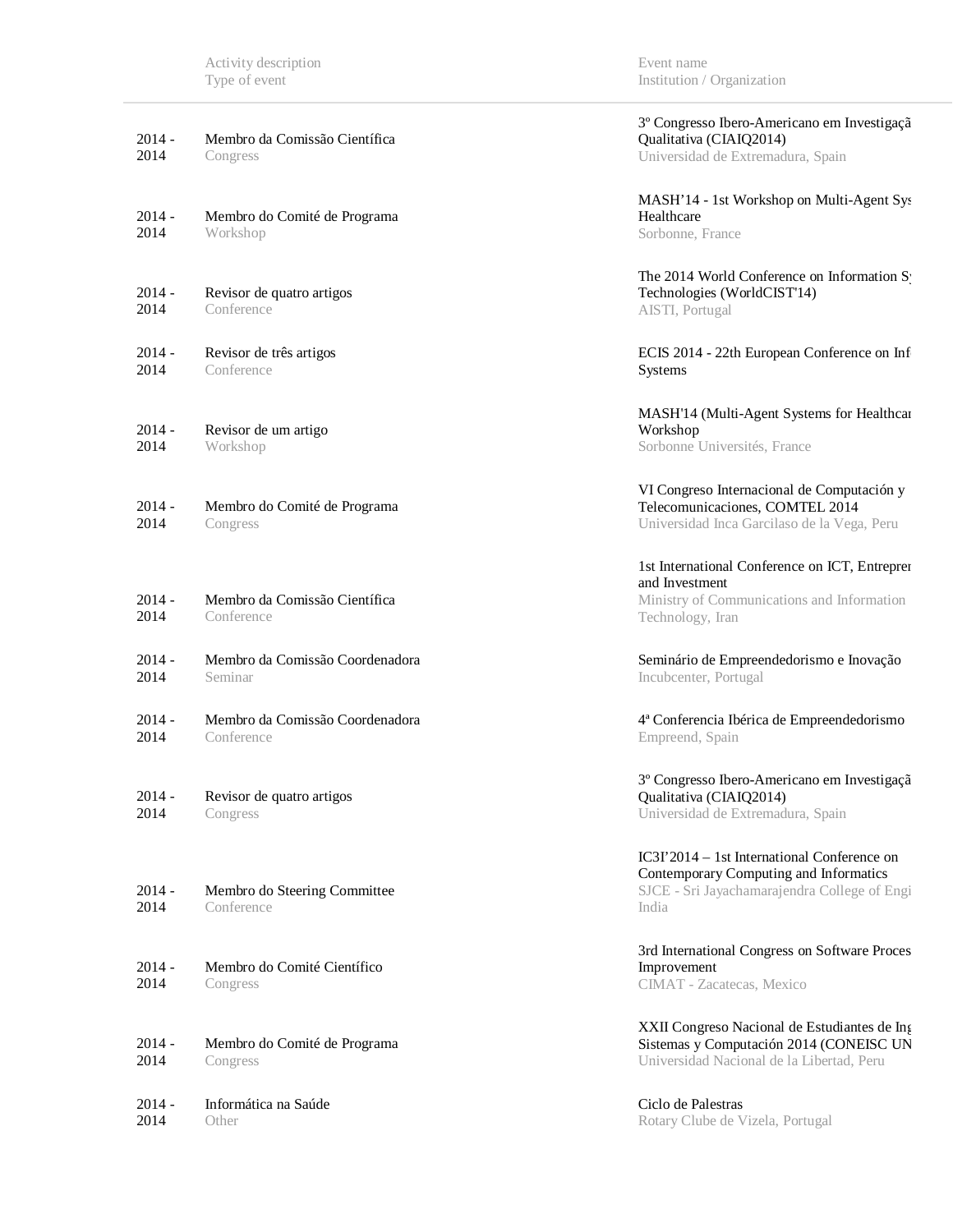| $2014 -$<br>2014 | Revisor de dois artigos<br>Congress                      | CiMPS 2014 - 3rd International Congress on S<br>Processes Improvement<br>Centro de Investigacion en Matemáticas, Mexi                                   |
|------------------|----------------------------------------------------------|---------------------------------------------------------------------------------------------------------------------------------------------------------|
| $2014 -$<br>2014 | Revisor de três artigos<br>Congress                      | TICEduca 2014 - III Congresso Internacional<br>Educação<br>Universidade de Lisboa, Portugal                                                             |
| $2014 -$<br>2014 | Membro da Comissão Científica<br>Symposium               | Simpósio Doutoral da CISTI'2014 - 9ª Confere<br>Ibérica de Sistemas y Tecnologías de Infomaci<br>AISTI, Portugal                                        |
| $2014 -$<br>2014 | Membro do Comité Científico<br>Congress                  | CIMPS'2014 - 3rd International Congress on S<br>Process Improvement<br>CIMAT, Portugal                                                                  |
| $2013 -$<br>2013 | Membro do Comité de Programa<br>Congress                 | V Congreso Internacional de Computación y<br>Telecomunicaciones (COMTEL 2013)<br>Universidad Inca Garcilaso de la Vega, Peru                            |
| $2013 -$<br>2013 | Membro do Comité Técnico<br>Conference                   | IEEE HealthCom $2013 - 15$ th International Co<br>on e-Health Networking, Application and Serv<br>IEEE, Portugal                                        |
| $2013 -$<br>2013 | Membro do Comité de Programa<br>Symposium                | CBMS 2013 - 26th IEEE International Sympos<br><b>Computer-Based Medical Systems</b><br>IEEE, Portugal                                                   |
| $2013 -$<br>2013 | Membro da Comissão Científica<br>Symposium               | Simpósio Doutoral da CISTI'2013 - 8ª Conferé<br>Ibérica de Sistemas e Tecnologias de Informaç<br>AISTI, Portugal                                        |
| $2013 -$<br>2013 | Revisor de quatro artigos da WorldCIST'13<br>Conference  | The 2013 World Conference on Information S<br>Technologies<br>AISTI, Portugal                                                                           |
| $2013 -$<br>2013 | Membro da Comissão Científica<br>Conference              | 1st International Conference on New Direction<br>Business, Management, Finance and Economic<br>(ICNDBM 2013)<br>Industrial Management Institute, Cyprus |
| $2013 -$<br>2013 | Revisor de dois artigos<br>Symposium                     | 26th IEEE International Symposium on Compr<br>Medical Systems (CBMS 2013)<br>IEEE & FMUP, Portugal                                                      |
| $2013 -$<br>2013 | Membro da Comissão Científica<br>Seminar                 | VII Seminário UFPE de Ciências Contábeis<br>Universidade Federal de Pernambuco, Brazil                                                                  |
| $2013 -$<br>2013 | Membro do Comité de Programa Técnico<br>Workshop         | CAMAD 2013 - The 18th IEEE International V<br>on Computer-Aided Modeling Analysis of De<br><b>Communication Links and Network</b><br>IEEE, Germany      |
| $2013 -$         | Qualidade de Conteúdos e Serviços em Sítios Web de Saúde | VI Jornadas sobre Tecnologia e Saúde                                                                                                                    |

Event name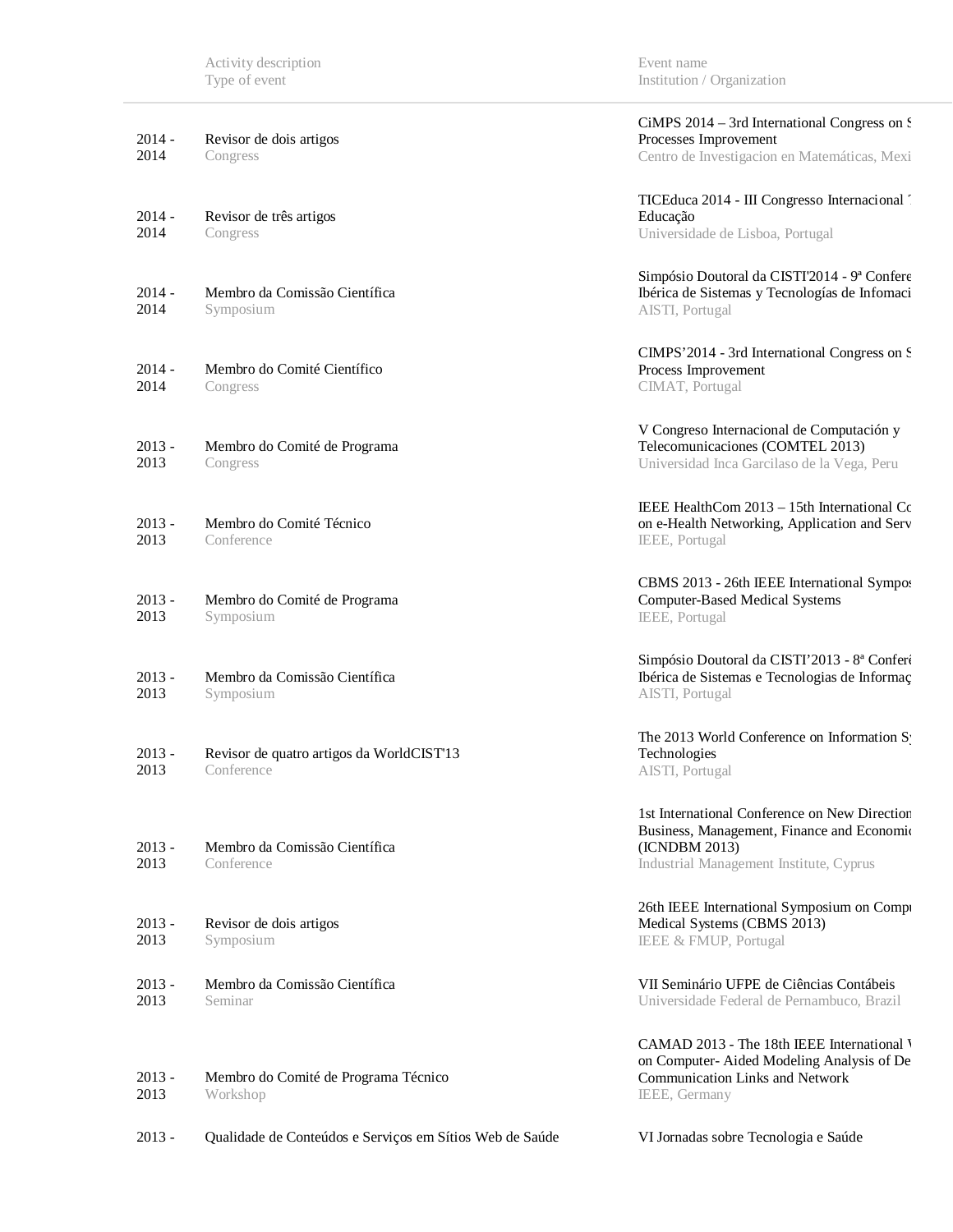|                  | Activity description<br>Type of event                                                                   | Event name<br>Institution / Organization                                                                                                                        |
|------------------|---------------------------------------------------------------------------------------------------------|-----------------------------------------------------------------------------------------------------------------------------------------------------------------|
| 2013             | Meeting                                                                                                 | Instituto Politécnico da Guarda, Portugal                                                                                                                       |
| $2013 -$<br>2013 | Revisor de dois artigos<br>Conference                                                                   | Healthcom 2013 - The 15th International Conf<br>e-Health Networking, Applications and Service<br>IEEE, Portugal                                                 |
| $2013 -$<br>2013 | Revisor de dois artigos<br>Congress                                                                     | CiMPS - 2nd International Conference on Soft<br>Process Improvement<br>Centro de Investigacion en Matemáticas, Mexi                                             |
| $2013 -$<br>2013 | Boas Práticas na Comunicação Baseada na Web<br>Seminar                                                  | Seminário "Descubra os Segredos da Inovação<br>Comunicação na Era Digital"<br>ISCAP - Instituto Superior de Contabilidade e<br>Administração do Porto, Portugal |
| $2013 -$<br>2013 | Desde la Introducción de Modelos de Madurez en las Organizaciones<br>hasta los Modelos CMMi<br>Congress | CIMPS'2013 – $2^{\circ}$ Congreso Internacional de N<br>Procesos de Software<br>CIMAT - Centro de Investigación en Matemát<br>Mexico                            |
| $2013 -$<br>2013 | Uma Perspetiva Tridimensional para o Negócio Eletrónico na<br>Internet<br>Conference                    | 2ª Conferência "Internet, Negócio e Redes Soc<br>Financiar, Inovar e Empreender"<br>APDSI, Portugal                                                             |
| $2013 -$<br>2013 | Co-Chair<br>Conference                                                                                  | WorldCIST'13 - The 2013 World Conference o<br>Information Systems and Technologies (World<br>AISTI, Portugal                                                    |
| $2012 -$<br>2012 | Presidente da Comissão Coordenadora<br>Conference                                                       | CISTI'2012 - 7ª Conferencia Ibérica de Sistem<br>Tecnologías de Información<br>AISTI, Spain                                                                     |
| $2012 -$<br>2012 | Membro da Comissão Organizadora<br>Symposium                                                            | Simpósio Doutoral da CISTI'2012<br>AISTI, Spain                                                                                                                 |
| $2012 -$<br>2012 | Membro do Comité de Programa<br>Conference                                                              | Computer on the Beach 2012<br>Universidade do Vale do Itajaí, Brazil                                                                                            |
| $2012 -$<br>2012 | Sistemas e Tecnologias de Informação na Saúde e Qualidade<br>Assistencial nas UCI<br>Meeting            | 6as Jornadas do Doente Crítico do Centro Hos<br>Lisboa Norte<br>Centro Hospitalar Lisboa Norte, Portugal                                                        |
| $2012 -$<br>2012 | e-Saúde: Conceito, Evolução e Aplicações Móveis<br>Seminar                                              | Ciclo de Seminários do Mestrado em Computa<br>Escola Superior de Tecnologia e Gestão, Portu                                                                     |
| $2012 -$<br>2012 | Simpósio Doutoral da CISTI'2012<br>Symposium                                                            | CISTI'2012 - 7ª Conferencia Ibérica de Sistem<br>Tecnologías de Información<br>AISTI & UPM, Spain                                                               |
| $2012 -$<br>2012 | Membro do Comité de Programa<br>Congress                                                                | IV Congreso Internacional de Computación y<br>Telecomunicaciones (COMTEL 2012)<br>Universidad Inca Garcilaso de la Vega, Peru                                   |
| $2012 -$         | Revisor de quatro artigos da CISTI'2012                                                                 | 7ª Conferencia Ibérica de Sistemas y Tecnolog                                                                                                                   |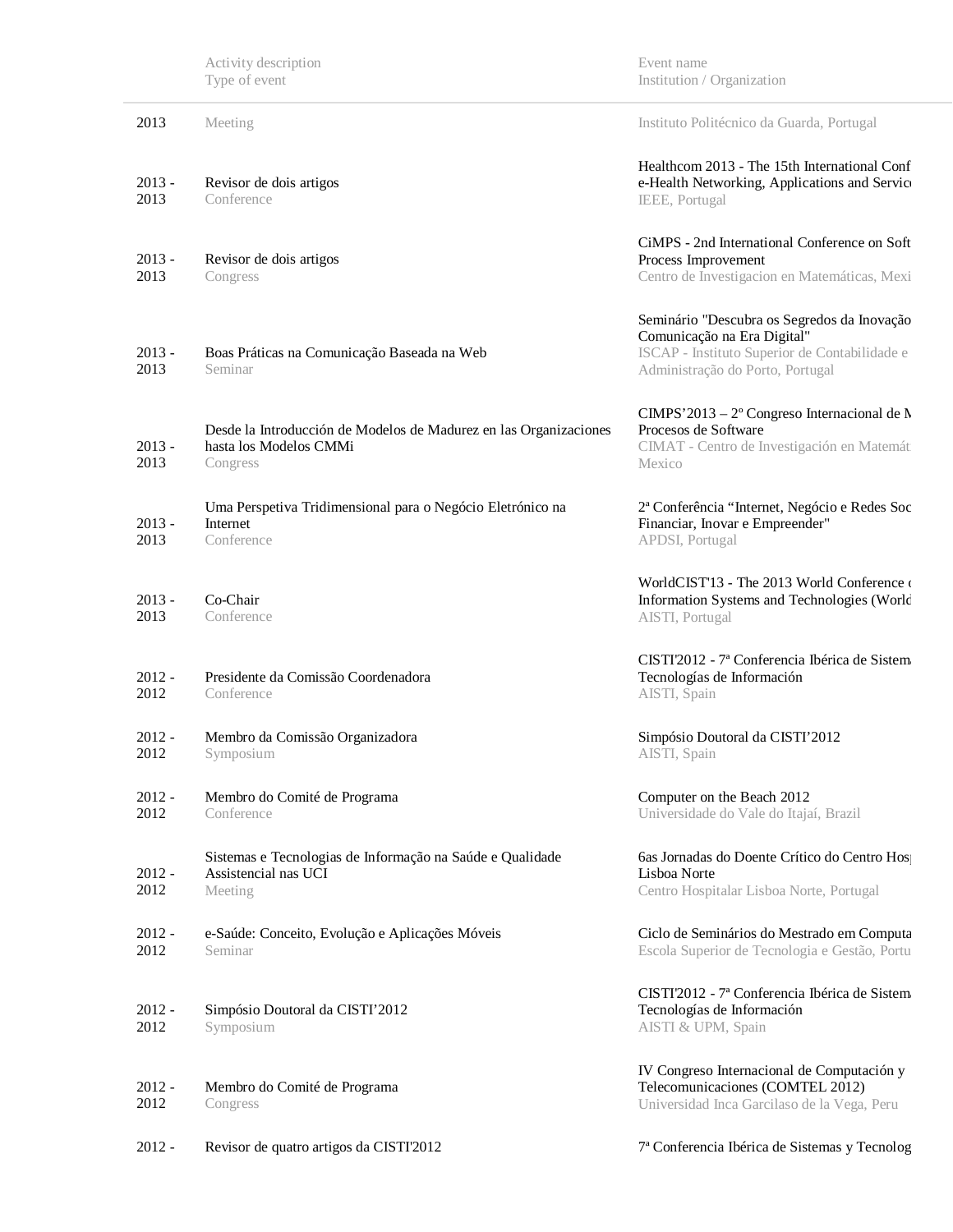|                  | Activity description<br>Type of event                                                                                                                                                 | Event name<br>Institution / Organization                                                                                                              |
|------------------|---------------------------------------------------------------------------------------------------------------------------------------------------------------------------------------|-------------------------------------------------------------------------------------------------------------------------------------------------------|
| 2012             | Conference                                                                                                                                                                            | Información<br>AISTI & UPM, Spain                                                                                                                     |
| $2012 -$<br>2012 | Revisor de um artigo do Simpósio Doutoral da CISTI'2012<br>Symposium                                                                                                                  | Simpósio Doutoral da 7ª Conferencia Ibérica d<br>y Tecnologías de Información<br>AISTI & UPM, Spain                                                   |
| $2012 -$<br>2012 | Membro do Comité de programa<br>Workshop                                                                                                                                              | UXeLATE 2012 - International Workshop on<br>Experience in e-Learning and Augmented Tecl<br>in Education, in conjunction with ACM Multir<br>ACM, Japan |
| $2012 -$<br>2012 | Membro da Comissão Organizadora<br>Workshop                                                                                                                                           | Workshop "A Biotecnologia ao Serviço da Sat<br>Ecologia"                                                                                              |
| $2012 -$<br>2012 | Organizador da Palestra "Tecnologia e Mercado de Trabalho",<br>proferida pelo Prof. Neri Aldoir Neitzke, da Universidade Luterana<br>do Brasil, Carazinho, Rio Grande do Sul<br>Other | Ciclo de Palestras da Área da Informática<br>Universidade Fernando Pessoa, Portugal                                                                   |
| $2012 -$<br>2012 | Reflexão sobre os Sistemas de Informação no contexto dos Cuidados<br>de Saúde Primários<br>Meeting                                                                                    | 4º Encontro Nacional de Unidades de Saúde Fa<br>Unidades de Saúde Familiar - Associação Naci<br>Portugal                                              |
| $2012 -$<br>2012 | UXeLATE 2012 - International Workshop on User Experience in e-<br>Learning and Augmented Technologies in Education<br>Workshop                                                        | ACM, Japan                                                                                                                                            |
| $2012 -$<br>2012 | Simpósio Doutoral de Informática<br>Symposium                                                                                                                                         | Universidade de Trás-os-Montes e Alto Douro                                                                                                           |
| $2012 -$<br>2012 | Moderador do Painel Experiências e Casos Práticos - Empresas<br>Conference                                                                                                            | Conferência As TIC e a Saúde no Portugal de .<br><b>APDSI</b> , Portugal                                                                              |
| $2011 -$<br>2011 | Presidente da Comissão Coordenadora<br>Conference                                                                                                                                     | $CISTI'2011 - 6a Conferência Ibérica de Sisten$<br>Tecnologias de Informação<br>AISTI, Portugal                                                       |
| $2011 -$<br>2011 | Membro da Comissão Organizadora<br>Conference                                                                                                                                         | Simpósio Doutoral da CISTI'2011 - $6^a$ Confer<br>Ibérica de Sistemas e Tecnologias de Informaç<br>AISTI, Portugal                                    |
| $2011 -$<br>2011 | Membro da Comissão Organizadora<br>Symposium                                                                                                                                          | Simpósio Doutoral da CISTI'2011 - $6^a$ Confer<br>Ibérica de Sistemas e Tecnologias de Informaç<br>AISTI, Portugal                                    |
| $2011 -$<br>2011 | Membro da Comissão Científica<br>Conference                                                                                                                                           | CENTERIS'2011 – Conference on ENTERpri:<br><b>Information Systems</b>                                                                                 |
| $2011 -$<br>2011 | Membro do Comité de Programa<br>Workshop                                                                                                                                              | Workshop Human Factors in Multimedia of th<br>International Conference on Multimedia and E<br>2011)                                                   |
| $2011 -$         | Membro da Comissão Científica                                                                                                                                                         | Simpósio Doutoral da CISTI'2011 – 6ª Confer                                                                                                           |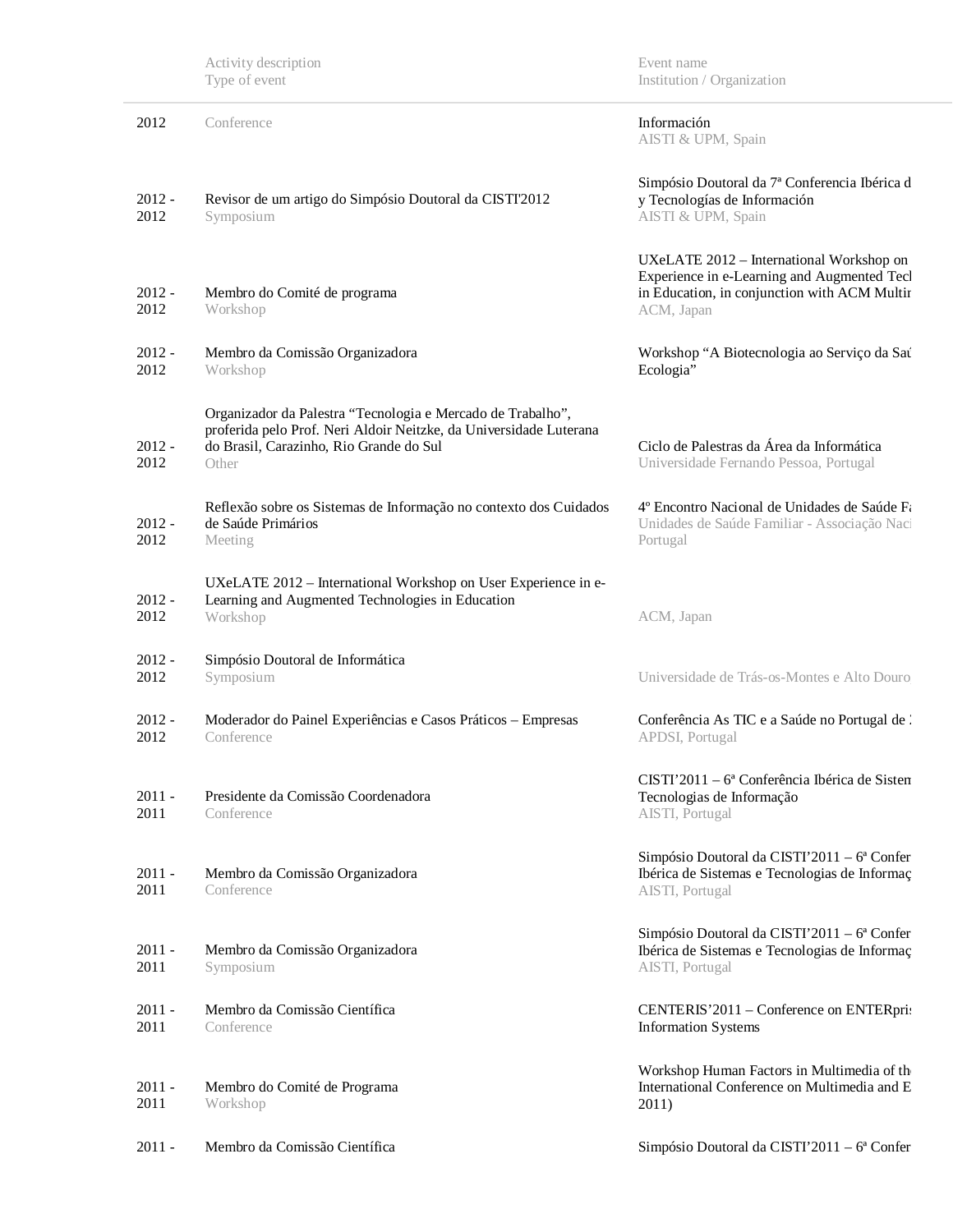|                  | Activity description<br>Type of event                                                                                  | Event name<br>Institution / Organization                                                                              |
|------------------|------------------------------------------------------------------------------------------------------------------------|-----------------------------------------------------------------------------------------------------------------------|
| 2011             | Symposium                                                                                                              | Ibérica de Sistemas e Tecnologias de Informaç<br>AISTI, Portugal                                                      |
| $2011 -$<br>2011 | Revisor de dois artigos da CSIE 2011<br>Conference                                                                     | 2nd World Congress on Computer Science and<br>Information Engineering (CSIE 2011)                                     |
| $2011 -$<br>2011 | Revisor de dois artigos EFMI STC 2011<br>Conference                                                                    | European Federation for Medical Informatics :<br>Topic Conference (EFMI STC 2011)<br>EFMI, Slovenia                   |
| $2011 -$<br>2011 | Membro do Comité de Programa<br>Conference                                                                             | Conferência Computer on the Beach 2011<br>Universidade do Vale do Itajaí, Brazil                                      |
| $2011 -$<br>2011 | Organizador da Palestra O mundo encolheu: Bem vindo ao Planeta<br><b>Web 2.0</b><br>Other                              | Ciclo de Palestras da Área da Informática<br>Universidade Fernando Pessoa, Portugal                                   |
| $2011 -$<br>2011 | Revisor de um artigo do WHFM<br>Workshop                                                                               | Workshop Human Factors in Multimedia of th<br>International Conference on Multimedia and E<br>2011)<br>IEEE, Portugal |
| $2011 -$<br>2011 | Revisor de sete artigos da CISTI'2011<br>Conference                                                                    | CISTI 2011 - 6ª Conferência Ibérica de Sistem<br>Tecnologias de Informação<br>AISTI, Portugal                         |
| $2011 -$<br>2011 | Membro da Comissão Coordenadora<br>Conference                                                                          | CIEm2011 - la Conferência Ibérica de<br>Empreendedorismo<br>Empreend, Portugal                                        |
| $2011 -$<br>2011 | Qualidade de Sítios Web - Dimensões e Avaliação<br>Seminar                                                             | ISLA, Portugal                                                                                                        |
| $2011 -$<br>2011 | Moderador de uma sessão sobre Computación<br>Congress                                                                  | III Congreso Internacional de Computación y<br>Telecomunicaciones (COMTEL 2011)                                       |
| $2011 -$<br>2011 | Moderador do Painel A transformação tecnológica na Saúde em<br>Portugal - a quadratura do círculo do SNS<br>Conference | Conferência As TIC e a Saúde no Portugal de :<br>APDSI, Portugal                                                      |
| $2010 -$<br>2010 | Presidente da Comissão Coordenadora da CISTI'2010<br>Conference                                                        | 5ª Conferencia Ibérica de Sistemas y Tecnolog<br>Información<br>AISTI, Spain                                          |
| $2010 -$<br>2010 | Moderador da 2ª Sessão Plenária da CISTI <sup>7</sup> 2010<br>Conference                                               | 5ª Conferencia Ibérica de Sistemas y Tecnolog<br>Información<br>AISTI, Spain                                          |
| $2010 -$<br>2010 | Comissão Organizadora do Simposio Doctoral de la CISTI'2010<br>Symposium                                               | 5ª Conferencia Ibérica de Sistemas y Tecnolog<br>Información<br>AISTI, Spain                                          |
| $2010 -$<br>2010 | Comissão Científica do Simposio Doctoral de la CISTI'2010<br>Symposium                                                 | 5ª Conferencia Ibérica de Sistemas y Tecnolog<br>Información                                                          |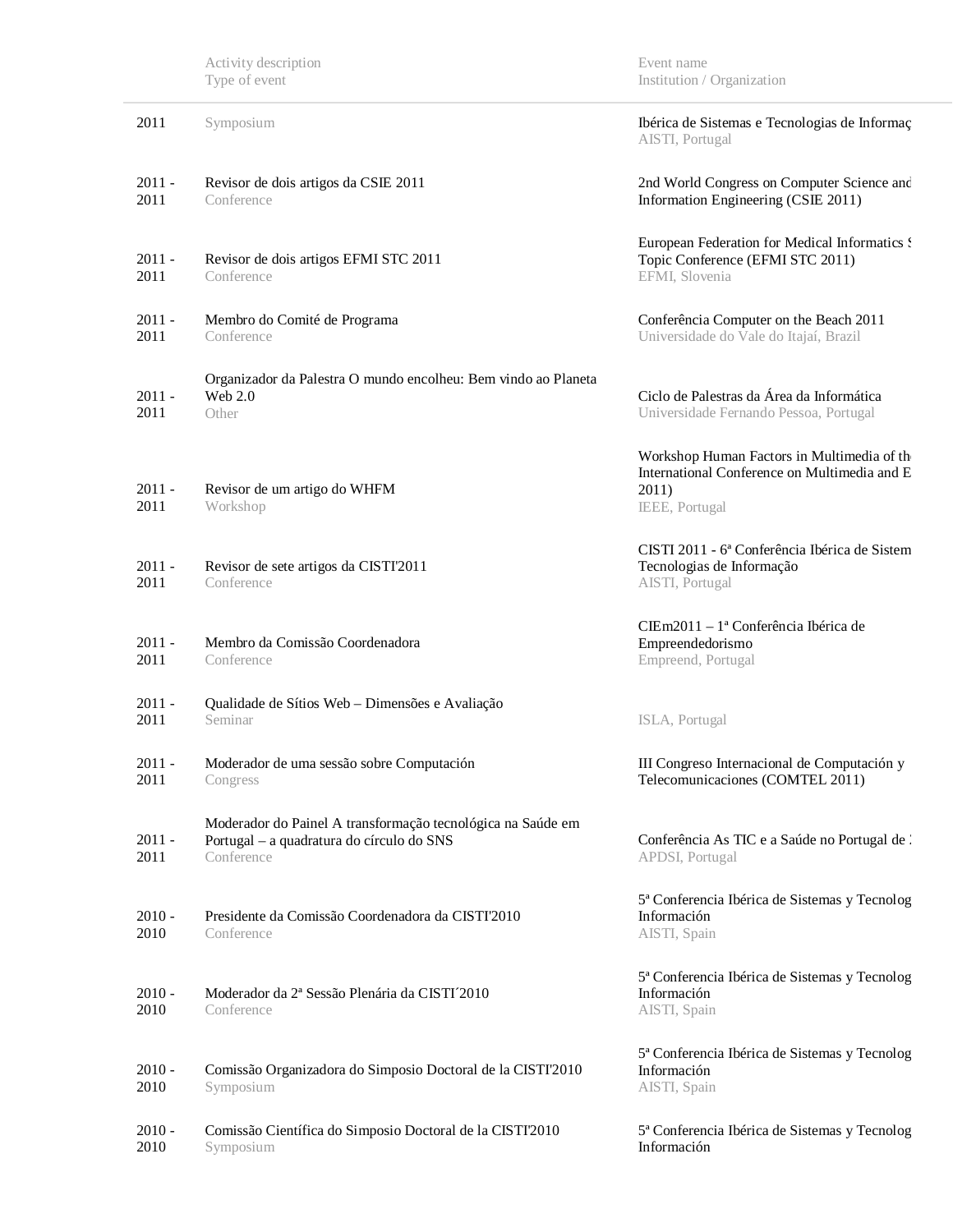Event name Institution / Organization

| AISTI, Spain |  |  |
|--------------|--|--|
|              |  |  |

| $2010 -$<br>2010 | Membro do Comité de Programa da conferência Computer on the<br>Beach 2010<br>Conference   | Computer on the Beach 2010                                                                     |
|------------------|-------------------------------------------------------------------------------------------|------------------------------------------------------------------------------------------------|
| $2010 -$<br>2010 | Revisor de seis artigos da CISTI'2010<br>Conference                                       | 5ª Conferencia Ibérica de Sistemas e Tecnolog<br>Información<br>AISTI, Spain                   |
| $2010 -$<br>2010 | Revisor de um artigo da conferência EFMI Special Topic Conference<br>2010<br>Conference   | EFMI Special Topic Conference 2010<br>EFMI, Iceland                                            |
| $2010 -$<br>2010 | Evolução da Maturidade dos Sistemas e Tecnologias de Informação<br>na Saúde<br>Meeting    | Jornadas do Hospital Santo André - Leiria<br>Hospital Santo André, Portugal                    |
| $2010 -$<br>2010 | Governo Electrónico Local no contexto autárquico<br>Meeting                               | IV Encontro CDTI: Mediação da Informação -<br>Perspectivas Transversais<br>ESEIG/IPP, Portugal |
| $2009 -$<br>2009 | Moderador do Painel "Registo de Saúde Electrónico e<br>Interoperabilidade<br>Conference   | Conferência As TIC na Saúde do Portugal de 2<br>APDSI, Portugal                                |
| $2009 -$<br>2009 | Comissão Organizadora da Conferência As TIC na Saúde do<br>Portugal de 2009<br>Conference | As TIC na Saúde do Portugal de 2009<br>APDSI, Portugal                                         |
| $2009 -$<br>2009 | Moderador da 2ª Sessão Plenária da CISTI'2009<br>Conference                               | 4ª Conferência Ibérica de Sistemas e Tecnolog<br>Informação<br>AISTI, Portugal                 |
| $2009 -$<br>2009 | Presidente da Comissão Coordenadora da CISTI'2009<br>Conference                           | 4ª Conferência Ibérica de Sistemas e Tecnolog<br>Informação<br>AISTI, Portugal                 |
| $2009 -$<br>2009 | Comissão Organizadora da CISTI'2009<br>Conference                                         | 4ª Conferência Ibérica de Sistemas e Tecnolog<br>Informação<br>AISTI, Portugal                 |
| $2009 -$<br>2009 | Revisor de dois artigos da ICIS 2009<br>Conference                                        | ICIS2009 - International Conference on Inform<br><b>Systems</b>                                |
| $2009 -$<br>2009 | Revisor de dois artigos da BMEI'09<br>Conference                                          | 2nd International Conference on BioMedical E<br>and Informatics                                |
| $2009 -$<br>2009 | Revisor de dois artigos da MIE2009<br>Conference                                          | The XXII International Conference of the Euro<br>Federation for Medical Informatics            |
| $2009 -$<br>2009 | Revisor de dois artigos da AMCIS2009<br>Conference                                        | 15th Americas Conference on Information Sys                                                    |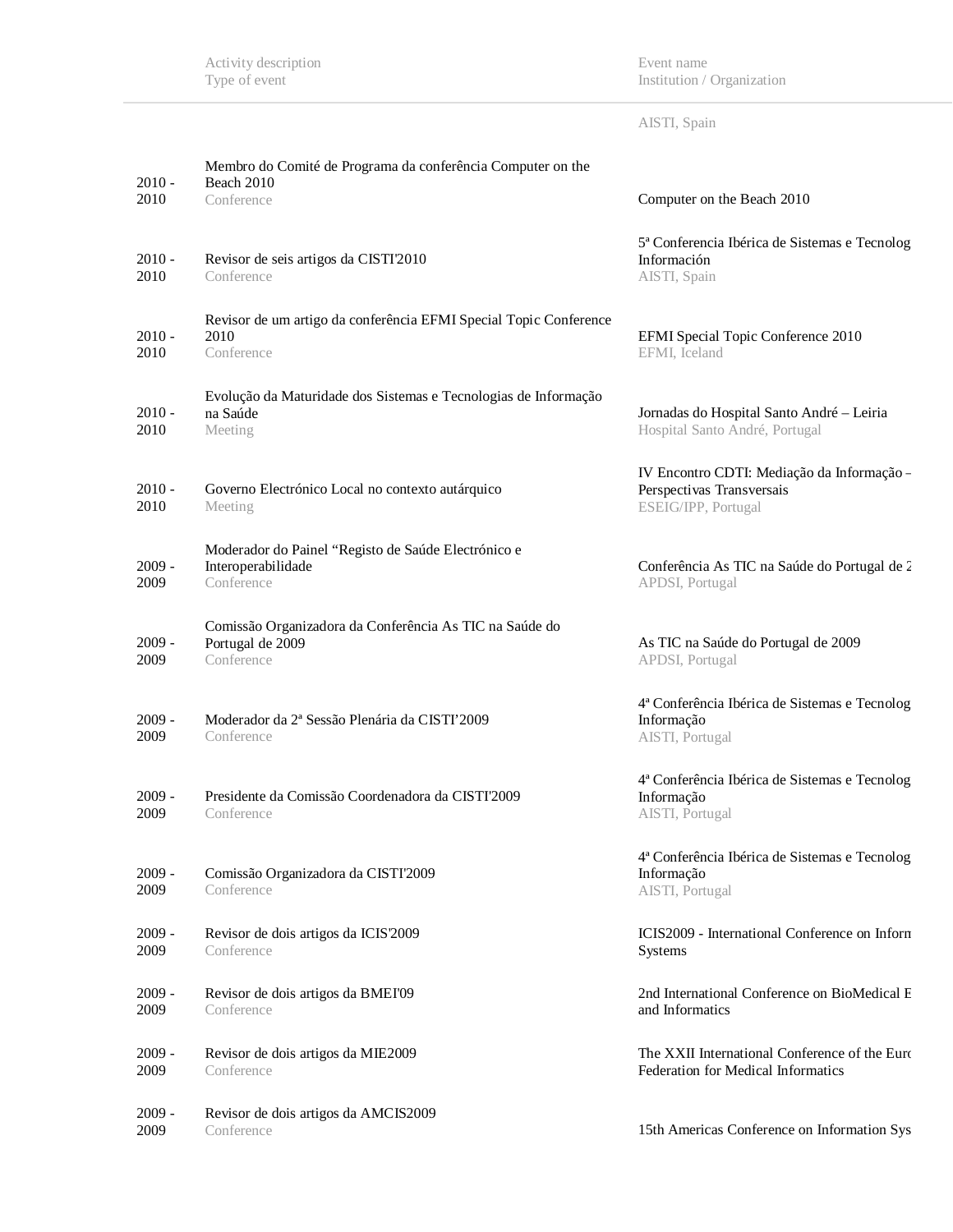| $2009 -$<br>2009 | Sistemas de Informação em Saúde: Contexto, Boas Práticas e Web<br>2.0<br>Other                                                      | IX Semana Académica de Informática do Cent<br>Universitário Luterano de Santarém (CEULS)<br>Universidade Luterana do Brasil (ULB)<br>CEULS/ULBRA, Brazil |
|------------------|-------------------------------------------------------------------------------------------------------------------------------------|----------------------------------------------------------------------------------------------------------------------------------------------------------|
| $2008 -$<br>2008 | Comissão Coordenadora da CISTI'2008<br>Conference                                                                                   | 3ª Conferencia Ibérica de Sistemas y Tecnolog<br>Información<br>Universidade de Vigo, Spain                                                              |
| $2008 -$<br>2008 | Comissão Científica da CISTI2008<br>Conference                                                                                      | 3ª Conferencia Ibérica de Sistemas y Tecnolog<br>Información<br>Universidade de Vigo, Spain                                                              |
| $2008 -$<br>2008 | Informática de Saúde em Portugal: O que falta percorrer<br>Conference                                                               | Conferência eHealth World 2008<br>ComputerWorld, Portugal                                                                                                |
| $2007 -$<br>2007 | Presidente da Comissão Organizadora da CISTI'2007<br>Conference                                                                     | 2ª Conferência Ibérica de Sistemas e Tecnolog<br>Informação<br>Universidade Fernando Pessoa, Portugal                                                    |
| $2007 -$<br>2007 | Comissão Coordenadora da CISTI'2007<br>Conference                                                                                   | 2ª Conferência Ibérica de Sistemas e Tecnolog<br>Informação                                                                                              |
| $2007 -$<br>2007 | Comissão Científica da CISTI2007<br>Conference                                                                                      | 2ª Conferência Ibérica de Sistemas e Tecnolog<br>Informação<br>Universidade Fernando Pessoa, Portugal                                                    |
| $2007 -$<br>2007 | Moderador da 1ª Sessão Plenária da CISTI'2007<br>Conference                                                                         | 2ª Conferência Ibérica de Sistemas e Tecnolog<br>Informação<br>Universidade Fernando Pessoa, Portugal                                                    |
| $2007 -$<br>2007 | Moderador da 2ª Sessão Plenária da CISTI'2007<br>Conference                                                                         | CISTI'2007 - 2ª Conferência Ibérica de Sistem<br>Tecnologias de Informação                                                                               |
| $2007 -$<br>2007 | Moderador do Painel "A Administração Pública Local na Sociedade<br>da Informação"<br>Other                                          | las Jornadas de Informática da Escola Superio<br>Tecnologia do IPCA<br>Instituto Politécnico do Cávado e do Ave, Port                                    |
| $2007 -$<br>2007 | e-Governo Local: Juntas de Freguesia na Internet - O caso do Minho<br>Workshop                                                      | Workshop Cidades e Regiões Digitais<br>Universidade Fernando Pessoa, Portugal                                                                            |
| $2007 -$<br>2007 | Papel e Impactes da Internet nos Meios Rurais<br>Other                                                                              | Semana Cultural da EB 2/3 de Leça do Balio<br>EB 2/3 de Leça do Balio, Portugal                                                                          |
| $2006 -$<br>2006 | Comissão Coordenadora da CISTI'2006<br>Conference                                                                                   | 1ª Conferência Ibérica de Sistemas e Tecnolog<br>Informação<br>Instituto Politécnico do Cávado e do Ave, Port                                            |
| $2006 -$<br>2006 | Comissão Científica da CISTI2006<br>Conference                                                                                      | Conferência Ibérica de Sistemas e Tecnologias<br>Informação<br>Instituto Politécnico do Cávado e do Ave, Port                                            |
| $2006 -$<br>2006 | Organizador da Palestra de Informática Roadmap e visão tecnológica<br>da Microsoft para os próximos anos, a sua contextualização em | Ciclo de Palestras de Informática da UFP - 200<br>Universidade Fernando Pessoa, Portugal                                                                 |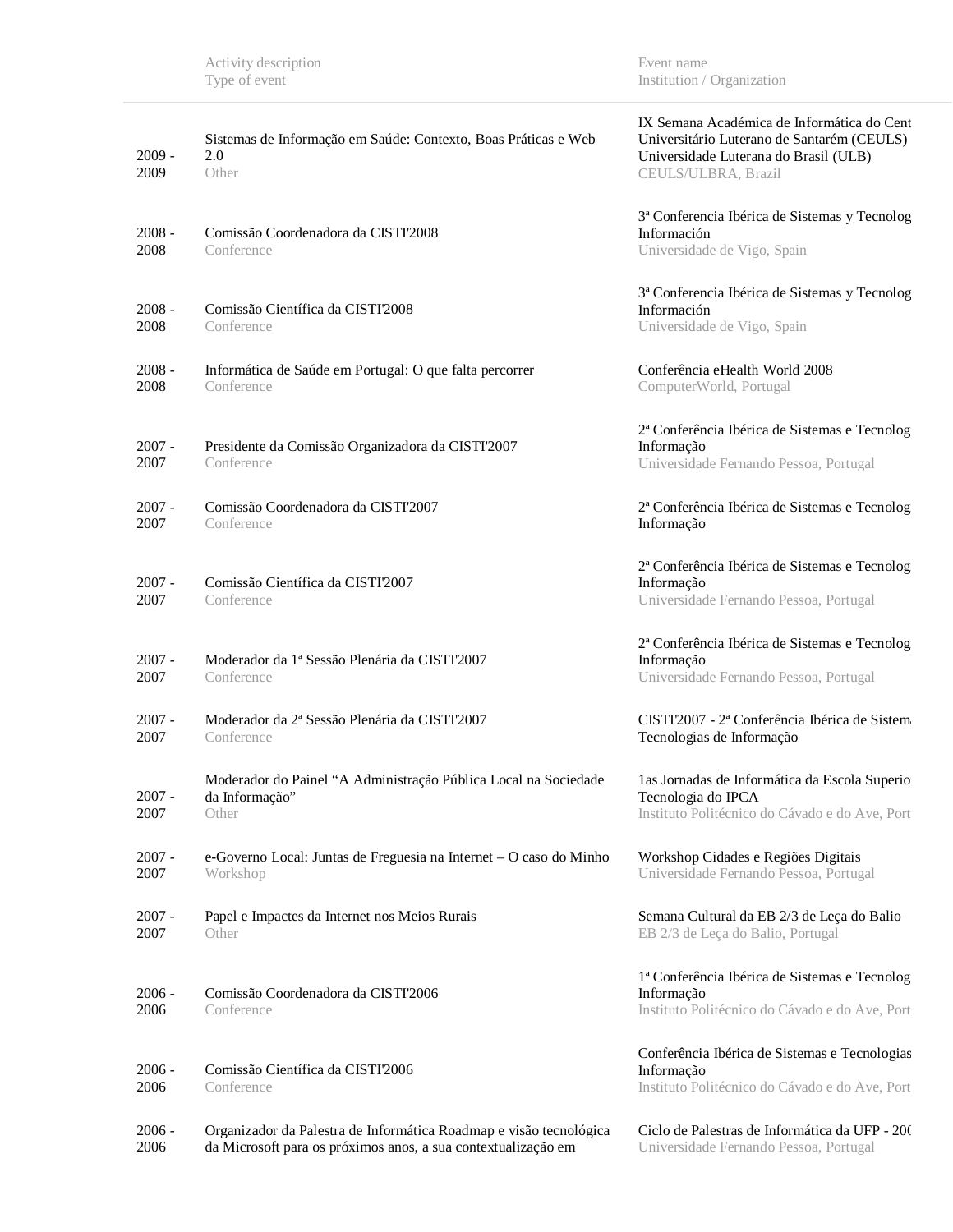Event name Institution / Organization

|                  | Portugal e o seu papel no apoio às Academias<br>Other                                                                             |                                                                                                         |
|------------------|-----------------------------------------------------------------------------------------------------------------------------------|---------------------------------------------------------------------------------------------------------|
| $2006 -$<br>2006 | Organizador da Palestra de Informática Academia NetWorking<br><b>CISCO</b><br>Other                                               | Ciclo de Palestras de Informática da UFP 2006<br>Universidade Fernando Pessoa, Portugal                 |
| $2006 -$<br>2006 | Educação e I&D em Informática Médica: O caso do GIMED/UFP<br>Conference                                                           | Conferência eHealth World 2006<br>ComputerWorld, Portugal                                               |
| $2006 -$<br>2006 | Informática Médica em Portugal: Diagnóstico e Desafios<br>Other                                                                   | Semana de Ciência e Tecnologia do Instituto P<br>da Guarda<br>Instituto Politécnico da Guarda, Portugal |
| $2006 -$<br>2006 | Segurança das Crianças e Jovens na Internet e Influência dos Mass<br>Media<br>Meeting                                             | V Jornadas de Educação<br>Câmara Municipal de Stª Maria da Feira, Portu                                 |
| $2005 -$<br>2005 | Moderador da sessão AI-7 (Adopção de TSI) da CAPSI'2005<br>Conference                                                             | CAPSI2005 - 6ª Conferência da Associação P<br>de Sistemas de Informação<br>APSI, Portugal               |
| $2005 -$<br>2005 | Comité de Programa da InSITE2005<br>Conference                                                                                    | InSITE2005 - Informing Science + IT Educati<br>Conference                                               |
| $2005 -$<br>2005 | Membro do Comité de Programa da IRMA2005<br>Conference                                                                            | IRMA2005 - Information Resources Managem<br>Association (IRMA) International Conference                 |
| $2005 -$<br>2005 | Revisor de três artigos da CISCI'2005<br>Conference                                                                               | 4ª Conferência Ibero-americana em Sistemas, (<br>e Informática                                          |
| $2005 -$<br>2005 | Divulgação e Comercialização de Artesanato Através da Internet: O<br>caso dos Lenços de Namorados de Aboim da Nóbrega<br>Workshop | Workshop Olaria, o Figurado e os Lenços de N<br>Câmara Municipal de Barcelos, Portugal                  |
| $2005 -$<br>2005 | Imagens da Cultura Potenciadas pela Internet: O caso dos Lenços de<br>Namorados de Aboim da Nóbrega<br>Seminar                    | I Seminário Internacional Imagens da Cultura<br>Imagens<br>Universidade Aberta, Portugal                |
| $2004 -$<br>2004 | Moderador da sessão 3 (Information Systems Analysis and<br>Specifications) na ICEIS'2004<br>Conference                            | Sixth International Conference on Enterprise In<br>Systems                                              |
| $2004 -$<br>2004 | Moderador do Painel "Soluções Baseadas em Open-Source"<br>Seminar                                                                 | Seminário Open-Source: Alternativa Empresar<br>Instituto Politécnico do Cávado e do Ave, Port           |
| $2004 -$<br>2004 | Moderador de sessão sobre "Inovação e Tecnologia"<br>Congress                                                                     | XIV Jornadas Luso-Espanholas de Gestão Cier<br>Universidade dos Açores, Portugal                        |
| $2004 -$<br>2004 | Comité de Programa da InSITE2004<br>Conference                                                                                    | InSITE2004 - Informing Science + IT Educati<br>Conference                                               |
| $2004 -$         | Comité de Programa da IRMA2004                                                                                                    | IRMA2004 - Information Resources Managem                                                                |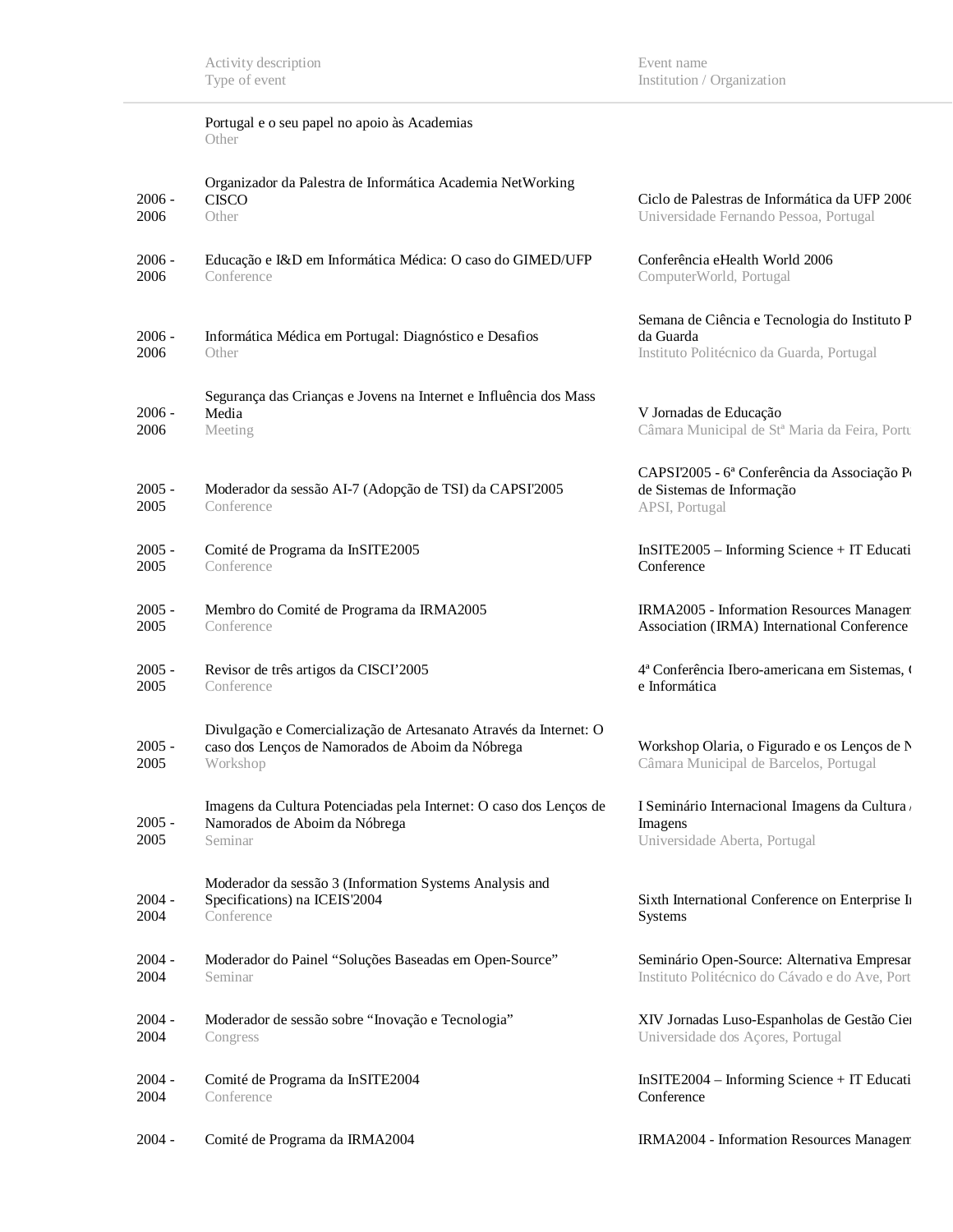|                  | Activity description<br>Type of event                                                                                              | Event name<br>Institution / Organization                                                                                                                             |
|------------------|------------------------------------------------------------------------------------------------------------------------------------|----------------------------------------------------------------------------------------------------------------------------------------------------------------------|
| 2004             | Conference                                                                                                                         | Association (IRMA) International Conference<br>IRMA, United States                                                                                                   |
| $2004 -$<br>2004 | Revisor de três artigos da CISCI 2004<br>Conference                                                                                | 3ª Conferência Ibero-americana em Sistemas,<br>e Informática                                                                                                         |
| $2004 -$<br>2004 | As Freguesias do Minho e a Web<br>Seminar                                                                                          | Seminário Internacional Novas Tecnologias e<br>Desenvolvimento Regional e Local<br>UM, Portugal                                                                      |
| $2004 -$<br>2004 | Apostas Web na Administração Pública Regional e Local<br>Seminar                                                                   | I Seminário de Contabilidade e Finanças Públi-<br><b>Novos Modelos</b><br>Instituto Politécnico do Cávado e do Ave, Port                                             |
| $2004 -$<br>2004 | Centros de Saúde na Internet: Presente e Futuro<br>Seminar                                                                         | Seminário "SmartCards em Saúde: Onde está a<br>inteligência de um 'cartão inteligente?"<br>Hospital do Futuro, Portugal                                              |
| $2004 -$<br>2004 | SERSaúde: Proposta de Portal para Centros de Saúde<br>Workshop                                                                     | Workshop "Boas Práticas de Gestão de Sistem<br>Informação em Unidades de Saúde"<br>Direção-Geral da Qualificação dos Trabalhado<br>Funções Públicas, Portugal        |
| $2004 -$<br>2004 | Qualidade dos Sítios Web das Instituições de Ensino: Da Definição<br>dos Requisitos à Verificação da sua Implementação<br>Workshop | VIII Fórum Multimédia<br>Instituto Politécnico de Castelo Branco, Portug                                                                                             |
| $2003 -$<br>2003 | Moderador de sessão sobre "Produção"<br>Congress                                                                                   | XIII Jornadas Hispano-Lusas de Gestión Cient<br>USC, Spain                                                                                                           |
| $2003 -$<br>2003 | Membro do Comité Técnico da IBIMA 2003<br>Conference                                                                               | IBIMA'2003 - International Business Informat<br>Management Conference<br>IBIMA, Egypt                                                                                |
| $2003 -$<br>2003 | Comité de Programa da IRMA2003<br>Conference                                                                                       | IRMA2003 - Information Resources Managem<br>Association (IRMA) International Conference<br>IRMA, United States                                                       |
| $2003 -$<br>2003 | Revisor de dois artigos da OCIS2003<br>Conference                                                                                  | Organizational Communication & Information<br>Conference of the Academy of Management                                                                                |
| $2003 -$<br>2003 | Revisor de três artigos da CISCI'2003<br>Conference                                                                                | 2ª Conferência Ibero-americana em Sistemas, (<br>e Informática                                                                                                       |
| $2003 -$<br>2003 | Governo Electrónico: Enquadramento e Exemplificação em Portais<br>Existentes<br>Other                                              | Dia do Curso de Contabilidade e Finanças Púb<br>Escola Superior de Gestão, do Instituto Politéc<br>Cávado e do Ave<br>Instituto Politécnico do Cávado e do Ave, Port |
| $2003 -$<br>2003 | Engenharia Informática: Reflexões sobre o Curso e a Profissão<br>Other                                                             | Semana das Profissões da Escola Secundária L<br>Laranjeiro<br>Escola Secundária Dr. Manuel Laranjeiro, Port                                                          |
| $2002 -$         | Organizador do Ciclo de Palestras de Informática da UFP - 2002                                                                     | Ciclo de Palestras de Informática da UFP - 200                                                                                                                       |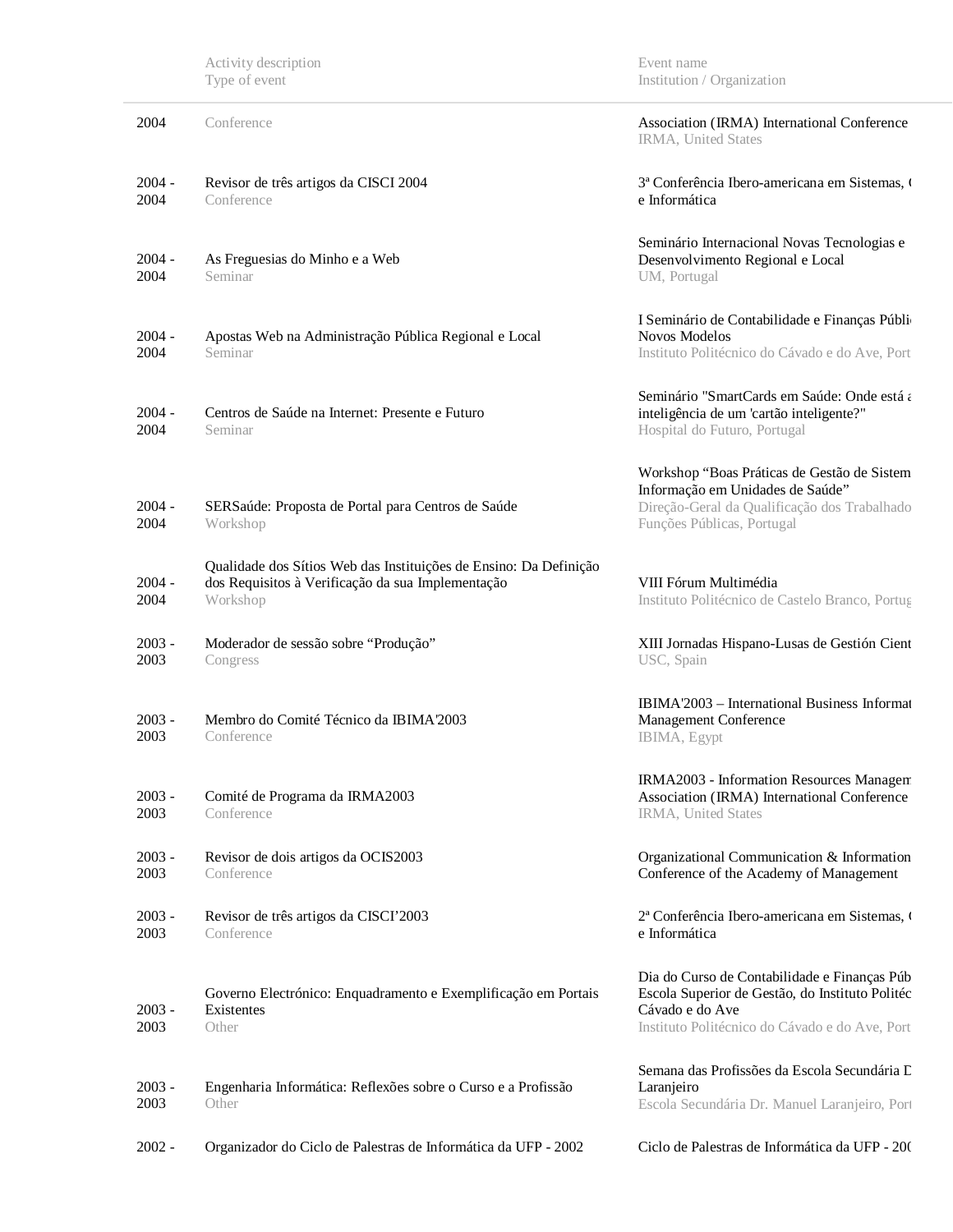|                  | Activity description<br>Type of event                                                                        | Event name<br>Institution / Organization                                                                                  |
|------------------|--------------------------------------------------------------------------------------------------------------|---------------------------------------------------------------------------------------------------------------------------|
| 2002             | Other                                                                                                        | Universidade Fernando Pessoa, Portugal                                                                                    |
| $2002 -$<br>2002 | Moderador da sessão "Educación y Sistemas de Información"<br>Conference                                      | 1ª Conferência Ibero-americana em Sistemas, o<br>e Informática                                                            |
| $2002 -$<br>2002 | Gerencia del Desarrollo de Sistemas de Información<br>Seminar                                                | 1º Seminario Iberoamericano de Gerencia e Int                                                                             |
| $2002 -$<br>2002 | Maturidade da Função Sistemas de Informação: Modelos, Avaliação<br>e Planeamento<br>Other                    | Ciclo de Palestras do ISLA (Instituto Superior<br>e Administração) de Gaia<br>ISLA, Portugal                              |
| $2001 -$<br>2001 | Revisor de dois artigos da ICEIS'2001<br>Conference                                                          | International Conference on Enterprise Inform<br>Systems<br>Instituto Politécnico de Setúbal, Portugal                    |
| $2001 -$<br>2001 | Revisor de dois artigos da First IFIP Conference on E-Commerce, E-<br>business, E-Government<br>Conference   | First IFIP Conference on E-Commerce, E-busi<br>Government                                                                 |
| $2001 -$<br>2001 | Internet nas Escolas: diagnóstico e consequente reflexão<br>Other                                            | Dia Aberto da Matemática e da Informática<br>Universidade Lusíada do Porto, Portugal                                      |
| 1999 -<br>1999   | Influência da Maturidade da Função Sistema de Informação na<br>Abordagem à Engenharia de Requisitos<br>Other | Ciclo de Palestras do Mestrado Informática de<br>UM, Portugal                                                             |
| 1999 -<br>1999   | Evolução da Gestão dos Sistemas de Informação<br>Other                                                       | Ciclo de Palestras do Instituto Superior de Tec<br>Avançadas<br>Instituto Superior de Tecnologias Avançadas d<br>Portugal |
| 1995 -<br>1995   | Saídas Profissionais: caso particular dos cursos de Informática<br>Other                                     | Seminário "Saídas Profissionais para Alunos d<br>Profissional"<br>Escola Profissional Bento de Jesus Caraça, Poi          |
| 1994 -<br>1994   | Reflexão sobre a Informática na Sociedade<br>Other                                                           | Abertura Solene do ano lectivo 1993/94<br>Escola Profissional Raúl Dória, Portugal                                        |
|                  | <b>JURY OF ACADEMIC DEGREE</b>                                                                               |                                                                                                                           |
|                  | Topic<br>Role                                                                                                | Candidate n<br>Institution /                                                                                              |

2018 Active Campaign Manager (ACM) Bruno Ricardo Valente (Ma Universidad Portugal 2018 Plataforma Web para o Arquivo do Património Cultural Hugo Rafae (Master) Universidad Portugal

2018 Using Netflix Conductor to Orchestrate Microservices Bruno Lope (Master) Bruno Lope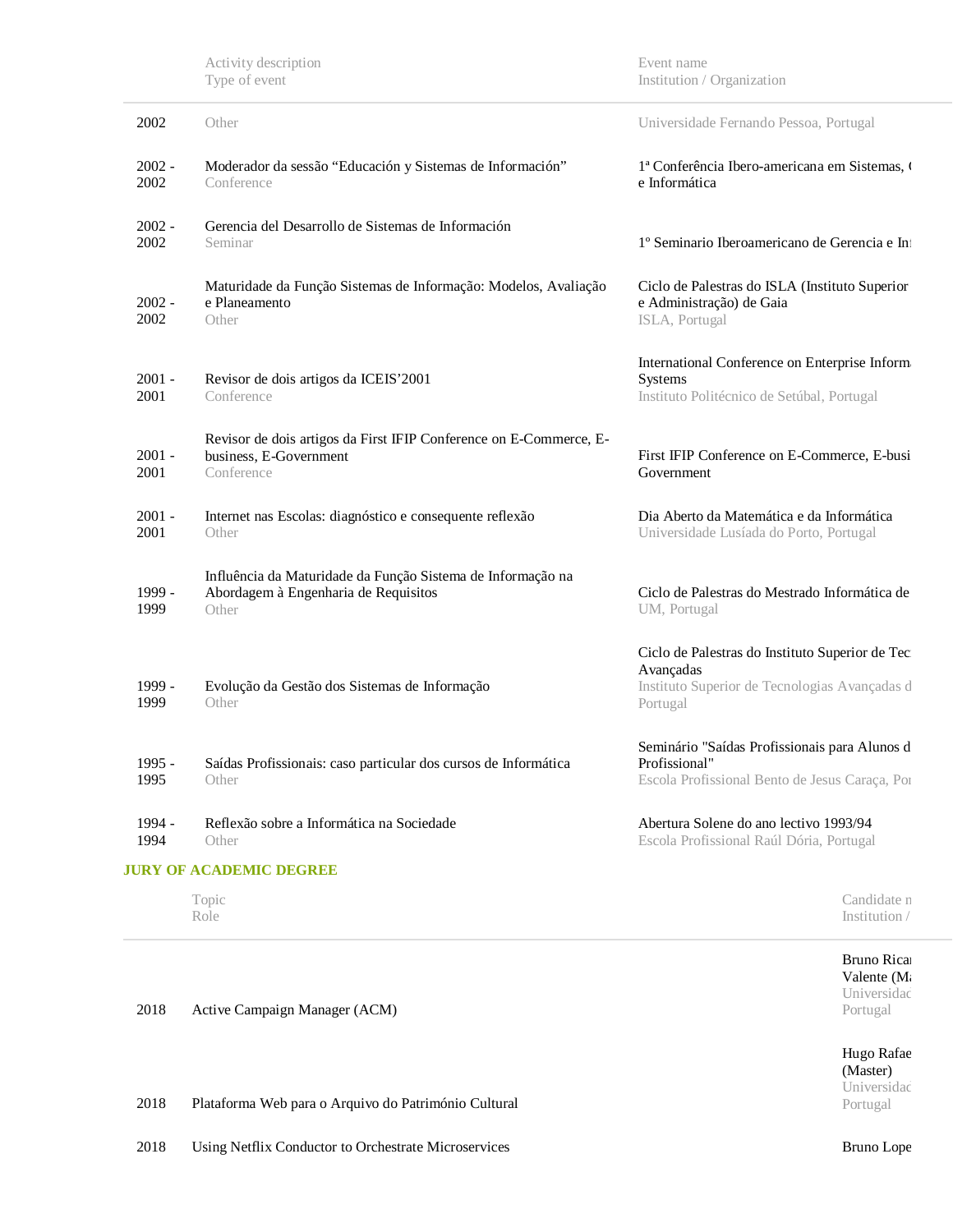2018 Plataforma Web para Gestão de Participações em Eventos

Universidad Portugal

#### Ricardo Joã (Master) Universidad

Portugal

o Filipe ster) versidad ugal

ier Sant versidad ugal

o Migu ster) versidad ugal

edo Jose ster) versidad ugal

anda Mo er) versidad ugal

Migue ster) tuto Pol ve, Por

rdo Jor ster) versidad ugal

ré Sequ versidad ugal

a Andre  $usto$  (O versidad de engenharia

Luciana Go Universidad

| 2018 | Media & Social Tracking - Portolan                                                                                                               | Tiag<br>(Mas<br>Univ<br>Portu   |
|------|--------------------------------------------------------------------------------------------------------------------------------------------------|---------------------------------|
| 2018 | Reformulação do Portal da Rede de Bibliotecas de Penacova                                                                                        | Xavi<br>Univ<br>Portu           |
| 2018 | Desenvolvimento de um front-end web para uma ferramenta de processamento e visualização de eventos<br>de segurança                               | Pedr<br>(Mas<br>Univ<br>Porti   |
| 2018 | Acessibilidade dos Sítios Web Institucionais dos Hospitais Portugueses                                                                           | Alfre<br>(Mas<br>Univ<br>Porti  |
| 2018 | Quality Model for Classification of Reviews of Scientific Articles                                                                               | Ama<br>(Oth<br>Univ<br>Porti    |
| 2018 | Videojogo sério para a Geoeducação no Território Arouca GeoPark                                                                                  | Júlio<br>(Mas<br>Instit<br>do A |
| 2018 | Concepção e Desenvolvimento de uma Plataforma de Gestão de Serviços SaaS para o Sector do<br>Alojamento: Integração e Migração de Serviços Cloud | Rica<br>(Mas<br>Univ<br>Portu   |
| 2018 | Criação de uma plataforma de Gestão de Viaturas de Serviço da Câmara Municipal de Penacova                                                       | Andı<br>Univ<br>Portu           |
| 2018 | A secure mobile based health information system solution - from understanding and conceptualizing to<br>prototyping the patient experience       | Cátia<br>Augu<br>Univ<br>de E   |
|      | Social Media Content Strategies in the Higher Public Polythechnic Education Institutions: an editorial                                           | Lucia                           |

2017 Understanding and evolving tag usefulness Joaquim Fil

model and analytics for sector monitoring

2017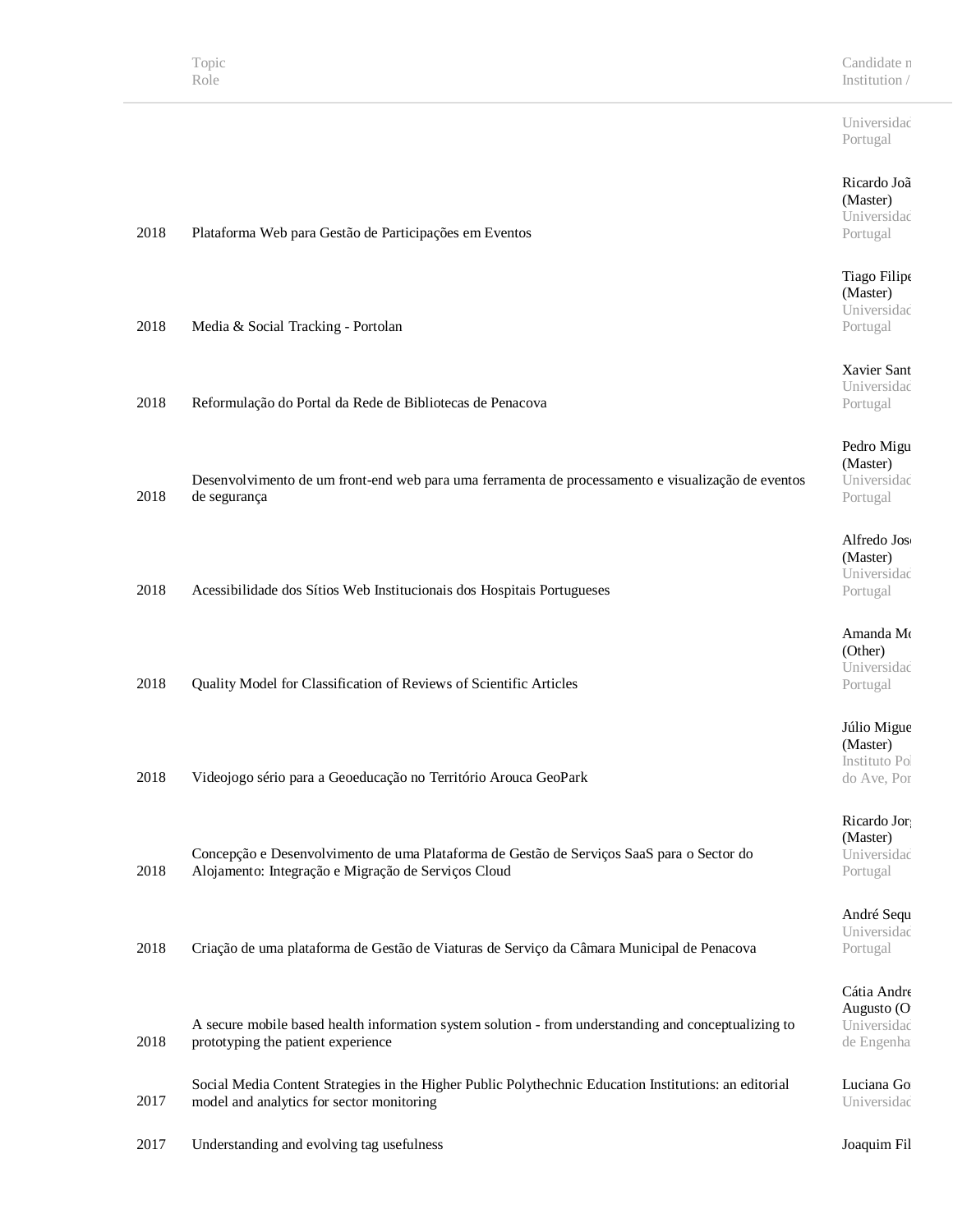Candidate n Institution /  $\,$ 

# (PhD)

Universidad Alto Douro,

## Paulo José d Silva (Mast

Ricardo da Silva Australia Universidad Portugal

Artur Manu  $C$ ôrte-Real ( $\blacksquare$ Universidad

José August (Other) Universidad

Carlos Migu Freixo (Mas Universidad

| 2017 | A farmácia comunitária Portuguesa - O paradigma do marketing na satisfação e fidelização dos utentes   | SIIVA (MASU<br>Universidad            |
|------|--------------------------------------------------------------------------------------------------------|---------------------------------------|
| 2017 | MINT - Moment INtelligent deTection                                                                    | Xu Fu Ou (<br>Universidad<br>Portugal |
|      |                                                                                                        |                                       |
|      |                                                                                                        | Ricardo da:<br>Universidad            |
| 2017 | Governo Eletrónico Local - Portal de Junta de Freguesia                                                | Portugal                              |
|      |                                                                                                        | Sheran Aler                           |
|      |                                                                                                        | (Master)                              |
| 2017 | Acessibilidade dos Sítios Web Institucionais das Universidades Ibéricas                                | Universidad                           |
|      |                                                                                                        | Portugal                              |
|      |                                                                                                        | Artur Manu                            |
|      |                                                                                                        | Côrte-Real<br>Universidad             |
| 2017 | Plataforma Web para Gestão de Revistas Científicas                                                     | Portugal                              |
|      |                                                                                                        |                                       |
|      | Aportaciones del Analisis de Redes Sociales al Aprendizaje Colaborativo en el Contexto de los Campus   | Luisa María<br>(PhD)                  |
| 2017 | Virtuales                                                                                              | Universidad                           |
|      |                                                                                                        |                                       |
|      |                                                                                                        | Ricardo Jor<br>(Master)               |
|      | Study and development of a platform for management of SaaS services for the hotel sector - integration | Universidad                           |
| 2017 | and migration of services                                                                              | Portugal                              |
|      |                                                                                                        | José August                           |
|      |                                                                                                        | (Other)                               |
| 2017 | Um Modelo de Valor de Entrega de Informação aplicado ao Governo Eletrónico                             | Universidad                           |
|      |                                                                                                        | Adriano De                            |
|      |                                                                                                        | Universidad                           |
| 2017 | Automatic Evaluation in e-Learning: Techniques and Tools                                               | Portugal                              |
|      |                                                                                                        | Carlos Migu                           |
|      |                                                                                                        | Freixo (Mas                           |
|      |                                                                                                        | Universidad                           |
| 2016 | Criação de um Sistema de Informação específico para a área de Peritagem de Seguros                     | Portugal                              |
|      |                                                                                                        | Ana Rute D                            |
|      |                                                                                                        | Universidad                           |
| 2016 | Avaliação da Qualidade de Serviços da eHealth online na perspetiva dos utilizadores                    | Portugal                              |
|      |                                                                                                        | Marco And                             |
|      |                                                                                                        | Pedrosa (M                            |
| 2016 | Criação de um Sistema de Informação específico para a área de Peritagem de Seguros                     | Universidad                           |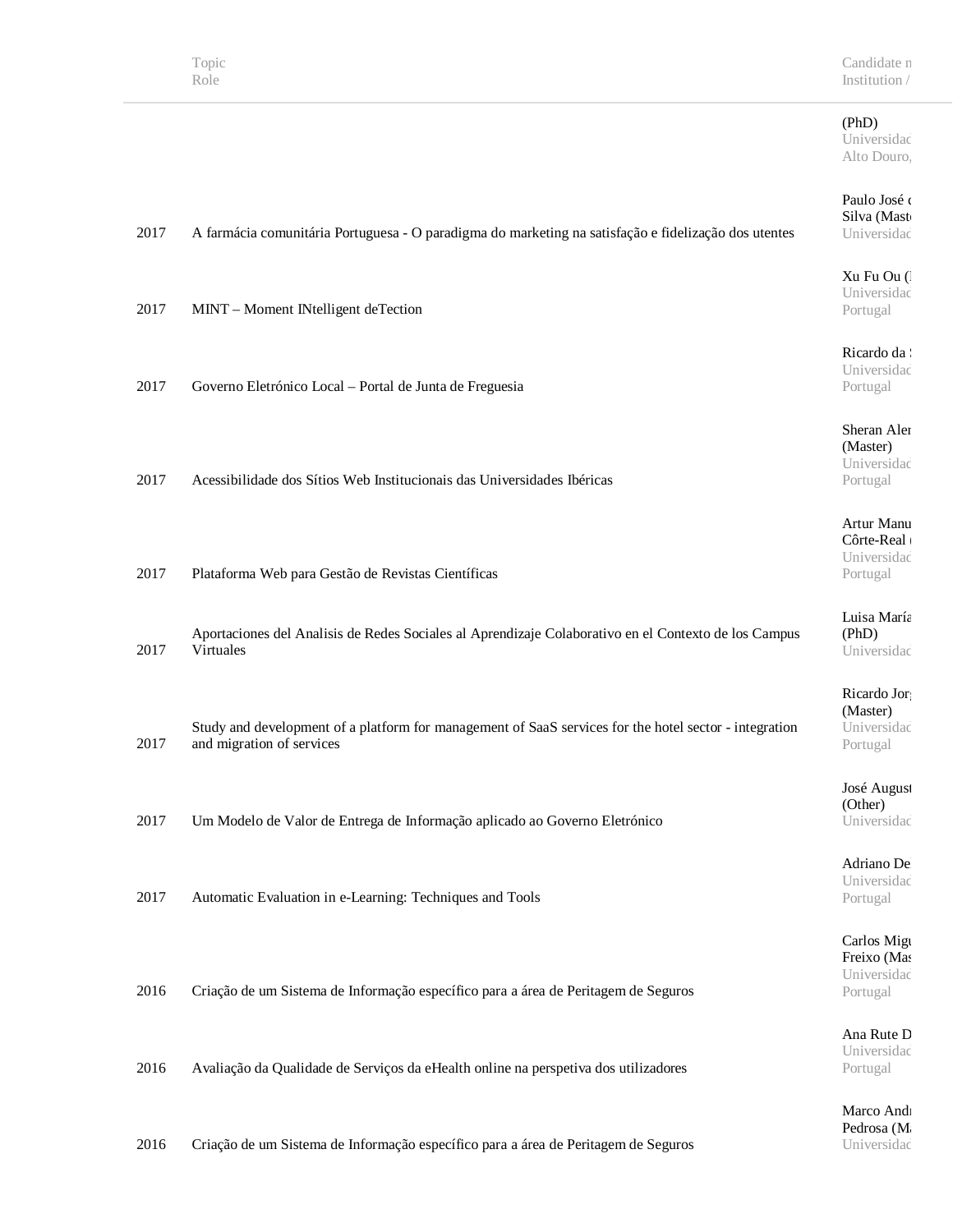Candidate n Institution /

#### Portugal

#### Bruno Migu (Master) Universidad Portugal

Bruno Edm (Master) Universidad Portugal

Bruno Emai Oliveira (M Universidad Portugal

João Silas L Universidad Portugal

Joao Holden Universidad Portugal

Micael Pere Universidad Portugal

Susana Bran Universidad Portugal

António Ped (Master) Universidad Portugal

Mariana Sofi Moutinho (l Universidad Portugal

João Carlos (Master) Universidad Portugal

João Manue d'Assunção Universidad Portugal

Marcos And (Master)

- 2016 The Web through the Looking Glass
- 2016 Aplicação web para Gestão de Frota
- 2016 Solução Web para Gestão de Prémios Científicos
- 2016 Aplicação Web para Gestão de Conferências Científicas
- 2016 From the problem to the solution A Web Application
- 2015 Análise, desenvolvimento e monitorização de processos de negócio em ambiente empresarial

2016 Traderline - Desenvolvimento de aplicação mobile para suporte a apostas desportivas

- 2015 Desenvolvimento de plataforma Web para gestão de infantários
- 2015 Avaliação do ambiente de controlo dos SI/TI e do risco de segurança de informação
- 2015 Aplicação Web para Gestão de Associados

2015 Insurance Telematics

2015 Visual Interactive Voice Response (Visual IVR)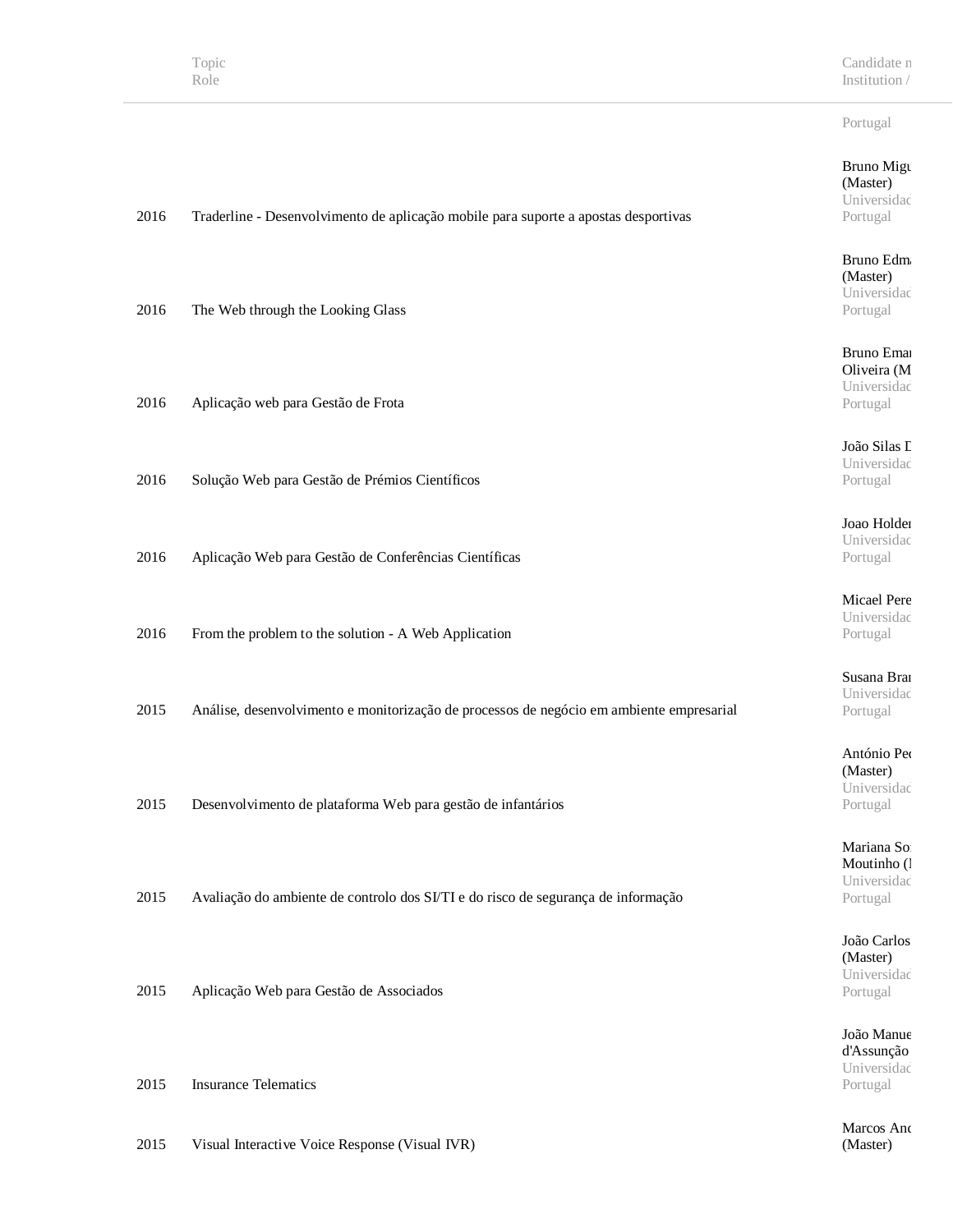Candidate n Institution /  $\,$ 

Universidad Portugal

#### João Pedro B (Other)

sidad al I

#### o Jos  $r)$ .<br>sidac al

quel sidad ouro,

#### Jinson Insti  $Por<sub>1</sub>$

ntóni sidad

Man  $r)$ .<br>sidac

ula F (PhD) sidad

Dias o Poli al

Leop  $-Insti$  $\mathop{\mathrm{Por}}\nolimits$ 

*A*anu (PhD) sidad al I

aria . sidad enhari

 $x$ lete  $r)$ sidad de Engenha

| 2015 | Design, implementation and evaluation of a new eHealth pharmaceutical service for cooperative disease<br>management using an interactive platform: opportunities to improve health systems performance | $($ U $\mu$ <sub>L</sub> $\mu$<br>Univers<br>Portuga |
|------|--------------------------------------------------------------------------------------------------------------------------------------------------------------------------------------------------------|------------------------------------------------------|
| 2015 | Processo de Desenvolvimento de Software nas Organizações Portuguesas                                                                                                                                   | Gustavo<br>(Master<br>Univers<br>Portuga             |
| 2015 | Emotion vs cognition in e-learning process: The role of affective computing                                                                                                                            | Ana Ra<br>Univers<br>Alto Do                         |
| 2015 | Improvement of Outpatient Service Processes Based on BRP Theory and Information Technology - A<br>Case Study of the University of Hong Kong-Shenzhen Hospital                                          | <b>CHEN</b><br>ISCTE-<br>Lisboa,                     |
| 2015 | Arquitetura federada para integração de dados biomédicos                                                                                                                                               | Luís Ar<br>Univers                                   |
| 2014 | Impacto e Aceitação de Cloud Computing nas Empresas de PI em Portugal                                                                                                                                  | Duarte<br>(Master<br>Univers                         |
| 2014 | Projecto de Avaliação de Interfaces - PAI                                                                                                                                                              | Ana Pa<br>(PhD)<br>Univers                           |
| 2014 | Análise do Impacto da Implementação de um Modelo Integrado de Maturidade e Capacidade (CMMI) no<br>Desenvolvimento de Software                                                                         | Diana I<br>Institute<br>Portuga                      |
| 2014 | Obtenção de informação numa estrutura de cooperação interorganizacional: Um estudo na rede PME<br>Inovação COTEC em Portugal                                                                           | Esther 1<br>ISCTE-<br>Lisboa,                        |
| 2014 | Arquitetura de Informação de Suporte à Gestão da Qualidade em Unidades Hospitalares                                                                                                                    | Jorge M<br>(PhD)<br>Univers<br>Portuga               |
| 2014 | Sistema de Vigilância e Benchmarking estratégico para a Fileira das Tecnologias de Produção                                                                                                            | Rita Ma<br>Univers<br>de Enge                        |
|      | Especificação de um Sistema de Informação e Inteligência Estratégica para a Fileira das Tecnologias de                                                                                                 | Sofia A<br>(Master<br>Univers                        |

2014 Produção em Portugal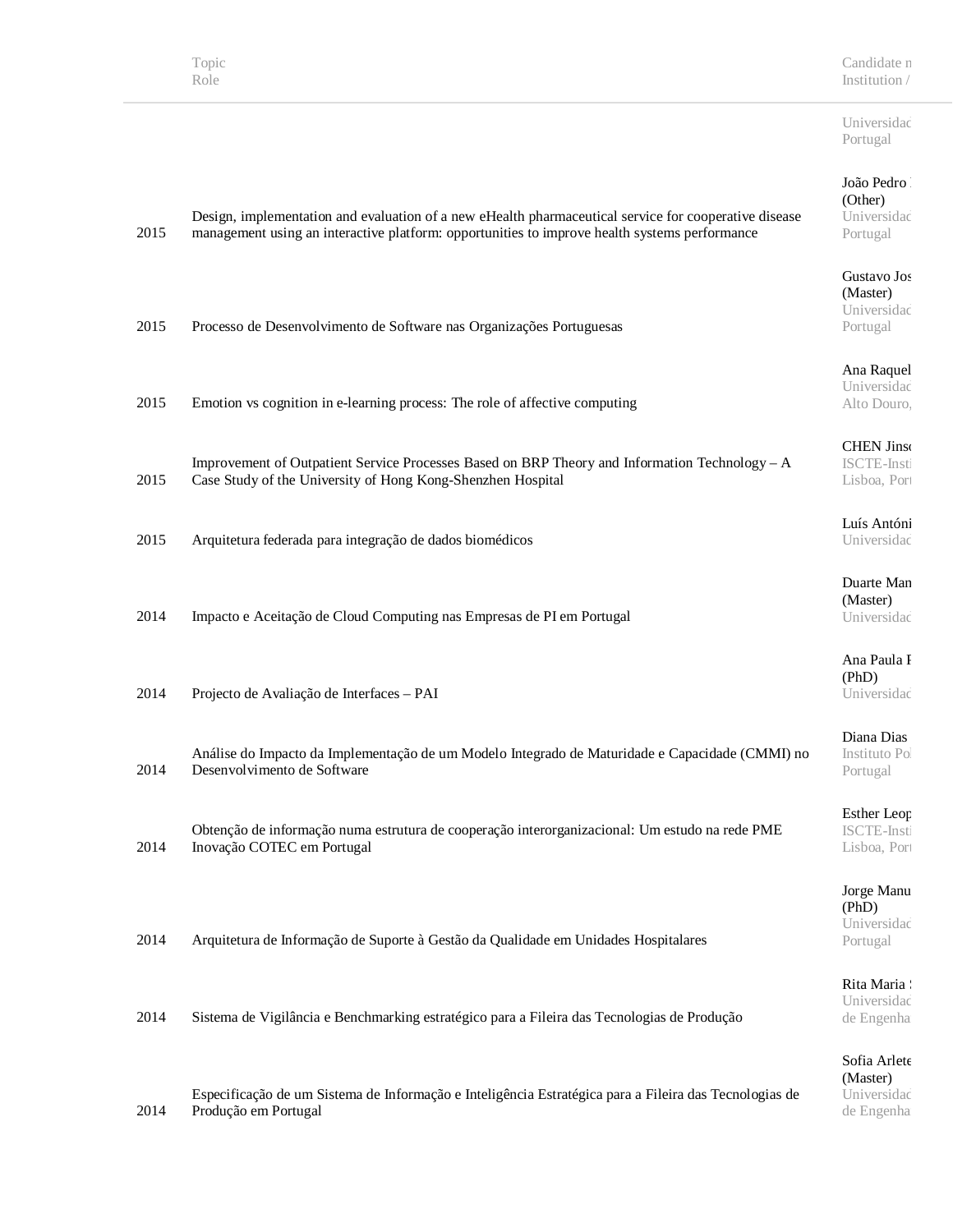# Vânia Cristi

sidad enha

#### $\hat{\text{u}}$ s C  $r)$ sidad<sup>-</sup> al

l Isab eite ( sidad<sup>.</sup> al

Mó (PhD) sidad

Jorge (PhD) sidad

 $\mathop{\mathrm{Jon}}\nolimits \varsigma$  $(Ph)$ sidad<sup>.</sup> al

o Mi  $r)$ sidad<sup>.</sup>

Manu  $r)$ io Pol al

lanue  $r)$ sidad

Cristi or  $(N - )$ sidad<sup>.</sup> al

Gom sidad<sup>.</sup> al

 $m$  Jos lves ( sidad Portugal

| 2014 | Especificação de um Sistema de Informação e Inteligência Estratégica para a Fileira das Tecnologias de<br>Produção em Portugal                    | <b>Univers</b><br>de Eng                        |
|------|---------------------------------------------------------------------------------------------------------------------------------------------------|-------------------------------------------------|
| 2014 | Desenvolvimento de soluções e jogos para apoio ao desenvolvimento de pessoas com necessidades<br>especiais                                        | José Lu<br>(Master<br><b>Univers</b><br>Portuga |
| 2014 | Modelo para Avaliação da Qualidade de Conteúdos de Sítios Web de Unidades de Saúde                                                                | Patrícia<br>Silva L<br>Univer<br>Portuga        |
| 2013 | Patient Classification for Intelligent Wheelchair Adaptation                                                                                      | Brígida<br>(PhD)<br>Univer                      |
| 2013 | Modelo de Acesso a Fontes em Linguagem Natural no Governo Eletrónico                                                                              | Mário J<br>(PhD)<br><b>Univers</b>              |
| 2013 | Information Technologies for Pain Management                                                                                                      | Nuno C<br>Pombo<br><b>Univers</b><br>Portuga    |
| 2013 | O impacto da Competitive Intelligence nos processos de inovação das empresas do sector das Tecnologias<br>de Informação e Comunicação em Portugal | Antóni<br>(Master<br><b>Univers</b>             |
| 2013 | Tecnologias Multimédia no Apoio ao Ensino Aprendizagem de Suporte Básico de Vida                                                                  | Jaime N<br>(Master<br>Institut<br>Portuga       |
| 2013 | Impacto da utilização das TIC na gestão pedagógica do Ensino Secundário, no Colégio Manuel Bernardes                                              | José M<br>(Master<br>Univer                     |
| 2013 | Qualidade dos Conteúdos de Sítios Web de Escolas Básicas e Secundárias                                                                            | Paula C<br>Salvado<br>Univer<br>Portuga         |
| 2012 | Adopção de Standards no Registo Clínico de Enfermagem: Estudo de caso em Hospital Português                                                       | Bruno<br>Univer<br>Portuga                      |
| 2012 | Plataforma para avaliação da qualidade de vida relacionada com a saúde em oncologia                                                               | Joaquir<br>Gonçal<br>Univer<br>Portuga          |

2012 Desenvolvimento e Manutenção de Aplicações Web Isidro Alexandre Norte Isidro Alexandre Norte Norte Norte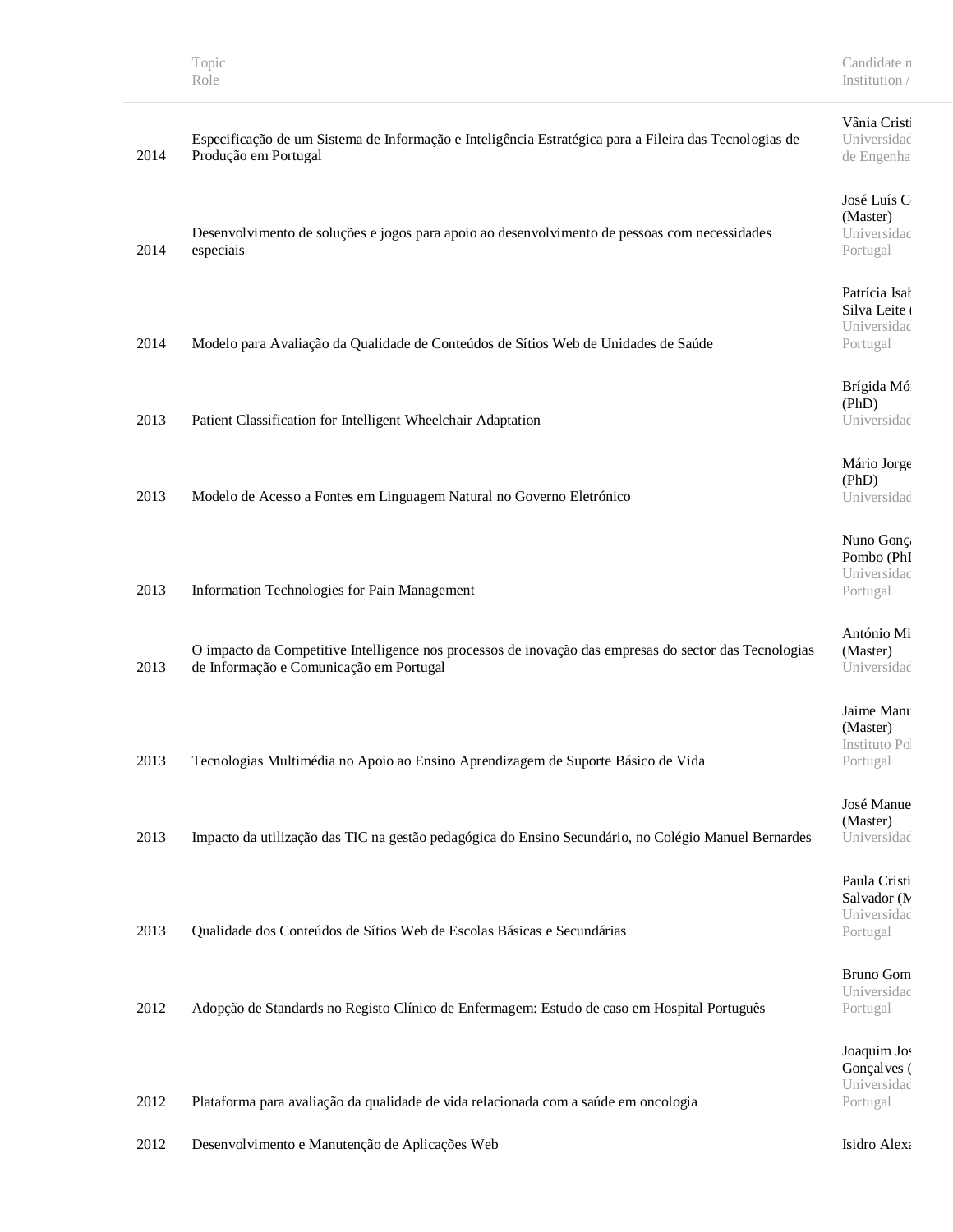#### (Other) Universidad Portugal

#### André Migu (Master) Universidad

Isabel Maria Limpo de F Universidad Portugal

Adriano Lui (Master) Universidad

João Nuno l (Other) Universidad Portugal

Nuno Migue Martins (Ot Universidad Portugal

#### Mário Rui I Leal de Oliv Universidad

Alto Douro,

Carlos Tiag (Master) Universidad de Engenha

Diogo Samu (Master) Universidad de Engenha

João Filipe (Master) Universidad de Engenha

Filipe Alexa de Sá (Mast Universidad Portugal

Kepler Sant Universidad Portugal

| 2012 | Future trends and best practices in Healthcare Information Systems |
|------|--------------------------------------------------------------------|
|      |                                                                    |

- 2011 A integração das TIC no 1º CEB. Uma abordagem construtivista de Formação no âmbito do Programa e-Escolinha
- 2011 Caraterização dos formatos de publicidade online em sítios web – Estudo de caso: Newsletters da plataforma E-Goi
- 2011 Criação de um Portal de Procura e Oferta de Emprego para o ES-CEFOC
- 2011 Estudo e Implementação de Sistemas de Workflow na Plataforma de e-Billing Connector
- 2011 Semi-Automated Multidimensional Design Using Templates: Dealing with Data Warehouse Prototyping **Constraints**
- 2011 Utilização de Multimédia e Dispositivos Móveis no Atendimento de Utentes em Serviços de Saúde
- 2011 Infraestrutura RFID para serviços de saúde: localização de recursos
- 2011 Phone Based Heart and Lung Functions Monitor

2011 Proposta de uma Arquitectura de Informação para a Secção de Obras Particulares do Município de Penacova

2011 Desenvolvimento de Portal de Imobiliário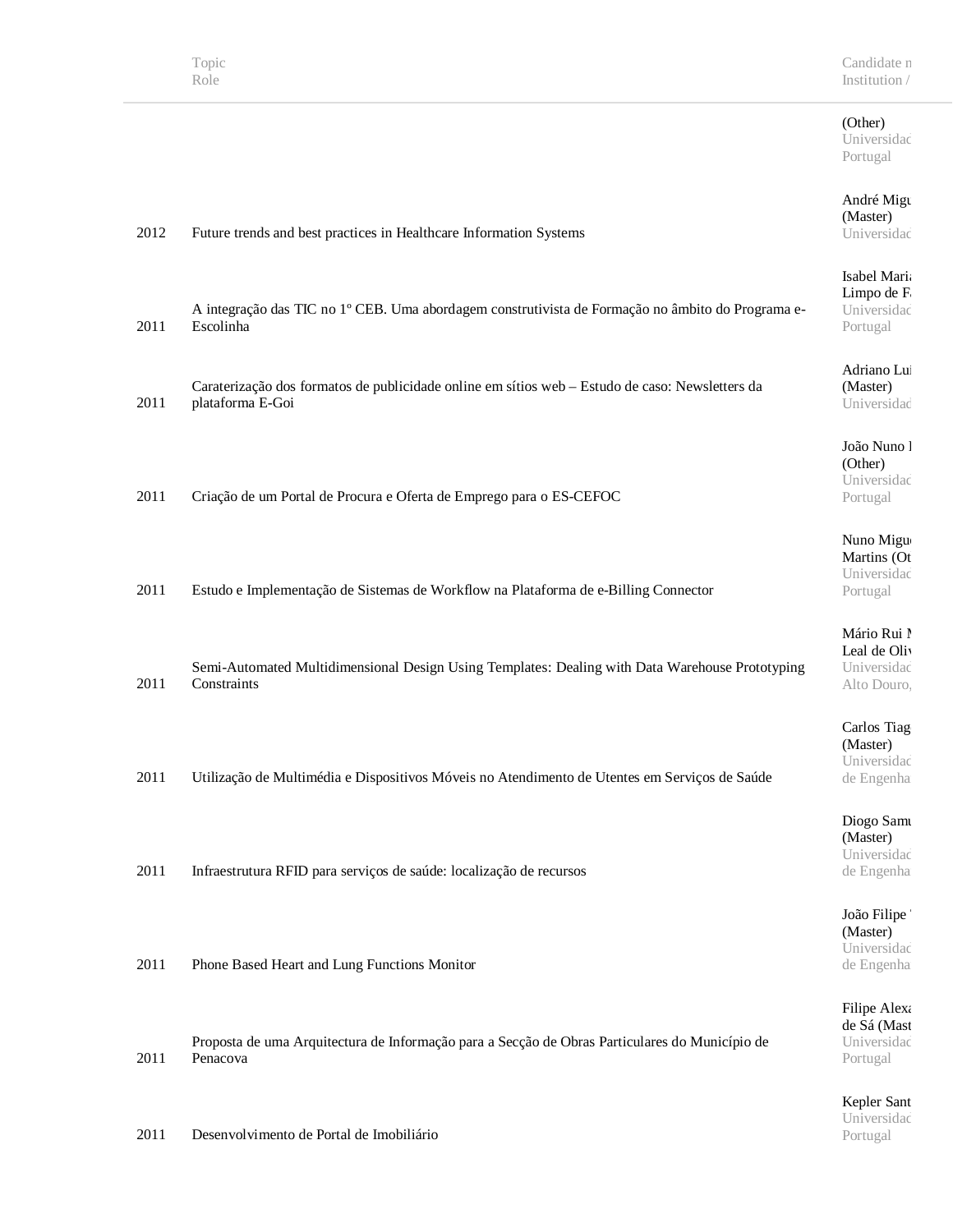Portugal

|      |                                                                                                           | Gustavo Fer  |
|------|-----------------------------------------------------------------------------------------------------------|--------------|
|      | Algoritmos y Parametros en las Tecnologías Digitales em Proyeto Arquitectonico - Modelo BIM y             | Universidad  |
| 2010 | Entornos Graficos Algoritmicos                                                                            | Nova de Fa   |
|      |                                                                                                           |              |
|      |                                                                                                           |              |
|      |                                                                                                           | Rui Alberto  |
|      |                                                                                                           | Monteiro (N  |
|      |                                                                                                           | Universidad  |
| 2010 | Business Intelligence - Aplicação Prática no Sector Financeiro                                            | Portugal     |
|      |                                                                                                           |              |
|      |                                                                                                           |              |
|      |                                                                                                           | João Pedro   |
|      |                                                                                                           | Guerra de C  |
| 2010 | Avaliação do Desempenho de Colaboradores                                                                  | Universidad  |
|      |                                                                                                           |              |
|      |                                                                                                           |              |
|      |                                                                                                           | Jorge Nuno   |
|      |                                                                                                           | Abreu (Mas   |
|      |                                                                                                           | Universidad  |
| 2010 | Sistema de Análise Multidimensional de Dados                                                              | de Engenha   |
|      |                                                                                                           |              |
|      |                                                                                                           |              |
|      |                                                                                                           | Tiago Filipe |
|      |                                                                                                           | (Master)     |
|      |                                                                                                           | Universidad  |
| 2010 | Framework de Monitorização de Interfaces                                                                  | de Engenha   |
|      |                                                                                                           |              |
|      |                                                                                                           | João Vitor I |
|      |                                                                                                           |              |
|      |                                                                                                           | (Master)     |
|      |                                                                                                           | Universidad  |
| 2010 | Search in Glintt HS Solutions                                                                             | de Engenha   |
|      |                                                                                                           |              |
|      |                                                                                                           | Carlos Man   |
|      |                                                                                                           | Rodrigues (  |
|      | Proposta de ferramenta de apoio à escolha dos programas de criação de testes e fichas de avaliação para o | Universidad  |
| 2010 | Ensino Básico e Secundário                                                                                | Alto Douro,  |
|      |                                                                                                           |              |
|      |                                                                                                           |              |
|      |                                                                                                           | Mirna Ariac  |
|      | Identificación de las Mejores Prácticas de una Organización de Desarrollo de Software Mediante la         | Universidad  |
| 2010 | Gestión de su Conocimiento                                                                                | Madrid, Spa  |
|      |                                                                                                           |              |
|      |                                                                                                           |              |
|      |                                                                                                           | Jezreel Mej  |
|      | Marco para el Gobierno de la Externalización del Proceso de Desarrollo del Software a través de la        | Universidad  |
| 2010 | Ingeniería del Contrato                                                                                   | Madrid, Spa  |
|      |                                                                                                           |              |
|      |                                                                                                           | Mickael Sil  |
|      |                                                                                                           | Universidad  |
| 2010 | Gestão da Utilização do Espaço Internet da Câmara Municipal de Santo Tirso                                | Portugal     |
|      |                                                                                                           |              |
|      |                                                                                                           |              |
|      |                                                                                                           | Diogo José   |
|      |                                                                                                           | (Other)      |
|      |                                                                                                           | Universidad  |
| 2010 | Manutenção de Hardware, Software e Web Site                                                               | Portugal     |
|      |                                                                                                           |              |
|      |                                                                                                           |              |
|      |                                                                                                           | Richard Rol  |
|      |                                                                                                           | (Other)      |
|      |                                                                                                           | Universidad  |

2010 Manutenção e Actualização de Websites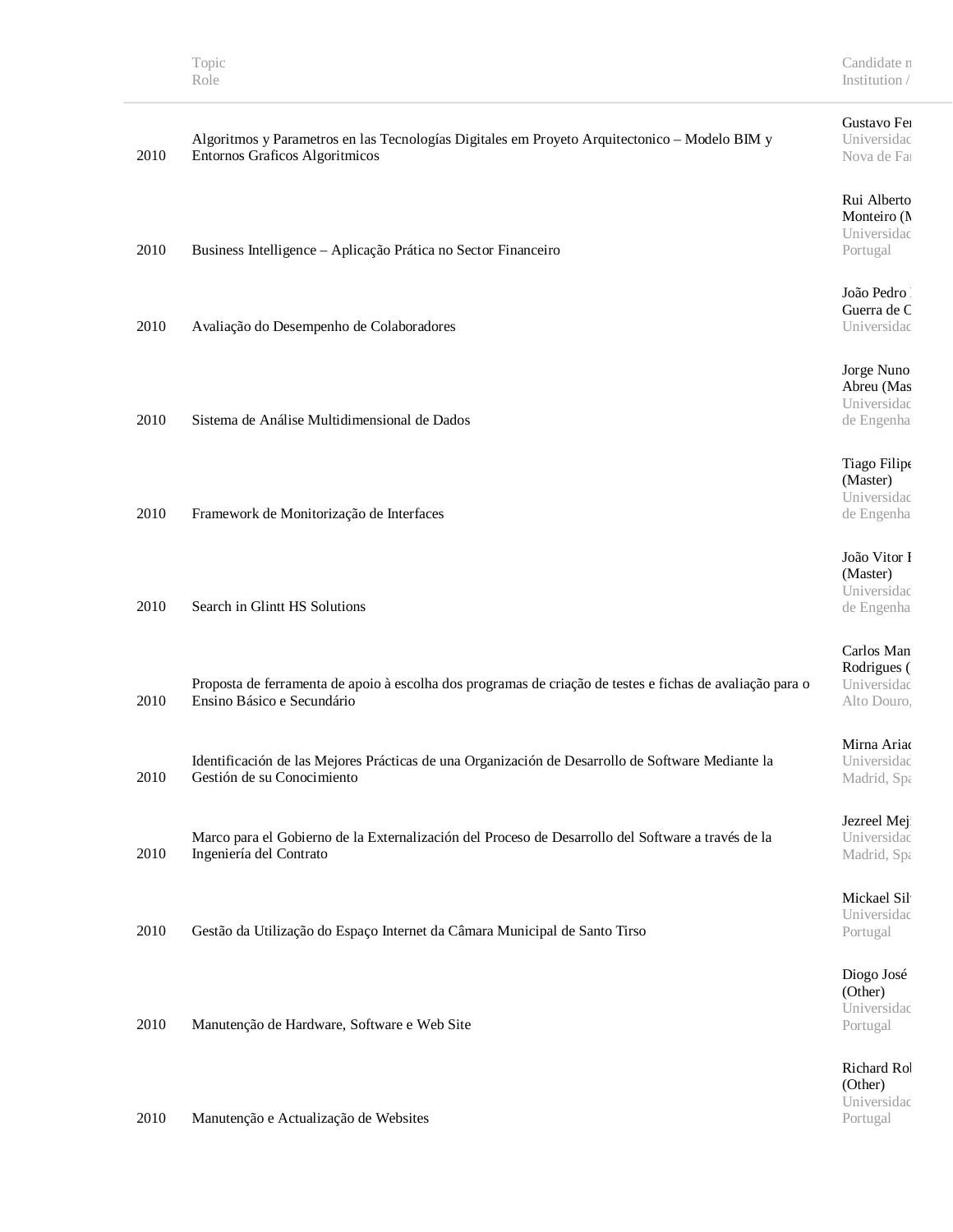| 2009 | Integración real de la informática en el sistema educativo no universitario de Galicia. Implicaciones,<br>problemática actual y aportaciones para la contextualización y desarrollo de la Informática Educativa | Luis Vilán (<br>Universidad |
|------|-----------------------------------------------------------------------------------------------------------------------------------------------------------------------------------------------------------------|-----------------------------|
|      |                                                                                                                                                                                                                 |                             |
|      |                                                                                                                                                                                                                 | Hugo Migu                   |
|      |                                                                                                                                                                                                                 | Sousa (Mas                  |
|      |                                                                                                                                                                                                                 | Universidad                 |
| 2009 | Percepção Humana na Visualização de Informação Crítica                                                                                                                                                          | de Engenha                  |
|      |                                                                                                                                                                                                                 |                             |
|      |                                                                                                                                                                                                                 | Marisa Ferr                 |
|      |                                                                                                                                                                                                                 | (Master)                    |
|      |                                                                                                                                                                                                                 | Universidad                 |
| 2009 | Desenvolvimento de Prática de Avaliação com Recursos a Ferramentas de Web-assessment                                                                                                                            | - Braga, Poi                |
|      |                                                                                                                                                                                                                 | Nuno Joel V                 |
|      |                                                                                                                                                                                                                 | (Other)                     |
|      |                                                                                                                                                                                                                 | Universidad                 |
| 2009 | Solos, Ensaios e Escolha de Fundações                                                                                                                                                                           | Portugal                    |
|      |                                                                                                                                                                                                                 |                             |
|      | Integración real de la informática en el sistema educativo no universitario de Galicia. Implicaciones,                                                                                                          | Luis Vilán (                |
| 2009 | problemática actual y aportaciones para la contextualización y desarrollo de la Informática Educativa                                                                                                           | Universidad                 |
|      |                                                                                                                                                                                                                 |                             |
|      |                                                                                                                                                                                                                 | Nuno Manu                   |
|      |                                                                                                                                                                                                                 | (Master)                    |
|      | A Importância dos Métodos Inovadores nos Processos de Ensino Aprendizagem da Escola Pós-Moderna -                                                                                                               | Universidad                 |
| 2008 | Estudo de Caso no Âmbito dos Cursos EFA                                                                                                                                                                         | Dom Henric                  |
|      |                                                                                                                                                                                                                 | Álvaro José                 |
|      |                                                                                                                                                                                                                 |                             |
|      |                                                                                                                                                                                                                 | (Master)<br>Universidad     |
| 2008 |                                                                                                                                                                                                                 |                             |
|      | Sistema Multimédia Dinâmico de Ajuda Integrada                                                                                                                                                                  | de Engenha                  |
|      |                                                                                                                                                                                                                 | João Nuno l                 |
|      |                                                                                                                                                                                                                 | (Master)                    |
|      |                                                                                                                                                                                                                 | Universidad                 |
| 2008 | HL7 Clinical Document Architecure Template Tools for Eclipse SDK                                                                                                                                                | de Engenha                  |
|      |                                                                                                                                                                                                                 |                             |
|      |                                                                                                                                                                                                                 | Ana Mafald                  |
|      |                                                                                                                                                                                                                 | (Master)<br>Universidad     |
| 2008 | Desenvolvimento do Módulo de Help-Desk do GIAF                                                                                                                                                                  | de Engenha                  |
|      |                                                                                                                                                                                                                 |                             |
|      |                                                                                                                                                                                                                 | Diogo Pedro                 |
|      |                                                                                                                                                                                                                 | (Master)                    |
|      |                                                                                                                                                                                                                 | Universidad                 |
| 2008 | Implementação de ferramenta genérica para suporte de diversas bases de dados de medicamentos                                                                                                                    | de Engenha                  |
|      |                                                                                                                                                                                                                 |                             |
|      |                                                                                                                                                                                                                 | Paulo Huml                  |
|      |                                                                                                                                                                                                                 | Estêvão (Ot                 |
|      |                                                                                                                                                                                                                 | Universidad                 |
| 2008 | Sistemas Embebidos a Bordo de Viaturas de Transporte de Passageiros                                                                                                                                             | Portugal                    |
|      |                                                                                                                                                                                                                 | Ana Filipa l                |
|      | Tecnologias de Informação e Comunicação na Saúde: Adopção de Soluções Informáticas por Clínicas de                                                                                                              | Universidad                 |
| 2008 | Medicina Dentária                                                                                                                                                                                               | Portugal                    |
|      |                                                                                                                                                                                                                 |                             |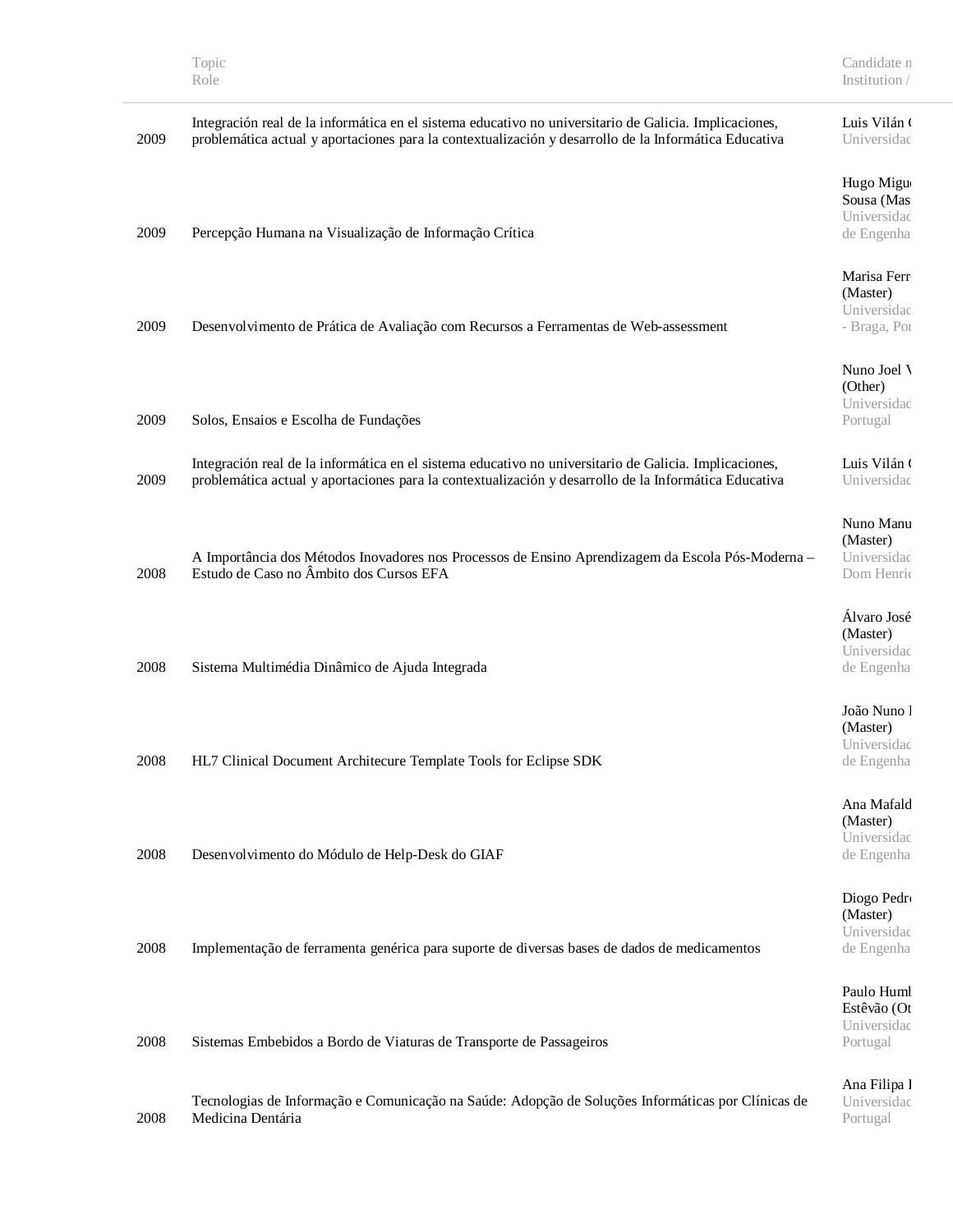#### Maria Manu Veiga (Other Universidad Portugal

Natália Mar da Silva (M Universidad Dom Henriq

#### Carlos Man Almeida (M Universidad Dom Henriq

António Jor Mesquita (N Universidad Alto Douro,

Maria de Lu Rodrigues ( Universidad Portugal

Maria de Fá (Other) Universidad Portugal

José Paulo ( (Other) Universidad Portugal

Fernando C Universidad

Anabela Per (Master) Universidad Portugal

Paulo Sérgio (Other) Universidad Portugal

Ilídia Isaura Universidad Portugal

Artur Estevão (Other) Universidad

# 2008 A Internet nas Escolas do 3º Ciclo do Ensino Básico e Secundário

2007 Moodle e Supervisão. Uma Estratégia para Melhorar as Aulas e Substituição de Física e Química

2007 O Moodle e a Formação Contínua de Professores: Estudo de Caso

2007 Tecnologias e Sistemas de Informação para a Indústria da Panificação e Pastelaria: Proposta de uma Arquitectura de Informação

2007 A Circulação Automóvel – O Caso da Cidade do Porto

| 2007 | Importância do Condicionamento Térmico nas Patologias Construtivas: Humidades de Condensação |  |  |  |
|------|----------------------------------------------------------------------------------------------|--|--|--|
|      |                                                                                              |  |  |  |

2007 Planeamento e Administração do Território: Análise do PDM de Fafe

2006 Biblioteca Digital: Avaliação da Qualidade em Ensino a Distância – A construção de um objecto de aprendizagem metadata

2006 A Avaliação da Qualidade de Serviços na Saúde: O Núcleo de Partos do Hospital São Sebastião

2005 Planeamento e Desenvolvimento de Objectos de Aprendizagem em Contexto de E-Learning

2005 Estudo da Presença das Universidade Portuguesas na Internet: Públicas versus Privadas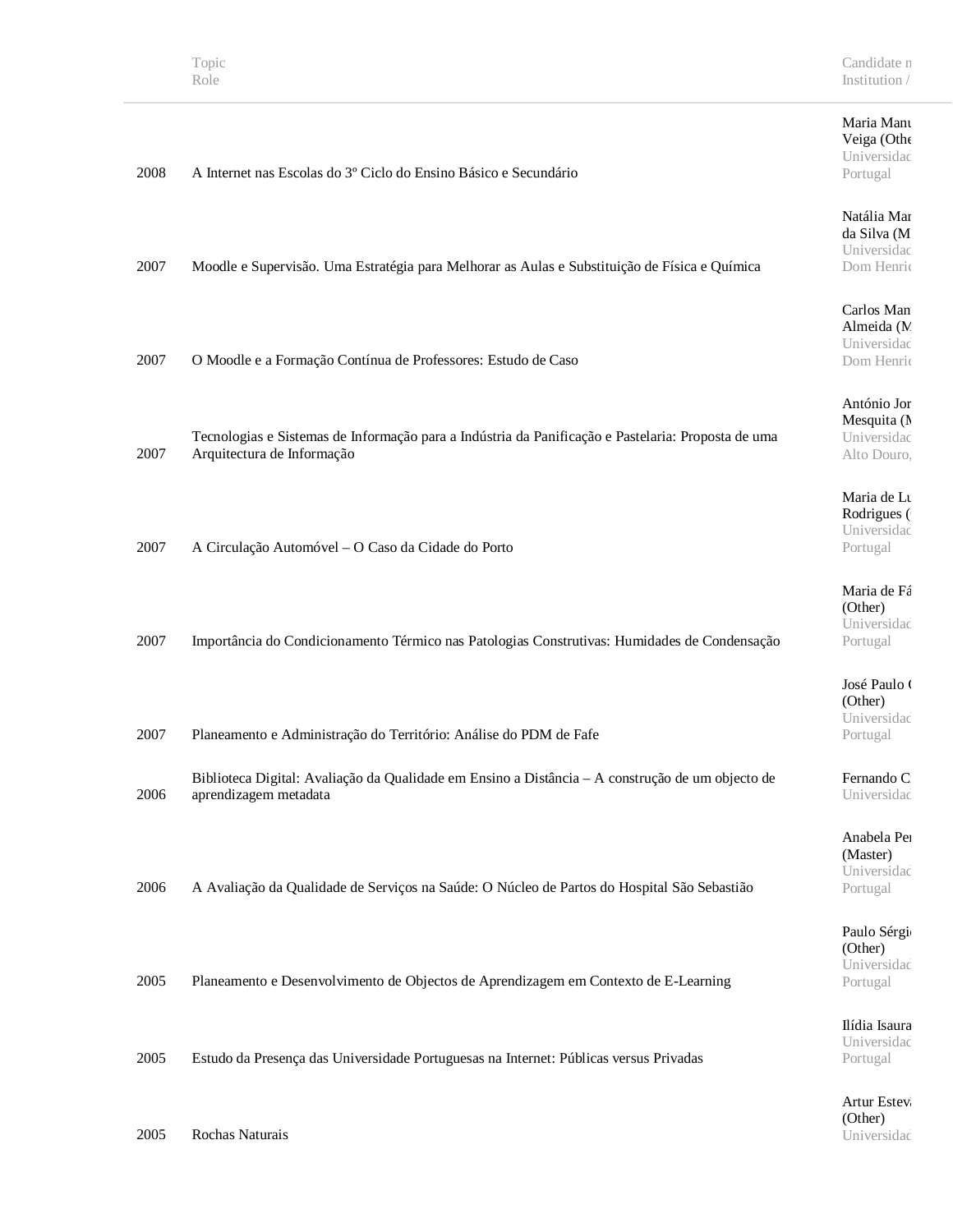Candidate n Institution /  $\,$ 

### Portugal

Portugal

| 2004 | 2MPspe - Modelo de Melhoria do Processo de desenvolvimento de Software para Pequenas Empresas de<br>Software | Pedro Migu<br>Ribeiro (Ph<br>Universidad |
|------|--------------------------------------------------------------------------------------------------------------|------------------------------------------|
|      |                                                                                                              | Luís Viriatc                             |
|      |                                                                                                              | (Other)<br>Universidad                   |
| 2004 | Estudo de um Agente para a Competição Ciber-Rato                                                             | Portugal                                 |
|      |                                                                                                              |                                          |
|      |                                                                                                              | José Mário                               |
|      |                                                                                                              | (Other)                                  |
| 2004 |                                                                                                              | Universidad                              |
|      | Portais e a Importância do Marketing Digital                                                                 | Portugal                                 |
|      |                                                                                                              | Sofia Alexa                              |
|      |                                                                                                              | Coelho (Otl                              |
|      |                                                                                                              | Universidad                              |
| 2004 | Trabalho na Era Digital: Vantagens e Desvantagens do Teletrabalho                                            | Portugal                                 |
|      |                                                                                                              |                                          |
|      |                                                                                                              | Bruno Césa<br>(Other)                    |
|      |                                                                                                              | Universidad                              |
| 2004 | História e Fundações da Inteligência Artificial                                                              | Portugal                                 |
|      |                                                                                                              |                                          |
|      |                                                                                                              | Maria Paula                              |
|      |                                                                                                              | (Master)                                 |
| 2003 | Diálogos Informais e Interculturais: A Internet no Contexto Escolar                                          | Universidad                              |
|      |                                                                                                              | Pedro Filipe                             |
|      |                                                                                                              | (Other)                                  |
|      |                                                                                                              | Universidad                              |
| 2003 | Troca de Informação de Negócio para Negócio: Do EDI ao XML/EDI e EBXML                                       | Portugal                                 |
|      |                                                                                                              | Evelina Cap                              |
|      |                                                                                                              | (Other)                                  |
|      |                                                                                                              | Universidad                              |
| 2003 | Metodologia de Planeamento de um Sistema de Apoio à Decisão para área Protegidas                             | Portugal                                 |
|      |                                                                                                              | Eduardo Ru                               |
|      |                                                                                                              | Evangelista                              |
|      |                                                                                                              | Universidad                              |
| 2002 | Gestão de Stocks e Gestão da Produção: Estudo de um Caso Prático - Movibom                                   | Portugal                                 |
|      |                                                                                                              |                                          |
|      |                                                                                                              | Joana Sofia                              |
|      |                                                                                                              | (Other)<br>Universidad                   |
| 2002 | Novas Competências: Estudo Exploratório com uma Amostra de Engenheiros                                       | Portugal                                 |
|      |                                                                                                              |                                          |
|      |                                                                                                              | Fernando A<br>(Other)                    |
|      |                                                                                                              | Universidad                              |
|      |                                                                                                              |                                          |

2002 Pesquisa de Informação na World Wide Web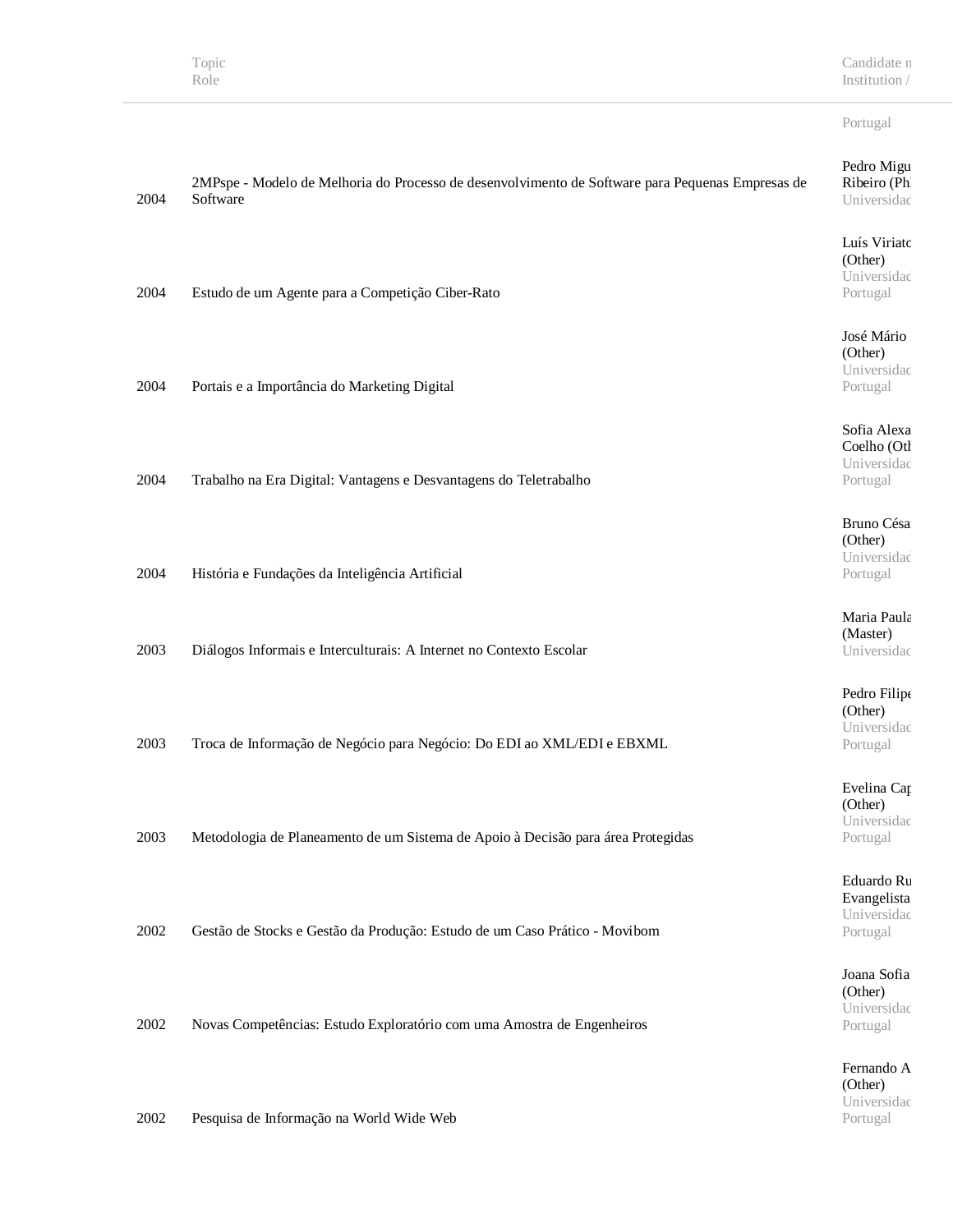2002 Betões de Elevado Desempenho

#### Aurélio Ped (Other) Universidad Portugal

Manuel Pin (Other) Universidad Portugal

Fernando M Tavares (Ot Universidad Portugal

Paula do Ca (Other) Universidad Portugal

Manuel Jose (Other) Universidad Portugal

Sónia Marta (Other) Universidad Portugal

Paula Cristi Salvador (C Universidad Portugal

Patrícia Bar (Other) Universidad Portugal

Maria Manu (Other) Universidad Portugal

Nuno Jorge (Other) Universidad Portugal

Rui Manuel Almeida (O Universidad Portugal

| 2002 | Plano da Qualidade em Obras de Betão Armado e Alvenarias                   |
|------|----------------------------------------------------------------------------|
| 2002 | Vigas de Betão Armado na Perspectiva do R.E.B.A.P.                         |
| 2002 | Gestão Pedagógica Universitária em Portugal: Gestão e Alocação de Recursos |

2002 Um Estudo de Métodos e Programas para a Construção de Horários Escolares em Portugal

2001 O Interminável Mundo Novo: Comercializar no Mundo Digital

2001 Gestão de Stocks e Gestão da Produção: Aplicação na Indústria de Produção de Miniaturas Automóveis

2001 O Sistema de Controlo Interno em Ambiente Informatizado

2001 Evolução das Tecnologias de Bases de Dados – Bases de Dados Multimédia

2000 O Ensino à Distância

2000 Análise Orientada a Objectos: Método de Coad e Yourdon versus Método de Martin e Odell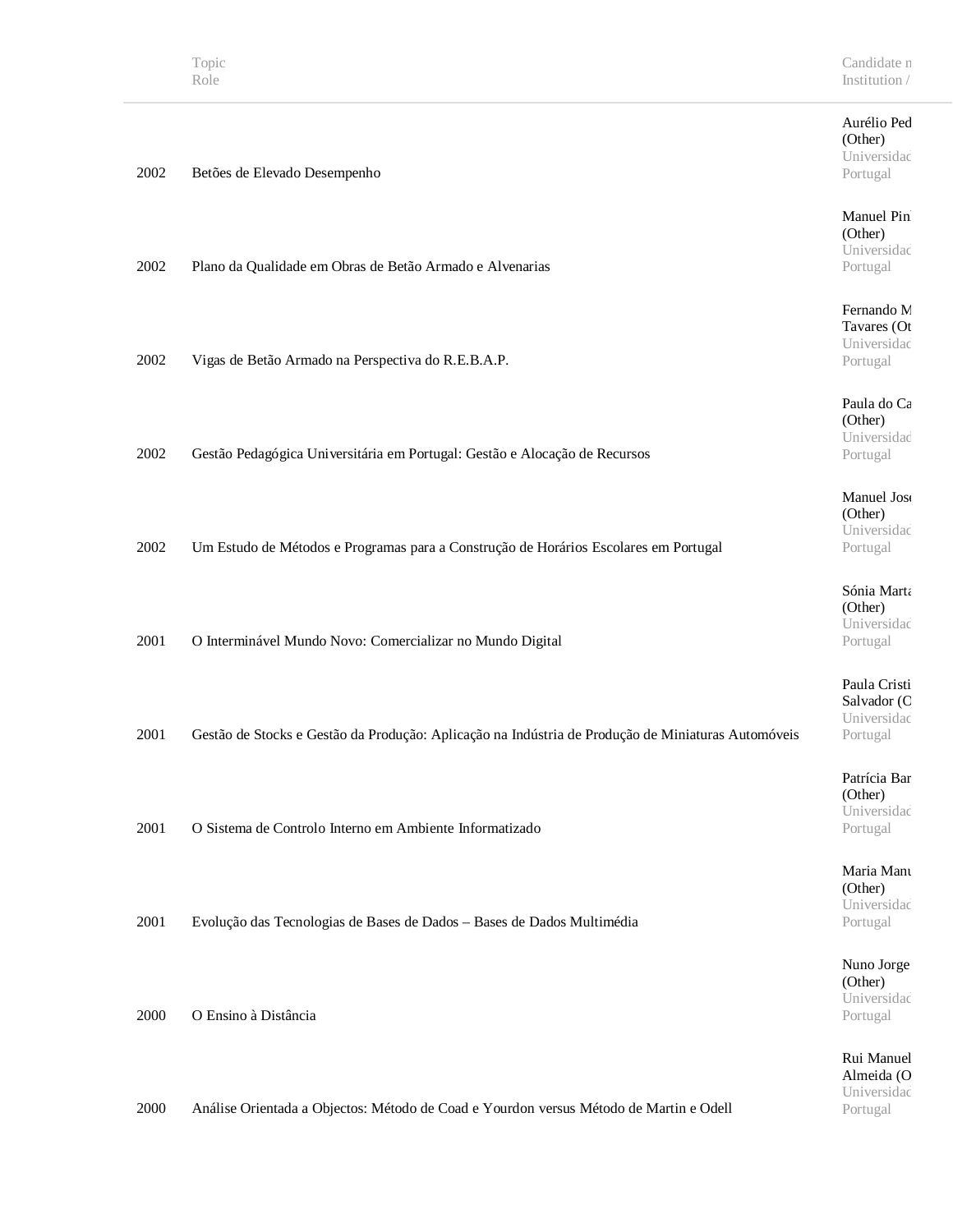#### Sérgio Migu (Other) Universidad Portugal

Maria Lídia (Other) Universidad Portugal

2000 Smart Cards - A tecnologia do futuro

# 1997 A Importância da Segmentação no Mercado Informático

#### **ASSOCIATION MEMBER**

|  |  |  | Society Organization name |
|--|--|--|---------------------------|
|  |  |  |                           |

| 2016/09 - Current            | DMICTA - Dhumra Mahate Information and Communication Technologies Association (India) |                       |
|------------------------------|---------------------------------------------------------------------------------------|-----------------------|
| 2016/08 - Current            | SBC - Sociedade Brasileira de Computação                                              |                       |
| 2015/06 - Current            | Portugal Section Systems, Man, and Cybernetics Society Chapter                        |                       |
| 2015/03 - Current            | IEEE - Institute of Electrical and Electronics Engineers                              |                       |
| 2015/03 - Current            | <b>IEEE SMC Society</b>                                                               |                       |
| 2014/10 - Current            | e-Mais - Movimento Associação dos Sistemas de Informação em Saúde                     |                       |
| 2010/10 - Current            | APASD - Associação para a Segurança dos Doentes                                       |                       |
| 2007/10 - Current            | AISTI - Associação Ibérica de Sistemas e Tecnologias de Informação                    |                       |
| 2006 - Current               | APDSI - Associação para a Promoção e Desenvolvimento da Sociedade da Informação       |                       |
| 1995 - Current               | APSI - Associação Portuguesa de Sistemas de Informação                                |                       |
| 2014/01 - 2017/12            | ADI-PME - Associação para o Desenvolvimento e Inovação nas Pequenas e Médias Empresas |                       |
| <b>EVALUATION COMMITTEE</b>  |                                                                                       |                       |
| Activity description<br>Role |                                                                                       | Institution / Organi: |

| $2017 -$<br>Current | Membro da Comissão de Avaliação das candidaturas ao Prémio "Inovação Pedagógica em<br>Ensino a Distância (PIPED)"                                  | Instituto Politécnico<br>Porto, Portugal                         |
|---------------------|----------------------------------------------------------------------------------------------------------------------------------------------------|------------------------------------------------------------------|
| $2016 -$<br>Current | Membro da Comissão de Avaliação das candidaturas ao Prémio "Melhor Tese Ibérica de<br>Doutoramento em Sistemas e Tecnologias de Informação - 2016" | AISTI - Associação<br>de Sistemas e Tecno<br>de Informação, Port |
| $2015 -$<br>Current | Membro da Comissão de Avaliação das candidaturas ao Prémio "Melhor Tese Ibérica de<br>Doutoramento em Sistemas e Tecnologias de Informação - 2015" | AISTI - Associação<br>de Sistemas e Tecno<br>de Informação, Port |
| $2014 -$            | Membro da Comissão de Avaliação da Tese de Doutoramento "As tecnologías no contexto"                                                               | Universidade de Vi                                               |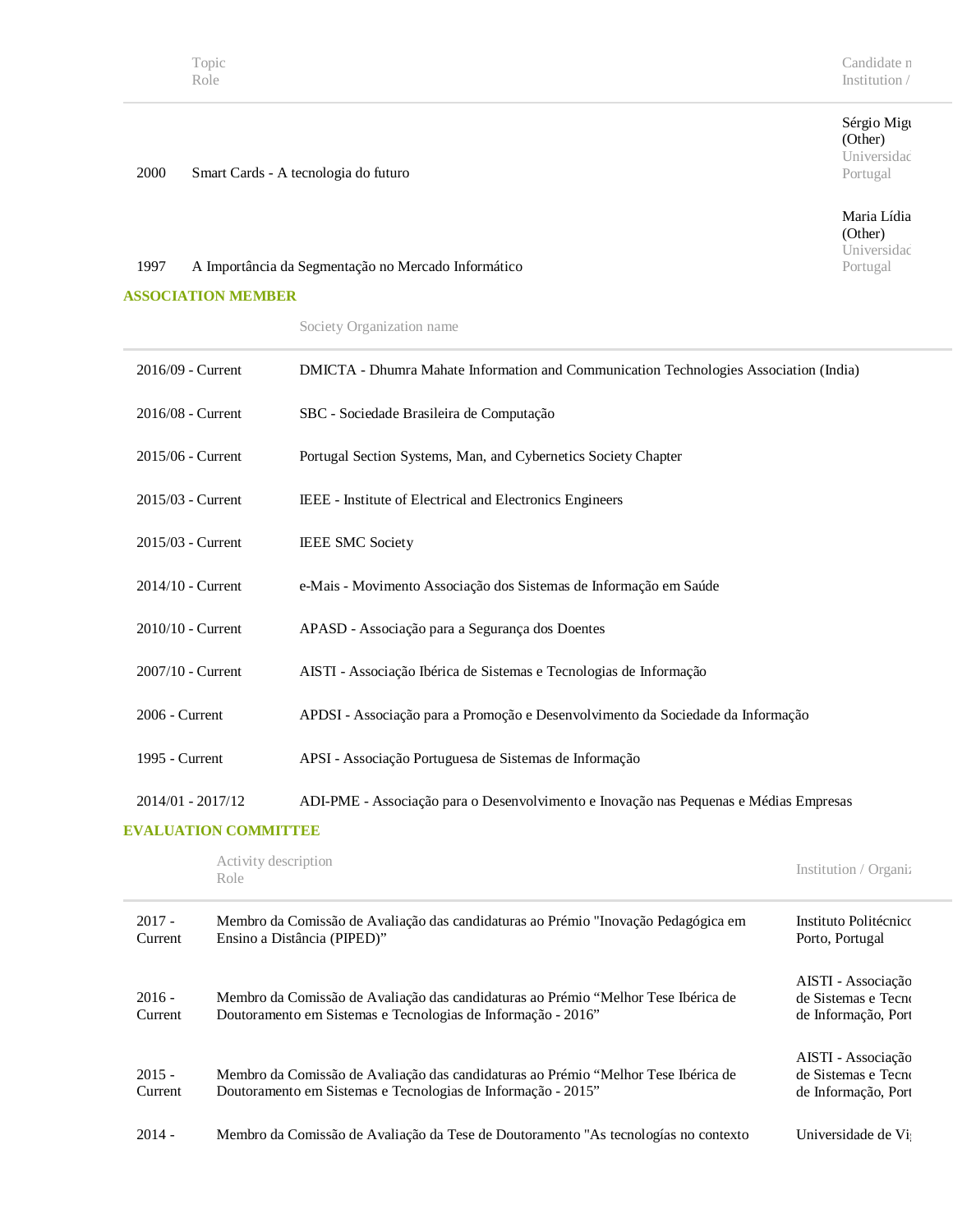| Current             | educativo: identificação e classificação dos resultados de aprendizagem usando a Web<br>Semântica" de Maria José Angélico Gonçalves, Doutoramento en Informática Avanzada                                                                                                                                                                                        |                                                                  |
|---------------------|------------------------------------------------------------------------------------------------------------------------------------------------------------------------------------------------------------------------------------------------------------------------------------------------------------------------------------------------------------------|------------------------------------------------------------------|
| $2014 -$<br>Current | Membro da Comissão de Avaliação das candidaturas ao Prémio "Melhor Tese Doutoramento<br>Ibérico em Sistemas e Tecnologias de Informação - 2014"                                                                                                                                                                                                                  | AISTI - Associação<br>de Sistemas e Tecno<br>de Informação, Port |
| $2013 -$<br>Current | Membro da Comissão de Avaliação da Tese de Doutoramento "Aplicaciones al Diseño de<br>Objetos de Aprendizage Validados Basado en Tecnologías Estándares para Soportar E-<br>learning", de Raquel Jalil Angulo, Doctorado en Ingeniería de Software Basada en<br>Componentes Reutilizables, Aplicaciones en Interfaces Hombre-Máquina, da Universidade de<br>Vigo | Universidade de Vi                                               |
| $2013 -$<br>Current | Membro da Comissão de Avaliação das candidaturas ao Prémio "Melhor Tese de<br>Doutoramento Ibérico em Sistemas e Tecnologias de Informação - 2013"                                                                                                                                                                                                               | AISTI - Associação<br>de Sistemas e Tecno<br>de Informação, Port |
| $2012 -$<br>Current | Membro da Comissão de Avaliação da Tese de Doutoramento "Género e Nuevas Tecnologías<br>de la Información y la Comunicación. Fundamentos Teóricos y Estudio de Casos", de Mariña<br>Pose García, Doctorado Europeo en Xeografía de la Universidad de Santiago de Compostela                                                                                      | Universidade de Sa<br>Compostela, Spain                          |
| $2012 -$<br>Current | Membro da Comissão de Avaliação da Tese de Master "El e-Gobierno en las Ciudades<br>Digitales: Propuesta de Modelo de Madurez", de Silvia Liñares Louzao, Master en Sociedad<br>de la Informción y del Conocimiento                                                                                                                                              | Universidade de Sa<br>Compostela, Spain                          |
| $2012 -$<br>Current | Membro da Comissão de Avaliação dos projectos apresentados aos "Prémios Hospital do<br>Futuro 2012", na categoria "e-Saúde", Hospital do Futuro.                                                                                                                                                                                                                 | Hospital do Futuro,                                              |
| $2011 -$<br>Current | Membro da Comissão de Avaliação da Tese de Doutoramento "Estratégias para uma eficaz<br>utilização das TIC no Ensino Pré-Universitário em Portugal", de José Paulo Machado da<br>Costa, Doutoramento inter-universitário em Informática Avançada entre a Universidade de<br>Vigo e a Universidade de Las Palmas de Gran Canária                                  | Universidad de Las<br>de Gran Canaria, Sp                        |
| $2011 -$<br>Current | Membro da Comissão de Avaliação da Tese de Doutoramento "Métodos de evaluación por<br>computadoras, para reforzar la interacción Docente-Alumno" de Mario Alberto Groppo,<br>Doutoramento em Informática Avançada                                                                                                                                                | Universidade de Vi                                               |
| $2011 -$<br>Current | Membro da Comissão de Avaliação dos projectos apresentados aos "Prémios Hospital do<br>Futuro 2011", na categoria "e-Saúde"                                                                                                                                                                                                                                      | Hospital do Futuro,                                              |
| $2011 -$<br>Current | Membro da Comissão de Avaliação da Tese de Master "El emprendimiento en el sector de las<br>TICs. Su lugar en el plan de dinamización económica de Ferrol" de Laura María Cunha<br>González, Master em Sociedad de la Información de la Universidad de Santiago de<br>Compostela                                                                                 | Universidade de Sa<br>Compostela, Spain                          |
| $2010 -$<br>Current | Membro da Comissão de Avaliação da Tese de Doutoramento "Identificación de las Mejores<br>Prácticas de una Organización de Desarrollo de Software Mediante la Gestión de su<br>Conocimiento" da Mestre Mirna Ariadna Muñoz Mata                                                                                                                                  | Universidad Politéc<br>Madrid, Spain                             |
| $2010 -$<br>Current | Membro da Comissão de Avaliação da Tese de Doutoramento "Evaluación de Contratos de<br>Aquisición de Productos y Servicios de Software en Outsourcing" do Mestre Jezreel Mejia<br>Miranda, Doutoramento Europeu em Lenguajes y Sistemas Informáticos e Ingeniería de<br>Software                                                                                 | Universidad Politéc<br>Madrid, Spain                             |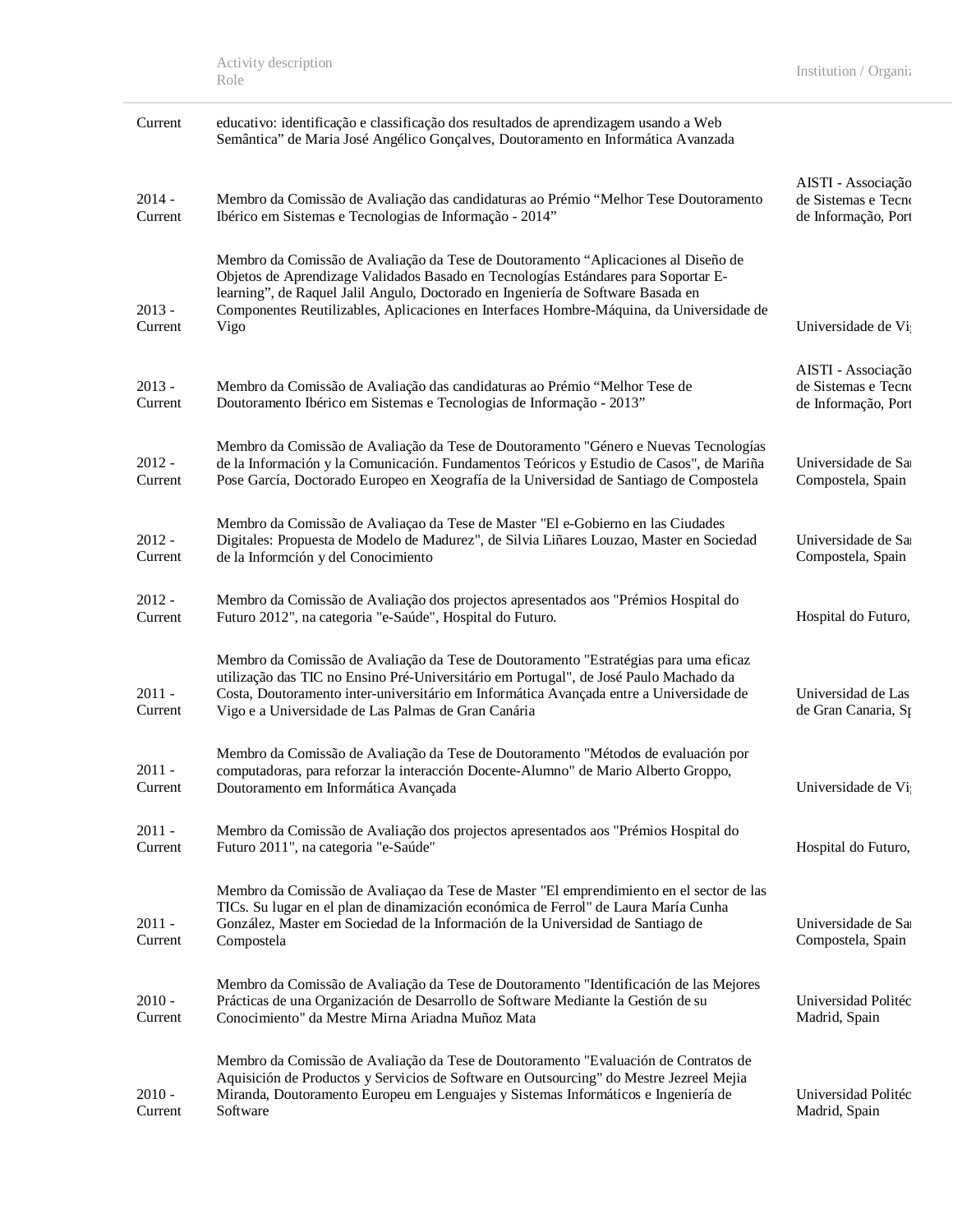| $2010 -$<br>Current | Membroa da Comissão de Avaliação da Tese de Doutoramento "ALMcss: Separación de<br>estructura y presentación en la web mediante posicionamiento avanzado en CSS" de César<br>Fernández Acebal, aluno do Doutoramento Europeu em Informática | Universidad de Ovi<br>Spain                 |
|---------------------|---------------------------------------------------------------------------------------------------------------------------------------------------------------------------------------------------------------------------------------------|---------------------------------------------|
| $2010 -$<br>Current | Membro da Comissão de Avaliação de Mini-Cursos propostos para o evento Computer on the<br>Beach 2010                                                                                                                                        | Universidade do Va<br>Itajaí, Brazil        |
| $2010 -$<br>Current | Membro da Comissão de Auto-Avaliação do Doutoramento em Ciências da Informação da<br>Universidade Fernando Pessoa, no âmbito do processo de Acreditação pela Agência de<br>Avaliação e Acreditação do Ensino Superior                       | Universidade Ferna<br>Pessoa, Portugal      |
| $2009 -$<br>Current | Membro da Comissão de Avaliação da Tese de Doutoramento "Integración real de la<br>\Informática Educativa" do Licenciado Luis Vilán Crespo, Doutoramento em Informática<br>Avançada                                                         | Universidade de Vi                          |
| $2008 -$<br>Current | Membro da Comissão de Avaliação dos projectos apresentados no VIII Concurso de Projectos<br>Tecnológicos                                                                                                                                    | ExpoOurense, Spain                          |
| $2005 -$<br>Current | Membro da Comissão de Avaliação dos programas apresentados no Concurso "Melhores"<br>Programas de Computador Desenvolvidos por Alunos do Ensino Secundário"                                                                                 | Instituto Politécnico<br>Cávado e do Ave, P |
| $2003 -$<br>Current | Membro da Comissão de Avaliação dos jogos apresentados no passatempo "Cria o Jogo<br>Fastaccess.pt"                                                                                                                                         | Galp Energia, Portu                         |
| $2002 -$<br>Current | Membro da Comissão de Auto-avaliação da Licenciatura em Informática de Gestão da<br>Universidade Fernando Pessoa                                                                                                                            | Universidade Ferna<br>Pessoa, Portugal      |

### **JOURNAL SCIENTIFIC COMMITTEE**

|                      | Journal title (ISSN)                                                          | Publisher                   |
|----------------------|-------------------------------------------------------------------------------|-----------------------------|
| 2018/09/21 - Current | Journal of Electronic Commerce Research                                       | California State Uni        |
| 2018/01/15 - Current | Enfoque UTE                                                                   | Universidad Tecnolo         |
| 2017/09/21 - Current | Journal on Advances in Theoretical and Applied Informatics                    | <b>UNIVEM</b>               |
| 2017/06/06 - Current | INGENIUS - Revista de Ciencia y Tecnología                                    | Universidad Politéci        |
| 2017/05/01 - Current | <b>Integrated Computer-Aided Engineering</b>                                  | <b>IOS</b> Press            |
| 2017/05/01 - Current | Management and Production Engineering Review                                  | De Gruyter                  |
| 2017/05/01 - Current | Integrated Computer-Aided Engineering                                         | <b>IOS</b> Press            |
| 2016/08/23 - Current | Electronic Commerce Research and Applications                                 |                             |
| 2016/04/25 - Current | Journal of Medical Systems                                                    | Springer                    |
| 2016/04/17 - Current | Government Information Quarterly                                              | Elsevier                    |
| 2016/02/26 - Current | International Journal of e-Education, e-Business, e-Management and e-Learning | <b>International Acader</b> |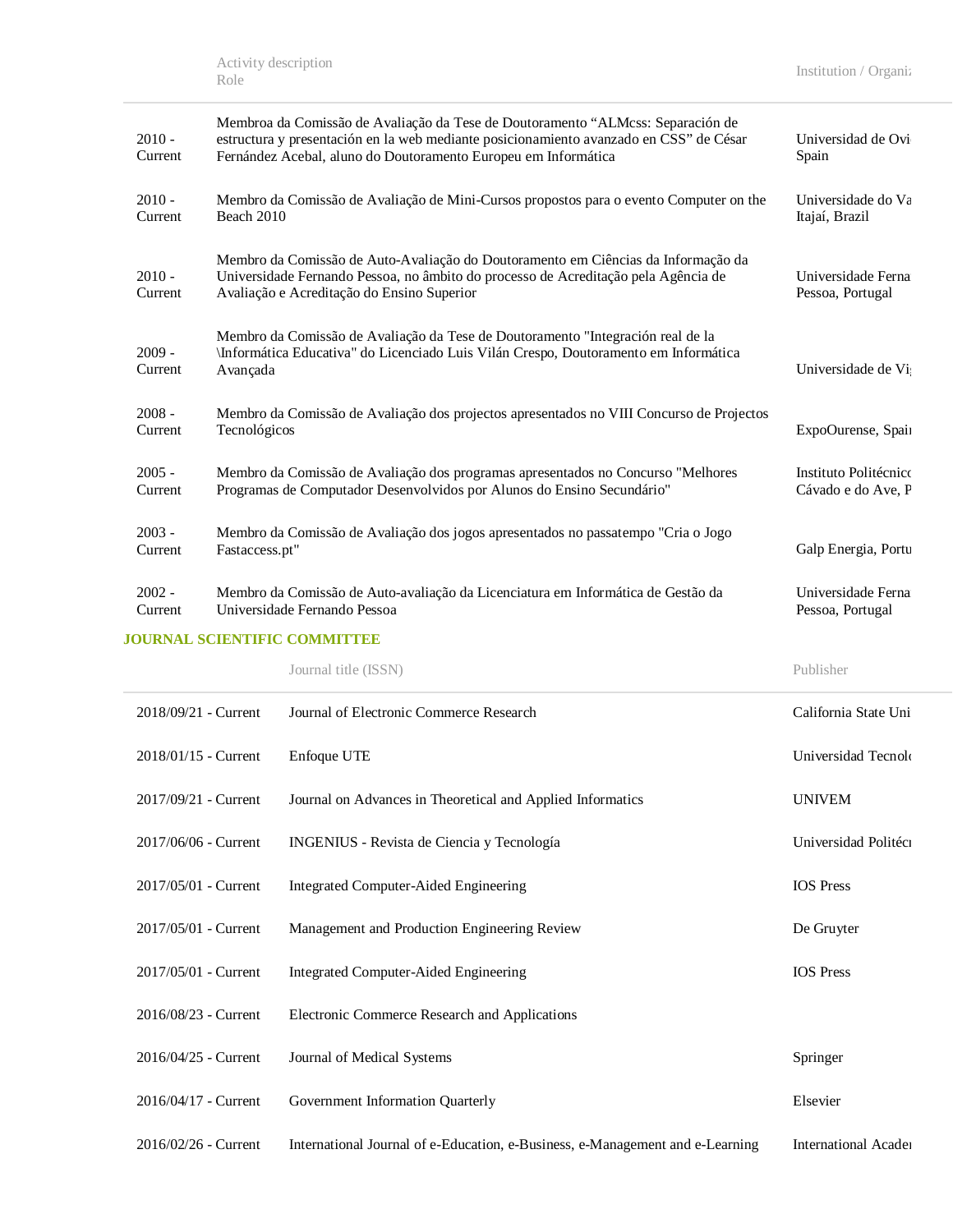# (IJEEEE)

| 2016/01/05 - Current | <b>Enterprise Information Systems</b>                                                                  | Taylor & Francis                 |
|----------------------|--------------------------------------------------------------------------------------------------------|----------------------------------|
| 2015/11/30 - Current | <b>Information Systems Journal</b>                                                                     | Wiley                            |
| 2015/11/23 - Current | International Journal of Human-Computer Interaction                                                    | Tylor & Francis                  |
| 2015/09/01 - Current | <b>BMC Medical Informatics and Decision Making</b>                                                     | Springer                         |
| 2015/06/23 - Current | International Journal of Information Systems and Software Engineering for Big<br>Companies (IJISEBC)   | <b>UA</b> Journals               |
| 2015/04/01 - Current | Electronic Commerce Research and Applications                                                          | Elsevier                         |
| 2015/03/19 - Current | Journal of Information Science                                                                         | Sage                             |
| 2015/03/01 - Current | Journal of Medical Systems                                                                             | Springer                         |
| 2014/12/03 - Current | Journal of Universal Computer Science                                                                  | <b>J.UCS</b> Consortium          |
| 2014/11/03 - Current | International Journal of Information Technology & Decision Making                                      | World Scientific                 |
| 2014/09/15 - Current | International Journal of Electronic Business                                                           | Inderscience                     |
| 2014/05/26 - Current | Health Informatics Journal                                                                             | Sage                             |
| 2013/08/02 - Current | Universal Access in the Information Society                                                            | Springer                         |
| 2013/05/01 - Current | <b>Information Development</b>                                                                         | SAGE                             |
| 2013/03/27 - Current | Computer Methods and Programs in Biomedicine                                                           | Elsevier                         |
| 2012/09/04 - Current | Online Information Review (OIR) - The international journal of digital<br>information research and use | Emerald                          |
| 2012/09/01 - Current | Informatics For Health And Social Care                                                                 | Informa Healthcare               |
| 2012/06/27 - Current | IJIMAI - International Journal of Interactive Multimedia and Artificial<br>Intelligence                | <b>IMAI</b>                      |
| 2012/06/27 - Current | Software Engineering                                                                                   | SAPUB - Scientific<br>Publishing |
| 2012/03/27 - Current | Information & Management                                                                               | Elsevier                         |
| 2012/03/12 - Current | Computación & Tecnología                                                                               | Universidad Autóno               |
| 2012/01/01 - Current | International Journal of Organizational Leadership                                                     | Ardabil Industirial N            |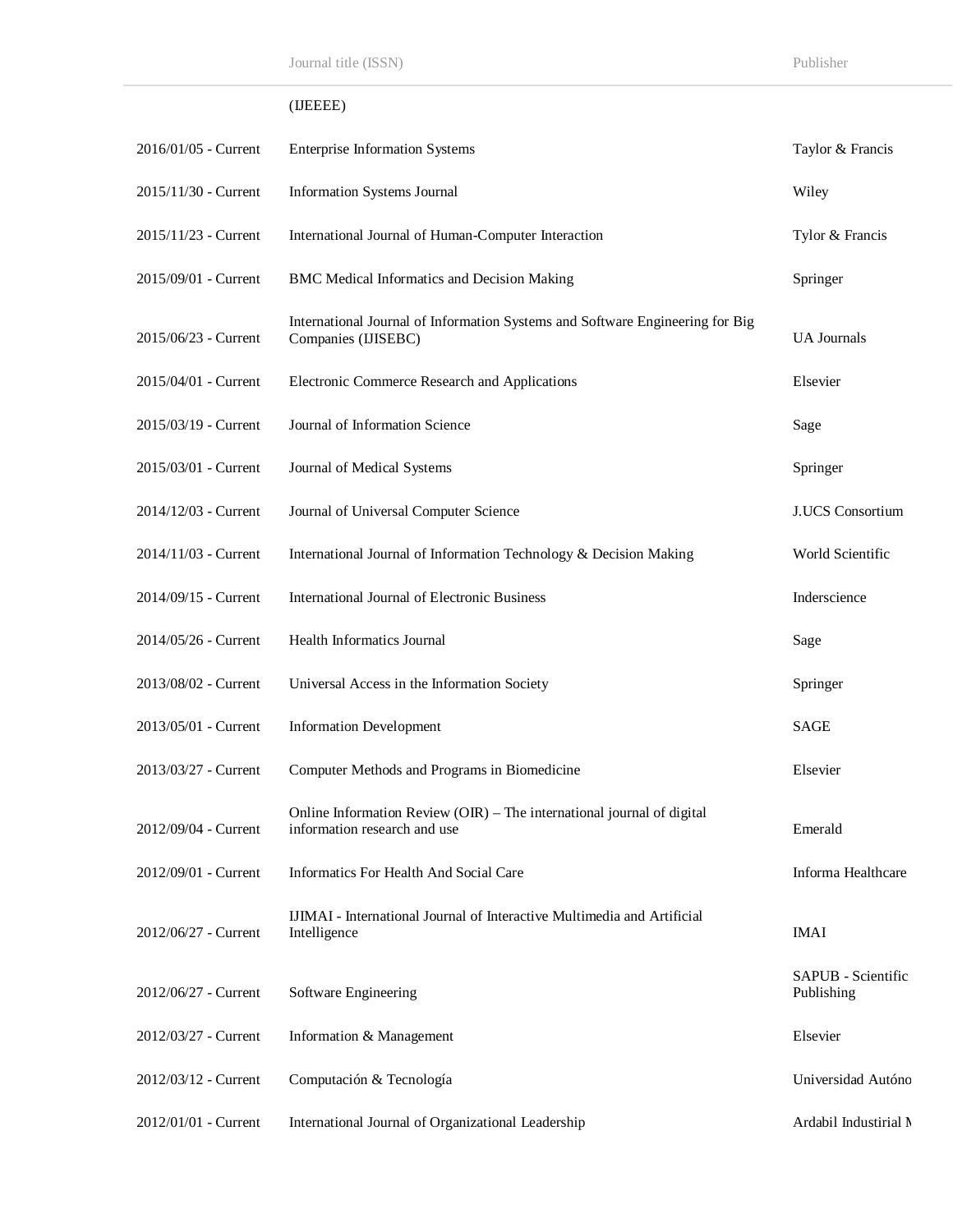| 2011/11/02 - Current       | Egitanea Sciencia                                                                                          | Instituto Politécnico                 |
|----------------------------|------------------------------------------------------------------------------------------------------------|---------------------------------------|
| 2011/07/01 - Current       | Research & Publish                                                                                         |                                       |
| 2009/10/01 - Current       | <b>IEEE</b> Intelligent Systems                                                                            | <b>IEEE</b>                           |
| 2009/09/01 - Current       | Revista CE-ON-LINE (Ciências Empresariais Online)                                                          | IPS - Instituto Polité                |
| 2008/11/03 - Current       | REICIS - Revista Española de Innovación, Calidad y Ingeniería del Software                                 | ATI                                   |
| 2008/10/01 - Current       | Information and Communication Technologies for the Advanced Enterprise: An<br><b>International Journal</b> | <b>IPCA</b>                           |
| 2008/05/01 - Current       | RIC - Revista de Informação Contábil                                                                       | UFP - Universidade<br>Pernambuco      |
| 2008/04/26 - Current       | RISTI - Revista Ibérica de Sistemas e Tecnologias de Informação                                            | <b>AISTI</b>                          |
| 2006/07/03 - Current       | INFOCOMP - Journal of Computer Science                                                                     | <b>UFLA</b>                           |
| 2005/07/01 - Current       | Revista da Faculdade de Ciência e Tecnologia da Universidade Fernando Pessoa                               | <b>UFP</b>                            |
| 2005/01/03 - Current       | Journal of Information, Information Technology and Organizations                                           | ISI - Informing Scie                  |
| 2004/11/01 - Current       | Revista do CCEI                                                                                            | <b>URCAMP</b>                         |
| 2017/10/01 -<br>2017/12/31 | Telematics and Informatics                                                                                 | Elsevier                              |
| 2017/10/01 -<br>2017/12/31 | Universal Access in the Information Society                                                                | Springer                              |
| 2017/07/01 -<br>2017/09/30 | IET - The Institution of Engineering and Technology                                                        | $IET$ – The Institution<br>Technology |
| 2017/10/01 -<br>2017/03/31 | International Journal of Information Management                                                            | Elsevier                              |
| 2017/09/01 -<br>2017/03/31 | <b>Cluster Computing</b>                                                                                   | Springer                              |
| 2017/01/02 -<br>2017/01/31 | Computer Science and Information Systems (ComSIS)                                                          | ComSIS                                |
| 2015/03/01 -<br>2016/12/31 | <b>Information Systems Frontiers</b>                                                                       | Springer                              |
| 2016/01/01 -<br>2016/09/30 | Journal of Intelligent & Fuzzy Systems                                                                     | <b>IOS</b> Press                      |
| 2016/02/08 -               | <b>BMC Medical Informatics and Decision Making</b>                                                         | Springer                              |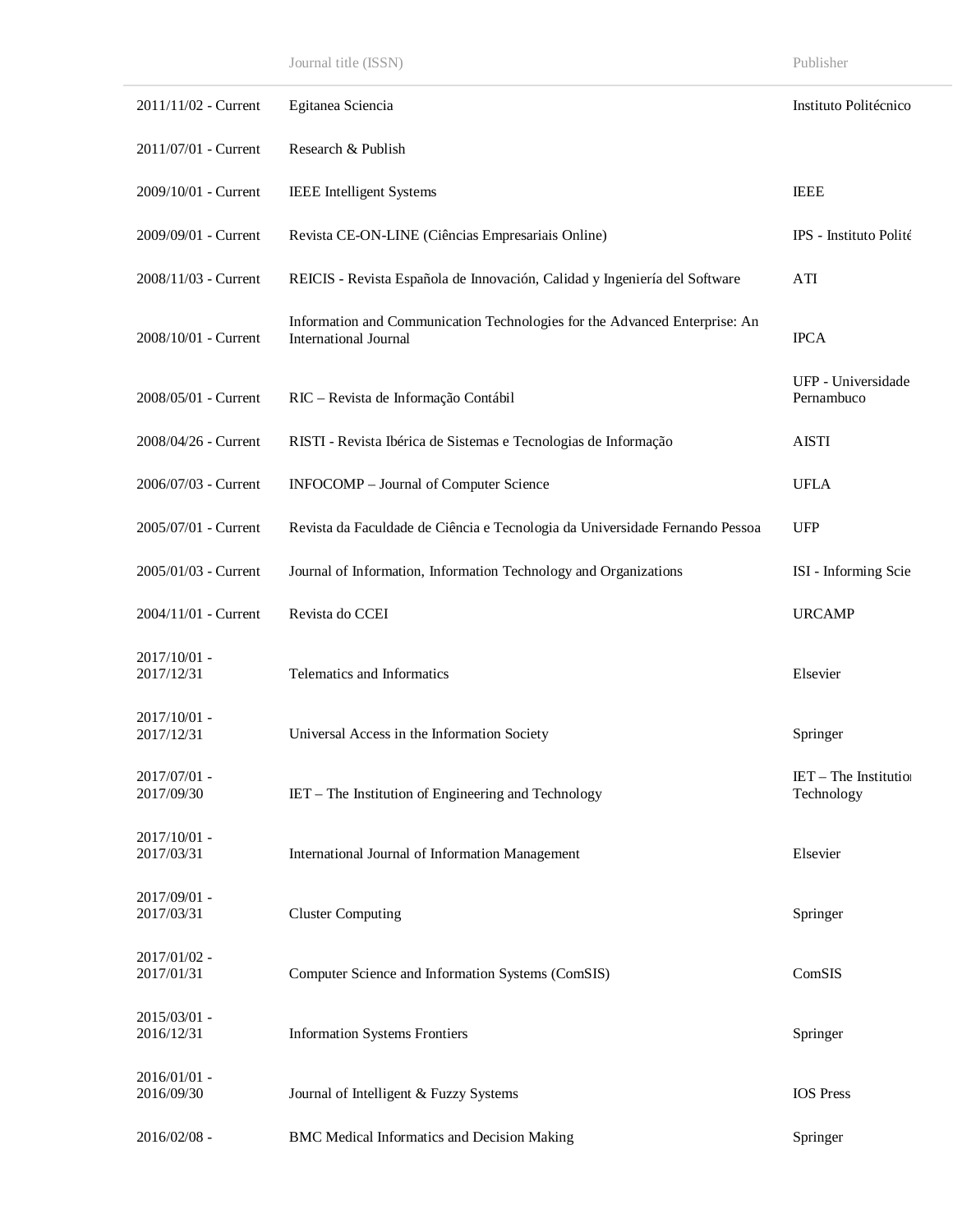do Ave, Po

| 2016/05/31                   |                                                                                                                                                                           |              |                            |  |
|------------------------------|---------------------------------------------------------------------------------------------------------------------------------------------------------------------------|--------------|----------------------------|--|
| 2015/06/01 -<br>2016/05/31   | UAIS - Universal Access in the Information Society                                                                                                                        | Springer     |                            |  |
| 2016/10/01 -<br>2016/03/31   | Computer Science and Information Systems (ComSIS)                                                                                                                         | ComSIS       |                            |  |
| 2013/10/01 -<br>2014/09/30   | International Journal of Healthcare Information Systems and Informatics                                                                                                   | IGI-Global   |                            |  |
| 2013/10/01 -<br>2014/09/30   | International Journal of Systems and Service-Oriented Engineering                                                                                                         | IGI-Global   |                            |  |
| $2013/12/01$ -<br>2013/12/31 | International Journal of Systems and Service-Oriented Engineering                                                                                                         |              | IGI-Global                 |  |
| 2013/08/01 -<br>2013/09/30   | Journal of Electrical and Computer Engineering                                                                                                                            | Hindawi      |                            |  |
| $2013/04/15$ -<br>2013/06/30 | IJIMAI - International Journal of Interactive Multimedia and Artificial<br>Intelligence                                                                                   |              | <b>IMAI</b> - Software Re  |  |
| 2012/07/01 -<br>2012/07/31   | Computer Science and Engineering                                                                                                                                          | <b>SAPUB</b> |                            |  |
| 2012/07/01 -<br>2012/07/31   | IJIMAI - International Journal of Interactive Multimedia and Artificial<br>Intelligence                                                                                   | <b>IMAI</b>  |                            |  |
| 2004/02/02 -<br>2010/02/26   | Tékhne                                                                                                                                                                    | <b>IPCA</b>  |                            |  |
|                              | <b>OTHER JURY / EVALUATION</b>                                                                                                                                            |              |                            |  |
|                              | Activity description                                                                                                                                                      |              | Institution                |  |
| $2011 -$<br>Current          | Concurso para selecção de Professor Auxiliar para a área de Sistemas de Informação do ISEGI-<br>UNL. Edital n.º 195/2011, DR, 2ª série – N.º 39 – 24 de Fevereiro de 2011 |              | Universida<br>Portugal     |  |
| $2008 -$<br>Current          | Concurso de Provas Públicas para a área científica de Informática para a Saúde. Edital 704/2008,<br>DR 2 <sup>ª</sup> série - Nº 130 – 8 de Julho de 2008                 |              | Instituto Po<br>do Ave, Po |  |
| $2008 -$                     | Concurso de Provas Públicas para a área científica de Sistemas de Informação. Edital 705/2008, DR                                                                         |              | Instituto Po               |  |

**Distinctions TITLE**

2019

Current

Mentor de Empresários

Incubcenter - Incudadora de Empresas, Lda, Portugal

 $2^{\textrm{a}}$ série -  $N^{\textrm{o}}$  130 – 8 de Julho de 2008

#### **OTHER DISTINCTION**

2018 Melhor Artigo, DSIC'18 - The 2018 International Conference on Digital Science, Budva, Montenegro, 19-21/10/2018

Universidade de Lisboa Instituto de Ciências Sociais, Portugal